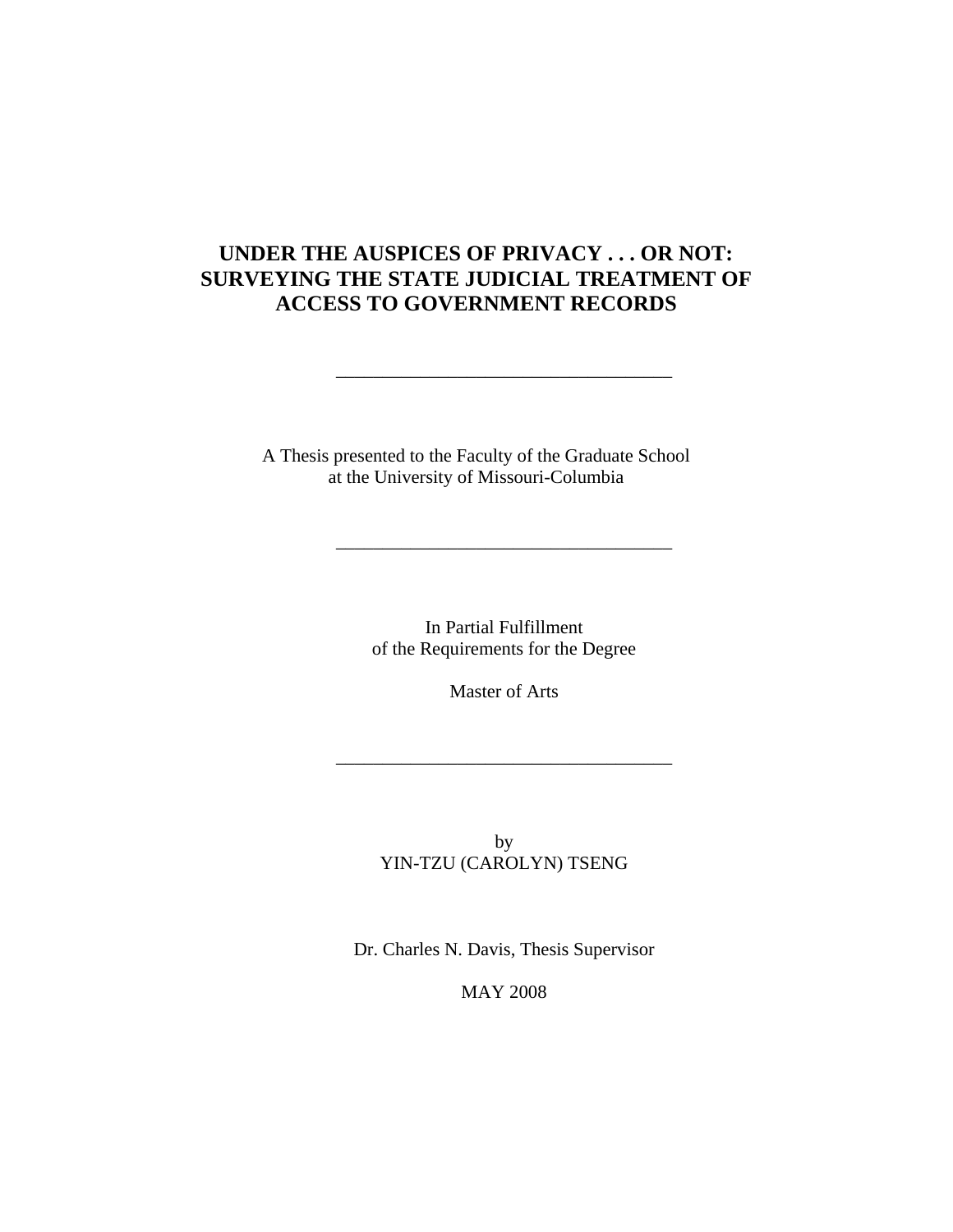© Copyright by Yin-Tzu (Carolyn) Tseng 2008

All Rights Reserved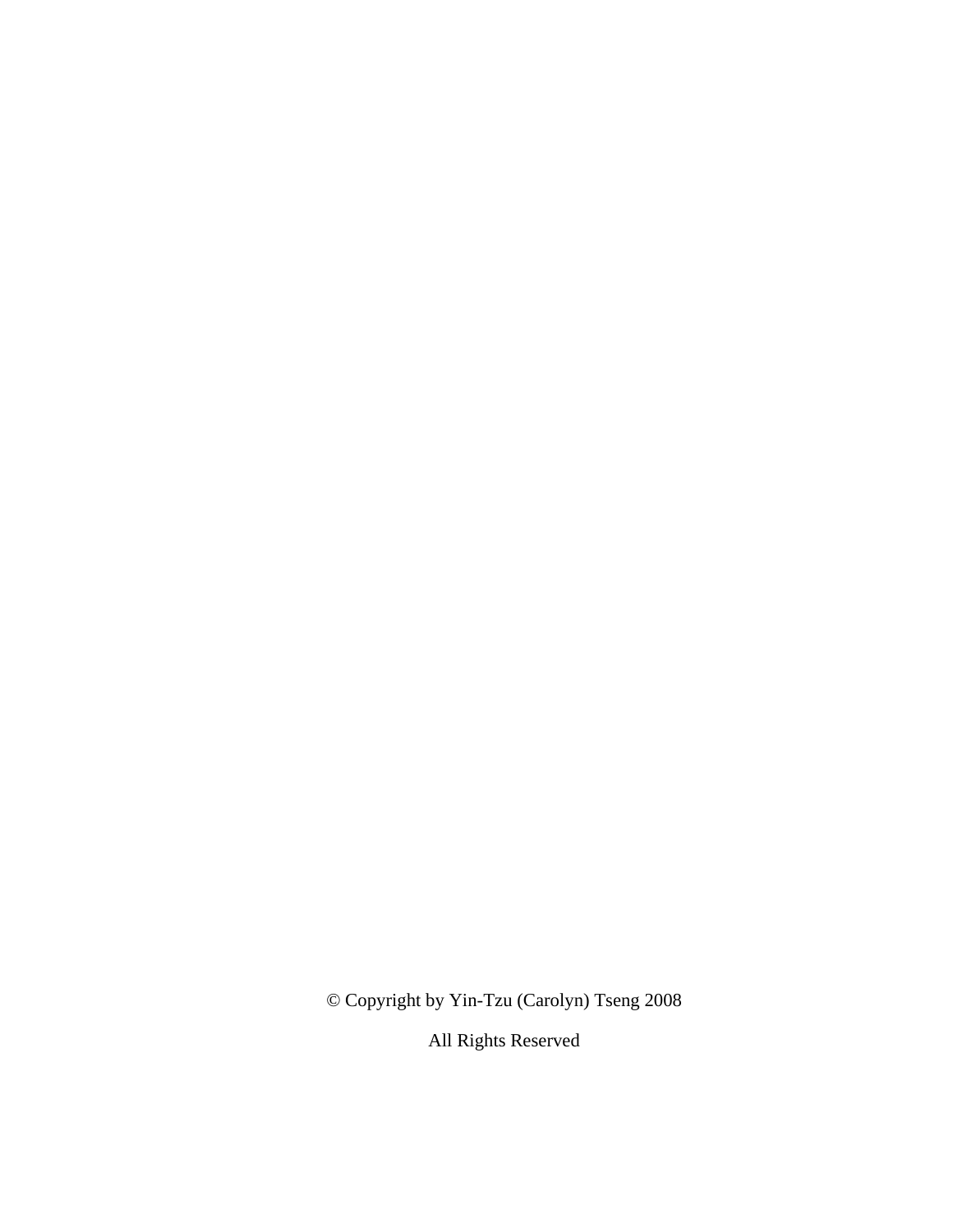The undersigned, appointed by the dead of the Graduate School, have examined the thesis entitled:

### UNDER THE AUSPICES OF PRIVACY . . . OR NOT: SURVEYING THE STATE JUDICIAL TREATMENT OF ACCESS TO GOVERNMENT RECORDS

presented by Yin-Tzu (Carolyn) Tseng,

a candidate for the degree of Master of Arts,

and hereby certify that, in their opinion, it is worthy of acceptance.

Professor Charles Davis (chair)

\_\_\_\_\_\_\_\_\_\_\_\_\_\_\_\_\_\_\_\_\_\_\_\_\_\_\_\_\_\_\_\_\_\_\_\_\_\_\_\_\_\_\_\_\_

Professor Berkley Hudson

\_\_\_\_\_\_\_\_\_\_\_\_\_\_\_\_\_\_\_\_\_\_\_\_\_\_\_\_\_\_\_\_\_\_\_\_\_\_\_\_\_\_\_\_\_

\_\_\_\_\_\_\_\_\_\_\_\_\_\_\_\_\_\_\_\_\_\_\_\_\_\_\_\_\_\_\_\_\_\_\_\_\_\_\_\_\_\_\_\_\_ Professor Sandra Davidson

\_\_\_\_\_\_\_\_\_\_\_\_\_\_\_\_\_\_\_\_\_\_\_\_\_\_\_\_\_\_\_\_\_\_\_\_\_\_\_\_\_\_\_\_\_ Professor John Budd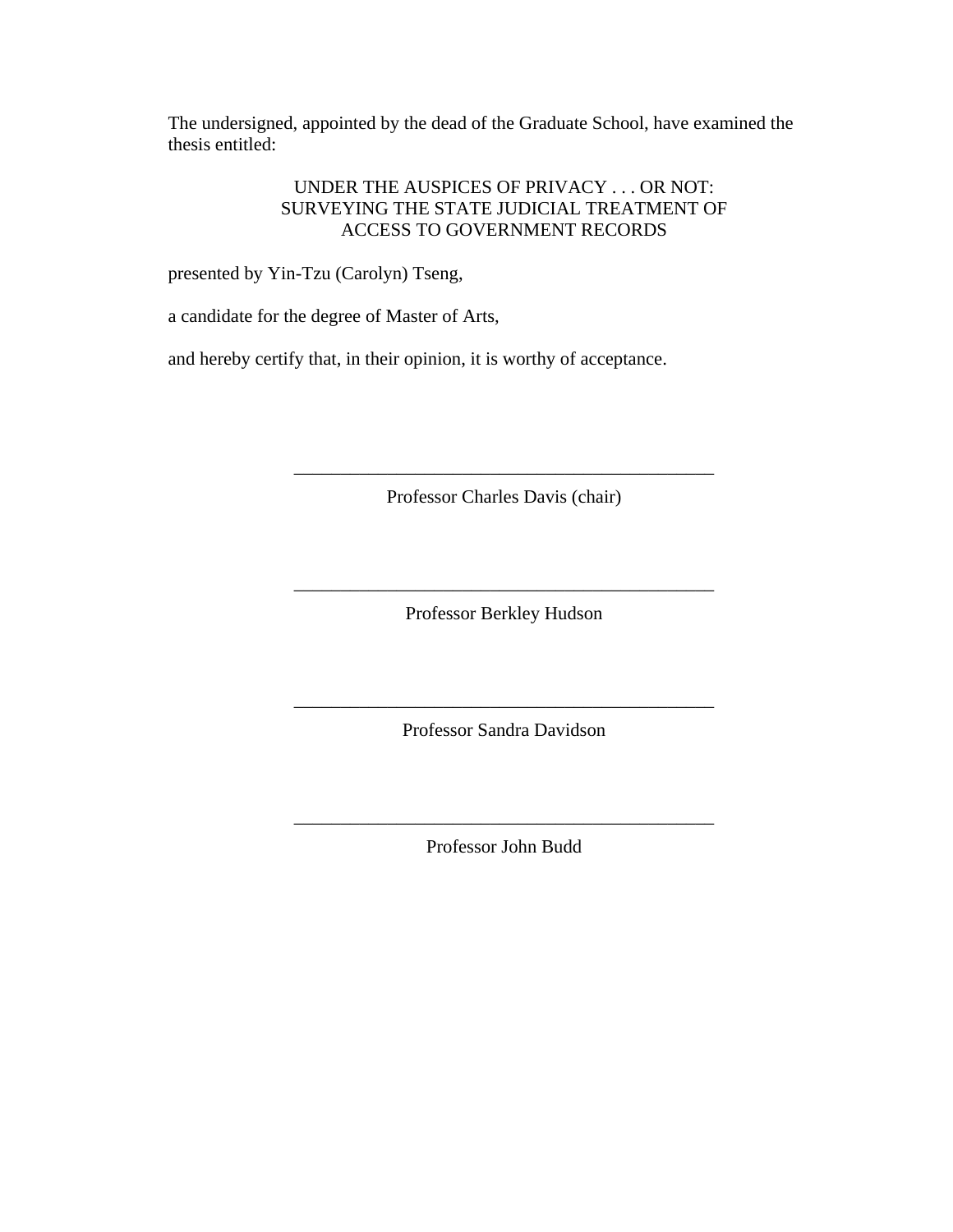## **DEDICATION**

I could not have successfully reached this major milestone without the support of my family. Mom and dad, I could not have thanked you enough for your love, patience, and understanding. Quincy, Jo, and Glenn, you have never failed to encourage me in times of difficulty.

Thank you all.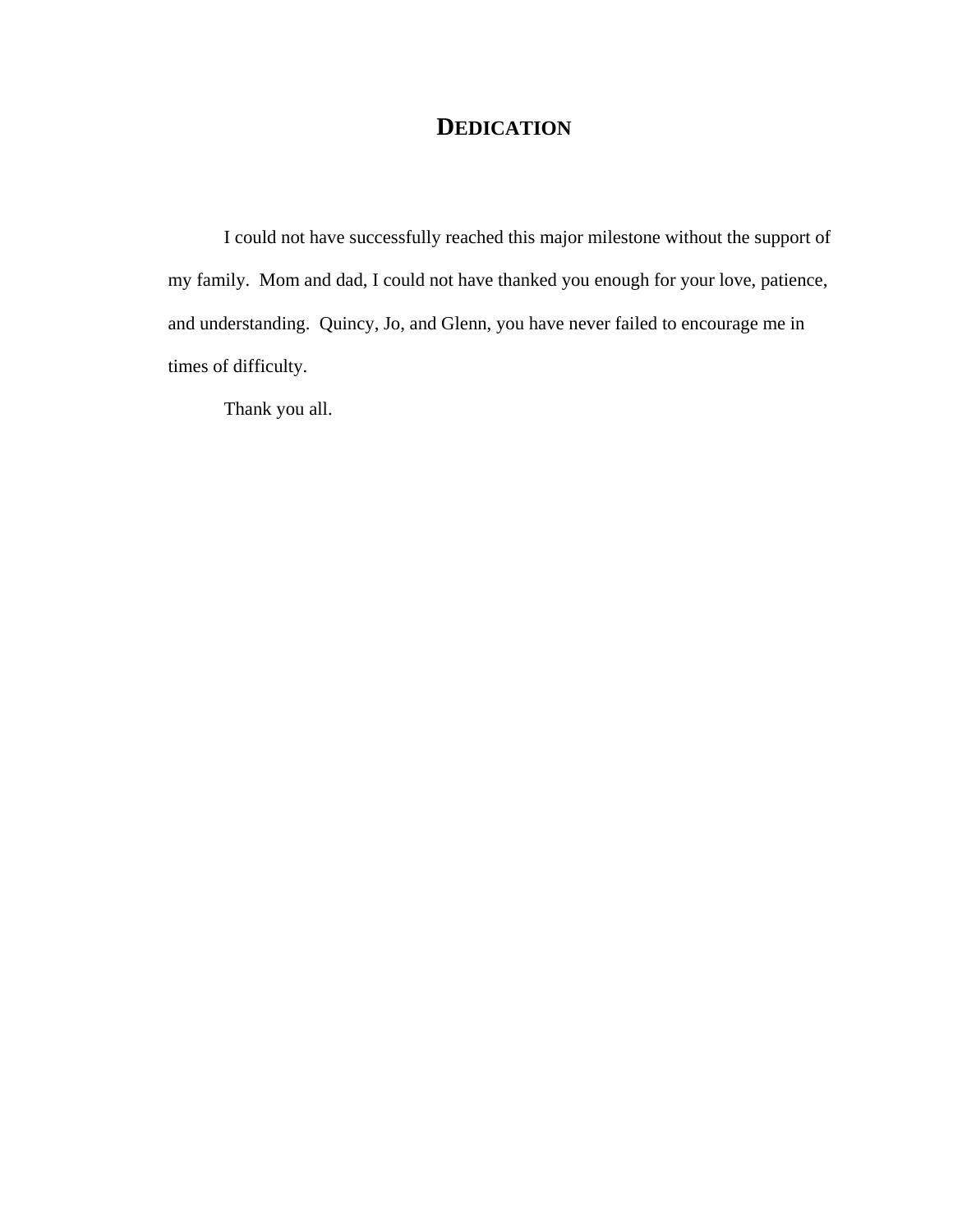## **ACKNOWLEDGEMENTS**

 I would like to thank the members of my committee for their constant support and for making the process of thesis writing so enjoyable. To Charles Davis, whose tireless efforts to advocate government transparency never cease to impress, thank you very much for showing me the ins and outs of FOI laws and for the wise advice regarding all matters. To Berkley Hudson, thank you for the inspiration and for keeping me focused on the nexus between journalism and FOI statutes. To Sandra Davidson, thanks for your detailed insights and keen observations of complex legal issues. And to John Budd, whose perspective has helped make this thesis easier for non-legal readers to understand, thanks for your enthusiasm and for bearing with the project's dense legalese.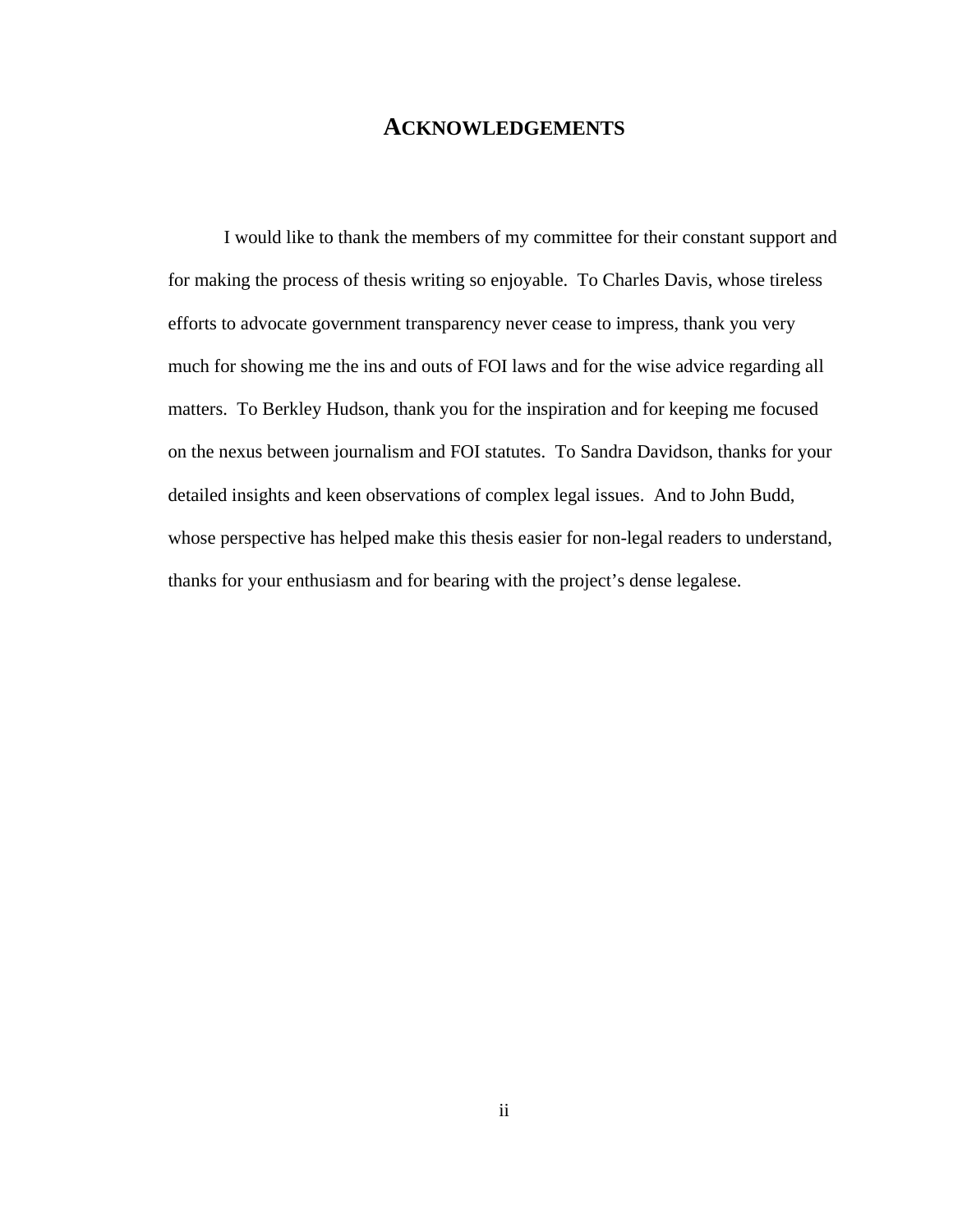# **TABLE OF CONTENTS**

## Chapter

| II. REVIEW OF THE LITERATURE: THEORY AND HISTORY 7        |
|-----------------------------------------------------------|
|                                                           |
|                                                           |
|                                                           |
|                                                           |
|                                                           |
|                                                           |
|                                                           |
|                                                           |
| The Family Educational Rights and Privacy Act of 1974 15  |
|                                                           |
| The Health Insurance Portability and Accountability Act17 |
|                                                           |
|                                                           |
|                                                           |
|                                                           |
|                                                           |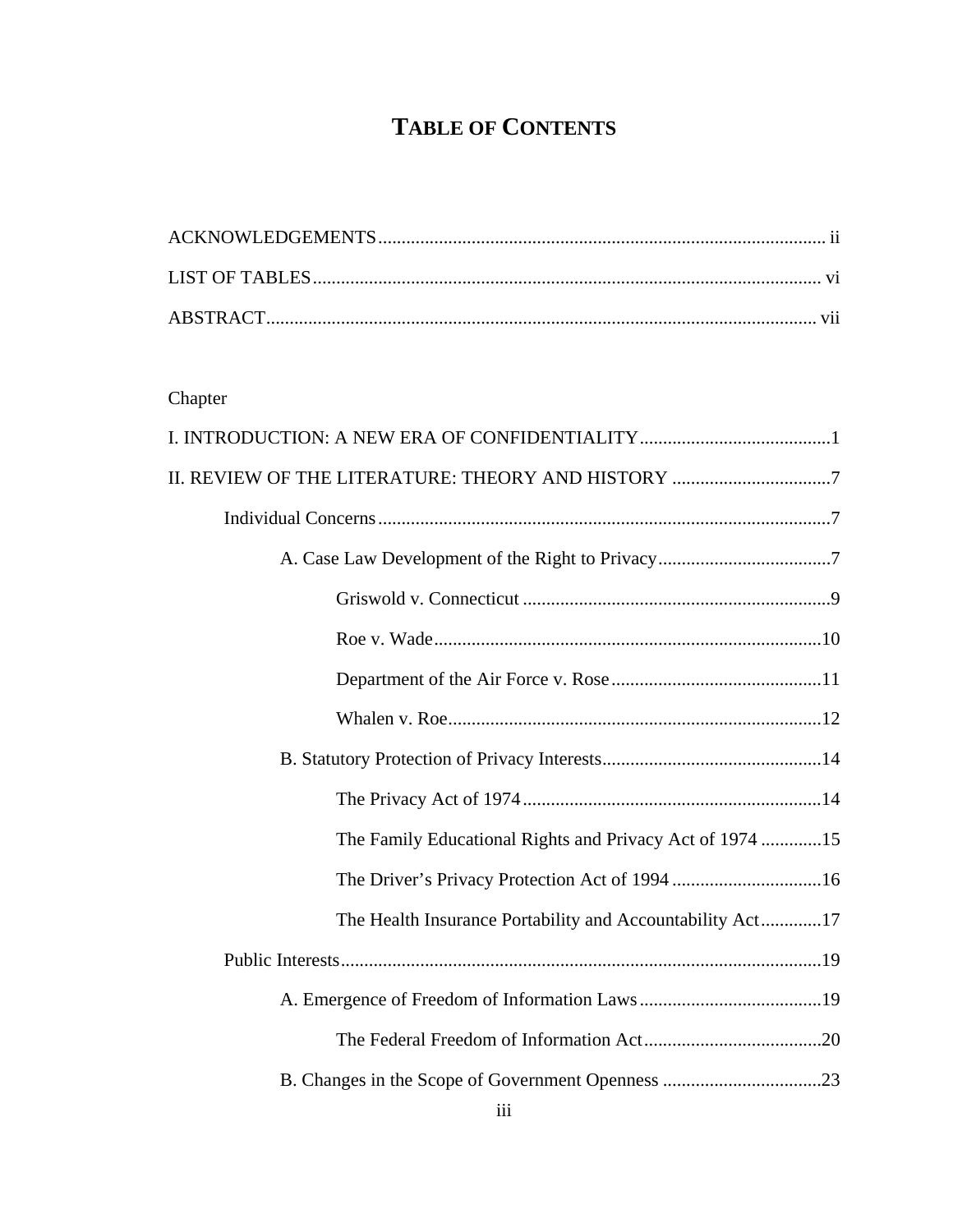| United States Department of Justice v. Reporters Committee for |
|----------------------------------------------------------------|
|                                                                |
|                                                                |
|                                                                |
|                                                                |
|                                                                |
|                                                                |
|                                                                |
|                                                                |
|                                                                |
|                                                                |
|                                                                |
|                                                                |
|                                                                |
|                                                                |
|                                                                |
|                                                                |
| D. Looking to the Functions of the Requested Information 56    |
|                                                                |
|                                                                |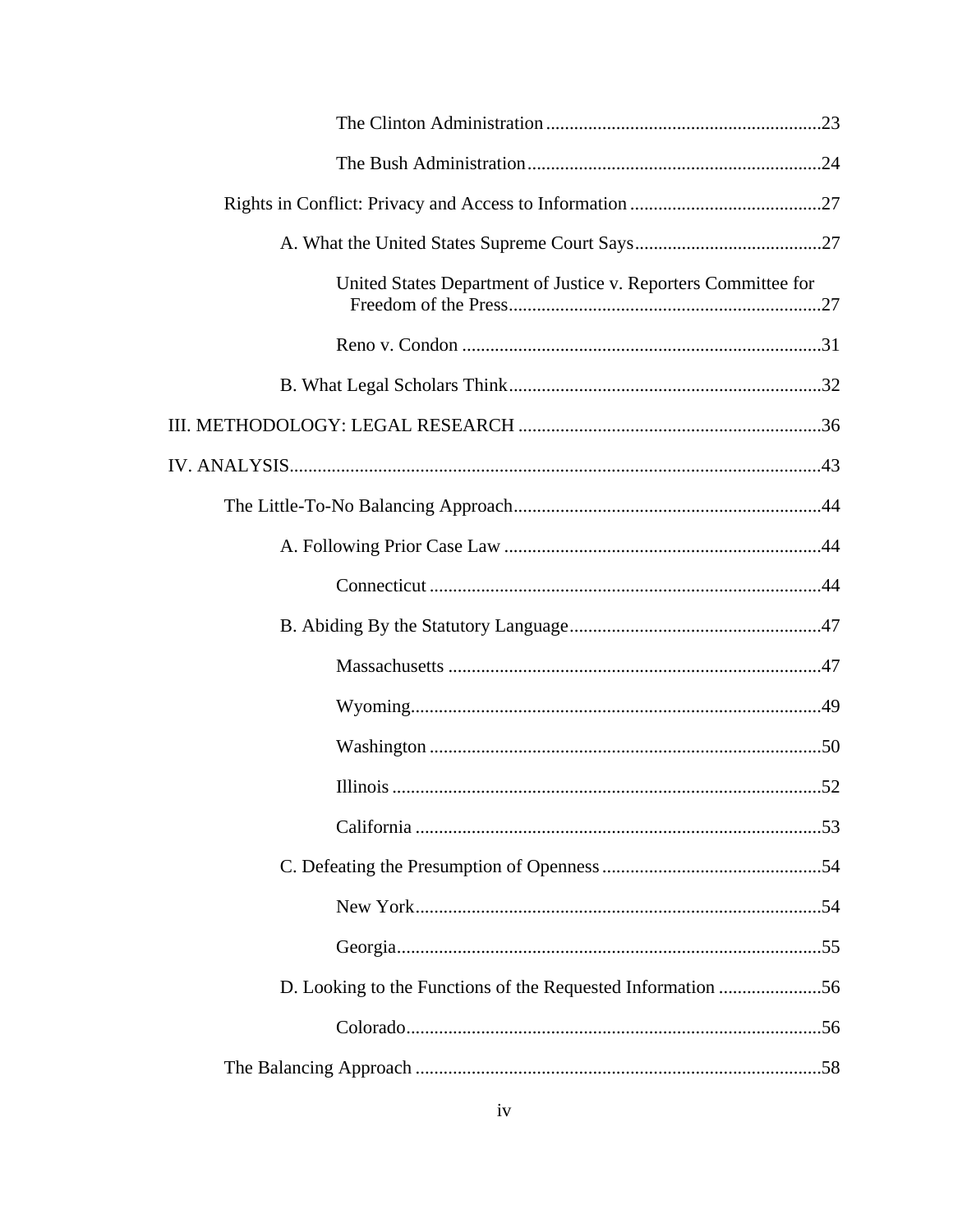| Delaware<br>75. |  |
|-----------------|--|
|                 |  |
|                 |  |
|                 |  |
|                 |  |
|                 |  |
|                 |  |
|                 |  |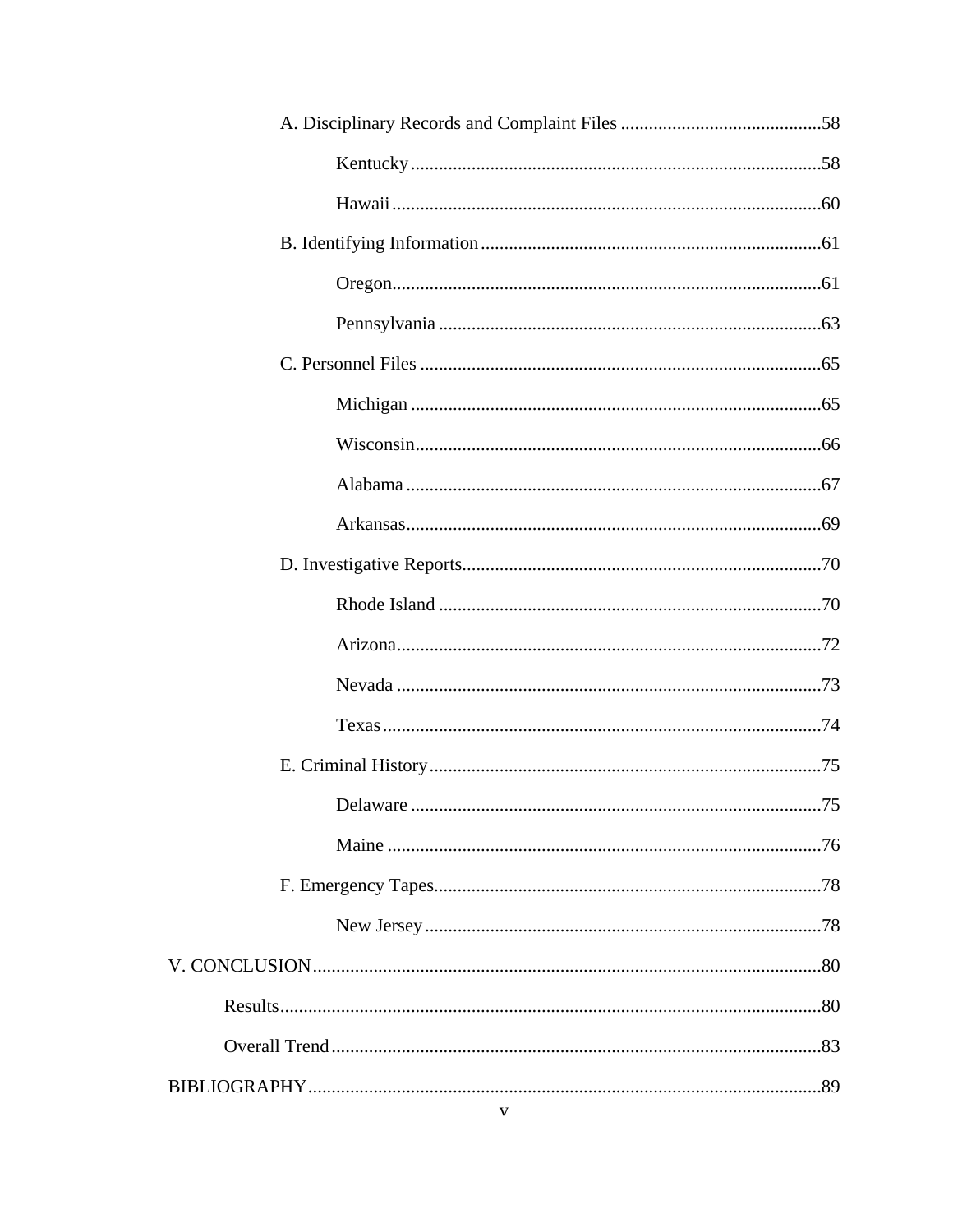# **LIST OF TABLES**

| Table                                                                       | Page |
|-----------------------------------------------------------------------------|------|
| 1. Judicial Holdings by "Little-To-No Balancing" States on Personal Privacy |      |
|                                                                             |      |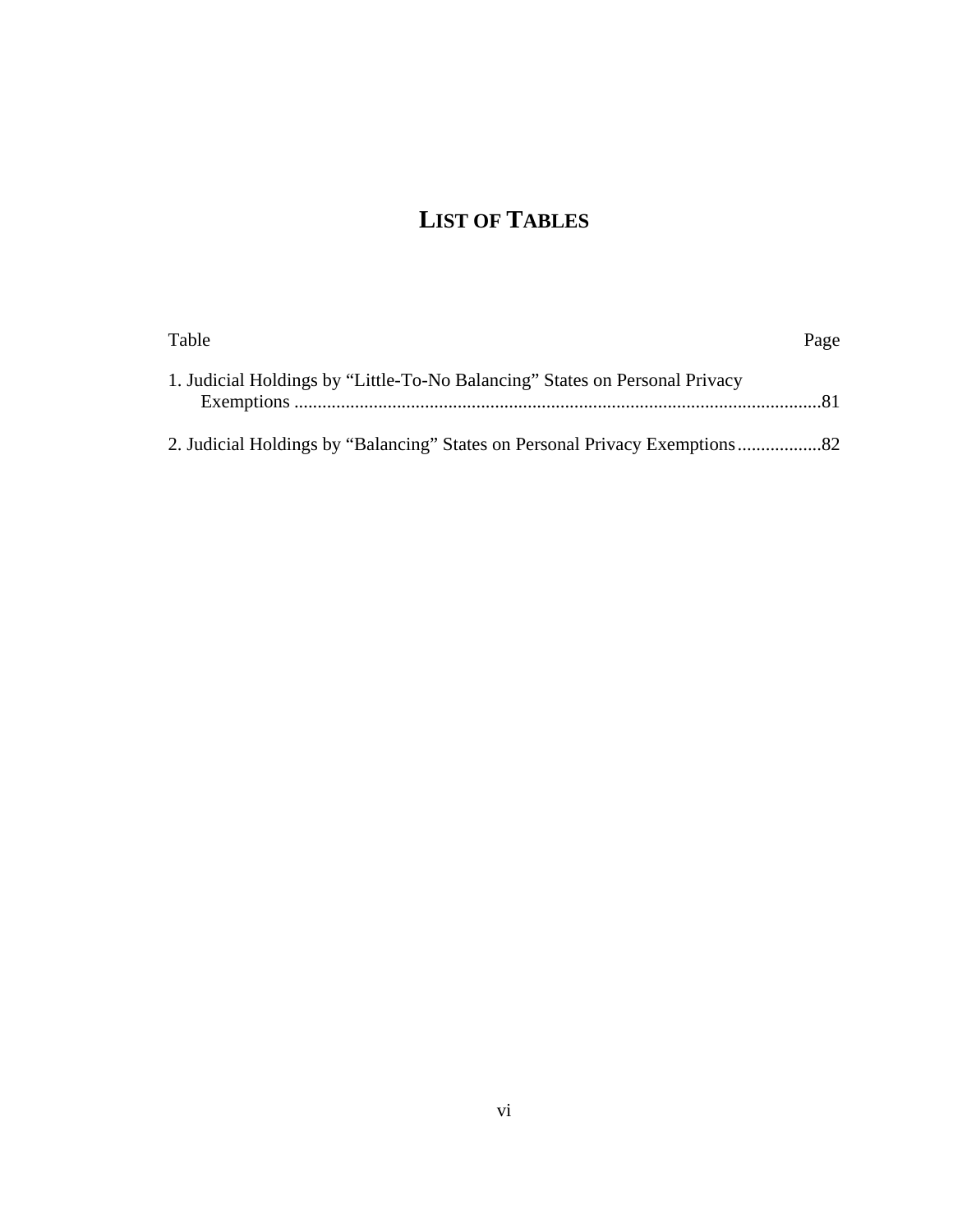## **UNDER THE AUSPICES OF PRIVACY . . . OR NOT: SURVEYING THE STATE JUDICIAL TREATMENT OF ACCESS TO GOVERNMENT RECORDS**

Yin-Tzu (Carolyn) Tseng

Dr. Charles N. Davis, Thesis Supervisor

## **ABSTRACT**

 While privacy is paramount to a person's liberty interest, it is not absolute in all circumstances. Often, public interests trump an individual's right to privacy. Since the enactment of freedom of information statutes by every state, there is a strong presumption of government disclosure. Government agencies, for purposes of openness and accountability, are required by public records statutes to release various types of information. Some of the government records may contain identifying information, which if disclosed, would constitute an unwarranted invasion of personal privacy. Courts are often called upon to resolve the clash between protecting the privacy of individuals and promoting the public interest in disclosure.

This study, through an examination of case opinions issued by the supreme courts of the fifty states, aims to determine how state courts across the nation address the issue of personal privacy exemptions in public records disputes. This thesis intends to find out if state courts are following the federal categorical approach to FOI exemptions. The purpose of this thesis is to draw inferences regarding an overall trend in the post-*Reporters Committee* state judicial treatment of privacy and information disclosure concerns and the states' attitudes toward access to personally-identifiable information in government-held records.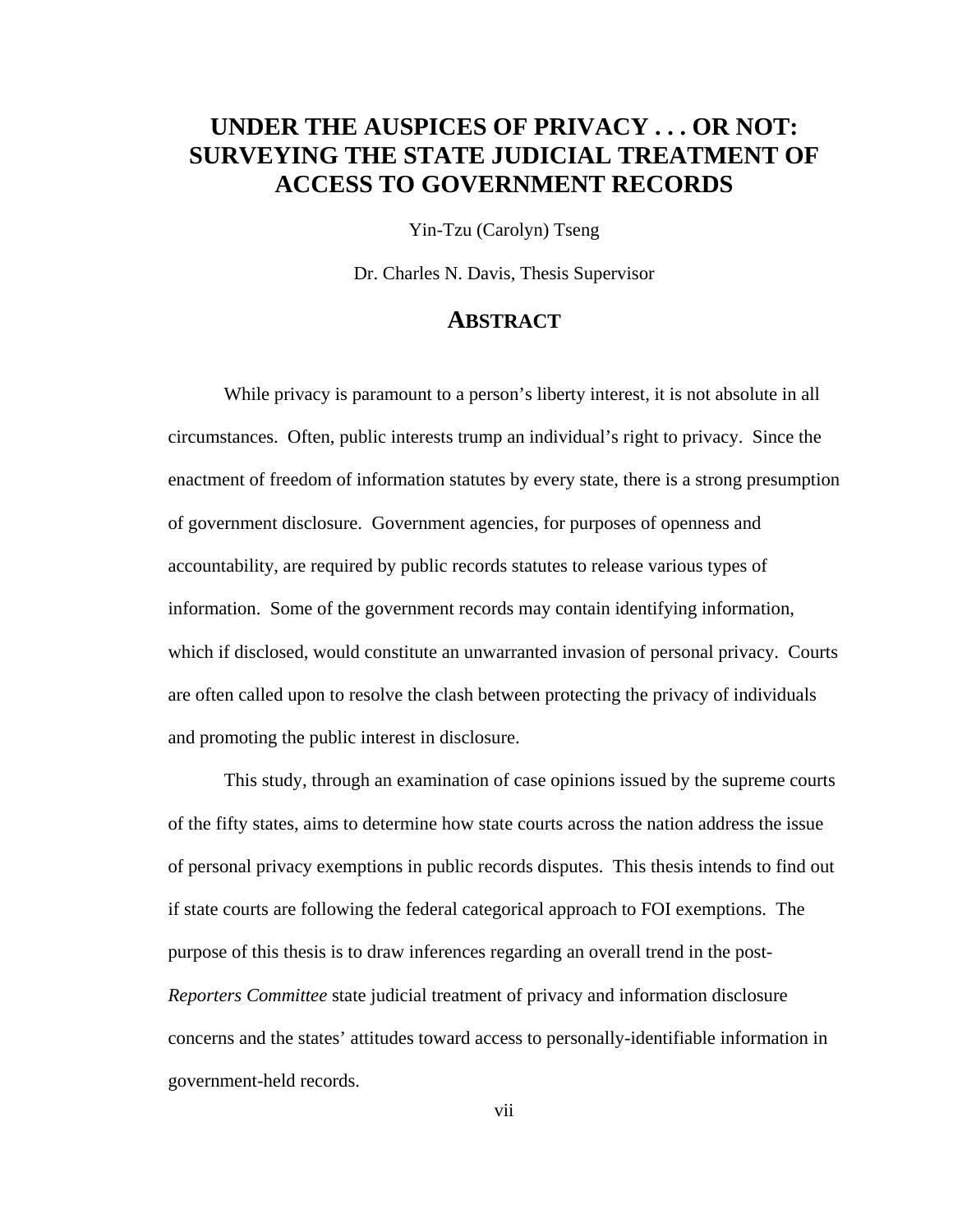## **I. INTRODUCTION: A NEW ERA OF CONFIDENTIALITY**

*"The privacy and dignity of our citizens [are] being whittled away by sometimes imperceptible steps. Taken individually, each step may be of little consequence. But when viewed as a whole, there begins to emerge a society quite unlike any we have seen — a society in which government may intrude into the secret regions of [a] man's life at will."*[1](#page-10-0) *(Justice William O. Douglas, 1966)* 

*"A popular Government, without popular information or the means of acquiring it, is but a Prologue to a Farce or a Tragedy; or perhaps both. Knowledge will forever govern ignorance; And a people who mean to be their own Governors, must arm themselves with the power which knowledge gives."*[2](#page-10-1)

*(James Madison, 1822)* 

In 2004, reporters Matthew Doig and Chris Davis from the *Sarasota Herald-*

*Tribune* were writing a story about teachers' performance on state certification tests.<sup>[3](#page-10-2)</sup>

The story described how hundreds of thousands of students in Florida were taught by

uncertified teachers.<sup>[4](#page-10-3)</sup> The reporters submitted requests under Florida's open records law

at the state Department of Education (hereinafter "Department" or "education

department") for a roster of teachers and where they work. The requested information

also included a list of teachers' Social Security numbers and their certification test

scores.<sup>[5](#page-10-4)</sup> Since the education department was using Social Security numbers to identify

the teachers, the reporters argued that they "needed the numbers to accurately match

<span id="page-10-0"></span><sup>&</sup>lt;sup>1</sup> Osborne v. United States, 385 U.S. 323, 343 (1966).

<span id="page-10-1"></span><sup>2</sup> Letter from James Madison to W. T. Barry (Aug. 4, 1822), *reprinted in* THE COMPLETE MADISON 337 (S. Padover ed., 1953) (cited in John Moon, *The Freedom of Information Act: A Fundamental Contradiction*, 34 AM. U. L. REV. 1157 (1985)). 3

<span id="page-10-2"></span>Nicholas Coates, *The Privacy Crackdown*, 31 NEWS MEDIA & L. 4 (2007), *available at*  http://rcfp.org/news/mag/31-3/cov-thepriva.html (last visited Oct. 29, 2007).

<span id="page-10-4"></span><span id="page-10-3"></span> $^4$  Coates, *supra* note 3, at 4.<br><sup>5</sup> *See id.*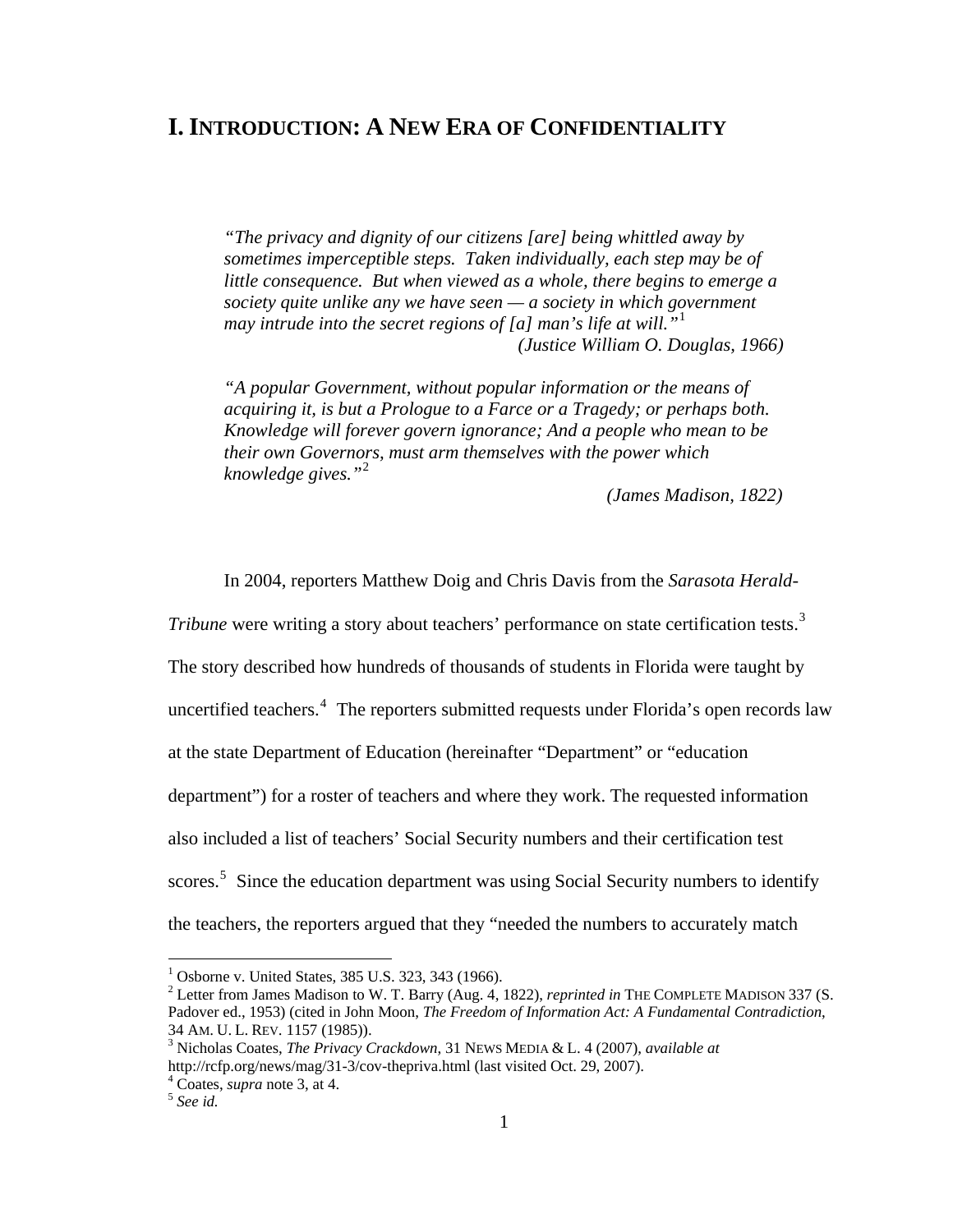teachers from each list."<sup>[6](#page-11-0)</sup> The Department denied the requests, claiming that disclosure of records containing state employees' Social Security numbers would constitute an invasion of privacy.<sup>[7](#page-11-1)</sup> The Department first delayed the release of the requested information for nine months. It then redacted all data for every teacher from two counties and withheld its 2003 staff database.<sup>[8](#page-11-2)</sup> The reporters ultimately sued for disclosure of the requested records, but the trial court's holding in favor of disclosure was later reversed on appeal.<sup>[9](#page-11-3)</sup> The Florida Court of Appeals reasoned that the requests did not help further any legitimate public interests such as locating noncustodial parents and enforcing child support obligations.<sup>[10](#page-11-4)</sup>

The experience of Doig and Davis is not unique among members of the media. Journalists, especially investigative reporters, rely heavily on open records laws<sup>[11](#page-11-5)</sup> to locate sources to interview and to acquire information about government actions.<sup>[12](#page-11-6)</sup> While there is tremendous social value in public access to government records, such access often implicates the individual interest in privacy.<sup>[13](#page-11-7)</sup> In situations where requesters seek full disclosure of government records that contain private information, an individual's control over his or her affairs unavoidably runs counter to the social needs for information and a government functioning for the public good.<sup>[14](#page-11-8)</sup> Citing practical obscurity, the exaltation of privacy values over the right to know, and the threat of

<span id="page-11-0"></span> $\int_7^6$  Coates, *supra* note 3, at 4.<br>*<sup>7</sup> Id.* 

<span id="page-11-2"></span><span id="page-11-1"></span><sup>8</sup> *Id.*

<span id="page-11-4"></span><span id="page-11-3"></span> $9$  *Id.* 

<sup>&</sup>lt;sup>10</sup> Fla. Dep't of Educ. v. NYT Mgmt. Servs., 895 So. 2d 1151, 1154 (Fla. Dist. Ct. App. 2005).<br><sup>11</sup> Coates, *supra* note 3, at 4.

<span id="page-11-5"></span>

<span id="page-11-6"></span><sup>&</sup>lt;sup>12</sup> Michael Hoefges, Martin E. Halstuk & Bill F. Chamberlin, *Privacy Rights Versus FOIA Disclosure Policy: The "Uses and Effects" Double Standard in Access to Personally-Identifiable Information in* 

<span id="page-11-8"></span>

<span id="page-11-7"></span><sup>&</sup>lt;sup>13</sup> Hoefges, Halstuk & Chamberlin, *supra* note 12, at 6.<br><sup>14</sup> ADAM CARLYLE BRECKENRIDGE, THE RIGHT TO PRIVACY 2 (2d ed. 1970).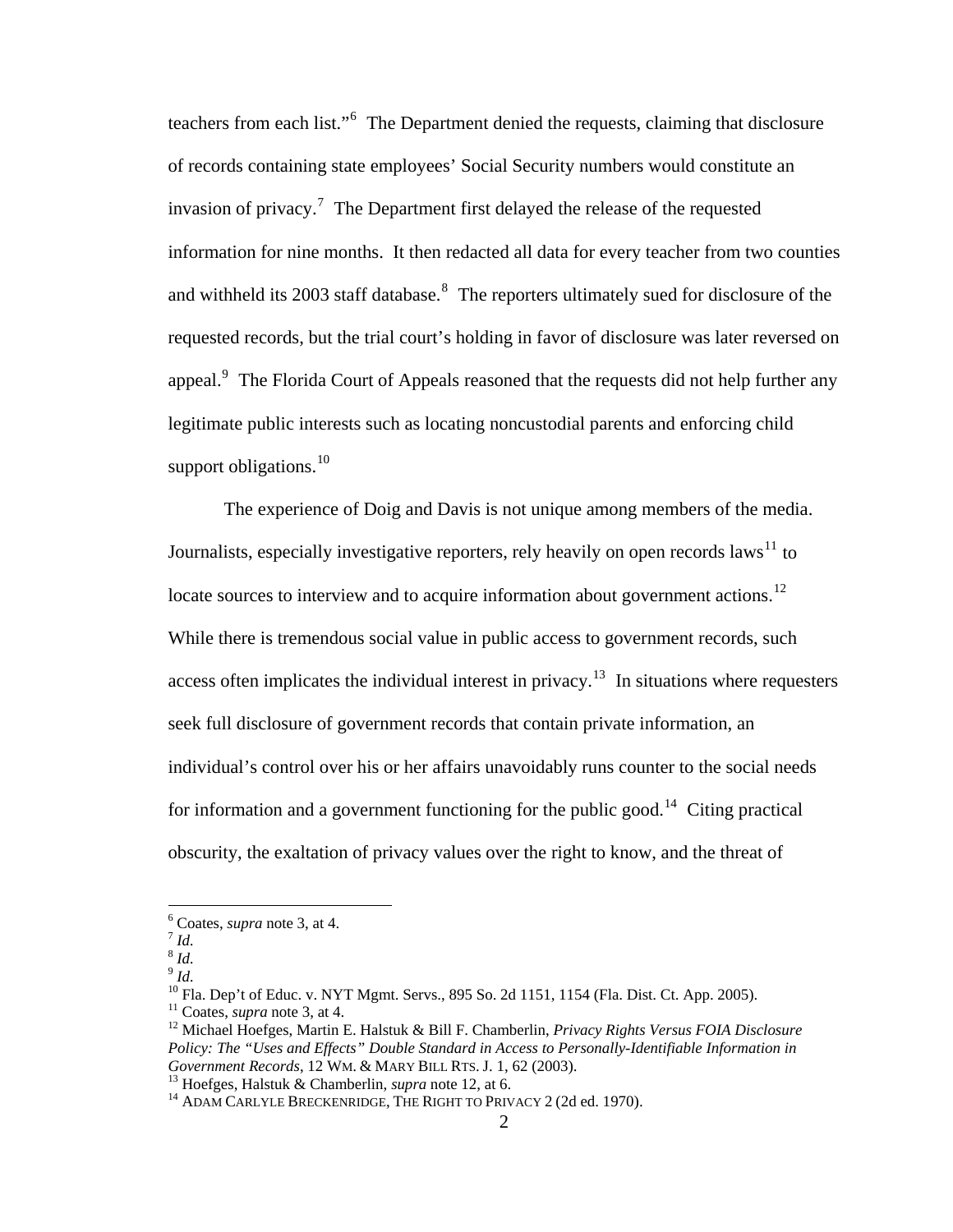identity theft, legislatures and courts seem more willing than ever to shroud government operations and records in secrecy.

Many politicians, scholars, and judges regularly quote the aforementioned truism by James Madison to justify the need for government transparency and access laws.<sup>[15](#page-12-0)</sup> According to these individuals, democratic governance relies heavily on the public's having access to information about the inner workings of agencies.<sup>[16](#page-12-1)</sup> They contend that government secrecy and nondisclosure would impair democracy by "diluting or disabling citizen participation in politics and government."<sup>[17](#page-12-2)</sup> Moreover, the loss of any government openness may "breed[] mistrust, dampen[] the fervor of its citizens, and mock[] their loyalty."<sup>[18](#page-12-3)</sup> While an informed citizenry builds on the notion of government openness, the federal government, in the name of privacy protection, has demonstrated an increasing effort to prevent the public from accessing agency records with individually identifiable information. Although the invention of personal computers and database technology has enhanced our capacity to do things that are previously unattainable, $19$  the ease of exchanging data online signifies a growing risk of potentially sensitive information being disclosed to the public.<sup>[20](#page-12-5)</sup> From smart cards to massive governmental and private genetic banks, people are rapidly losing their personal privacy.<sup>[21](#page-12-6)</sup> The concern for unwarranted invasion of privacy prompted the U.S. Supreme Court to hand

<span id="page-12-1"></span><span id="page-12-0"></span><sup>&</sup>lt;sup>15</sup> Moon, *supra* note 2, at 1157.<br><sup>16</sup> *See* Martin E. Halstuk, *Blurred Vision: How Supreme Court FOIA Opinions on Invasion of Privacy Have Missed the Target of Legislative Intent, 4 COMM. L. & POL'Y 111, 117-19 (1999).* 

<span id="page-12-2"></span><sup>&</sup>lt;sup>17</sup> Ryan Lozar, *Federal Secrecy and the States: The Impact of Information Closures on Local Government Operations, 2 INFO. SOC'Y J.L. & POL'Y 103 (2005).* 

<span id="page-12-3"></span><sup>&</sup>lt;sup>18</sup>S. Rep. No. 813 (1965), *as reprinted in* S. COMM. ON THE JUDICIARY, FREEDOM OF INFORMATION ACT SOURCE BOOK: LEGISLATIVE MATERIALS, CASES, ARTICLES, S. DOC. NO. 93-82, 93D CONG., 2d Sess., at 45 (Comm. Print 1974).

<span id="page-12-4"></span><sup>&</sup>lt;sup>19</sup> Myra Moran, Sissy Holloman, William Kassler & Beverly Dozier, *Living with the HIPAA Privacy Rule*, 32 J.L. MED. & ETHICS 73, 75 (2004).

<span id="page-12-6"></span>

<span id="page-12-5"></span><sup>&</sup>lt;sup>20</sup> Moran, Holloman, Kassler & Dozier, *supra* note 19, at 75.<br><sup>21</sup> ROY L. MOORE, MASS COMMUNICATION LAW AND ETHICS 383 (2d ed. 1999).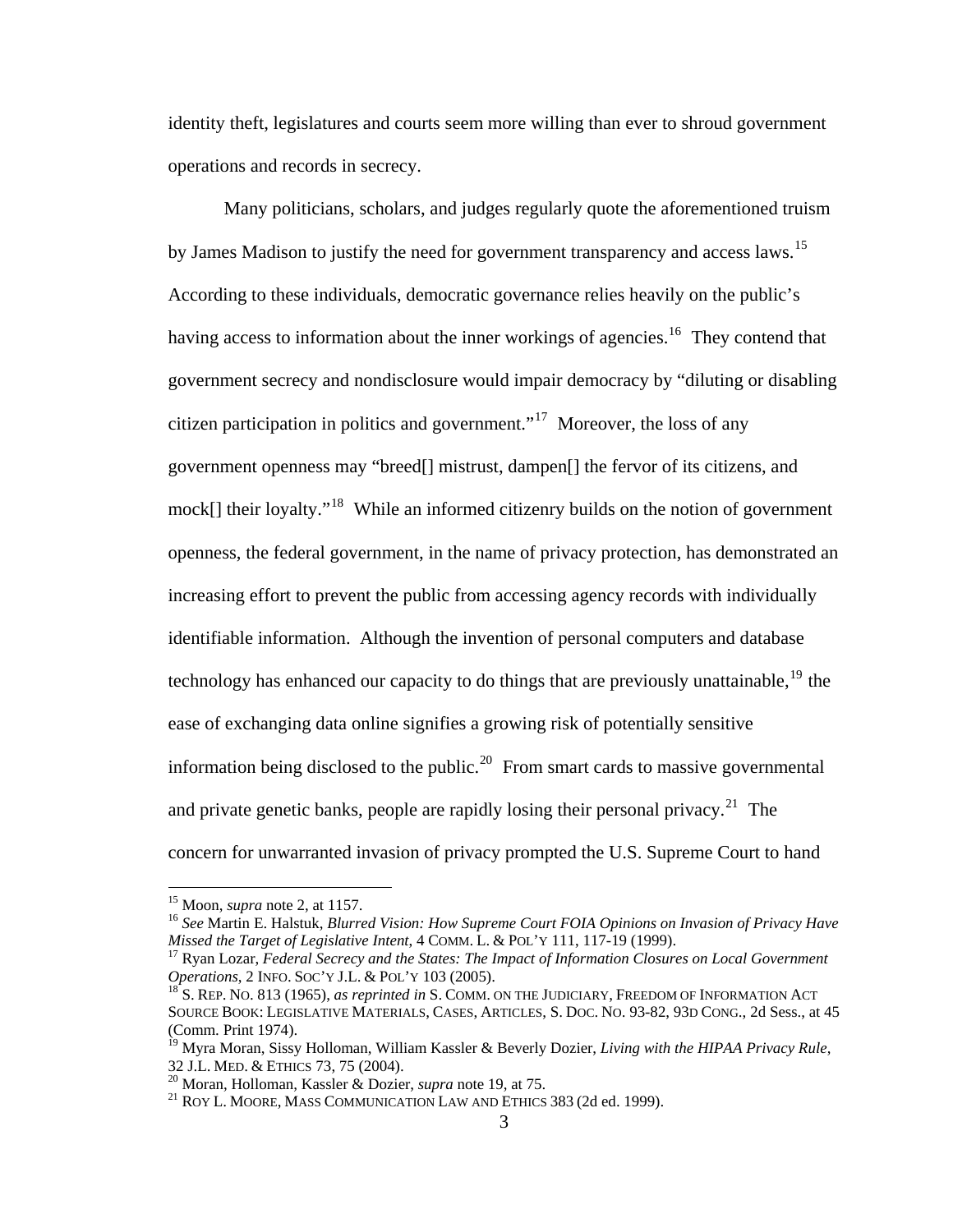safeguard.<sup>[23](#page-13-1)</sup> Since the Supreme Court decision, the protection of personal privacy interests is treated categorically by federal courts instead of balancing. down in 1989 an influential decision<sup>[22](#page-13-0)</sup> that greatly broadened the scope of privacy exemptions under the federal Freedom of Information Act (hereinafter "FOIA"). As a result, the previously held presumption in favor of information disclosure is suddenly superseded by some personal privacy interests that government agencies claim to

The federal government's crackdown on access to agency records with personally-identifiable information has not only strengthened national-level secrecy but also trickled down to state- and local-level operations. Under the constitutional doctrine of federal preemption, federal laws and policies may prevail over the autonomous operation of state laws to ensure a uniform implementation of information control throughout the nation.<sup>[24](#page-13-2)</sup> Due to the influence of the federal privacy scheme, state access laws<sup>[25](#page-13-3)</sup> are constantly amended to allow or block release of certain government data and documents. While attempting to conform to the national privacy policies, states also seek to preserve their commitment to promoting government openness and prevent such openness from being "sucked into the federal secrecy vacuum."[26](#page-13-4) Therefore, it would be interesting to see how state courts have resolved the clash between safeguarding personal privacy and disclosing government information amid the increasing national demand for privacy protection.

<span id="page-13-0"></span> $^{22}$  United States Dep't of Justice v. Reporters Comm. for Freedom of the Press, 489 U.S. 749 (1989) [hereinafter *Reporters Comm.*]. 23 *See* Kristen Elizabeth Uhl, *The Freedom of Information Act Post-9/11: Balancing the Public's Right to* 

<span id="page-13-1"></span>Know, Critical Infrastructure Protection, and Homeland Security, 53 AM. U. L. REV. 261, 269 (2003).<br><sup>24</sup> Lozar, *supra* note 17, at 108.<br><sup>25</sup> In this paper, the phrase "access laws" will be used interchangeably with "free

<span id="page-13-3"></span><span id="page-13-2"></span>and "public records laws."

<span id="page-13-4"></span><sup>26</sup> Lozar, *supra* note 17, at 110.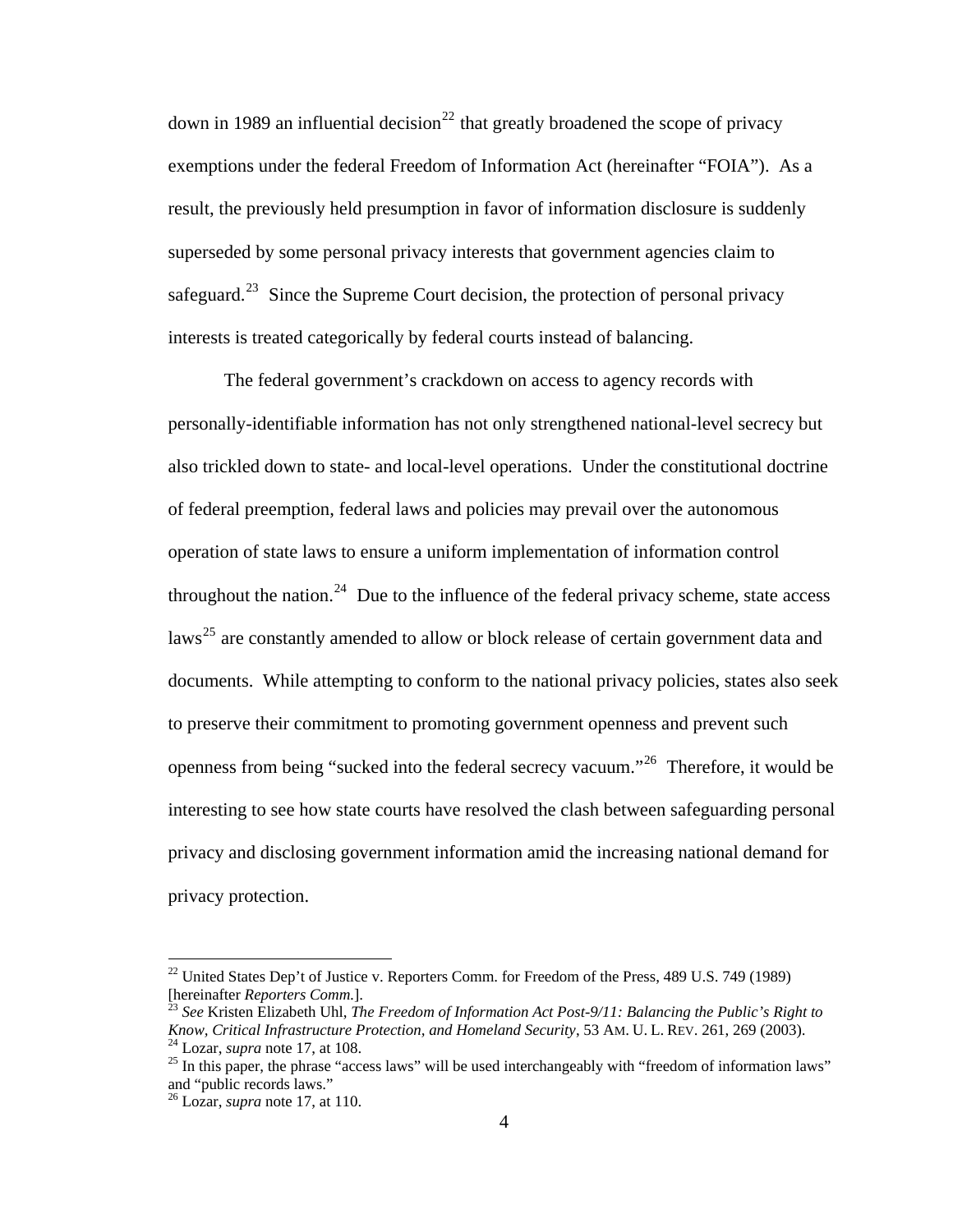Despite the commendable effort by scholars to track changes in the federal judiciary's approach to weighing individual and social concerns, a comprehensive study has yet to be conducted to determine if there is an overall trend among the highest courts of the fifty states in their balancing of privacy and disclosure interests in state agency records. This thesis attempts to find out how state courts address the tension between personal privacy exemptions and release of government information and whether or not state courts are following the footsteps of the federal courts in suppressing access to agency records or, contrary to the U.S. Supreme Court's 1989 decision, maintaining a more transparent environment. The methodology used in this study involves legal research. The researcher has analyzed the text of state case opinions addressing statutory privacy exemptions in disputes concerning the issue of access to government records. Inferences have been drawn regarding an overall pattern in the state judicial treatment of statutory privacy exemptions and these courts' attitudes toward a more transparent, democratic government.

As a functioning democracy, American society relies heavily on the proper enforcement of laws and regulations by institutions and courts of law. Such reliance becomes even more pertinent in the case of state courts, whose adjudicative decisions as well as interpretations of the law exert a direct and immediate influence on the public. In the interests of democracy and government accountability, it is important for citizens to be aware of the approaches that their state courts use in deciding whether or not certain private information in government records is disclosable under state public records laws. For the press, knowing where the judicial boundary is drawn regarding individual privacy and public access to certain types of information would help reduce the amount of time

5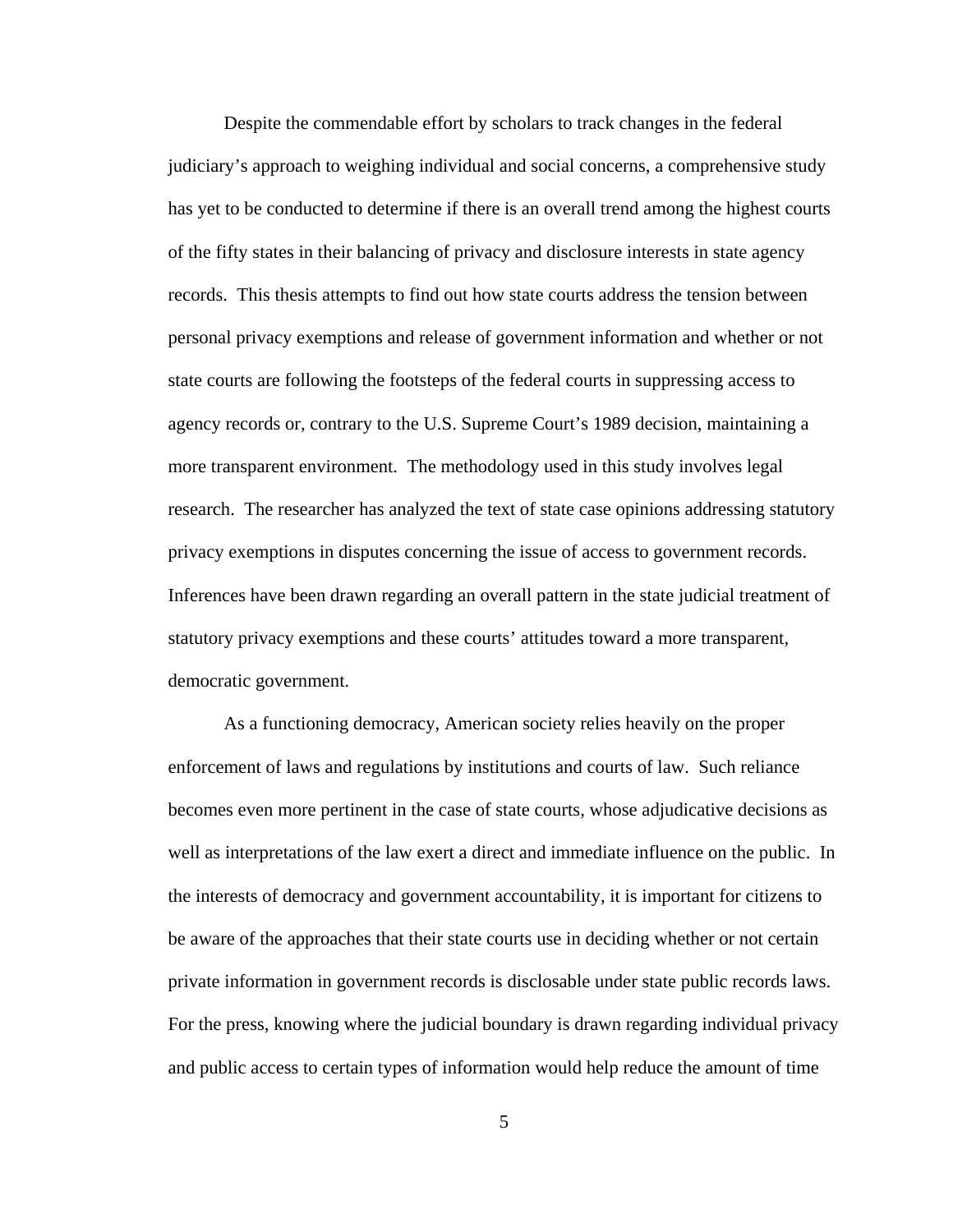reporters may waste arguing over inaccurate interpretations of public records laws with government agencies and officials.<sup>[27](#page-15-0)</sup> Since media access to the government promotes the public interest by "facilitating the press' role as a . . . watchdog that examines and evaluates governmental operations,"[28](#page-15-1) journalists, through understanding the courts' different analyses, can also learn to make more compelling justifications for why media access to certain government records containing personally-identifiable information serves the public good.<sup>[29](#page-15-2)</sup>

<span id="page-15-0"></span><sup>27</sup> The Reporters Committee for Freedom of the Press, *Health Care Journalists' Access to Hospitals Curtailed Under HIPAA*, A REPORTER'S GUIDE TO MEDICAL PRIVACY LAW, *available at*  http://www.rcfp.org/hipaa/hospitals.html (last visited Oct. 29, 2007). 28 Hoefges, Halstuk & Chamberlin, *supra* note 12, at 62.

<span id="page-15-2"></span><span id="page-15-1"></span><sup>29</sup> *See* David Cuillier, *Public Support for Press Access Declines as Personal Privacy Concerns Increase*, 25 NEWSPAPER RES. J. 95, 99 (2004).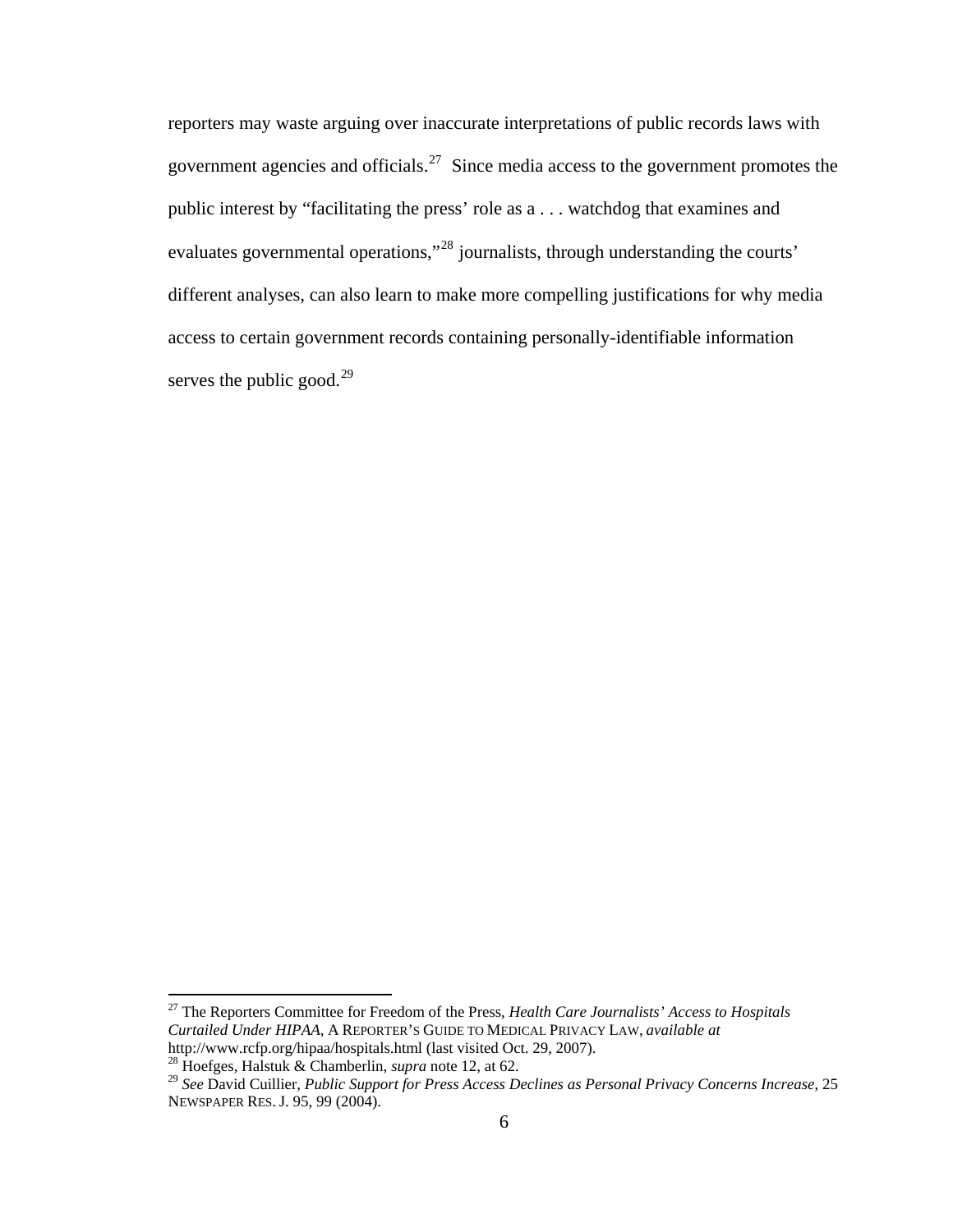## **[II.](#page-15-2) [REVIEW OF THE LITERATURE:](#page-15-2) [THEORY AND HISTORY](#page-15-2)**

#### INDIVIDUAL CONCERNS

#### *A. Case Law Development of the Right to Privacy*

Considered by many Americans as "one of the most sacred and fundamental rights,"<sup>[30](#page-16-0)</sup> privacy often elicits an intensely emotional response from the public. According to the results of a 1993 Louis Harris and Associates poll, eighty-five percent of the respondents viewed protection of privacy as "absolutely essential" or "very important."<sup>[31](#page-16-1)</sup> In addition, ninety-six percent of the polled individuals answered "it was important . . . [that] all personal . . . information be designated as sensitive, that penalties be imposed for unauthorized disclosures, and that laws spell out who has access to . . . records and what information could be obtained."<sup>[32](#page-16-2)</sup> Privacy allows people to be in a place where they can "think [their] own thoughts, have [their] own secrets, live [their] own life, reveal only what [they] want[] to the outside world."<sup>[33](#page-16-3)</sup> Despite the popular belief in one's entitlement to privacy, the emergence and protection of privacy rights by the judiciary and the legislature are less than straightforward.

<span id="page-16-0"></span><sup>30</sup> Danel Michelle Nickels, Note, *Casting the Discovery Net Too Wide: Defense Attempts to Disclose Nonparty Medical Records in a Civil Action*, 34 IND. L. REV. 479 (2001) (citing Arthur R. Miller, *Confidentiality, Protective Orders, and Public Access to the Courts*, 105 HARV. L. REV. 427, 475 (1991), where the author states that "[p]rivacy [is] ... among the most fundamental rights that we have as citizens of this country").

<span id="page-16-1"></span><sup>31</sup> Charity Scott, *Is Too Much Privacy Bad for Your Health? An Introduction to the Law, Ethics, and HIPAA Rule on Medical Privacy*, 17 GA. ST. U. L. REV. 481, 491 (2000) (citing Louis Harris & Associates, *Equifax-Harris Poll* (released Nov. 1993), available at Westlaw, POLL Database, QUESTION ID: USHARRIS.110593 R3C, nos. 008, 010, 015).

<span id="page-16-3"></span><span id="page-16-2"></span><sup>&</sup>lt;sup>32</sup> Scott, *supra* note 31, at 492.<br><sup>33</sup> Thomas I. Emerson, The System of Freedom of Expression 545 (1970).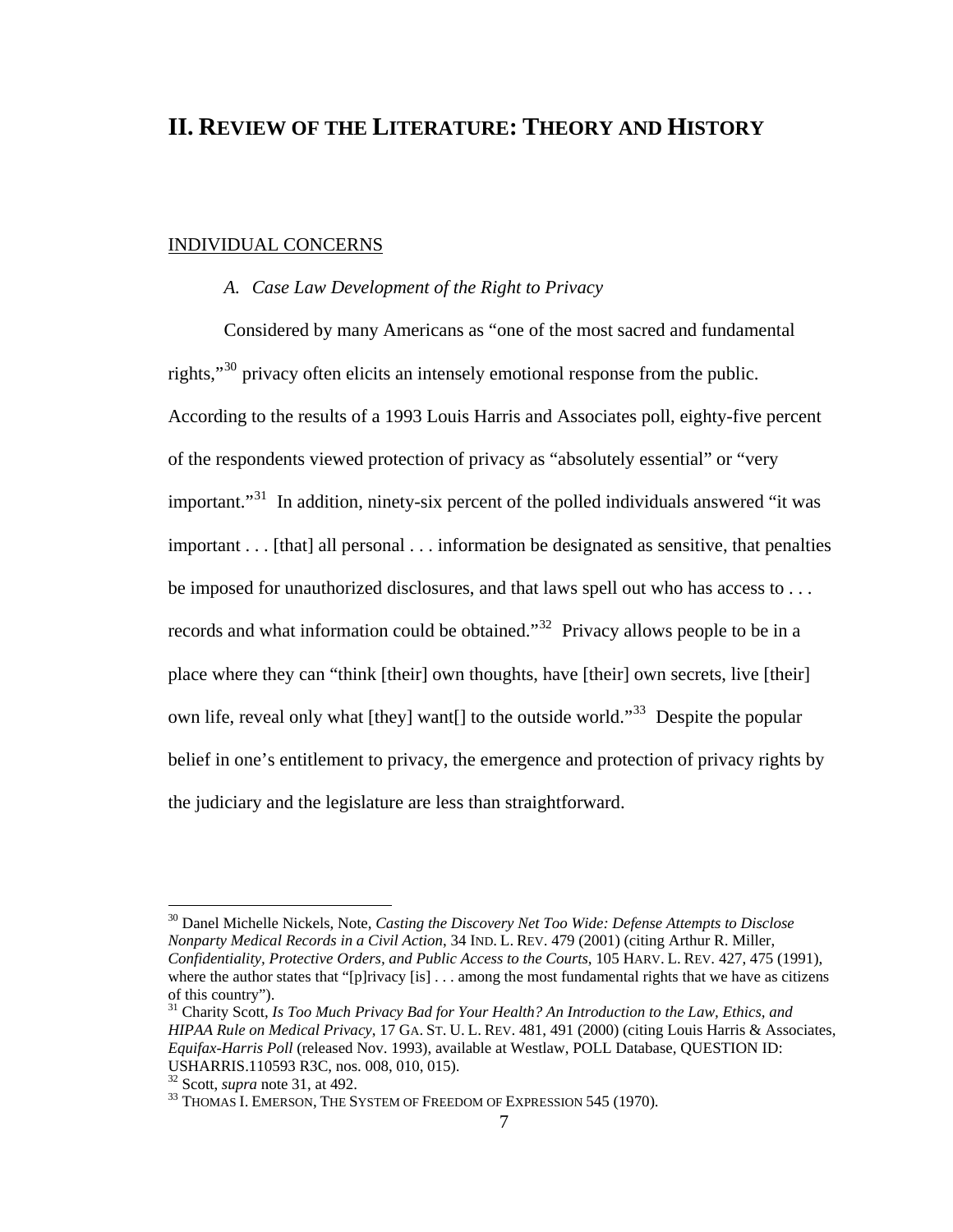article focuses primarily on one's right to be free from unwanted publicity in the press, it The right to privacy has no roots in the English common law.<sup>[34](#page-17-0)</sup> In fact, the American concept of privacy rights is a product of the late nineteenth century, a time when modern industrial states and mass circulation magazines and newspapers began to emerge.[35](#page-17-1) In a historic 1890 *Harvard Law Review* article, Boston attorneys Samuel D. Warren and Louis D. Brandeis introduced the phrase "right to privacy" to describe their concern regarding media intrusion into private citizens' lives.<sup>[36](#page-17-2)</sup> Warren and Brandeis were provoked by the incessant media coverage on the lavish parties they threw during the  $1880s$ .<sup>[37](#page-17-3)</sup> According to the authors, every person has the right to enjoy life, which includes the right to privacy.<sup>[38](#page-17-4)</sup> They perceived the right to privacy as a natural and logical extension of common law principles in tort, nuisance, libel, and slander, which were created to protect intangible personal property and nonphysical injuries.<sup>[39](#page-17-5)</sup> The right to privacy signifies "the [individual's] right to be let alone."<sup>[40](#page-17-6)</sup> A right "against the world,<sup>"[41](#page-17-7)</sup> the right to privacy should prevent from publication any matters concerning a person's habits, relations, and private life.<sup>[42](#page-17-8)</sup> Even though the Warren and Brandeis brought the notion of privacy to national attention by proposing a new legal paradigm for an individual's personality interest. $43$ 

<span id="page-17-0"></span><sup>&</sup>lt;sup>34</sup> *See* Breckenridge, *supra* note 14, at 4; Richard F. Hixson, Privacy in a Public Society 27 (1987).<br><sup>35</sup> Larry Moore, *Regulating Publicity: Does Elvis Want Privacy?*, 5 DePaul-LCA J. Art & Ent. L. &

<span id="page-17-2"></span><span id="page-17-1"></span>POL'Y 1 (1994); see also HIXSON, supra note 34, at 28.<br><sup>36</sup> Samuel Warren & Louis Brandeis, *The Right to Privacy*, 4 HARV. L. REV. 193 (1891).<br><sup>37</sup> See HIXSON, supra note 34, at 30.<br><sup>38</sup> Warren & Brandeis, supra note 36,

<span id="page-17-3"></span>

<span id="page-17-4"></span>

<span id="page-17-5"></span><sup>39</sup> *Id.* at 194; *see also* Moore, *supra* note 35, at 4. 40 Warren & Brandeis, *supra* note 36, at 193. 41 *Id.* at 202. 42 *Id.* at 204. 43 *Id.* at 200.

<span id="page-17-7"></span><span id="page-17-6"></span>

<span id="page-17-8"></span>

<span id="page-17-9"></span>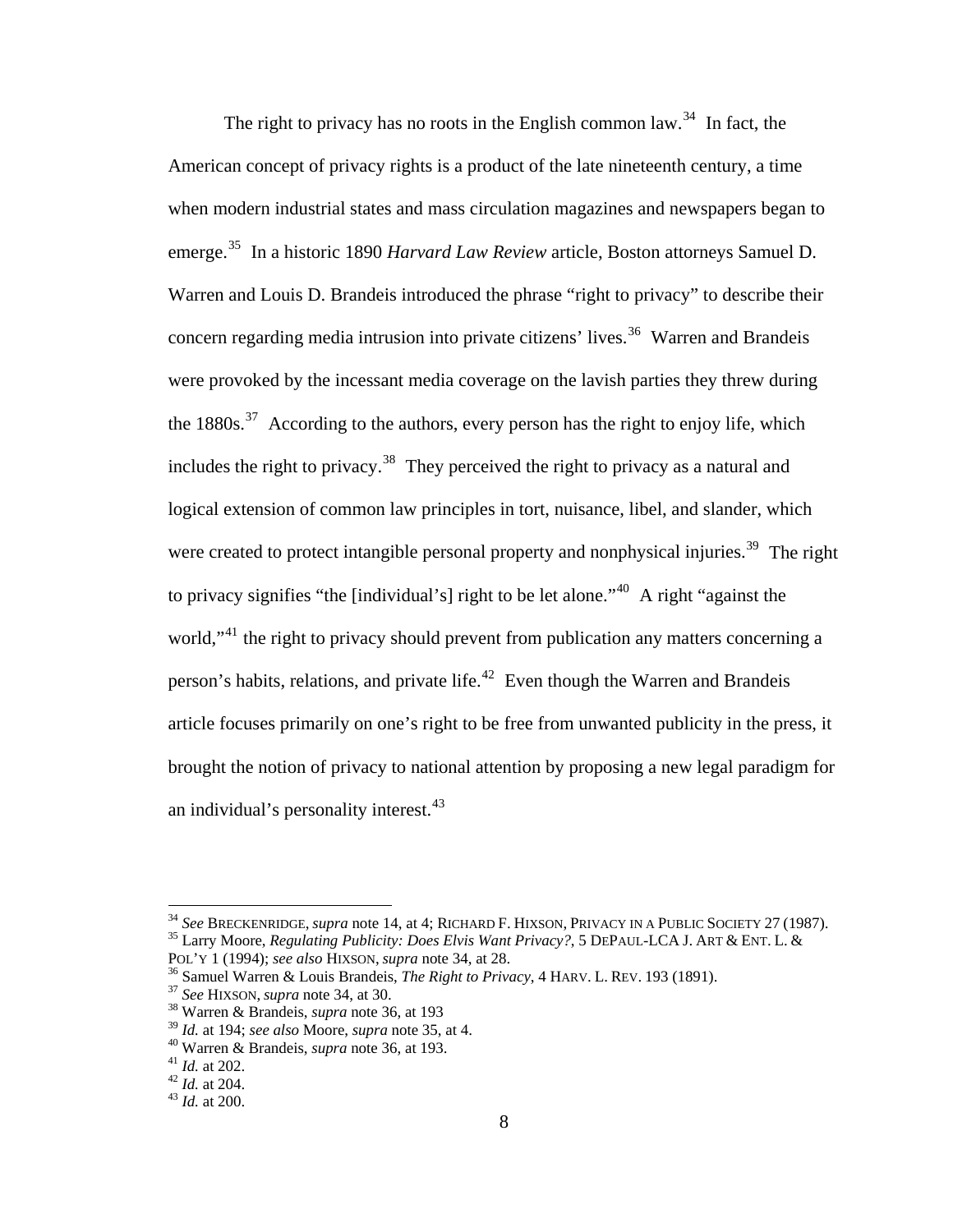While the notion of the right to privacy was introduced by two legal scholars, it owed much of its growth to various Supreme Court decisions recognizing an implied right to privacy.[44](#page-18-0) In the landmark case *Griswold v. Connecticut*, [45](#page-18-1) two physicians challenged the constitutionality of a Connecticut statute that prohibited the use of contraceptives. The physicians were arrested as accessories who prescribed contraceptives and provided medical advice regarding their use to married couples.<sup>[46](#page-18-2)</sup> Invalidating the statute, the United States Supreme Court held that the state's forbidding the use of contraceptives would bring about "maximum destructive impact upon [marital] relationship."<sup>[47](#page-18-3)</sup> Justice William Douglas, writing for the majority and citing numerous cases involving privacy and freedom of association, stated the right of privacy is one of the several "penumbras . . . formed by emanations from those [specific] guarantees [in the Bill of Rights] that help give them life and substance.<sup>1[48](#page-18-4)</sup> It is "so rooted in the traditions and conscience of our people to be ranked as fundamental."<sup>[49](#page-18-5)</sup> In this instance, marital privacy not only serves a noble purpose older than the Bill of Rights<sup>[50](#page-18-6)</sup> but also "concerns a relationship lying within the zone of privacy [protected] by several [other] fundamental constitutional guarantees"<sup>[51](#page-18-7)</sup> including the Fourth, Fifth, and Ninth

<span id="page-18-0"></span><sup>44</sup> Martin E. Halstuk, *Shielding Private Lives from Prying Eyes: The Escalating Conflict Between Constitutional Privacy and the Accountability Principle of Democracy*, 1 COMMLAW CONSPECTUS 71, 74 (2003); *see also* Poe v. Ullman, 367 U.S. 497, 516-522 (1961) (dissenting opinion); Pierce v. Soc'y of Sisters, 268 U.S. 510 (1925); Roe v. Wade, 410 U.S. 113 (1973); Meyer v. Nebraska, 262 U.S. 390 (1923); Eisenstadt v. Baird, 405 U.S. 438 (1972); Whalen v. Roe, 429 U.S 589 (1977); Stanley v. Georgia, 394 U.S 557 (1969).

<span id="page-18-1"></span><sup>&</sup>lt;sup>45</sup> Griswold v. Connecticut, 381 U.S. 479 (1965).<br><sup>46</sup> Griswold, 381 U.S. at 480.

<span id="page-18-5"></span><span id="page-18-4"></span><span id="page-18-3"></span>

<span id="page-18-2"></span><sup>47</sup> *Id.* at 487.<br><sup>48</sup> *Id.*<br><sup>49</sup> *Id.* (citing Snyder v. Massachusetts, 291 U.S. 97, 105 (1934)).<br><sup>50</sup> *Griswold*, 381 U.S. at 486.<br><sup>51</sup> *Id.* at 485.

<span id="page-18-7"></span><span id="page-18-6"></span>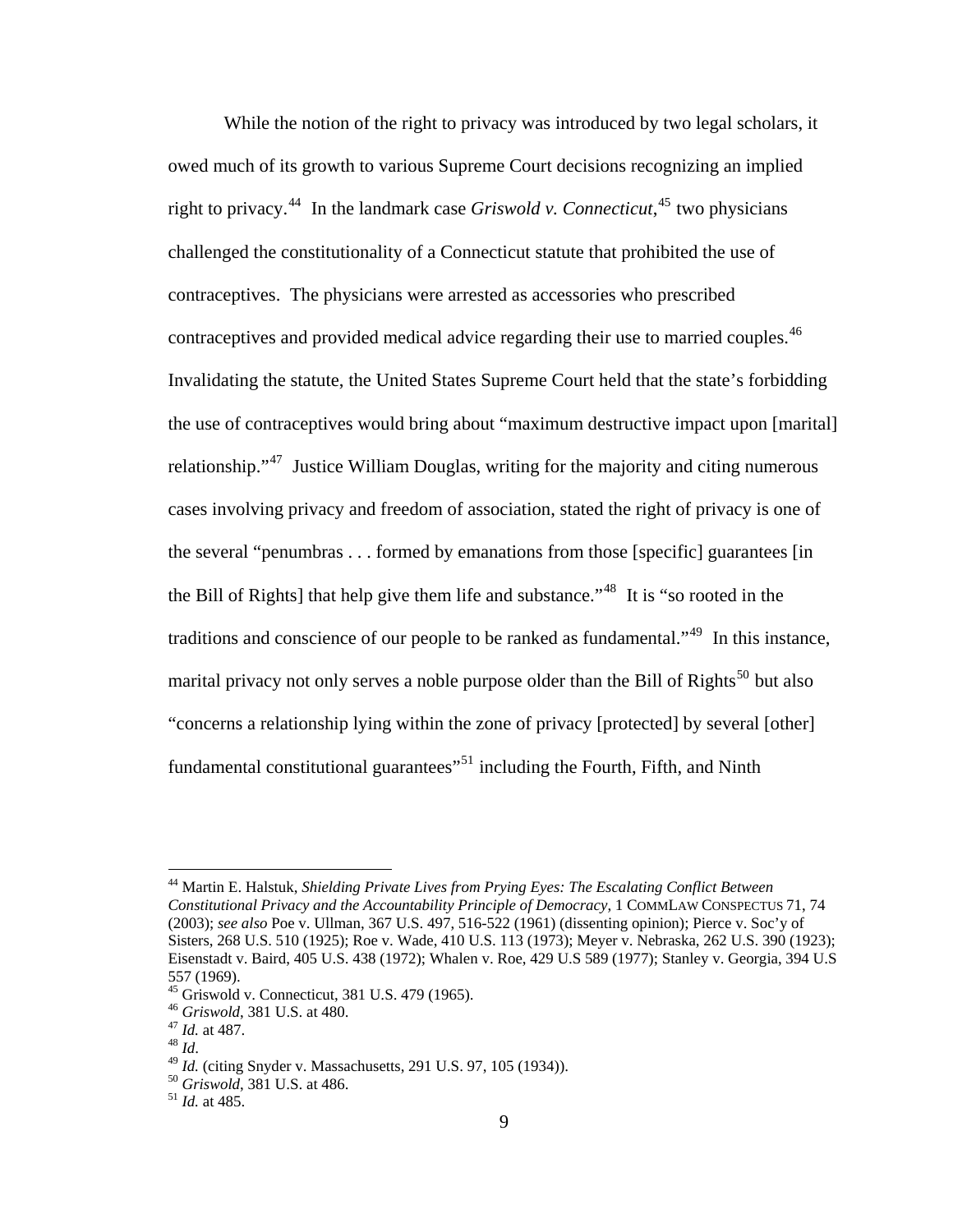Amendments.<sup>[52](#page-19-0)</sup> The fact that a right "is not guaranteed in so many words by the ... Constitution"[53](#page-19-1) does not mean that it may be violated. The *Griswold* court's conclusion of privacy being in the penumbras of constitutional protections became the "pertinent beginning point"<sup>[54](#page-19-2)</sup> for decisions in subsequent privacy cases.<sup>[55](#page-19-3)</sup>

With the *Griswold* "penumbra rights of 'privacy and repose'<sup>"[56](#page-19-4)</sup> in mind, the Supreme Court of the United States continued to "raise[] the bar in the interest of privacy"[57](#page-19-5) during the 1970s. In the 1973 case of *Roe v. Wade*, [58](#page-19-6) Justice Blackmun, writing the lead opinion, further expanded the notion of privacy. The celebrated *Wade*  dispute involved the constitutionality of state statutes criminalizing individuals who "procure [or attempt to procure] an abortion,"<sup>[59](#page-19-7)</sup> except in situations where "an abortion" [is] procured or attempted by medical advice for the purpose of saving the life of the mother."<sup>[60](#page-19-8)</sup> The Court held that abortion, as a fundamental right of privacy, is within the scope of personal liberty and due process under the Fourteenth Amendment.<sup>[61](#page-19-9)</sup> While this privacy is not unqualified and is subject to limitations,<sup>[62](#page-19-10)</sup> it outweighs the government's compelling interests in restraining such right under these circumstances. The *Wade* 

<span id="page-19-1"></span><span id="page-19-0"></span><sup>&</sup>lt;sup>52</sup> *See Griswold*, 381 U.S. at 484. **53** *Id.* at 491. Justice Goldberg, in his concurring opinion, emphasized the importance of the Ninth Amendment as a source of support for privacy rights.

<span id="page-19-2"></span><sup>&</sup>lt;sup>54</sup> Lawrence v. Texas, 539 U.S. 558, 564 (2003).<br><sup>55</sup> See *Eisenstadt*, 405 U.S. at 438; *Wade*, 410 U.S. at 113.

<span id="page-19-5"></span><span id="page-19-4"></span><span id="page-19-3"></span><sup>&</sup>lt;sup>56</sup> Griswold, 381 U.S. at 485.<br><sup>57</sup> Victoria S. Salzmann, *Are Public Records Really Public?: The Collision Between the Right to Privacy and the Release of Public Court Records Over the Internet*, 52 BAYLOR L. REV. 355, 363 (2000). 58 *Wade*, 410 U.S. at 113.

<span id="page-19-10"></span><span id="page-19-9"></span><span id="page-19-8"></span>

<span id="page-19-7"></span><span id="page-19-6"></span><sup>59</sup> *Id.* at 117-18. 60 *Id.* at 118. 61 *Id.* at 153. 62 *Id.* at 155.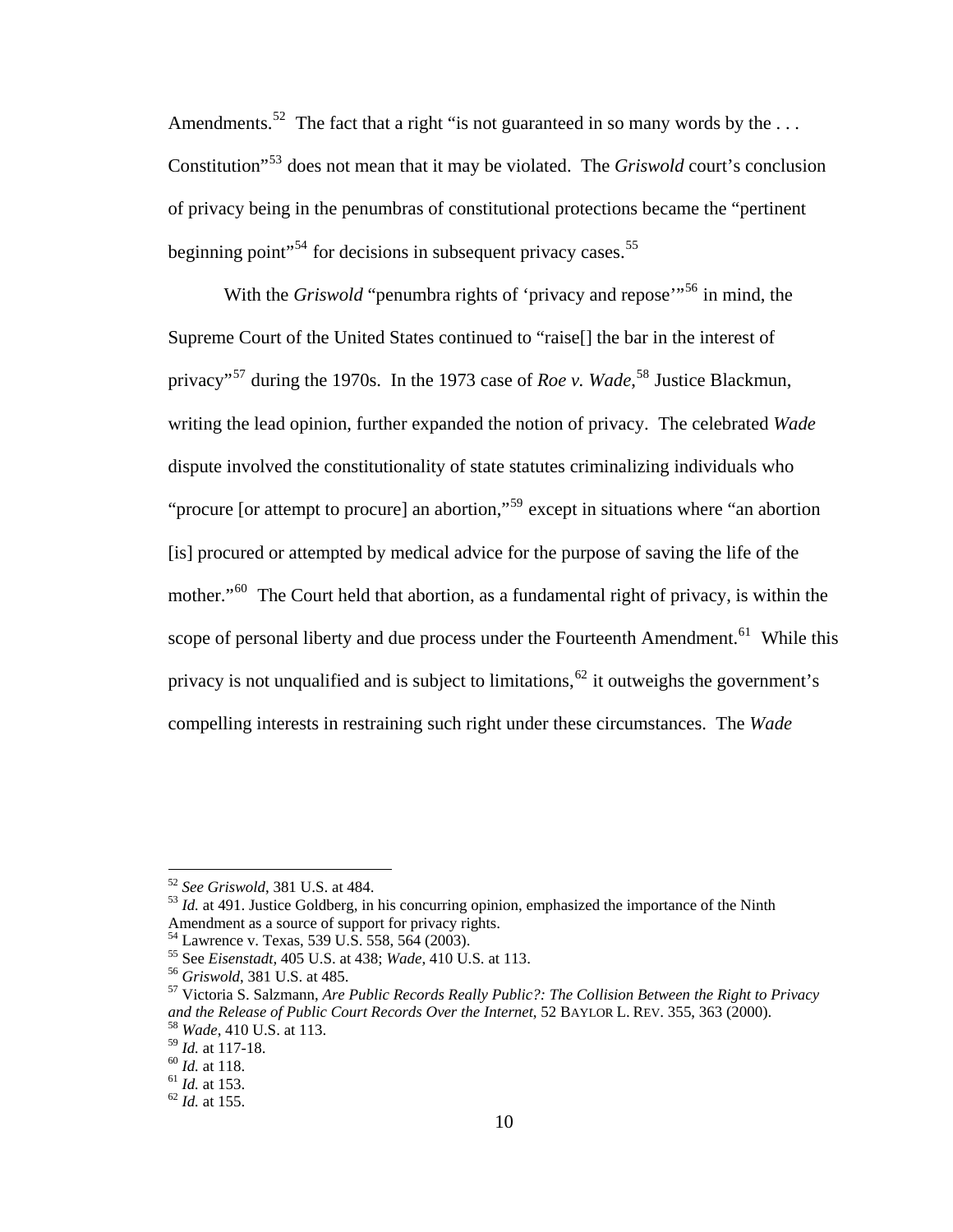decision strengthened the judicial backing for a constitutional right to privacy and increased "its relative weight when compared to competing governmental interests."<sup>[63](#page-20-0)</sup>

In the 1976 case of *Department of the Air Force v. Rose*,<sup>[64](#page-20-1)</sup> the Supreme Court for the first time addressed the issue of information privacy under the FOIA. Student editors of the *New York University Law Review*, writing an article on disciplinary systems in military service academies, sought access to case summaries of cadet honor and ethics hearings maintained in the United States Air Force Academy's reading files.<sup>[65](#page-20-2)</sup> The Court affirmed the holding of the Second Circuit Court of Appeals and ordered release of the requested records. The Court held, *inter alia*, that Exemption 6, one of the FOIA's privacy exemptions, did not create a blanket exemption for personnel or similar files "in the absence of a showing of a clearly unwarranted invasion of privacy."[66](#page-20-3) Justice Brennan, delivering the opinion of the majority, noted that Congress has "enunciated a single policy<sup>"[67](#page-20-4)</sup> of balancing the private and public interests. Congress has indicated in Exemption 6's legislative history that "nonconfidential matter was not to be insulated from disclosure merely because it was stored by an agency in its 'personnel' files."[68](#page-20-5)

While conceding that disclosure of case summaries could possibly subject disciplined cadets to lifelong embarrassment and practical disabilities,  $69$  the Court found that these summaries do not contain "vast amounts of personal data"<sup>[70](#page-20-7)</sup> to "constitute the

<span id="page-20-0"></span><sup>63</sup> Catherine Louisa Glenn, *Protecting Health Information Privacy: The Case for Self-Regulation of Electronically Held Medical Records*, 53 VAND. L. REV. 1605, 1615 (2000). <sup>64</sup> Dep't of the Air Force v. Rose, 425 U.S. 352 (1976).

<span id="page-20-2"></span><span id="page-20-1"></span>

<sup>65</sup> *Rose*, 425 U.S. at 355. 66 *Id.* at 371. 67 *Id.* at 373. 68 *Id.* at 372. 69 *Id.* at 376-77. 70 *Id.* at 377.

<span id="page-20-3"></span>

<span id="page-20-4"></span>

<span id="page-20-5"></span>

<span id="page-20-7"></span><span id="page-20-6"></span>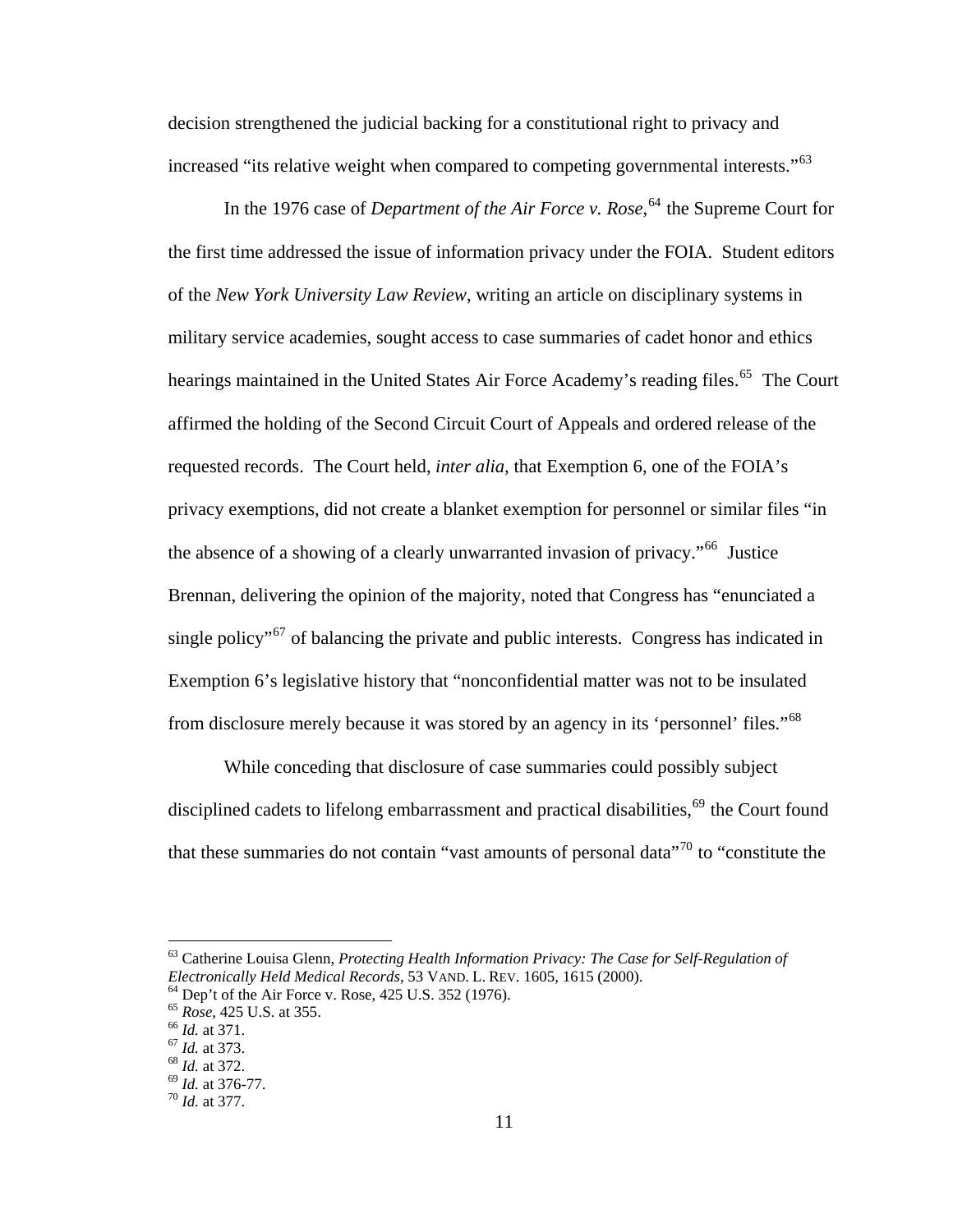kind of profile of an individual ordinarily to be found in his personnel file.<sup>"[71](#page-21-0)</sup> On the contrary, the requested summaries do not include the names of the cadets except in guilty cases, are widely disseminated among cadets as an instructional and educational tool, and contain no facts other than the alleged Honor or Ethic Code violations.<sup>[72](#page-21-1)</sup> Protective of the public interest in access, the Court reasoned that "all sectors of our society . . . have [not only] a stake in the fairness of any system<sup>"[73](#page-21-2)</sup> but also an interest in "the treatment of cadets, whose education is publicly financed and who furnish a good portion of the county's future military leadership."[74](#page-21-3) The *Rose* court's approach to balancing the possible invasion of privacy against the congressional policy of opening up agency action to public scrutiny has set a precedent for subsequent cases involving FOIA privacy exemptions.<sup>[75](#page-21-4)</sup> It was not until 1989 that the Court's favoring of public access gave way to protection of personal privacy.

In *Whalen v. Roe*, <sup>[76](#page-21-5)</sup> the Court addressed the issues of medical information and the patients' right to privacy by determining the constitutionality of the New York State Controlled Substances Act of 1972, which required physicians to record and report to the state department of health the names and addresses of all patients who have obtained prescription drugs. The Court, reversing the District Court's decision, held that the state law was constitutional and the "patient-identification requirement was a reasonable exercise of New York's broad police powers."<sup>[77](#page-21-6)</sup> Individual liberty or privacy, according

 $71$  Rose, 425 U.S. at 377.

<span id="page-21-2"></span>

<span id="page-21-4"></span><span id="page-21-3"></span>

<span id="page-21-1"></span><span id="page-21-0"></span>*Rose*, 425 U.S. at 377.<br>
<sup>72</sup> *Id.*<br>
<sup>73</sup> *Id.* at 369.<br>
<sup>74</sup> *Id.*<br>
<sup>75</sup> *See, e.g.*, Nat'l Archives & Records Admin. v. Favish, 541 U.S. 157 (2004); United States Dep't of State v. Ray, 502 U.S. 164 (1991); *Reporters Comm.*, 489 U.S. at 749. 76 *Whalen*, 429 U.S. at 591. 77 *Id.* at 598.

<span id="page-21-5"></span>

<span id="page-21-6"></span>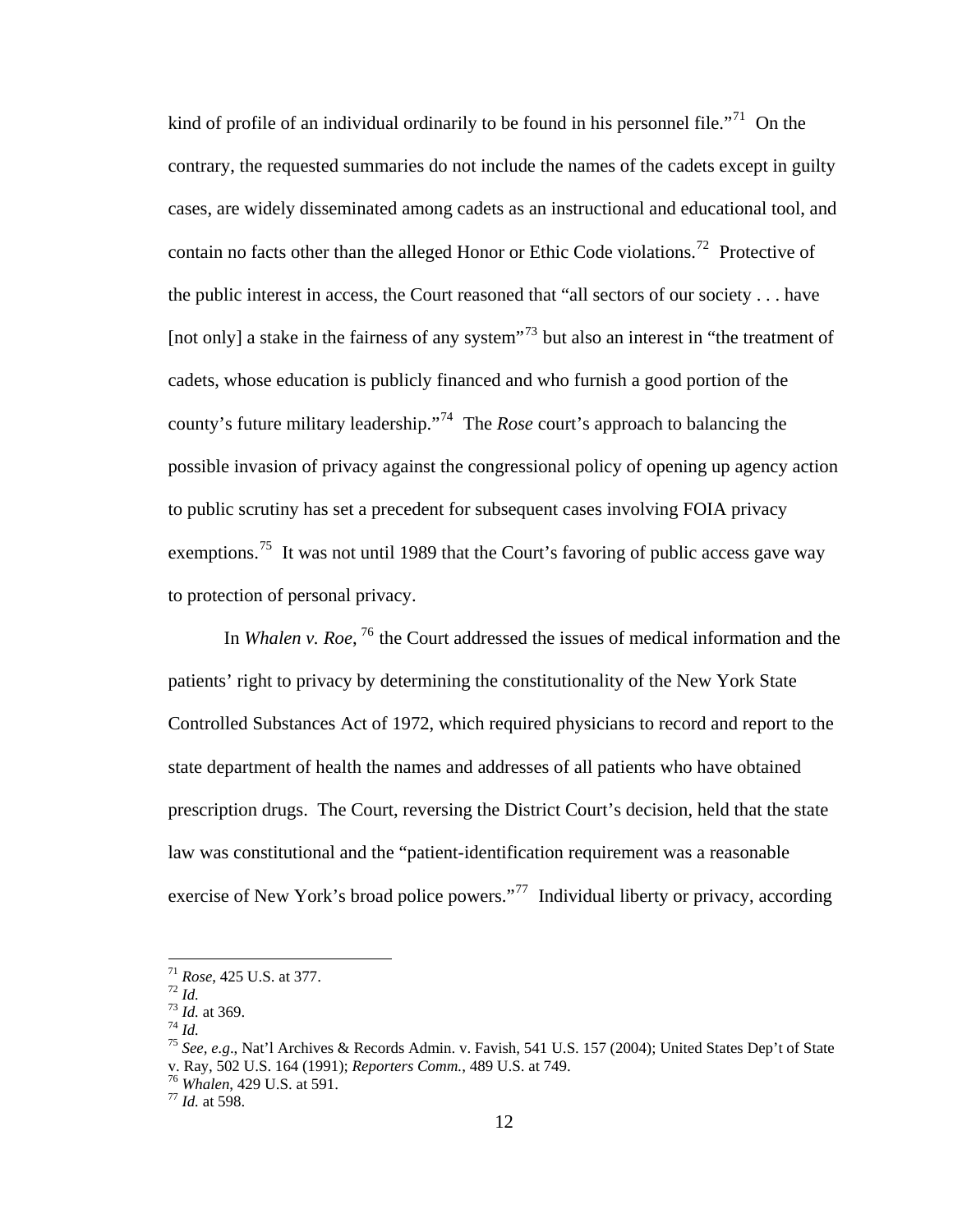to the justices, is not a fundamental and unqualified right guaranteed to all.<sup>[78](#page-22-0)</sup> New York's disclosure requirement "d[id] not automatically amount to an impermissible invasion of privacy<sup> $\frac{79}{9}$  $\frac{79}{9}$  $\frac{79}{9}$ </sup> because the state government has a vital interest in controlling the distribution of dangerous drugs $^{80}$  $^{80}$  $^{80}$  and has implemented a rational and reasonably secure means to monitor the information. Noting the narrow application of its holding, *i.e.*  appropriate only for the present issue in question, the *Whalen* court also acknowledged explicitly a zone of privacy where any information "personal in character and potentially embarrassing or harmful if disclosed"  $81$  within this zone would be protected from inappropriate disclosure. Consequently, the *Whalen* approach to weighing individual liberty and government interests has left the door open for potential future litigation involving individual privacy and disclosure of personal information.

As case law has illustrated, the United States Constitution does not provide an explicit right to information privacy.<sup>[82](#page-22-4)</sup> There is no mentioning of the word "privacy" in the Constitution.<sup>[83](#page-22-5)</sup> Constitutional guarantees extend only to protecting individuals against state actions and government intrusions.<sup>[84](#page-22-6)</sup> Nonetheless, the Supreme Court has shown its willingness to expand the reach of privacy interests by reading between the

<span id="page-22-2"></span>

<span id="page-22-4"></span><span id="page-22-3"></span>

<span id="page-22-1"></span><span id="page-22-0"></span><sup>&</sup>lt;sup>78</sup> *See Whalen*, 429 U.S. at 597.<br><sup>79</sup> *Id.* at 602.<br><sup>80</sup> *Id.* at 598.<br><sup>81</sup> *Id.* at 605.<br><sup>82</sup> Gina Marie Stevens, *Privacy: Total Information Awareness Programs and Related Information Access*, *Collection, and Protection Laws*, Mar. 21, 2003, at 5, *at* http://www.fas.org/irp/crs/RL31730.pdf (last visited Sept. 25, 2007).

<span id="page-22-5"></span><sup>83</sup> BRECKENRIDGE, *supra* note 14, at 4. 84 Stevens, *supra* note 82, at 5.

<span id="page-22-6"></span>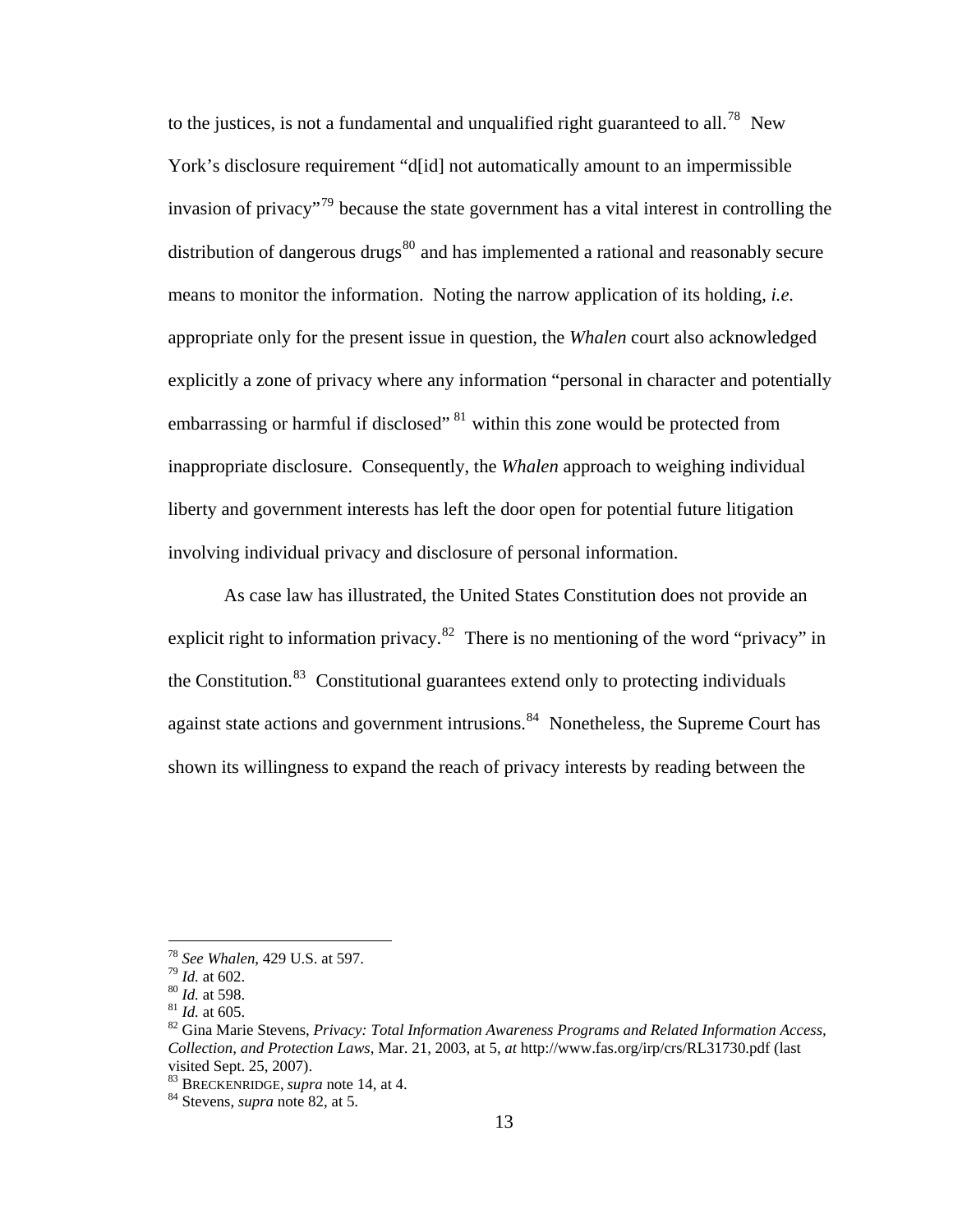lines of the Constitution. The Court, through a series of FOIA decisions,  $85$  has sought to delineate boundaries for privacy exemptions and public access to government records.

#### *B. Statutory Protection of Privacy Interests*

Not only is there a lack of explicit constitutional provisions on the privacy of records with personal information, there is also no omnibus statute that provides comprehensive legal protection on informational privacy in the United States.<sup>[86](#page-23-1)</sup> Instead, U.S. legislators have attempted to protect the privacy of data and records in two major areas: 1) information maintained by the federal government<sup>[87](#page-23-2)</sup> and 2) documents—such as financial reports, medical information, and school records—held by private entities. While the judiciary worked on defining the scope of privacy, legislators have struggled with regulating public access to personal information that is deemed to be of sufficient significance. Congress, through its enactment of the Privacy Act of  $1974^{88}$  $1974^{88}$  $1974^{88}$  (hereinafter "Privacy Act" or "Act"), created a statutory protection for information privacy. The Act protects privacy by allowing any individual access to his or her record. The Privacy Act aims "to balance the government's need to maintain information about individuals with the rights of individuals to be protected against unwarranted invasions of their privacy stemming from federal agencies' collection, maintenance, use, and disclosure of personal information about them."[89](#page-23-4) The Act mandates that "no [federal] agency shall disclose any record which is contained in a system of records by means of communication to any

<span id="page-23-0"></span><sup>85</sup> Following the *Rose* ruling, the U.S. Supreme Court addressed different aspects of information privacy in FOIA cases such as *Dep't of State v. Washington Post Co.*, 456 U.S. 595 (1982) and *FBI v. Abramson*, 456 U.S. 615 (1982).<br><sup>86</sup> Stevens, *supra* note 82, at 5.

<span id="page-23-2"></span><span id="page-23-1"></span>

<sup>&</sup>lt;sup>87</sup> Douglas J. Sylvester & Sharon Lohr, *The Security of Our Secrets: A History of Privacy and Confidentiality in Law and Statistical Practice*, 83 DENV. U. L. REV. 147, 167 (2005).<br><sup>88</sup> The Privacy Act of 1974, Pub. L. No. 93-579, 88 Stat. 1897 (2004) (codified in part at 5 U.S.C. §  $552(a)$ ).

<span id="page-23-4"></span><span id="page-23-3"></span><sup>89</sup> United States Department of Justice, *Overview of the Privacy Act of 1974, 2004 Edition: Policy Objectives*, *at* http://www.usdoj.gov/oip/1974polobj.htm (last visited on Sept. 26, 2007).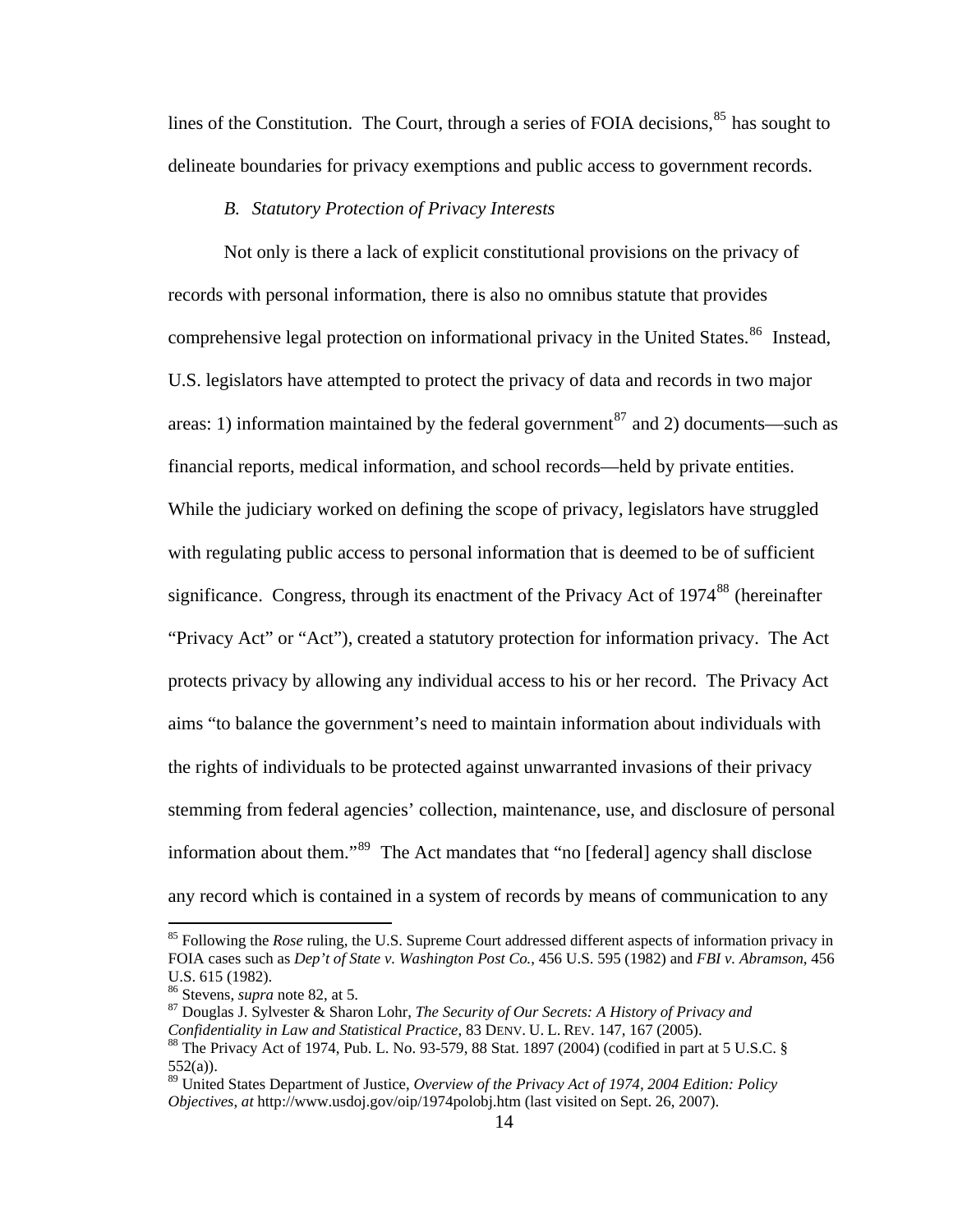person, or to another agency<sup>"[90](#page-24-0)</sup> unless exemptions apply or certain conditions have been fulfilled. Any agency-held record with personally-identifiable information such as medical history would fall under the purview of the Act. The Privacy Act is the first statutory attempt to restrict disclosure of personally-identifiable information maintained by federal agencies.

Given its vague statutory language and limited legislative history, the Privacy Act leaves many issues of information privacy unresolved.<sup>[91](#page-24-1)</sup> Aside from the Privacy Act, Congress also passed the Family Educational Rights and Privacy Act of  $1974^{92}$  $1974^{92}$  $1974^{92}$ (hereinafter "FERPA") to protect the privacy of student education records.<sup>[93](#page-24-3)</sup> The FERPA, applicable to all schools that receive funds under a U.S. Department of Education program,  $94$  gives parents "the right to inspect and review the education records of their children."[95](#page-24-5) In general, schools may not release any information from a student's education record under the FERPA unless they have written consent from the parent or eligible student.<sup>[96](#page-24-6)</sup> Like many other privacy statutes, the FERPA provides for statutory exemptions that permit schools to disclose without consent certain directory information such as the student's name, address, telephone listing, and date of birth.<sup>[97](#page-24-7)</sup>

As the public increases its interaction with government agencies and acquires more innovative tools to access information that was originally difficult to obtain,

 $90$  5 U.S.C. § 552(b).

<span id="page-24-1"></span><span id="page-24-0"></span><sup>91</sup> United States Department of Justice, *Overview of the Privacy Act of 1974, 2004 Edition: Introduction*, *at*  http://www.usdoj.gov/oip/1974intro.htm (last visited on Sept. 26, 2007).

<span id="page-24-2"></span> $92$  The Family Educational Rights and Privacy Act, 20 U.S.C. § 1232g (2006). This statute is also referred to as the "Buckley Amendment," named after U.S. Republican Senator James Buckley of New York.

<span id="page-24-3"></span><sup>93</sup> United States Department of Education, *General: Family Educational Rights and Privacy Act (FERPA)*, *at* http://www.ed.gov/policy/gen/guid/fpco/ferpa/index.html (last visited Oct. 27, 2007).

<sup>94</sup> United States Department of Education, *supra* note 93.

<span id="page-24-5"></span><span id="page-24-4"></span> $95$  20 U.S.C. § 1232g(a)(1).

<span id="page-24-6"></span> $96 \text{ }$ § 1232g(b).

<span id="page-24-7"></span> $97 \times 1232g(a)(5)$ .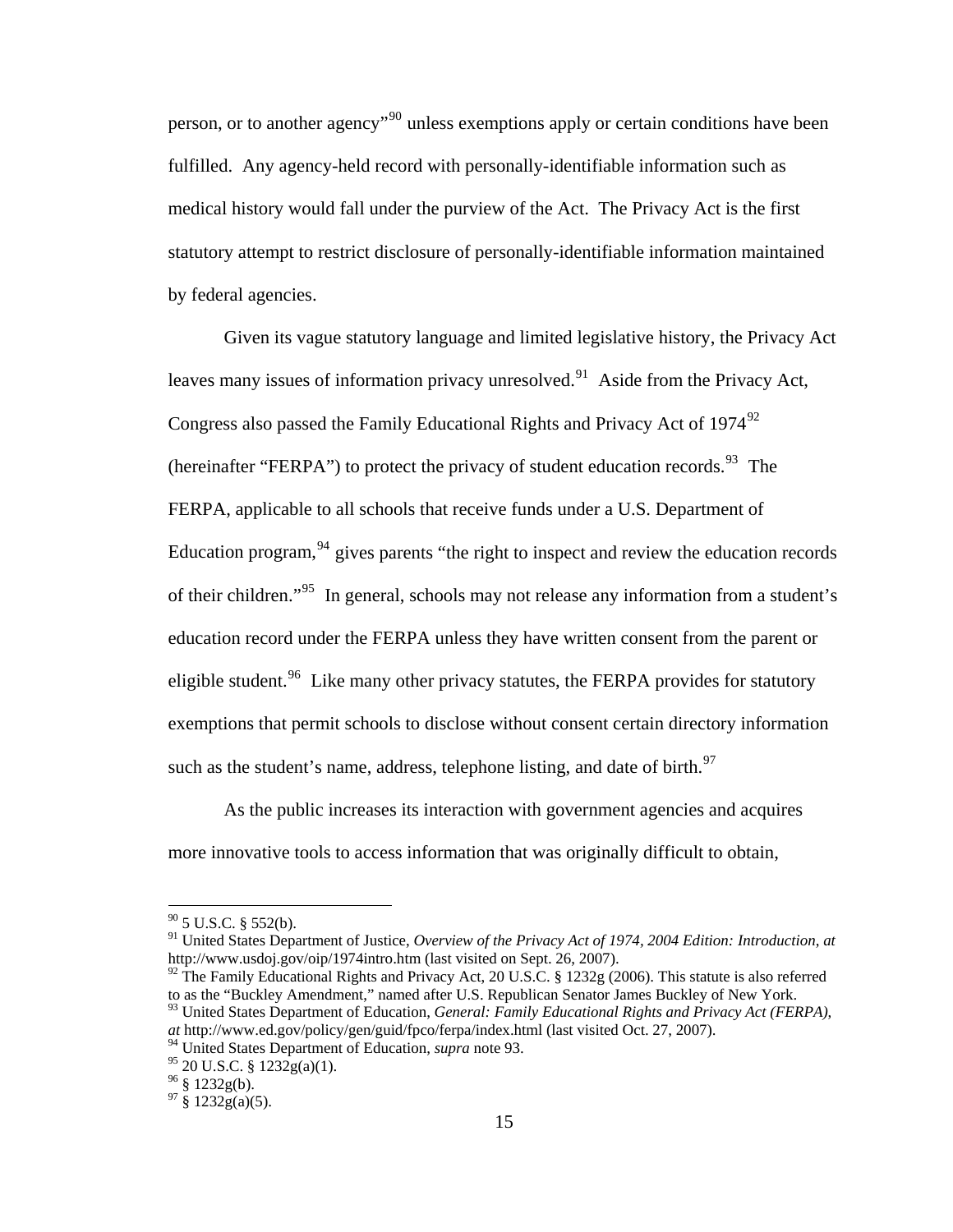Congress sees more personal data falling into the hands of government. To lessen the rising threat of unauthorized information disclosure, Congress has enacted more privacy statutes that deal with information access in areas not addressed by the Privacy Act and the FERPA.

Another federal statute restricting the release of records by government agencies is the Driver's Privacy Protection Act of  $1994<sup>98</sup>$  $1994<sup>98</sup>$  $1994<sup>98</sup>$  (hereinafter "DPPA"). Generally, as a condition for registering an automobile or obtaining a driver's license, vehicle owners and drivers must provide personal information, which includes their names, telephone numbers, addresses, Social Security numbers, medical information, vehicle description, and photographs, to their state motor vehicle departments (hereinafter "DMVs").<sup>[99](#page-25-1)</sup> Many states subsequently sell this information to businesses and individuals to generate significant revenues.<sup>[100](#page-25-2)</sup> The DPPA was enacted after a series of abuses of driver's personal information held by state  $DMVs<sup>101</sup>$  $DMVs<sup>101</sup>$  $DMVs<sup>101</sup>$  One notorious incident cited by Congress was the murder of actress Rebecca Schaeffer. An obsessed fan, after having obtained Schaeffer's address from the California DMV, used the address to stalk and kill her.<sup>[102](#page-25-4)</sup> Congress also noted the case of Iowa home robbers targeting victims by writing down the license plate numbers of expensive cars and using such information to obtain home addresses from the state  $DMV<sup>103</sup>$  $DMV<sup>103</sup>$  $DMV<sup>103</sup>$  As a means to reduce information abuses, the DPPA regulates the disclosure and resale of personal information contained in state DMV

<span id="page-25-0"></span> $98$  The Driver's Privacy Protection Act of 1994, 18 U.S.C.  $\S$ § 2721-2725 (2006).

<span id="page-25-3"></span>

<span id="page-25-2"></span><span id="page-25-1"></span><sup>&</sup>lt;sup>99</sup> *See* Reno v. Condon, 528 U.S. 141, 143 (2000).<br><sup>100</sup> *Reno*, 528 U.S. at 143. 101 Electronic Privacy Information Center, *The Drivers Privacy Protection Act (DPPA) and the Privacy of Your State Motor Vehicle Record*, *at* http://www.epic.org/privacy/drivers/ (last visited Oct. 26, 2007). 102 Electronic Privacy Information Center, *supra* note 101. 103 *Id.* 

<span id="page-25-5"></span><span id="page-25-4"></span>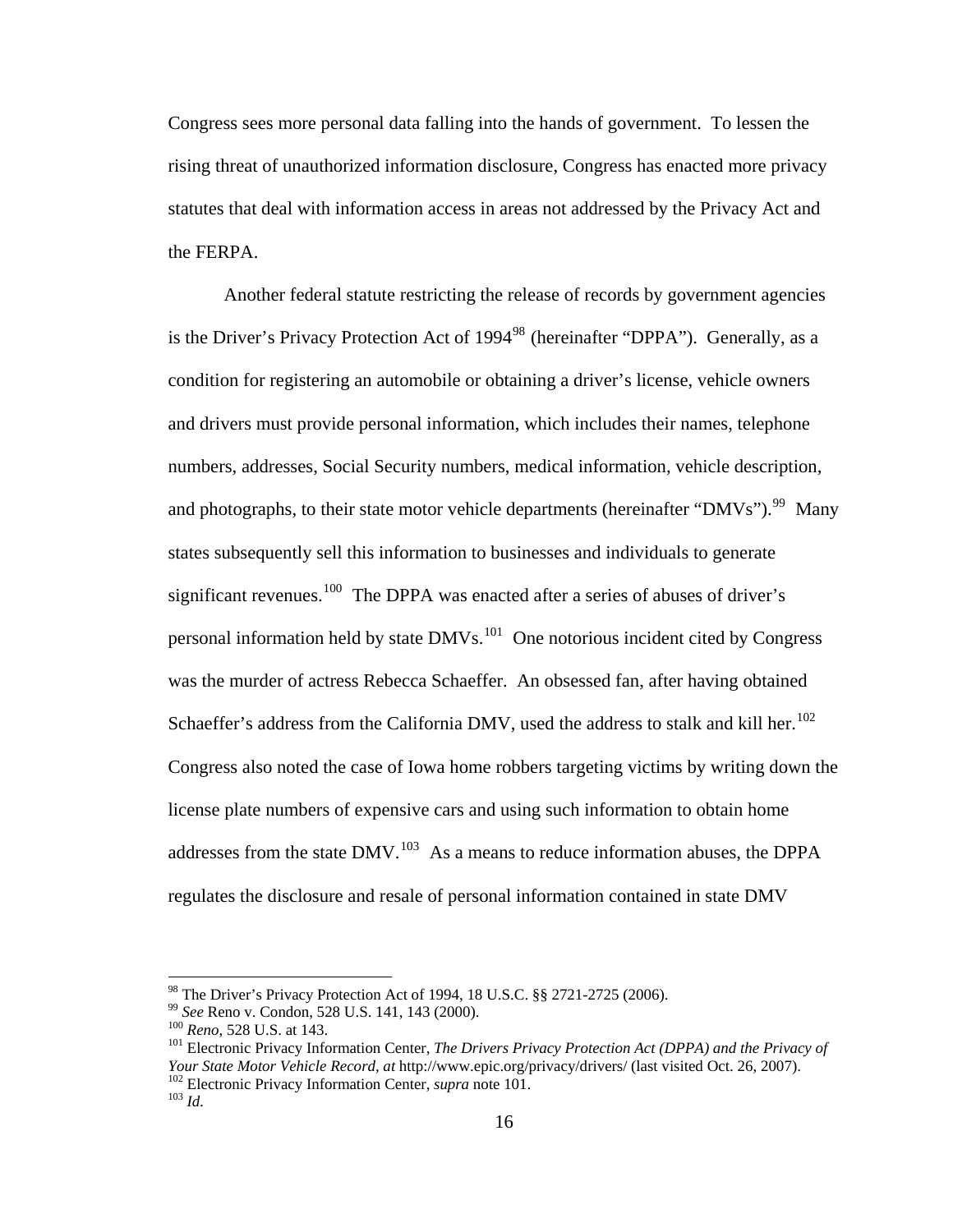records.[104](#page-26-0) It prohibits state DMVs and their employees from "knowingly disclos[ing] or otherwise mak[ing] available to any person or entity" such information. Nonetheless, certain uses of personal information in state DMV records are permissible under the statute's exemptions, such as uses in connection with judicial proceedings, $105$  research activities,  $106$  and employment purposes.  $107$  Under the DPPA's regulatory scheme, state agencies could no longer disclose freely a driver's personal information without that individual's consent.<sup>[108](#page-26-4)</sup>

In the field of health care, access to a person's medical information has become an increasingly prominent controversy and concern, as medical records may be stored in online government databases.<sup>[109](#page-26-5)</sup> The exponential growth of modern technological innovations has inevitably expanded the threat to privacy, thus prompting further congressional action to manage the offshoots of information technology and processing, which include "the collection of personal information, its accuracy, security and storage, the right of the subject to access it, as well as use and disclosure."<sup>[110](#page-26-6)</sup> In 1996, Congress passed the Health Insurance Portability and Accountability  $Act<sup>111</sup>$  $Act<sup>111</sup>$  $Act<sup>111</sup>$  (hereinafter "HIPAA"). Even though the overall purpose of the HIPAA is to improve the American health care system and "to simplify the administration of health insurance,"<sup>[112](#page-26-8)</sup> it also

1

<span id="page-26-3"></span><span id="page-26-2"></span>

<span id="page-26-1"></span><span id="page-26-0"></span><sup>104 18</sup> U.S.C. § 2721.<br>
<sup>105</sup> § 2721(b)(4).<br>
<sup>106</sup> § 2721(b)(5).<br>
<sup>107</sup> § 2721(b)(9).<br>
<sup>108</sup> *Reno*, 528 U.S. at 144.

<span id="page-26-5"></span><span id="page-26-4"></span><sup>&</sup>lt;sup>109</sup> Anthony L. Osterlund, *The Unequal Balancing Act Between HIV-Positive Patients and Physicians*, 25 OHIO N.U. L. REV. 149 (1999).

<span id="page-26-6"></span>OHIO N.U. L. REV. 149 (1999). 110 Roger S. Magnusson, *The Changing Legal and Conceptual Shape of Health Care Privacy*, 32 J.L. MED. & ETHICS 680, 683 (2004). 111 Health Insurance Portability and Accountability Act of 1996, Pub. L. No. 104-191, 110 Stat. 1936

<span id="page-26-7"></span><sup>(</sup>codified as amended in scattered sections of 29 U.S.C. and 42 U.S.C.), *available at* 

<span id="page-26-8"></span>http://aspe.hhs.gov/admnsimp/pl104191.htm (last visited Sept. 23, 2007) [hereinafter "HIPAA"].  $^{112}$  HIPAA ¶ 1.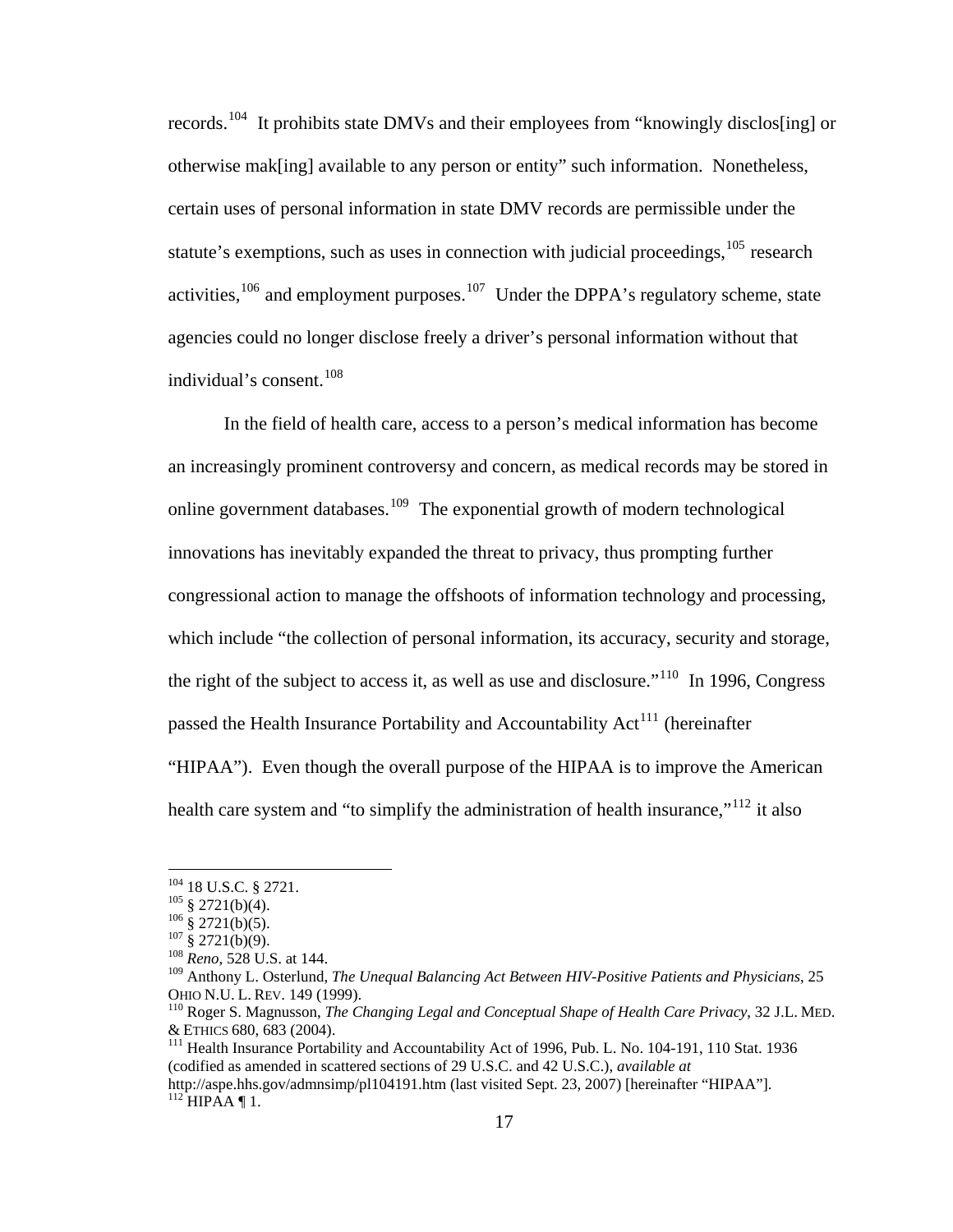created or maintained by health care providers who engage in the electronic transmission medical privacy rule that specifies the conditions under which health information may be establishes standards for the disclosure of individually identifiable health information of such information in connection with health plans or health care clearinghouses.<sup>[113](#page-27-0)</sup> Moreover, the HIPAA instructs the United States Department of Health and Human Services (hereinafter "DHHS"), in the absence of a congressional regulation, to publish a disclosed or used by applicable entities.<sup>[114](#page-27-1)</sup> Responding to the HIPAA requirement, the DHHS promulgated the Standards for Privacy of Individually Identifiable Health Information<sup>[115](#page-27-2)</sup> (hereinafter "Privacy Rule") in August 2002. Some scholars and medical practitioners have speculated whether the HIPAA and its Privacy Rule perform more as disclosure regulations or privacy protection laws.<sup>[116](#page-27-3)</sup> Regardless of their true nature, the HIPAA and its Privacy Rule are notable in their being recent attempts by the federal government to create "a foundation of . . . protections for the privacy of protected health information."<sup>[117](#page-27-4)</sup>

The Privacy Act, the FERPA, the DPPA, and the HIPAA are only some of the major privacy protection statutes at the national level.<sup>[118](#page-27-5)</sup> There are many other federal laws designed to protect citizens against unauthorized access and use of private

<span id="page-27-2"></span>

<span id="page-27-1"></span><span id="page-27-0"></span><sup>&</sup>lt;sup>113</sup> HIPAA § 1172(a).<br><sup>114</sup> HIPAA tit. II, subtit. F.<br><sup>115</sup> United States Department of Health & Human Services, *Medical Privacy: National Standards to Protect the Privacy of Personal Health Information*, *at* http://www.hhs.gov/ocr/hipaa/finalreg.html (last visited Sept. 26, 2007). The regulation is also called the "Privacy Rule."

<span id="page-27-3"></span><sup>116</sup> Richard Sobel, *The HIPAA Paradox: The Privacy Rule That's Not*, 4 HASTINGS CTR. REP. 40 (2007). 117 United States Department of Health & Human Services, *General Overview of Standards for Privacy of* 

<span id="page-27-4"></span>*Individually Identifiable Health Information*, at 1, *at* http://www.hhs.gov/ocr/hipaa/guidelines/overview.pdf (last visited Sept. 26, 2007).

<span id="page-27-5"></span><sup>118</sup> *See* California Office of Privacy Protection, *Privacy Laws*, *at*  http://www.privacy.ca.gov/lawenforcement/laws.htm (last visited Oct. 27, 2007).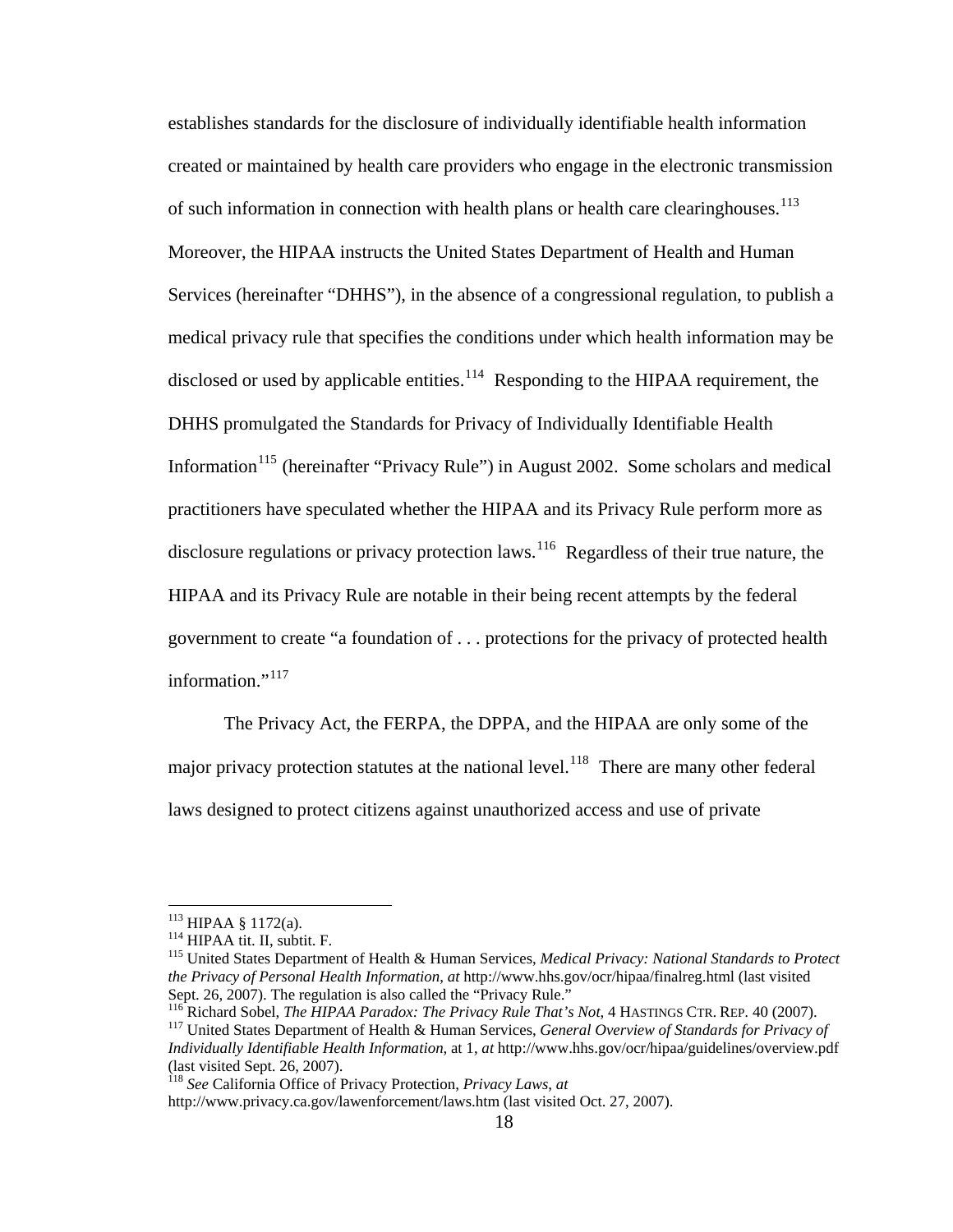information in different areas ranging from finance and credit reporting<sup>[119](#page-28-0)</sup> to online computer security.<sup>[120](#page-28-1)</sup> However, Congress is not the only entity responsible for creating an extensive collection of statutes to protect privacy; state legislatures have enacted privacy laws for their citizens as well. Often, local privacy laws lack uniformity and vary substantially from one state to another in the subject matters they address. For the purpose of this literature review, an in-depth description of every existing state privacy statute would be a time-consuming project in and of its own. Therefore, the implicated state privacy statutes and their personal privacy exemptions examined for this research will be discussed later in the analysis chapter.

### PUBLIC INTERESTS

#### *A. Emergence of Freedom of Information Laws*

Freedom of information (hereinafter "FOI") statutes are laws that intend to

provide the public a judicially enforceable right of access to meetings and records held by

government agencies.<sup>[121](#page-28-2)</sup> Prior to these statutes, the public bore the burden of proving to

agencies its need to know the requested information.<sup>[122](#page-28-3)</sup> Since their implementation, FOI

laws have replaced the "burden of proof" standard with a "right to know" standard.<sup>[123](#page-28-4)</sup>

1

<span id="page-28-1"></span><span id="page-28-0"></span><sup>&</sup>lt;sup>119</sup> *See, e.g.*, The Fair Credit Reporting Act, 15 U.S.C. § 1681 *et seq.* (2006).<br><sup>120</sup> *E.g.*, Children's Online Privacy Protection Act of 1998, 15 U.S.C. §§ 6501-6506 (2006); The Electronic Communications Privacy Act,

<span id="page-28-2"></span><sup>&</sup>lt;sup>121</sup> Martin E. Halstuk, *When Is an Invasion of Privacy Unwarranted Under the FOIA? An Analysis of the Supreme Court's "Sufficient Reason" and "Presumption of Legitimacy" Standards*, 16 J.L. & PUB. POL'Y 361, 367 (2005) [hereinafter *Invasion of Privacy*].<br><sup>122</sup> See Uhl, supra note 23, at 266-67.<br><sup>123</sup> See id. at 267; see also Martin E. Halstuk & Bill F. Chamberlin, *The Freedom of Information Act 1966*-

<span id="page-28-4"></span><span id="page-28-3"></span>*<sup>2006:</sup> A Retrospective on the Rise of Privacy Protection over the Public Interest in Knowing What the Government Is Up To*, 11 COMM. L. & POL'Y 511, 552 (2006).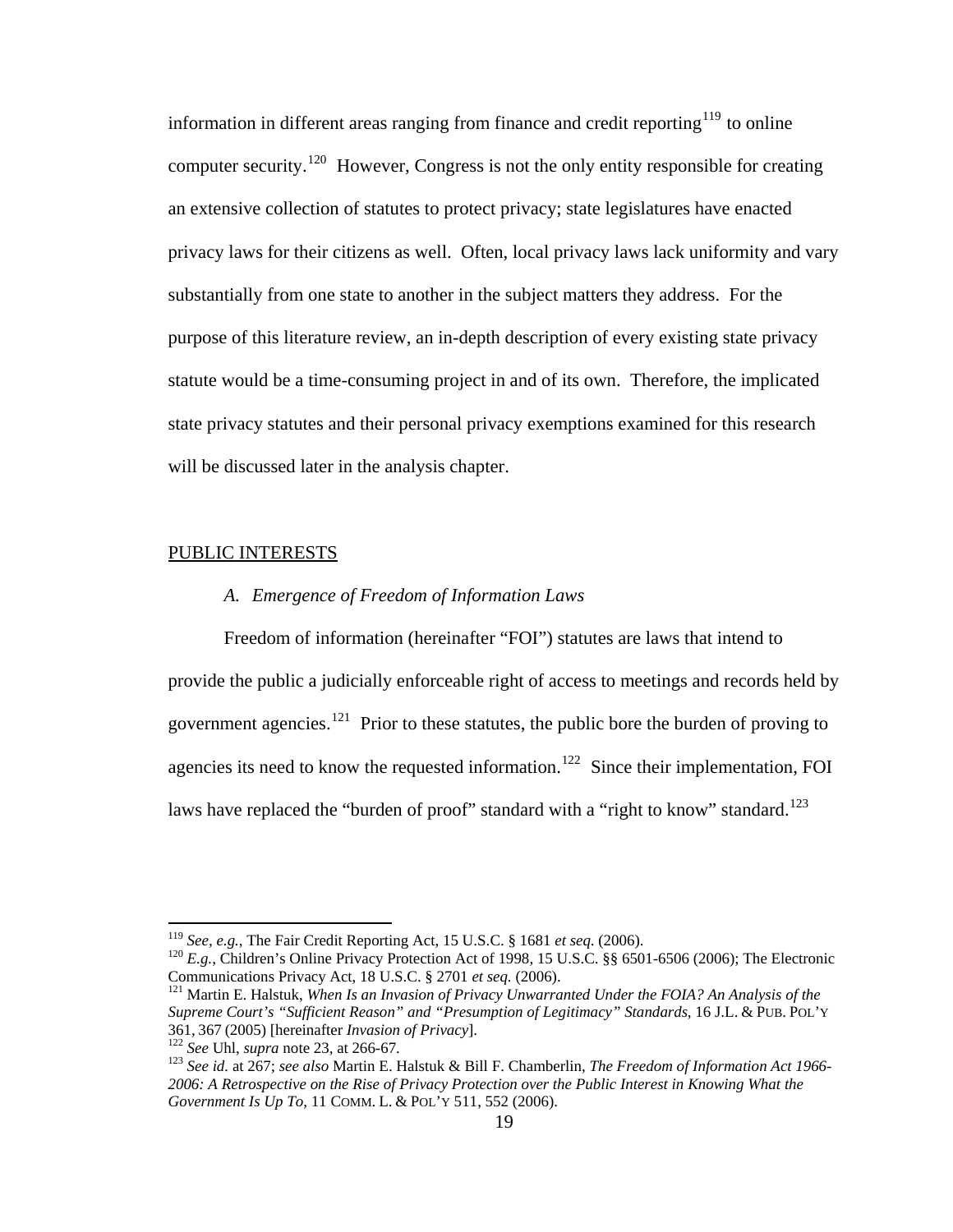Consequently, they carry a strong presumption of full disclosure by government agencies on the basis of openness and accountability.<sup>[124](#page-29-0)</sup>

In an article examining the development of the federal FOIA, Anderson explained that the notion of openness being a vital constituent of an accountable government is acknowledged through the codification of public records laws.<sup>[125](#page-29-1)</sup> Allowing the public to know what its "government is up to"<sup>[126](#page-29-2)</sup> establishes an informed citizenry that has the capability to scrutinize agency actions and hold the government responsible for any misconduct or waste. Openness is the bedrock of democracy, as access to information builds up public trust in the government.<sup>[127](#page-29-3)</sup> With this philosophy in mind, Congress enacted the Freedom of Information  $Act^{128}$  $Act^{128}$  $Act^{128}$  in 1966 to increase accountability in the federal government and to protect the public interest in democracy.<sup>[129](#page-29-5)</sup>

The FOIA requires federal agencies to disclose various types of information.<sup>[130](#page-29-6)</sup> Agencies must publish general information about their organization, including procedural rules and policy statements, in the Federal Register.<sup>[131](#page-29-7)</sup> In addition, agencies "shall make available for public inspection and copying"<sup>[132](#page-29-8)</sup> certain records such as final opinions and orders on matters adjudicated by the agency, unpublished policy interpretations, and administrative staff manuals.<sup>[133](#page-29-9)</sup> The FOIA also establishes the right of any person to

<span id="page-29-1"></span><span id="page-29-0"></span><sup>&</sup>lt;sup>124</sup> See Invasion of Privacy, *supra* note 121, at 361.<br><sup>125</sup> See Keith Anderson, *Is There Still a "Sound Legal Basis?": The Freedom of Information Act in the* 

<span id="page-29-3"></span>

<span id="page-29-2"></span>*Post-9/11 World*, 64 OHIO ST. L.J. 1605, 1608 (2003).<br><sup>126</sup> Anderson, *supra* note 125, at 1608.<br><sup>127</sup> *See generally id.* at 1607; OpenTheGovernment.org, *Public Trust and Accountability*, *at* http://openthegovernment.o

<span id="page-29-4"></span><sup>&</sup>lt;sup>128</sup> The Freedom of Information Act, 5 U.S.C. § 552 (1996). <sup>129</sup> Anderson, *supra* note 125, at 1611; *see also* Uhl, *supra* note 23, at 266.

<span id="page-29-6"></span><span id="page-29-5"></span><sup>&</sup>lt;sup>130</sup> Bradley Pack, *FOIA Frustration: Access to Government Records Under the Bush Administration*, 46 ARIZ. L. REV. 815, 821 (2004).<br><sup>131</sup> 5 U.S.C. § 552(a)(1).<br><sup>132</sup> § 552(a)(2).<br><sup>133</sup> § 552(a)(2).

<span id="page-29-7"></span>

<span id="page-29-8"></span>

<span id="page-29-9"></span>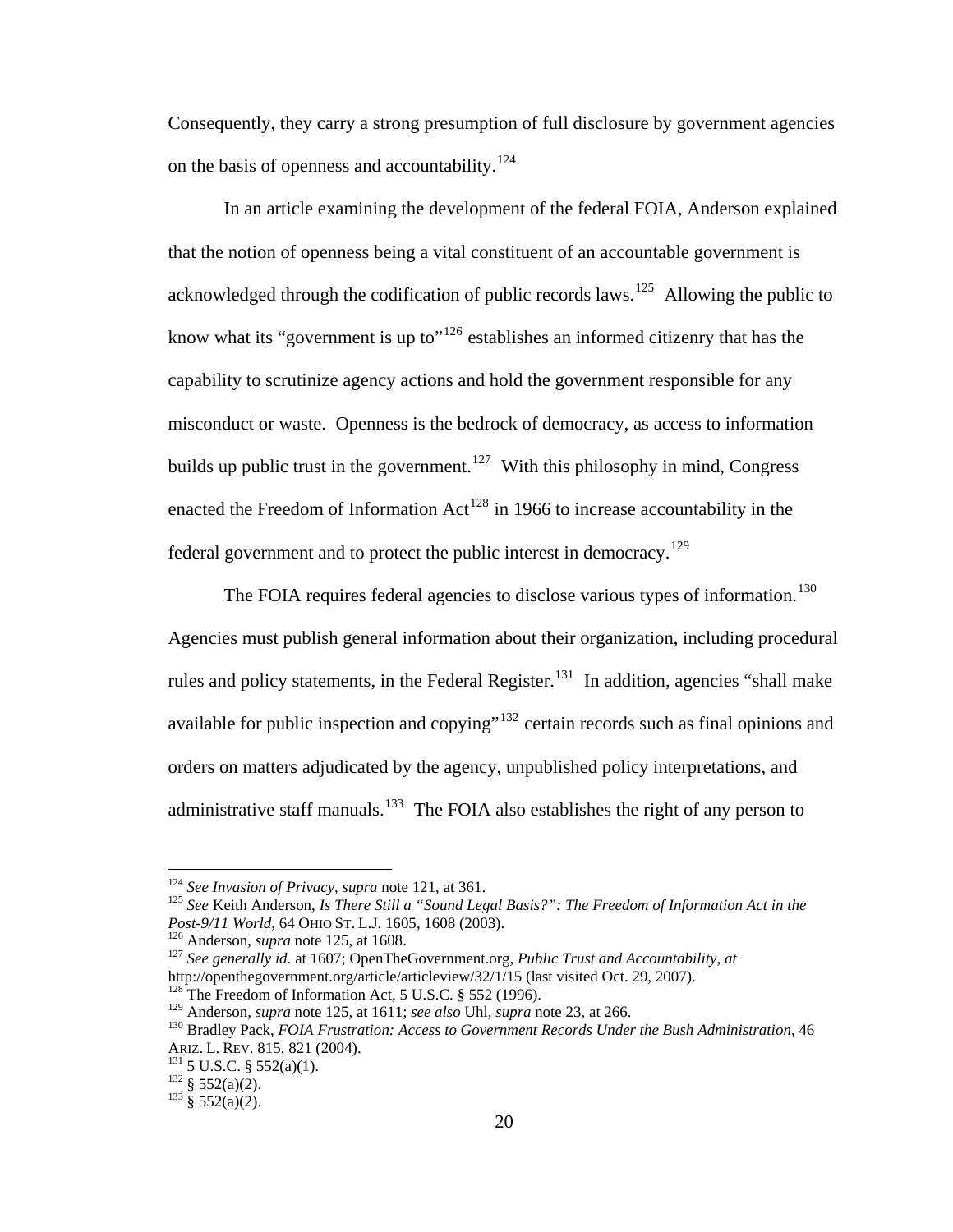request by writing access to federal agency records.<sup>[134](#page-30-0)</sup> Upon receipt of such request and within twenty business days,  $135$  the agency "shall make the records promptly available to<sup>"[136](#page-30-2)</sup> the requester. The FOIA also imposes an accountability requirement compelling federal agencies to report annually to Congress and the U.S. Attorney General the number of access denials and the reasons for not complying with FOI requests for government records.<sup>[137](#page-30-3)</sup>

However, not all records maintained by federal agencies are subject to the FOIA's disclosure requirements. There are nine types of records exempted from disclosure under the FOIA.<sup>[138](#page-30-4)</sup> Agencies need not disclose records concerning: (1) matters classified by an Executive Order in the interest of national security or foreign policy;  $139$  (2) matters related solely to the agency's internal personnel rules and practices;<sup>[140](#page-30-6)</sup> (3) information specifically exempted from disclosure under another statute;  $^{141}$  $^{141}$  $^{141}$  (4) trade secrets, commercial, and financial information that is privileged or confidential;  $^{142}$  $^{142}$  $^{142}$  (5) interagency or intra-agency memorandums that would not be available by law to a party other than an agency in litigation with the agency;  $143$  (6) personnel and medical files whose disclosure would constitute a clearly unwarranted invasion of personal privacy;  $144$  (7)

<span id="page-30-2"></span>

<span id="page-30-3"></span>

<span id="page-30-1"></span><span id="page-30-0"></span><sup>&</sup>lt;sup>134</sup> § 552(a)(3)(A).<br><sup>135</sup> § 552(a)(6)(A).<br><sup>136</sup> § 552(a)(3)(A).<br><sup>136</sup> § 552(e). The accountability and reporting requirements were added as an amendment to Section 552(e) of the FOIA by the Electronic Freedom of Information Act Amendments of 1996. See The Electronic Freedom of Information Act Amendments of 1996, 5 U.S.C. § 552 (1996) (codified as amended in scattered subsections of 5 U.S.C. § 552), *available at* http://epic.org/open\_gov/efoia.html (last visited Apr. 18, 2008).

<span id="page-30-4"></span> $^{138}$  § 552(b).<br><sup>139</sup> § 552(b)(1)(A).

<span id="page-30-7"></span><span id="page-30-6"></span><span id="page-30-5"></span><sup>&</sup>lt;sup>140</sup> § 552(b)(2).<br>
<sup>141</sup> § 552(b)(3).<br>
<sup>142</sup> § 552(b)(4).<br>
<sup>143</sup> § 552(b)(5).<br>
<sup>144</sup> § 552(b)(6).

<span id="page-30-8"></span>

<span id="page-30-9"></span>

<span id="page-30-10"></span>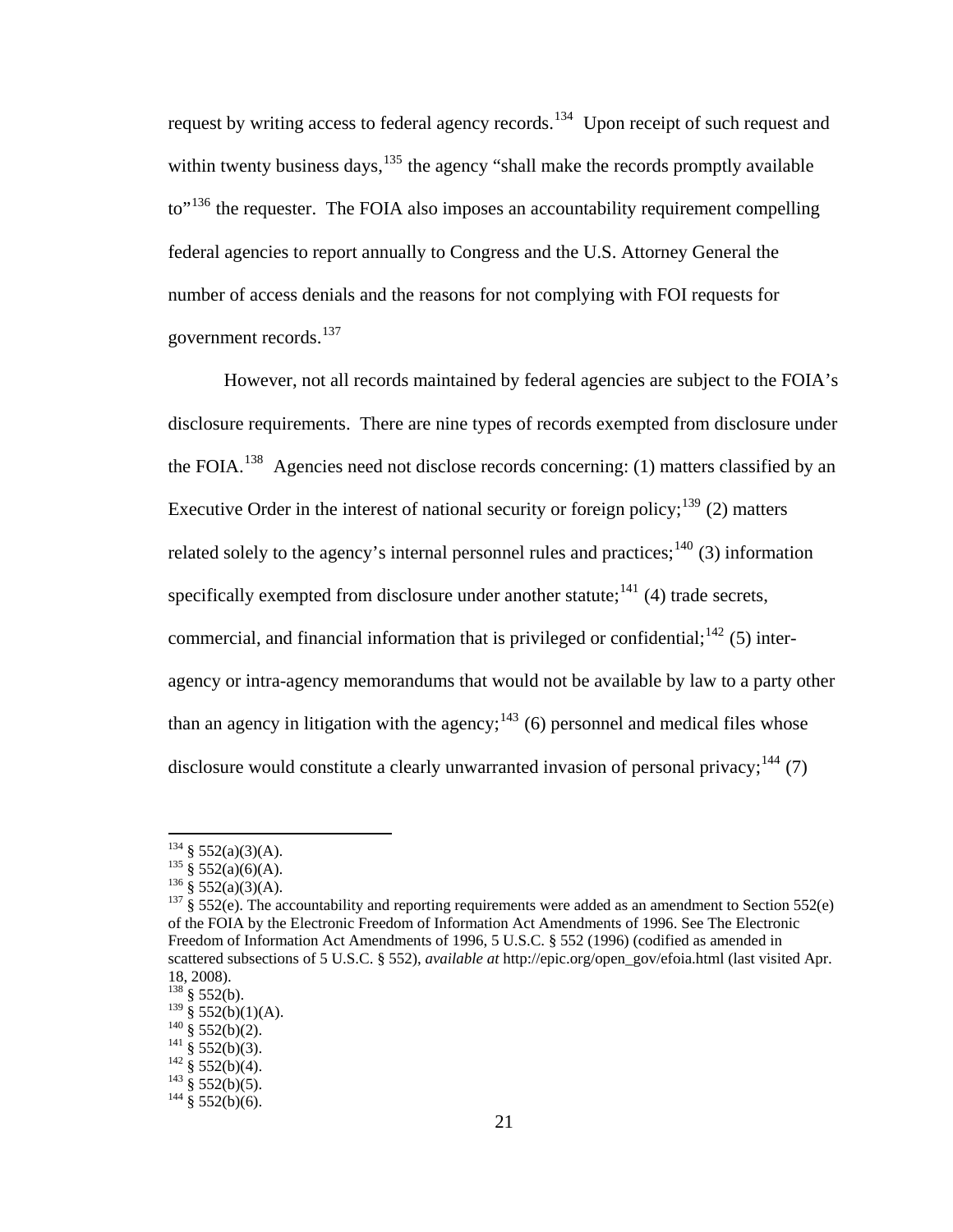records kept for law enforcement purposes;<sup>[145](#page-31-0)</sup> (8) information related to supervision or operation of a financial institution;<sup>[146](#page-31-1)</sup> and (9) geological and geophysical data concerning wells.<sup>[147](#page-31-2)</sup> More specifically, Exemption 7 is applicable only to records that (a) could reasonably be expected to interfere with enforcement proceedings;<sup>[148](#page-31-3)</sup> (b) would deprive a person of the right to a fair trial or an impartial adjudication;  $^{149}$  $^{149}$  $^{149}$  (c) could reasonably be expected to constitute an unwarranted invasion of personal privacy;<sup>[150](#page-31-5)</sup> (d) could reasonably be expected to reveal the identity of a confidential source; $151$  (e) would reveal secret law enforcement techniques and strategies that could be used by others to circumvent the law;<sup>[152](#page-31-7)</sup> or (f) could reasonably be expected to endanger a person's life or physical safety.<sup>[153](#page-31-8)</sup> Exemptions 6 and 7(C), which allow agencies to withhold records in order to protect the privacy of the people mentioned in agency documents, are privacy exemptions that attempt to balance the public's interest in government openness and individual privacy interests.<sup>[154](#page-31-9)</sup> The FOIA has provided "a right [that] is virtually unprecedented anywhere else in the world: the right to obtain government documents just for the asking."<sup>[155](#page-31-10)</sup>

With the public demanding more transparency and information access, the influence of the FOIA quickly spread beyond the federal government. In the wake of Watergate, national concern for openness in government records and functions quickly

<span id="page-31-0"></span> $145 \S 552(b)(7)$ .

<span id="page-31-3"></span>

<span id="page-31-2"></span><span id="page-31-1"></span><sup>&</sup>lt;sup>146</sup> § 552(b)(8).<br><sup>147</sup> § 552(b)(9).<br><sup>148</sup> § 552(b)(7)(A).<br><sup>149</sup> § 552(b)(7)(B).

<span id="page-31-8"></span><span id="page-31-7"></span>

<span id="page-31-10"></span><span id="page-31-9"></span>

<span id="page-31-6"></span><span id="page-31-5"></span><span id="page-31-4"></span><sup>&</sup>lt;sup>150</sup> § 552(b)(7)(C).<br>
<sup>151</sup> § 552(b)(7)(D).<br>
<sup>152</sup> § 552(b)(7)(D).<br>
<sup>152</sup> § 552(b)(7)(E).<br>
<sup>152</sup> § 552(b)(7)(E).<br>
<sup>152</sup> § 552(b)(7)(F).<br>
<sup>154</sup> Hoefges, Halstuk & Chamberlin, *supra* note 12, at 11.<br>
<sup>154</sup> Hoefges, Halstu *Study in the Perils and Paybacks of Legislating Democratic Values*, 33 EMORY L.J. 649, 657 (1984)).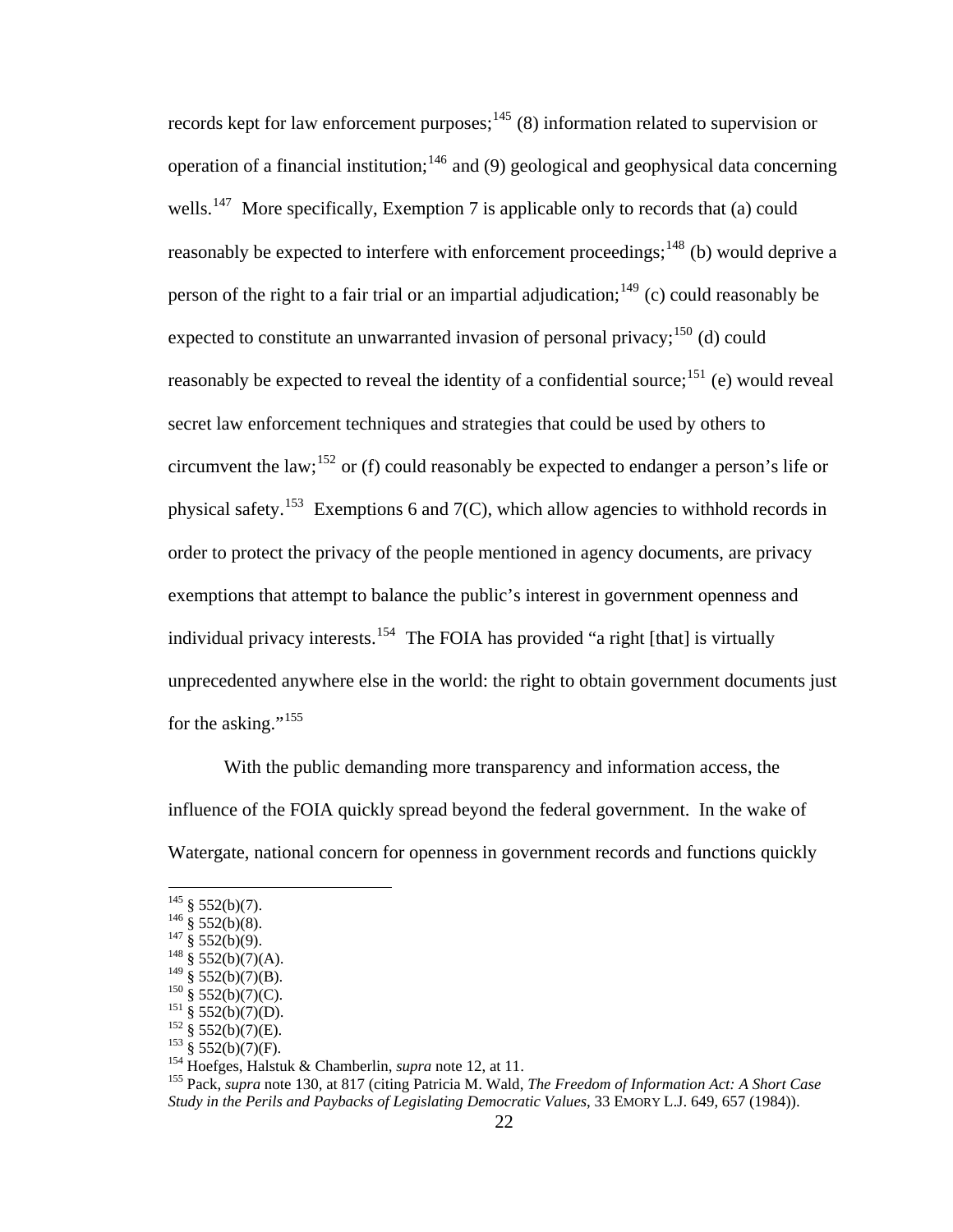spilled over into state-level operations. Even though the FOIA was not the first federal statute to establish the right of public access to government records,  $156$  it jump-started the right to information movement across the nation. Many state legislatures jumped on the bandwagon and enacted their own versions of open government law for local agencies.<sup>[157](#page-32-1)</sup> Some states even modeled their public records statutes after the federal FOIA<sup>[158](#page-32-2)</sup> and included privacy exemptions similar to those in the federal law.<sup>[159](#page-32-3)</sup>

#### *B. Changes in the Scope of Government Openness*

Public access to government records has increased steadily since the enactment of the FOIA despite numerous statutory amendments and the attempt by the Reagan Administration to curtail the statute's reach.<sup>[160](#page-32-4)</sup> In the 1990s, the Clinton Administration "ushered in an era of increased FOIA disclosures"<sup>[161](#page-32-5)</sup> and government openness through the issuance of two key memoranda. On October 4, 1993, Attorney General Janet Reno issued a memorandum announcing a new policy to increase the availability of government information to the public.<sup>[162](#page-32-6)</sup> The memorandum rescinded a 1981 rule that allowed federal agencies to withhold information merely on a "substantial legal basis."<sup>[163](#page-32-7)</sup> The Reno memorandum required a "presumption of disclosure"<sup>[164](#page-32-8)</sup> in every agency's disclosure and nondisclosure decision made under the FOIA. Furthermore, the

<span id="page-32-1"></span><span id="page-32-0"></span><sup>&</sup>lt;sup>156</sup> David S. Jackson, *Privacy and Ohio's Public Records Act*, 26 CAP. U. L. REV. 107, 113 (1997).<br><sup>157</sup> James C. Hearn, Michael K. McLendon & Leigh Z. Gilchrist, *Governing in the Sunshine: The Impact of State Open-Meetings and Record Laws on Decision-Making in Higher Education*, EDUC. RESOURCES INFO. CENTER 5, *available at*

http://eric.ed.gov/ERICDocs/data/ericdocs2sql/content\_storage\_01/0000019b/80/1b/85/86.pdf (last visited Oct. 27, 2007).

<span id="page-32-2"></span><sup>&</sup>lt;sup>158</sup> Jackson, *supra* note 156, at 113.<br><sup>159</sup> *Id.* at 114.

<span id="page-32-6"></span>

<span id="page-32-5"></span><span id="page-32-4"></span><span id="page-32-3"></span><sup>&</sup>lt;sup>160</sup> See Anderson, *supra* note 125, at 1613-17.<br><sup>161</sup> See Uhl, *supra* note 23, at 271.<br><sup>162</sup> Attorney General Janet Reno's Memorandum for Heads of Departments and Agencies (Oct. 4, 1993). *available at* http://www.fas.org/sgp/clinton/reno.html (last visited Oct. 27, 2007) [hereinafter "Reno Memo"].

<span id="page-32-7"></span><sup>163</sup> Reno Memo, *supra* note 162. 164 *Id.*

<span id="page-32-8"></span>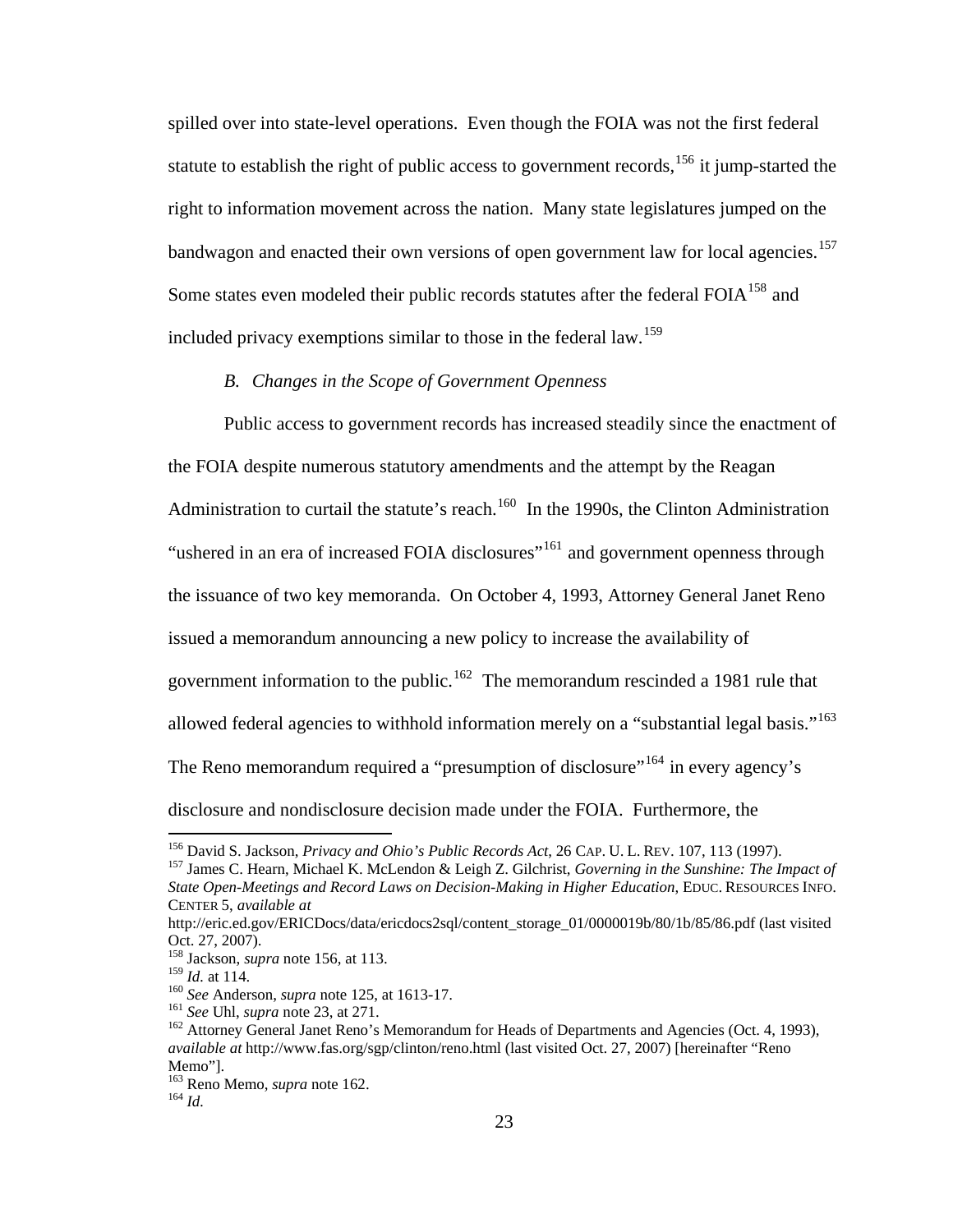Department of Justice would only defend assertions of a FOIA exemption in cases where an agency "reasonably foresees"<sup>[165](#page-33-0)</sup> that disclosure would be harmful to an interest protected by the asserted exemption. Along with the Reno memorandum, President William J. Clinton encouraged all federal agencies and departments to renew their commitment to government transparency under the Freedom of Information Act.<sup>[166](#page-33-1)</sup> The President's statement reiterated the importance of upholding the letter and spirit of the FOIA.<sup>[167](#page-33-2)</sup> It also reminded agencies of their responsibility "to distribute information on [their] own initiative"<sup>[168](#page-33-3)</sup> in order to build an informed citizenry. Through the issuance of the concurrent memoranda, the Clinton Administration has steered the government toward an era of increased transparency and FOIA disclosures. This new openness policy remained effective throughout the Clinton Presidency and was followed by federal agencies until October  $2001$ .<sup>[169](#page-33-4)</sup>

While the scope of access to government information increased substantially during the Clinton era, it has been scaled back after the terrorist attacks on September 11, 2001. A major government measure was the issuance of Attorney General John Ashcroft's FOIA memorandum on October 12, 2001.<sup>[170](#page-33-5)</sup> Stating that a federal agency's discretionary decision to disclose FOIA-protected information "should be made only after full and deliberate consideration of the institutional, commercial, and personal privacy

<span id="page-33-1"></span><span id="page-33-0"></span><sup>&</sup>lt;sup>165</sup> Reno Memo, *supra* note 162.<br><sup>166</sup> President William J. Clinton's Memorandum for Heads of Departments and Agencies (Oct. 4, 1993), *available at* http://www.fas.org/sgp/clinton/reno.html (last visited Oct. 27, 2007) [hereinafter "Clinton

Memo"].<br><sup>167</sup> Clinton Memo, *supra* note 166.

<span id="page-33-5"></span><span id="page-33-4"></span><span id="page-33-3"></span>

<span id="page-33-2"></span><sup>168</sup> *Id.* 169 Uhl, *supra* note 23, at 272. 170 Anderson, *supra* note 125, at 1621.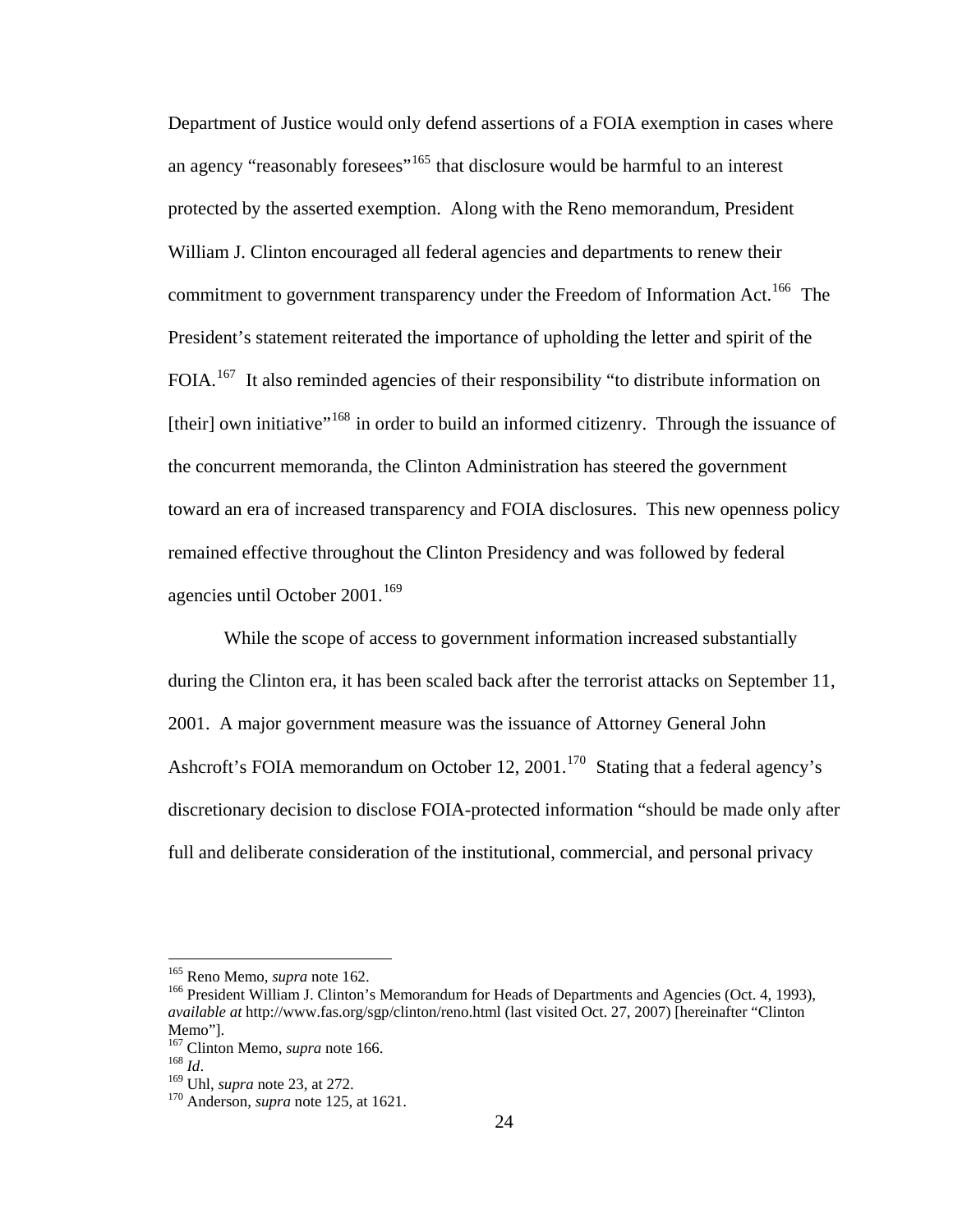interests that could be implicated by disclosure of the information,"[171](#page-34-0) the Ashcroft memorandum superseded and completely reversed Janet Reno's openness policy. While the Reno standard assumed a strong presumption of agency disclosure, Ashcroft's statement elevated the standard of proof on the part of the requesters, requiring them to show a need to know the information they seek to access.<sup>[172](#page-34-1)</sup> Ashcroft also promised to defend agency decisions as long as there is "a sound legal basis"<sup>[173](#page-34-2)</sup> for their withholding of information. The Ashcroft memorandum, by raising the legal standard of proof for the public, has drawn criticisms from many legal commentators, advocacy groups, and members of the media.<sup>[174](#page-34-3)</sup> It signifies an abrupt and drastic change in the federal government's attitude toward the public's right to access freely and openly government information.<sup>[175](#page-34-4)</sup> Although it is the judicial interpretations that ultimately make or break the FOIA, one should not dismiss so quickly the memoranda of the Attorneys General. Since the Department of Justice plays an important role in enforcing the FOIA and supervising agency compliance with the statute, $176$  the Attorneys General, as head of the Department of Justice, and their statements "serv[e] as the primary source of policy guidance for [federal] agencies"[177](#page-34-6) on FOIA-related matters. The expansion of discretionary power in the agencies' FOIA decision-making may likely lead to a severe increase in the curtailment of civil liberties.

<span id="page-34-0"></span><sup>&</sup>lt;sup>171</sup> Attorney General John Ashcroft's Memorandum for Heads of All Federal Departments and Agencies (Oct. 12, 2001), *available at* http://www.usdoj.gov/oip/011012.htm (last visited Oct. 27, 2007) [hereinafter

<sup>&</sup>quot;Ashcroft Memo"].<br><sup>172</sup> Ashcroft Memo, *supra* note 171.

<span id="page-34-3"></span><span id="page-34-2"></span><span id="page-34-1"></span><sup>173</sup> *Id.* 174 Anderson, *supra* note 125, at 1622. 175 *See id.* at 1624. 176 Uhl, *supra* note 23, at 269. 177 *Id.* 

<span id="page-34-6"></span><span id="page-34-5"></span><span id="page-34-4"></span>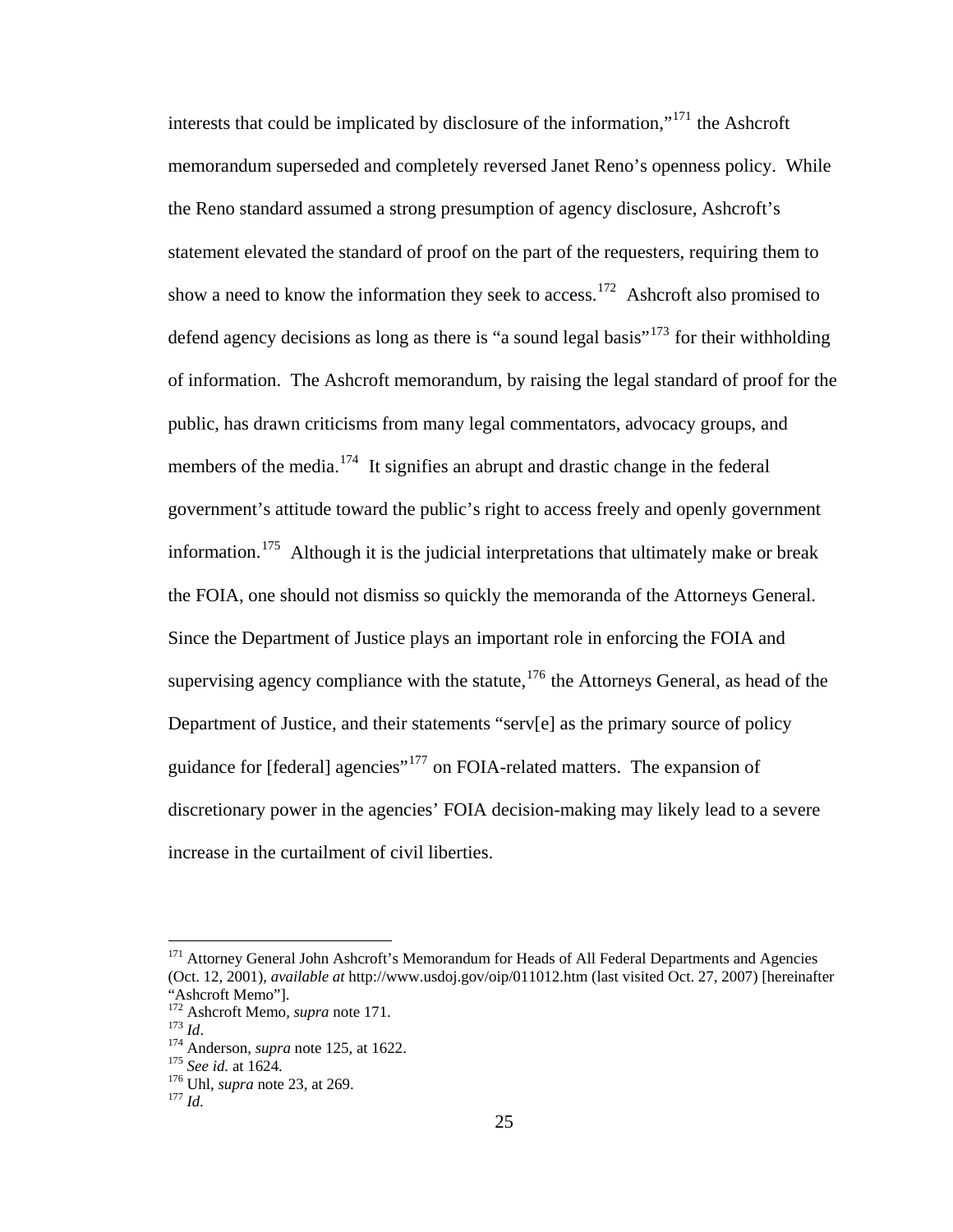In its 2006 annual report, OpenTheGovernment.org, a pro-transparency advocacy group, identified several measurable indicators that help determine and evaluate secrecy in government in the United States.<sup>[178](#page-35-0)</sup> The organization surmised from its data that the practice of government secrecy and nondisclosure has continued to expand among federal agencies.<sup>[179](#page-35-1)</sup> The organization identified more than fifty types of governmental restrictions placed on sensitive but unclassified (hereinafter "SBU") information, *e.g.*  information implicating personal privacy, in  $2006$ <sup>[180](#page-35-2)</sup> There were also more than sixty different types of marking—many of which are inconsistent and contradictory—used by federal agencies to identify SBU information and to block such information from public access.<sup>[181](#page-35-3)</sup> Many of the marking types were contradictory, and their key terms lacked precise definition.<sup>[182](#page-35-4)</sup> Based on the collected data, OpenTheGovernment.org asserted that because government officials are given too much discretion to withhold information from the public, such unrestrained secrecy has severely undermined the purpose of the  $FOIA.<sup>183</sup>$  $FOIA.<sup>183</sup>$  $FOIA.<sup>183</sup>$ 

 During Sunshine Week 2006, the Associated Press (hereinafter "AP") conducted a study analyzing access laws in all fifty states since September 11, 2001.<sup>[184](#page-35-6)</sup> With the assistance of their local press associations, AP reporters tracked the access bills proposed in every state since the terrorist attacks and tallied those that have become statutes.<sup>[185](#page-35-7)</sup> They examined the impact of each statute by rating it "as loosening existing limits on

<span id="page-35-0"></span><sup>178</sup> Patrice McDermott & Emily Feldman, *Secrecy Report Card 2006*, OPENTHEGOVERNMENT.ORG, at 2, *at*  http://www.openthegovernment.org/otg/SRC2006.pdf (last visited Oct. 27, 2007).<br><sup>179</sup> McDermott & Feldman, *supra* note 178, at 2.

<span id="page-35-4"></span>

<span id="page-35-5"></span>

<span id="page-35-7"></span><span id="page-35-6"></span>

<span id="page-35-3"></span><span id="page-35-2"></span><span id="page-35-1"></span><sup>&</sup>lt;sup>180</sup> *Id.* at 11.<br><sup>181</sup> *Id.*<br><sup>181</sup> *Id.*<br><sup>182</sup> *Id.* at 4-5.<br><sup>183</sup> *Id.* at 4-5.<br><sup>184</sup> Robert Tanner, *States Steadily Restricting Government Information Available to Public, ASSOCIATED* PRESS, Mar. 12, 2006, *at* http://www.ap.org/FOI/foi\_031306a.html (last visited Oct. 28, 2007). 185 Tanner, *supra* note 184.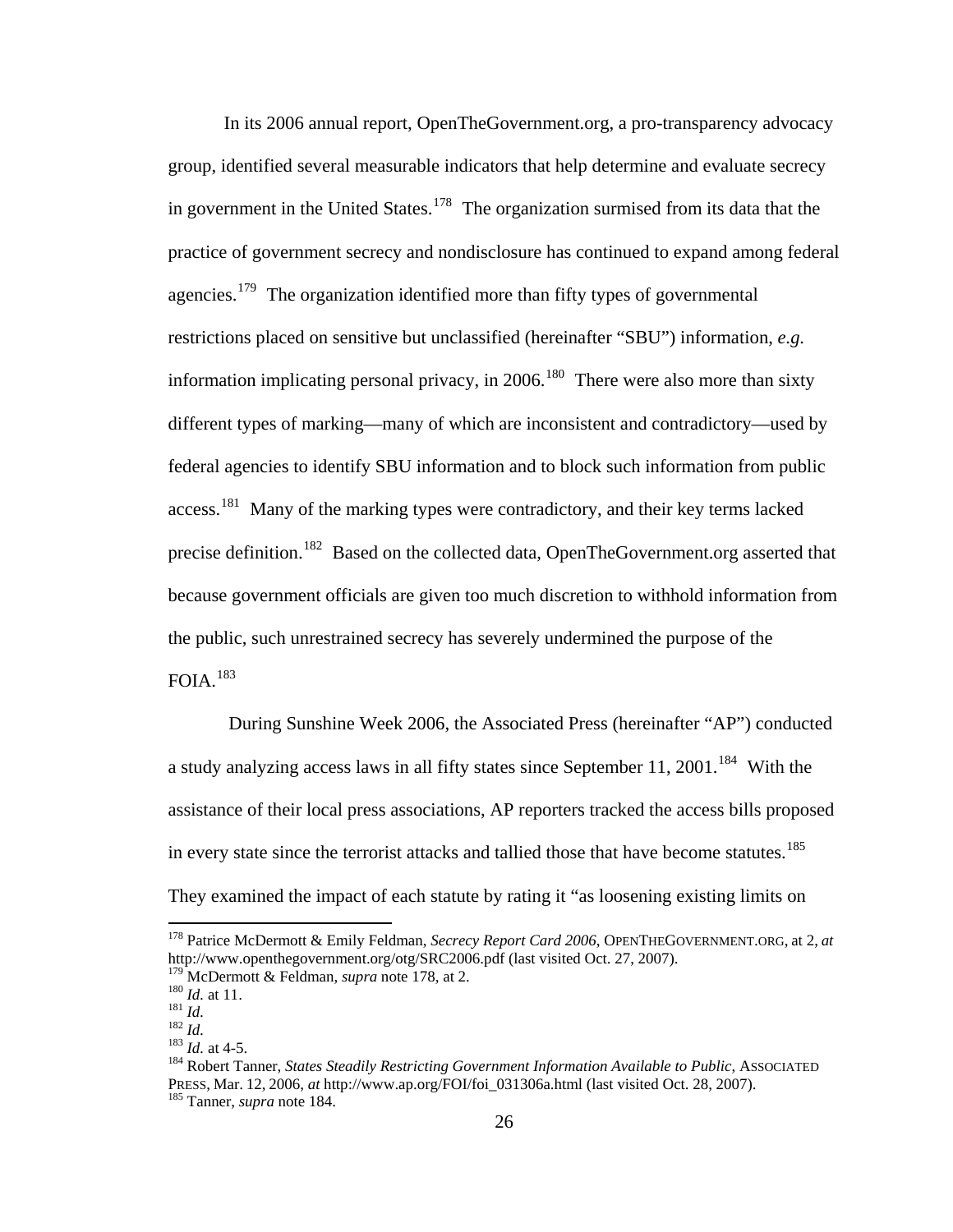public access to government information, restricting the limits, or neutral."<sup>[186](#page-36-0)</sup> The study found that 616 laws were enacted to restrict access, 284 laws were passed to increase access, and another 123 laws had a mixed or neutral effect.<sup>[187](#page-36-1)</sup> The AP concluded that in general, states have increasingly restricted public access to government records since the terrorist attacks, as lawmakers have approved more than twice as many measures that deny access as laws that require disclosure.<sup>[188](#page-36-2)</sup>

## RIGHTS IN CONFLICT: PRIVACY AND ACCESS TO INFORMATION

# *A. What the United States Supreme Court Says*

As the previous sections have noted, privacy in individually identifiable information is paramount to an individual's liberty interest. Even though the right to privacy is not unqualified, the "recognition of a broadened privacy interest"<sup>[189](#page-36-3)</sup> in one's personal information has instilled a heightened sense of prudence in the courts' handling of cases. In fact, such heavy emphasis on information privacy protection poses a difficult challenge for courts hearing disputes that involve requests for access to government-kept records. What should courts do in the face of two clashing interests? How should courts balance between preventing breaches in individual privacy and upholding the presumption of government openness under public records laws?

The United States Supreme Court established a new approach to balancing the private and social interests in the controversial 1989 case of *United States Department of* 

<span id="page-36-1"></span><span id="page-36-0"></span><sup>186</sup> Tanner, *supra* note 184. 187 *Id.* <sup>188</sup> *Id.*

<span id="page-36-2"></span>

<span id="page-36-3"></span><sup>189</sup> Samuel A. Terilli & Sigman L. Splichal, *Public Access to Autopsy and Death-Scene Photographs: Relational Privacy, Public Records and Avoidable Collisions*, 10 COMM. L. & POL'Y 313, 343 (2005).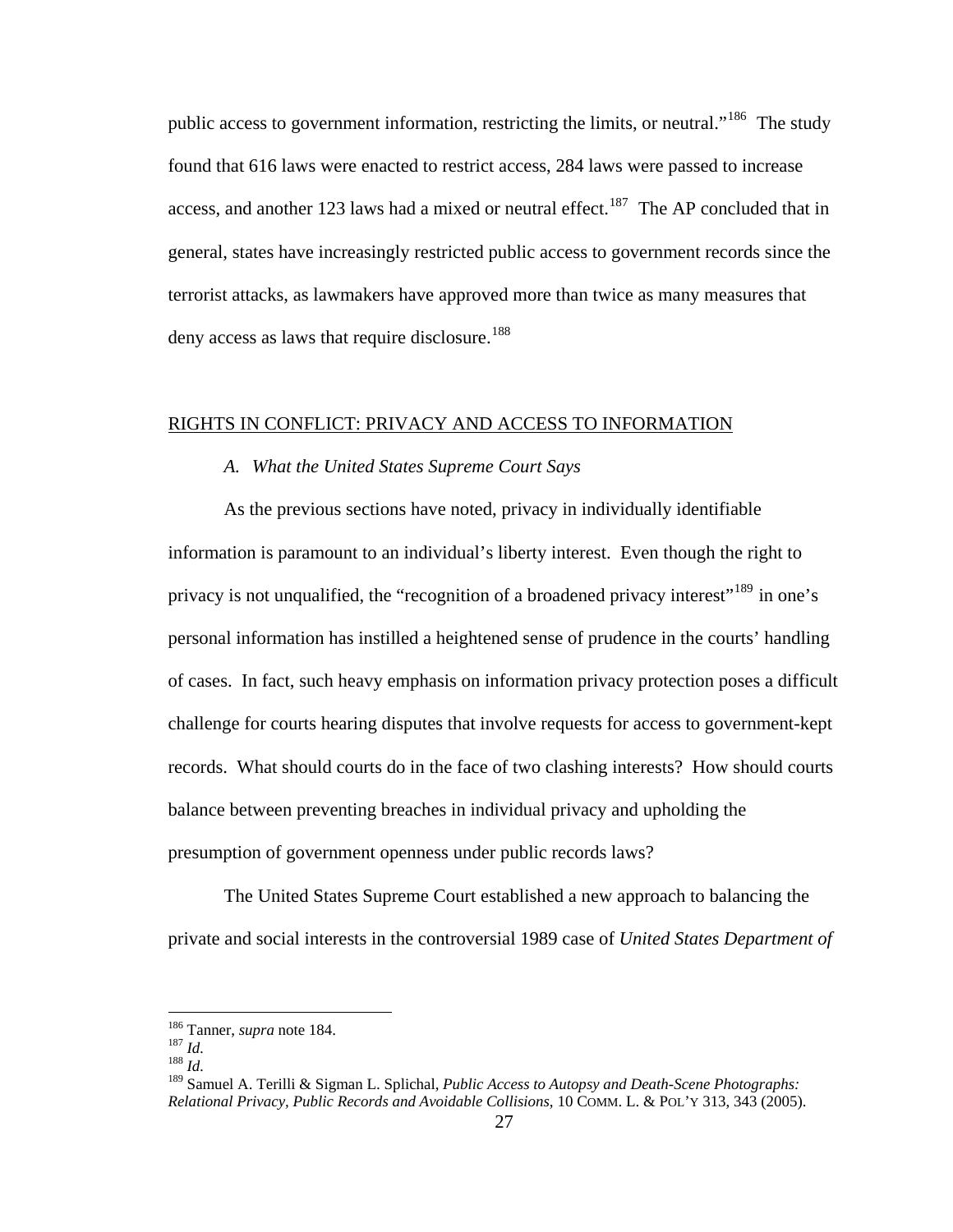*Justice v. Reporters Committee for Freedom of the Press*<sup>[190](#page-37-0)</sup> (hereinafter *Reporters Committee*). In *Reporters Committee*, CBS news correspondent Robert Schakne and the Reporters Committee for Freedom of the  $Press^{191}$  $Press^{191}$  $Press^{191}$  filed a FOIA request for the FBI's rap sheet on Charles Medico.<sup>[192](#page-37-2)</sup> Medico was an owner of Medico Industries, "a legitimate business dominated by organized crime figures [in Pennsylvania]."<sup>[193](#page-37-3)</sup> Schakne requested the criminal records to help his investigation into the relationship between Medico Industries and former Congressman Daniel J. Flood.[194](#page-37-4) Medico Industries allegedly had received defense contracts in exchange for political contributions to Flood.<sup>[195](#page-37-5)</sup> Initially, the FBI released records of three of Charles Medico's brothers, who were all deceased, but denied the request for information on Charles Medico because he was still alive.<sup>[196](#page-37-6)</sup> Schakne sued to access the records, contending that Medico's nonfinancial crime history is "a matter of public record."<sup>[197](#page-37-7)</sup> Ruling in favor of Schakne, the Court of Appeals for the D.C. Circuit reversed the District Court's holding<sup>[198](#page-37-8)</sup> and reasoned that there is no privacy interest in an FBI compilation of law enforcement agency records when such information would be readily available as public records from those individual agencies.<sup>[199](#page-37-9)</sup> On appeal, the Supreme Court, reversing the D.C. Circuit, held that a person's rap sheet—a computerized compilation of criminal arrests, indictments,

<span id="page-37-0"></span><sup>190</sup> *Reporters Comm*., 489 U.S. at 749.

<span id="page-37-1"></span><sup>191</sup> Martin E. Halstuk & Charles N. Davis, *The Public Interest Be Damned: Lower Court Treatment of the*  Reporters Committee *"Central Purpose" Reformulation*, 54 ADMIN. L. REV. 983, 988 (2002). <sup>192</sup> *Reporters Comm.*, 489 U.S. at 757.

<span id="page-37-3"></span><span id="page-37-2"></span><sup>193</sup> *Id.* 

 $194$  *Id.* 

<span id="page-37-5"></span><span id="page-37-4"></span><sup>195</sup> *See id.*

<span id="page-37-6"></span><sup>196</sup> *See id*. 197 *Id.*

<span id="page-37-8"></span><span id="page-37-7"></span>

<sup>198</sup> *Id.* at 759.

<span id="page-37-9"></span><sup>&</sup>lt;sup>199</sup> Reporters Comm. for Freedom of the Press v. United States Dep't of Justice, 816 F.2d 730, 740 (D.C. Cir. 1987).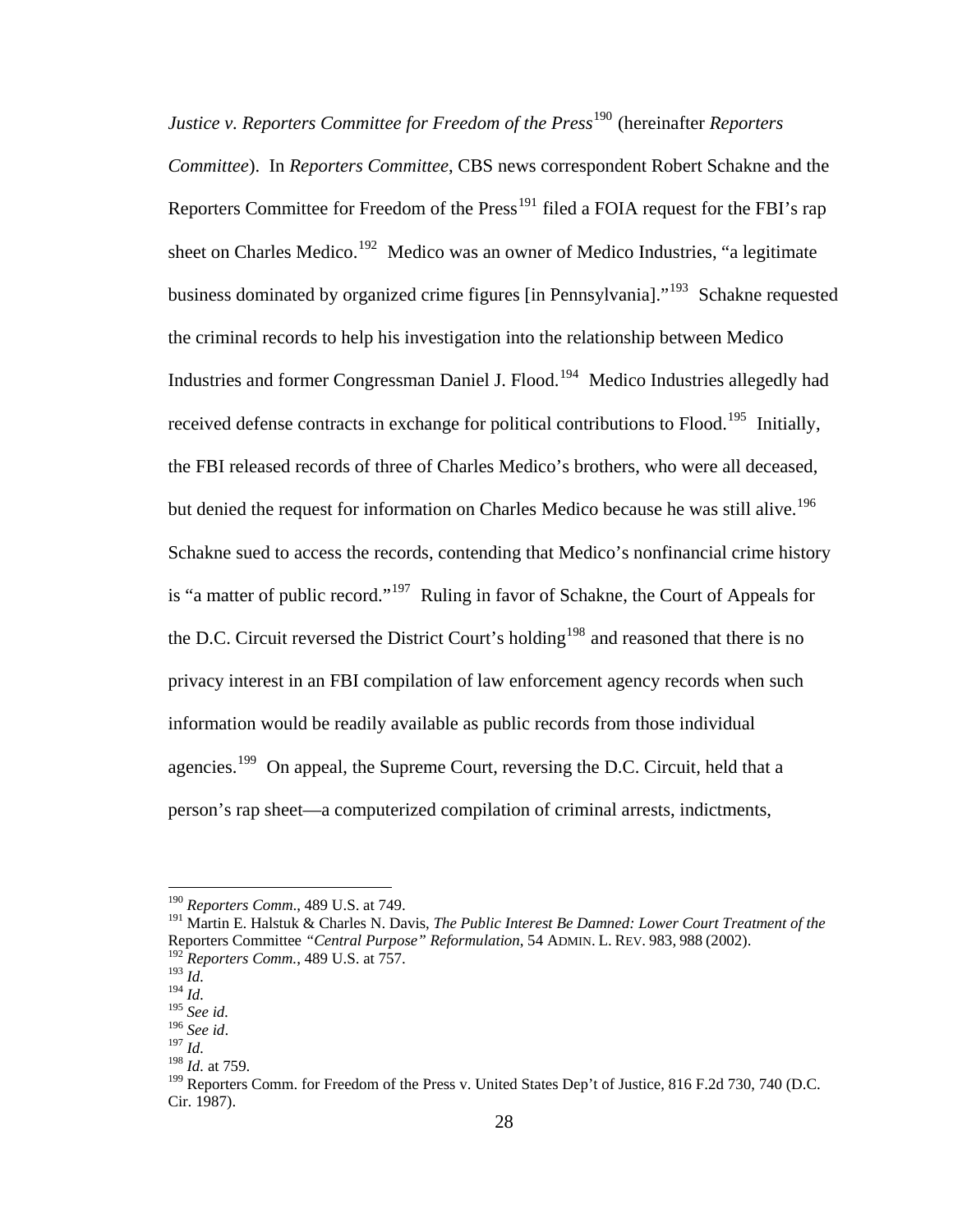acquittals, convictions, and sentences<sup>[200](#page-38-0)</sup>—is categorically exempt from disclosure under Exemption 7(C) of the FOIA because release of "law enforcement records or information about a private citizen can reasonably be expected to invade that citizen's privacy."<sup>[201](#page-38-1)</sup>

Amid the controversy, the *Reporters Committee* court also created a set of famous guiding principles called the "central purpose" doctrine.<sup>[202](#page-38-2)</sup> Throughout the decision, the Court emphasized the notion of "central purpose" by repeating similar phrases such as "basic purpose"<sup>[203](#page-38-3)</sup> and "core purpose."<sup>204</sup> The Court highlighted specifically that under the central purpose test, the reason for disclosure of records held by agencies must fall within "the ambit of the public interest that the FOIA was enacted to serve,"<sup>[205](#page-38-5)</sup> which is to enlighten the public of government activities.<sup>[206](#page-38-6)</sup> Public interest does not include the general public's desire or mere curiosity<sup>[207](#page-38-7)</sup> to know what "records . . . the Government" happens to be storing."<sup>[208](#page-38-8)</sup> Justice John Paul Stevens, writing for the Court, stated that the FOIA's purpose is not advanced by disclosure of information about private citizens that is found in various governmental files but reveals very little of an agency's conduct.<sup>[209](#page-38-9)</sup>

<span id="page-38-2"></span><span id="page-38-1"></span>

<span id="page-38-0"></span><sup>&</sup>lt;sup>200</sup> *Reporters Comm.*, 489 U.S. at 757.<br><sup>201</sup> *Id.* at 780.<br><sup>202</sup> *Id.* at 774. In fact, the Supreme Court never identified the central purpose doctrine by such a name. The Court viewed the doctrine more as a set of principles for interpreting and analyzing congressional intent that underlies the FOIA. *See* Christopher P. Beall, *The Exaltation of Privacy Doctrines Over Public Information Law*, 45 DUKE L.J. 1249, 1255 (1996). In the *Reporters Committee* opinion, the phrase "central purpose" appeared once in the sentence:

In other words, although there is undoubtedly some public interest in anyone's criminal history, especially if the history is in some way related to the subject's dealing with a public official or agency, the FOIA's central purpose is to ensure that the *Government's*  activities be opened to the sharp eye of public scrutiny, not that information about *private citizens* that happens to be in the warehouse of the Government be so disclosed.

<span id="page-38-5"></span><span id="page-38-4"></span>

<span id="page-38-6"></span>

<span id="page-38-3"></span>Reporters Comm., 489 U.S. at 774.<br>
<sup>203</sup> Reporters Comm., 489 U.S. at 774 (quoting Rose, 425 U.S. at 372).<br>
<sup>204</sup> Reporters Comm., 489 U.S. at 775.<br>
<sup>206</sup> Carol Might, *DNA Analysis and the Freedom of Information Act: Info* 

<span id="page-38-8"></span>

<span id="page-38-7"></span><sup>&</sup>lt;sup>207</sup> Might, *supra* note 206, at 793.<br><sup>208</sup> Reporters Comm., 489 U.S. at 780.

<span id="page-38-9"></span><sup>209</sup> *Id.* at 773.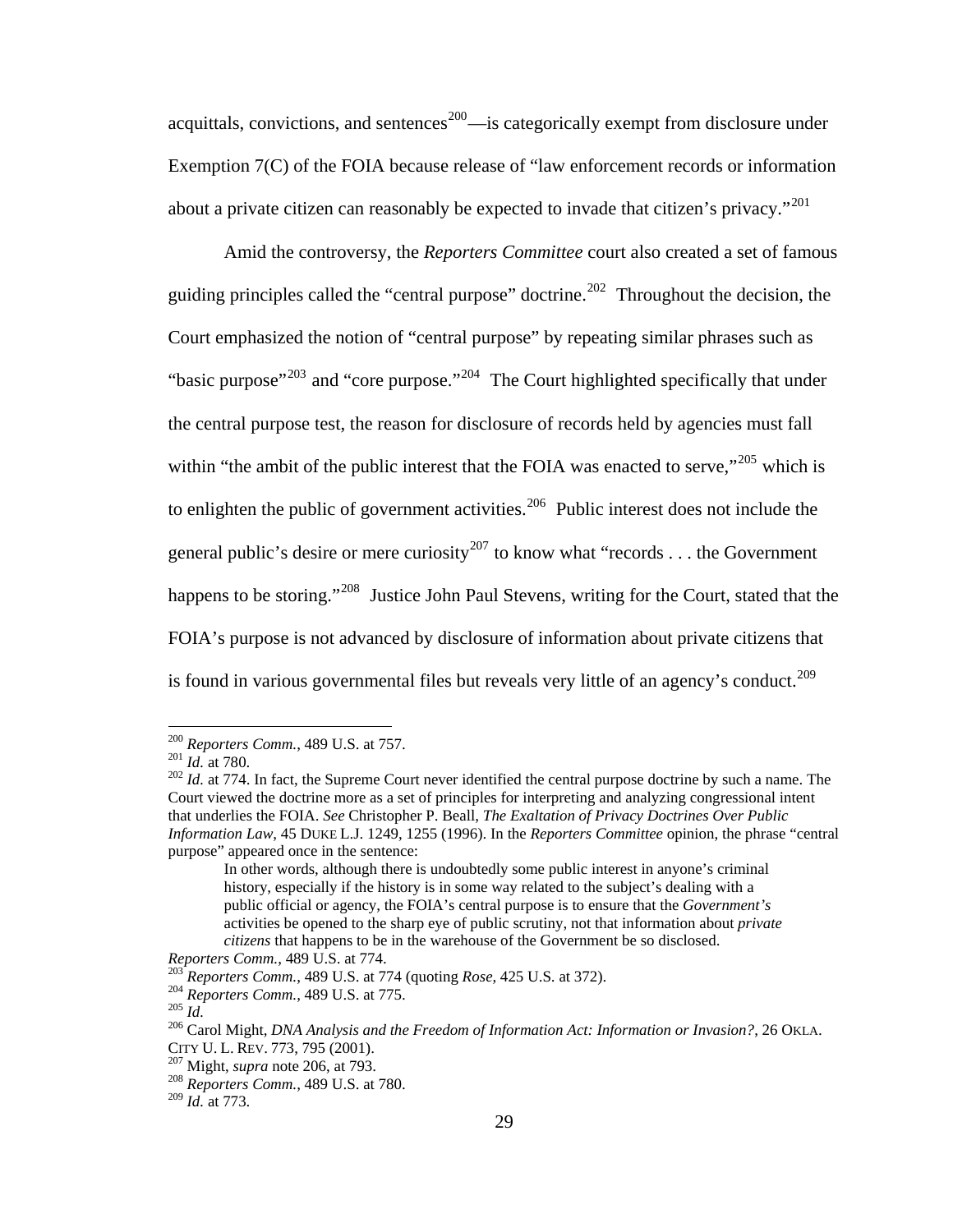According to the central purpose test, Charles Medico's rap sheet "would tell [the public] nothing about the character of the *Congressman's* behavior . . . [or] anything about the conduct of the *Department of Defense* (DOD) in awarding one or more contracts to the Medico Company."<sup>[210](#page-39-0)</sup> There was indisputably some public interest in Medico's rap sheet.<sup>[211](#page-39-1)</sup> *i.e.* his criminal history would provide details for a news story, "but, in itself, [it] was] not the kind of public interest for which Congress enacted the FOIA."<sup>[212](#page-39-2)</sup> Justice Stevens concluded that the privacy interest in preserving the practical obscurity of a person's rap sheet information will always be high. $^{213}$  $^{213}$  $^{213}$ 

The *Reporters Committee* decision has created a bright-line rule<sup>[214](#page-39-4)</sup> determining that disclosure of a private citizen's FBI rap sheet is not part of the public interest intended for protection by the FOIA.[215](#page-39-5) Since its introduction in 1989, *Reporters Committee*'s cramped notion of the central purpose under the FOIA has posed many difficult and complex problems for "the future of public access to vast stores of government-held information that does not necessarily reveal government operations but that still holds great public interest."<sup>[216](#page-39-6)</sup> Examples of such publicly significant information may include results of the Food and Drug Administration's prescription and nonprescription drug trial tests, $^{217}$  $^{217}$  $^{217}$  airline records kept by the Federal Aviation Administration,<sup>[218](#page-39-8)</sup> results of the National Aeronautics and Space Administration-

<span id="page-39-2"></span>

<span id="page-39-5"></span><span id="page-39-4"></span><span id="page-39-3"></span>

<span id="page-39-1"></span><span id="page-39-0"></span><sup>&</sup>lt;sup>210</sup> Reporters Comm., 489 U.S. at 774.<br><sup>211</sup> *Id.* at 775.<br><sup>212</sup> Beall, *supra* note 202, at 1257.<br><sup>213</sup> Reporters Comm., 489 U.S. at 780.<br><sup>214</sup> *Id.*<br><sup>215</sup> Hoefges, Halstuk & Chamberlin, *supra* note 12, at 24.<br><sup>216</sup> Ha

<span id="page-39-6"></span>

<span id="page-39-7"></span>

<span id="page-39-8"></span>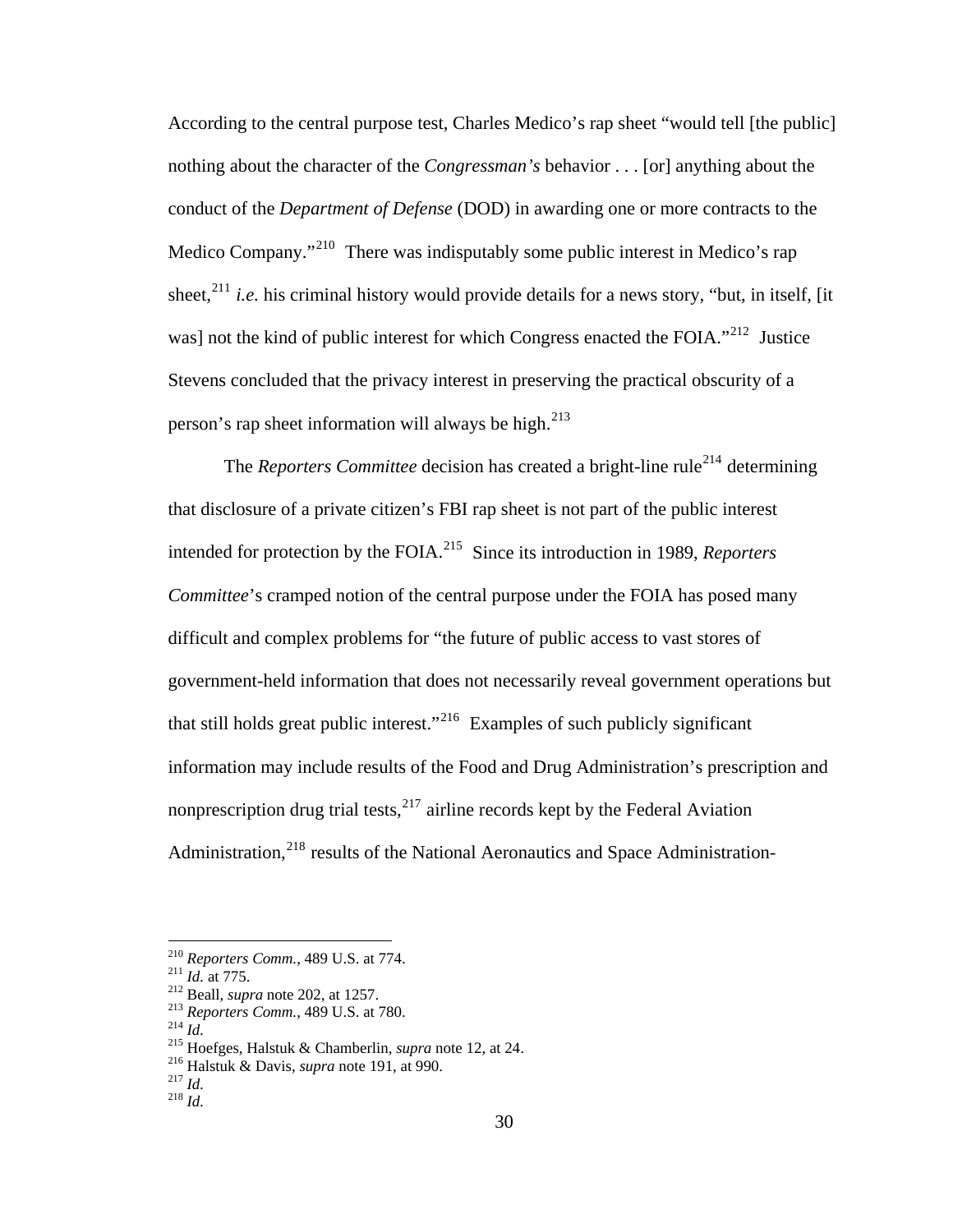individual interest in privacy by federal courts. $^{221}$ conducted airline pilot surveys,<sup>[219](#page-40-0)</sup> and the Federal Emergency Management Association's reports on financial loans to disaster victims.[220](#page-40-1) The *Reporters Committee* court's tilting of the scale, which restricts tremendously the definition of disclosable government records and expands the scope of personal privacy exemption under the FOIA, has ousted the traditional balancing of public interest in disclosure against

A more recent federal case addressing the issue of personal privacy in agencyheld records is *Reno v. Condon*.<sup>[222](#page-40-2)</sup> In *Reno*, the Attorney General of South Carolina sued the United States, claiming that the Driver's Privacy Protection Act violates the Tenth and Eleventh Amendments to the U.S. Constitution. The DPPA penalizes any person who knowingly obtains or discloses a driver's personal information for uses not permitted under its provisions.<sup>[223](#page-40-3)</sup> The DPPA's provisions conflict with South Carolina law. The state statute allows any person or entity to access information contained in records kept by the state motor vehicle department, provided that the requesters fill out a form listing their names and addresses and state that the requested information will not be used for telephone solicitation.<sup>[224](#page-40-4)</sup> Delivering a unanimous opinion, Chief Justice Rehnquist reversed the judgment of the Court of Appeals and held that the DPPA is "a proper exercise of Congress' authority to regulate interstate commerce under the Commerce Clause."<sup>[225](#page-40-5)</sup> The Court reasoned that personally-identifiable information regulated by the

<span id="page-40-0"></span><sup>219</sup> The Reporters Committee for Freedom of the Press, *NASA FOIA Denial Prompts Congressional Questions*, *at* http://rcfp.org/news/2007/1026-foi-nasare.html (last visited Oct. 29, 2007). 220 Corinna Zarek, *Katrina Clampdown*, 29 NEWS MEDIA & L. 4 (2005), *available at* 

<span id="page-40-1"></span>http://www.rcfp.org/news/mag/29-4/cov-katrinac.html (last visited Oct. 29, 2007).<br>
<sup>221</sup> Halstuk & Davis, *supra* note 191, at 986.<br>
<sup>222</sup> Reno, 528 U.S. at 141.<br>
<sup>223</sup> Id. at 144-45.<br>
<sup>224</sup> Id. at 147.<br>
<sup>225</sup> Id. at 148.

<span id="page-40-3"></span><span id="page-40-2"></span>

<span id="page-40-4"></span>

<span id="page-40-5"></span>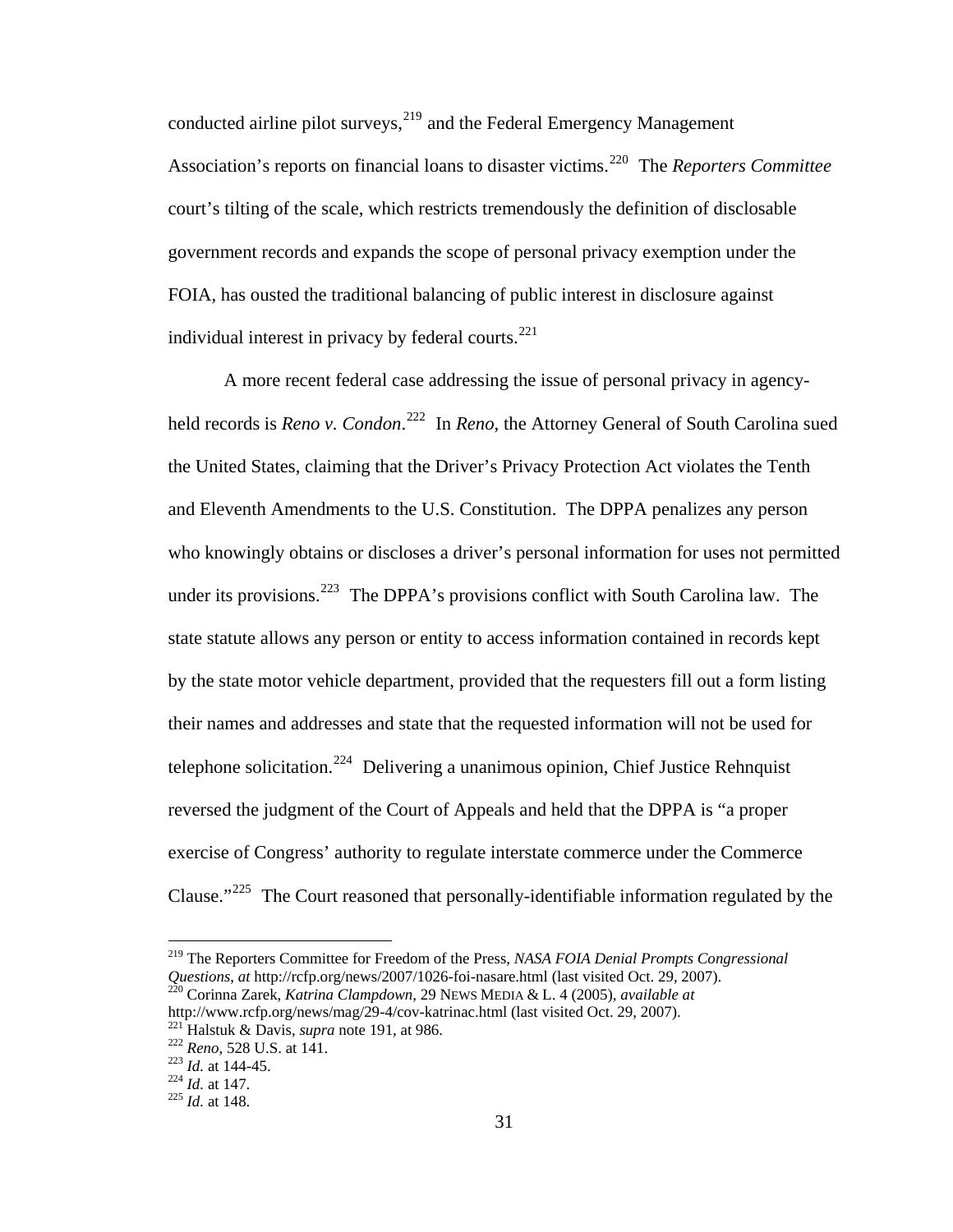DPPA is "a thing in interstate commerce"<sup>[226](#page-41-0)</sup> subject to congressional regulation. Even though federalism was ultimately the question answered by the Supreme Court in *Reno*, the underlying issue implicated the complex relationship between personal information privacy and access to such information in government records.

#### *B. What Legal Scholars Think*

In an article examining how the *Reporters Committee* central purpose doctrine has been applied in federal cases to restrict disclosure of information held by government, Beall noted that the courts "have construed [the] FOIA in a way that displaces accessibility as the paramount goal."<sup>[227](#page-41-1)</sup> Beall found that the Supreme Court's interpretation of the central purpose doctrine has essentially "sounded a death knell"<sup> $228$ </sup> for those Exemption 6 cases arguing for derivative uses of FOIA information, *e.g.* in situations where disclosure of FOIA information may potentially provide more information about agency action.<sup>[229](#page-41-3)</sup> The author also discovered that in personal privacy cases involving Exemption 7(C), many Circuits have interpreted expansively the privacy interests being protected.<sup>[230](#page-41-4)</sup> The personal privacy interests extend not only to results that flow directly from disclosing the information but also to indirect, secondary effects resulting from the disclosure.<sup>[231](#page-41-5)</sup> These federal cases have "present[ed] an overall picture of a federal judiciary intent on reining in citizen access to information collected and compiled by the very federal agencies whose existence is paid for by these citizens."<sup>[232](#page-41-6)</sup> Aside from the federal cases, Beall surveyed some 1995 amendments to state public

<span id="page-41-1"></span><span id="page-41-0"></span><sup>226</sup> *Reno*, 528 U.S. at 148. 227 Beall, *supra* note 202, at 1284. 228 *Id.* at 1267.

<span id="page-41-4"></span><span id="page-41-3"></span><span id="page-41-2"></span>

<sup>229</sup> *Id.* <sup>230</sup> *Id.* at 1270. 231 *Id.* <sup>232</sup> *Id.* at 1299.

<span id="page-41-5"></span>

<span id="page-41-6"></span>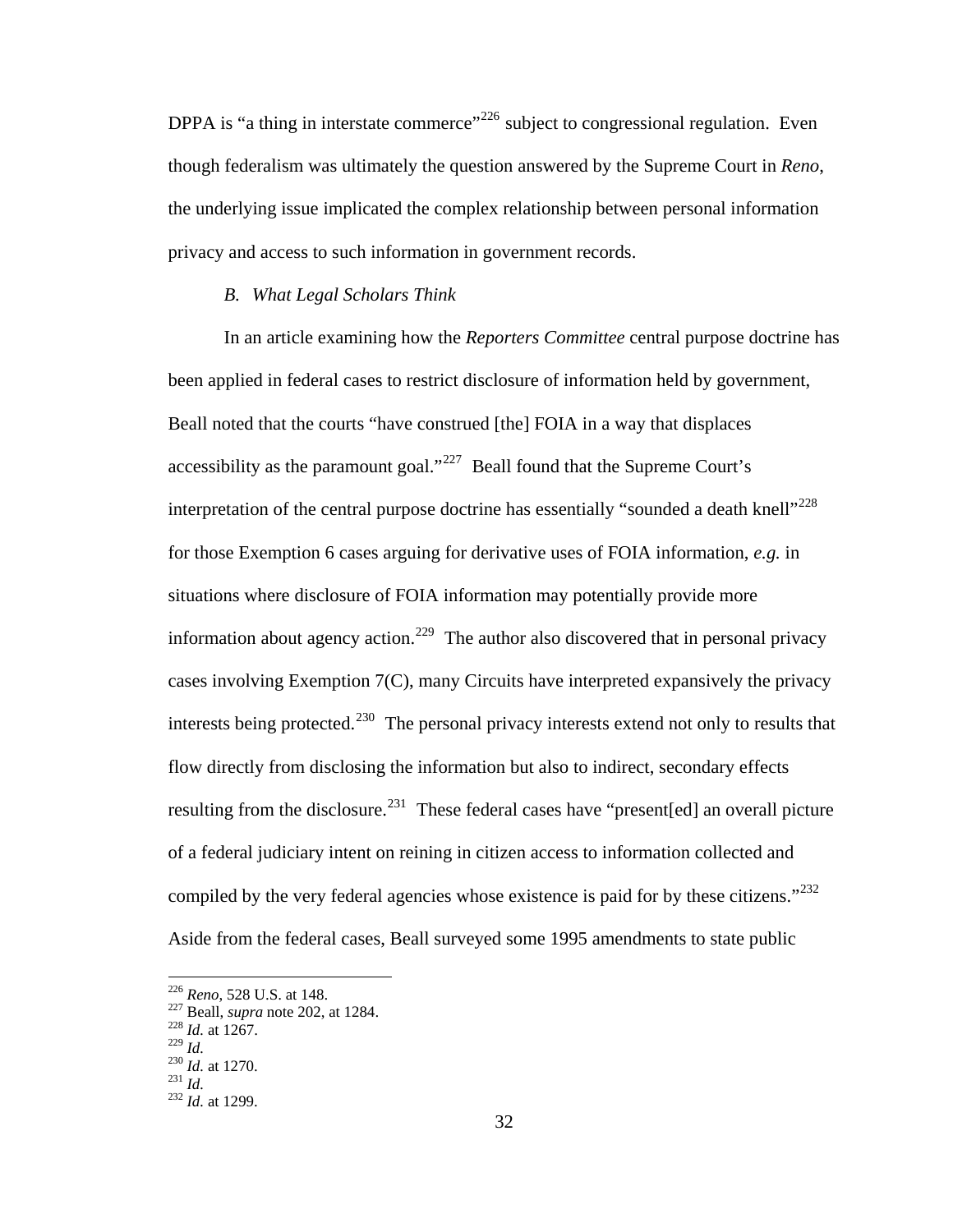records laws as well. His analysis indicated that unlike federal courts, state legislatures have adopted a different philosophy to public records cases involving personal privacy exemptions.<sup>[233](#page-42-0)</sup> The amendments suggested that state legislators tend to view government information as "property" belonging to the public and that a more open approach to information access is deemed necessary.<sup>[234](#page-42-1)</sup> Many states showed a much greater willingness to encourage public access to government records and more effort to establish a public policy of openness.<sup>[235](#page-42-2)</sup>

Similarly, journalism scholars Hoefges, Halstuk, and Chamberlin reached the conclusion that the Supreme Court has created a trend of "broadly interpreting FOIArelated privacy interests and allowed even a minimal privacy concern to trigger FOIA privacy exemptions."[236](#page-42-3) By reviewing a series of Supreme Court cases in which the privacy exemption was used to deny access to federal agency records with personal information, the authors noted the Court's tendency to allow the FOIA privacy exemptions to be used "as shields to repel requests . . . [for any] records containing personally-identifiable information."<sup>[237](#page-42-4)</sup> The Court has ignored the congressional intent of open agency records to public scrutiny by establishing a de facto rule against information disclosure.<sup>[238](#page-42-5)</sup> The privacy side of the balance has come to carry such great importance that it would take a tremendously convincing showing of the public interest to outweigh personal privacy exemptions.

<span id="page-42-0"></span> $233$  Beall, *supra* note 202, at 1252.

<span id="page-42-2"></span>

<span id="page-42-5"></span><span id="page-42-4"></span><span id="page-42-3"></span>

<span id="page-42-1"></span><sup>234</sup> Id.<br>
235 Id. at 1299.<br>
236 Hoefges, Halstuk & Chamberlin, *supra* note 12, at 56.<br>
236 Hoefges, Halstuk & Chamberlin, *supra* note 12, at 56.<br>
237 Id. (quoting Lillian R. BeVier, *Information About Individuals in the Reflections on Mechanisms for Privacy Protection*, 4 WM. & MARY BILL RTS. J. 455, 485 (1995)). 238 Hoefges, Halstuk & Chamberlin, *supra* note 12, at 57.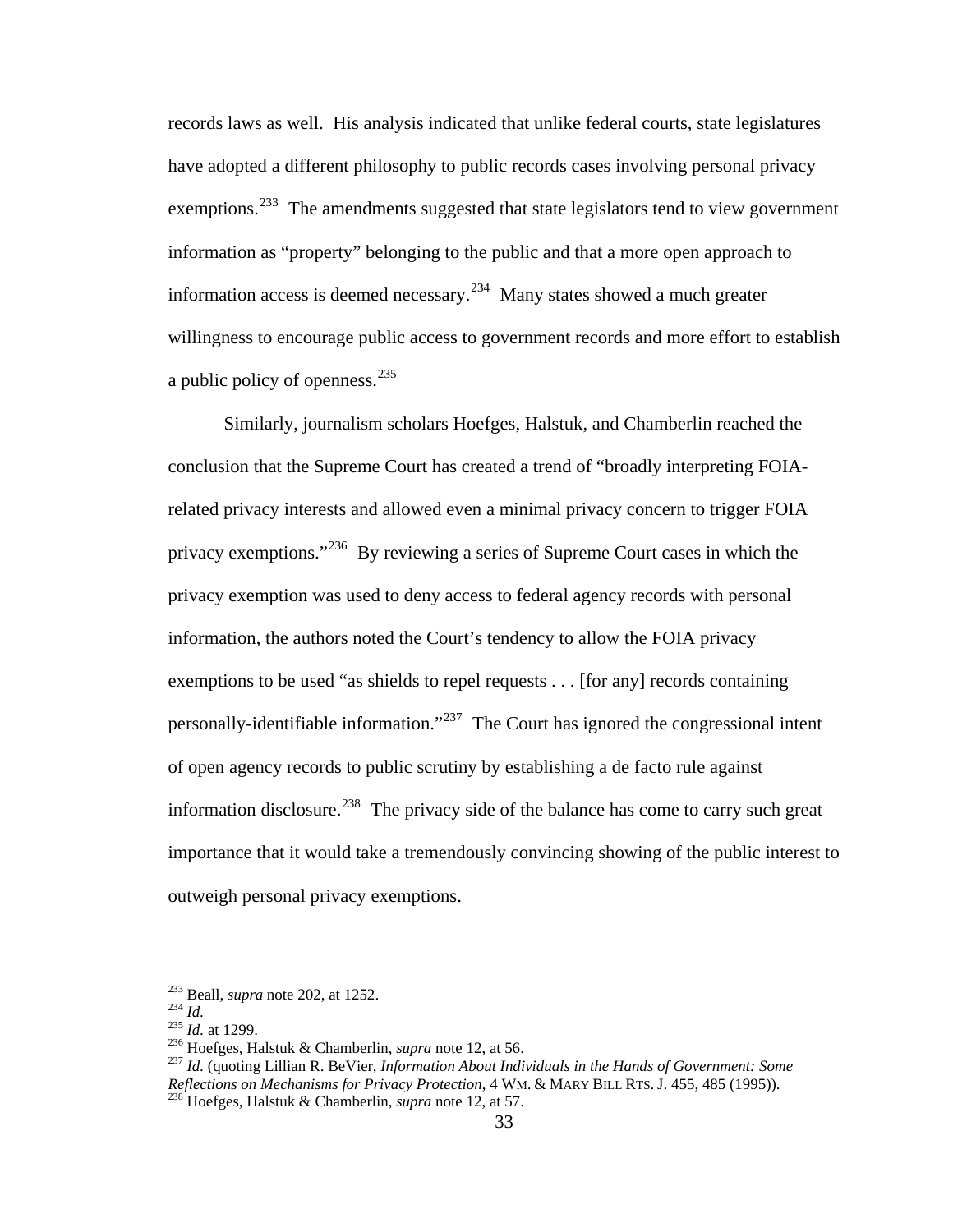However, not all federal courts have scrupulously followed the *Reporters Committee* decision in determining whether or not to allow release of requested government records.<sup>[239](#page-43-0)</sup> Journalism professors Martin Halstuk and Charles Davis, in an article reviewing the impact of the *Reporters Committee* opinion on FOIA requests for documents, argued that some federal courts have interpreted the central purpose test to provide "a strictly limited but still viable basis for disclosure in certain cases."<sup>[240](#page-43-1)</sup> These courts fall into two groups. One group believes that the public interest in disclosure can occasionally outweigh one's privacy interest in situations where "government information might indirectly lead to revelations about official misconduct . . . and the requester possesses 'compelling evidence' of this misconduct."<sup>[241](#page-43-2)</sup> The second group of courts claims that release of records is permitted "when the requested information can potentially benefit the subject of the record."<sup>[242](#page-43-3)</sup> Even though the approaches of these two groups of courts do not represent the majority view, they offer more flexibility in the way courts balance public access against privacy exemptions.  $243$ 

In the overall scheme of privacy statutes and public records laws, the small amount of available literature on extensive state regulation studies suggests a vast disproportion between research on federal statutory privacy exemptions and its state counterparts. The states' regulatory schemes are much less analyzed largely due to the substantial variations in their privacy and access statutes.<sup>[244](#page-43-5)</sup> Consequently, the availability of literature and systematic analyses on the judicial treatment of access to

<span id="page-43-0"></span><sup>&</sup>lt;sup>239</sup> Halstuk & Davis, *supra* note 191, at 1006.

<span id="page-43-3"></span><span id="page-43-2"></span><span id="page-43-1"></span>

<sup>&</sup>lt;sup>240</sup> *Id.*<br>
<sup>241</sup> *Id.* at 1006-07 (citing Bennett v. DEA, 55 F. Supp. 2d 36, 42 (D.D.C. 1999)).<br>
<sup>242</sup> Halstuk & Davis, *supra* note 191, at 1007 (citing Lepelletier v. FDIC, 164 F.3d 37 (D.C. Cir. 1999)).<br>
<sup>243</sup> Halstu

<span id="page-43-4"></span>

<span id="page-43-5"></span>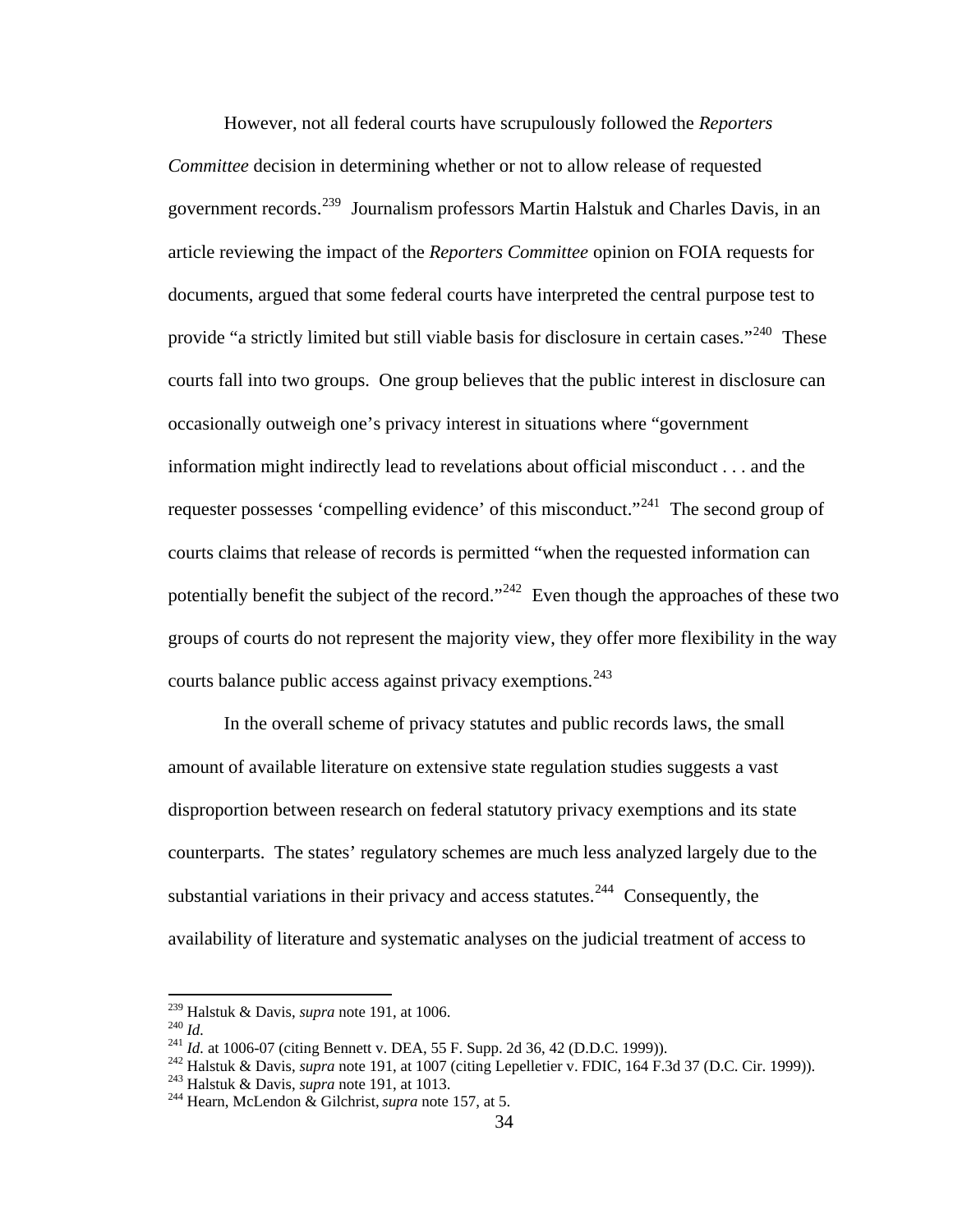government records that contain individually identifiable information remains rather limited. There is a need for systematic analyses of state case law to determine how privacy exemptions have been addressed in public records disputes. Therefore, with the hope of contributing to a better understanding of access to information, this thesis has studied the general pattern of how state courts across the nation balance the competing interests of individual privacy and public disclosure when access to government records with personally-identifiable information is sought. A comprehensive analysis would shed some light on the legislature and the judiciary, allowing the general populace to become more aware of what their local governments and courts are doing in terms of ensuring information privacy and promoting government openness. Additionally, it may help members of the media monitor agency progress, which may lead to improvement in government services for citizens. Understanding how the courts identify and balance the clashing interests may also help journalists in their endeavor to gain access to government documents with private information that may have social significance. The results of this study may also help the public take a more active and informed role in future law and policy formulation to produce fair information practices.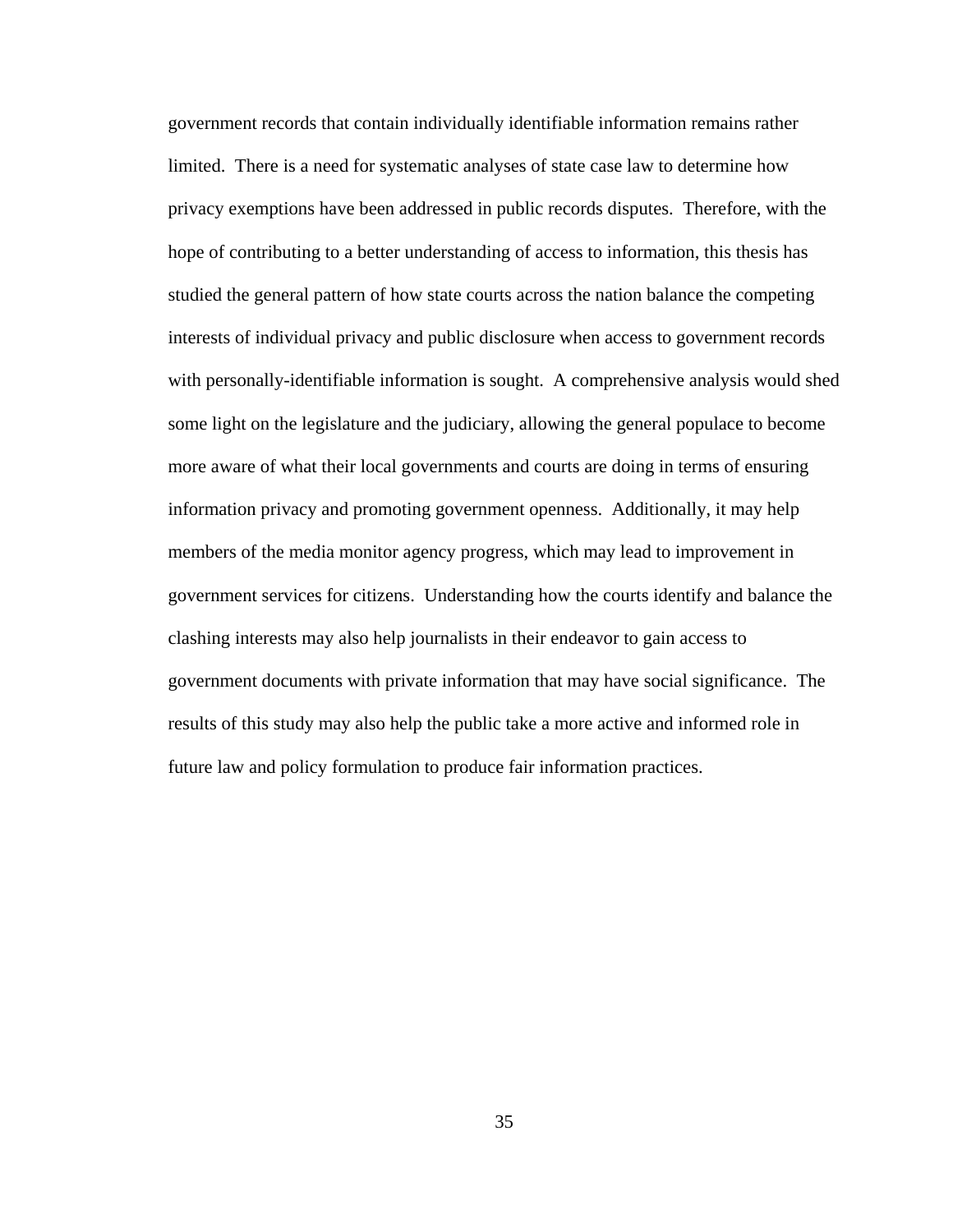# **III. METHODOLOGY: LEGAL RESEARCH**

Given the paucity of systematic analyses on the state judicial treatment of personal privacy exemption post-*Reporters Committee*, this study uses legal research methodology to analyze state case law on privacy and access to government records. As communication scholars Donald M. Gillmor and Everette E. Dennis observed:

Legal research of the traditional, documentary mode is largely adversarial. The legal researcher sets down a provocative proposition and marshals evidence to support its plausibility, and that evidence may come from opinions [of] the court, dissenting opinions, legislative histories, constitutional interpretation, and legal commentaries. $245$ 

Legal research, although largely doctrinal, is "the foundation of legal

scholarship<sup> $246$ </sup> in common law systems such as the United States, whose legal system is based on the principle of *stare decisis*. [247](#page-45-2) *Stare decisis*, the Latin phrase meaning "to stand by things decided,"<sup>[248](#page-45-3)</sup> dictates that judges adhere to judicial precedents and not decide cases based on personal predilections.<sup>[249](#page-45-4)</sup> Once a competent court of law has officially decided on an issue or question of law, subsequent disputes involving the same or similar issue and facts must be resolved the same way by other courts "unless it be for urgent reasons and in exceptional cases."<sup>[250](#page-45-5)</sup> With such heavy reliance on precedents,

<span id="page-45-0"></span><sup>&</sup>lt;sup>245</sup> Donald M. Gillmor & Everette E. Dennis, *Legal Research in Mass Communication*, *in* RESEARCH<br>METHODS IN MASS COMMUNICATION 335 (Guido H. Stempel III & Bruce H. Westley, eds., 2d ed. 1989).

<span id="page-45-1"></span><sup>&</sup>lt;sup>246</sup> Daxton R. Stewart, The Missouri Sunshine Law: Toward a Model of Enforcement 20 (2004) (published

<span id="page-45-2"></span>M.A. thesis, University of Missouri-Columbia) (on file with the University of Missouri-Columbia Library).<br><sup>247</sup> Dennis S. Sears, *Vision: The Essence of Professionalism and Key to the Future of Law Librarianship as a Profe* 

<sup>&</sup>lt;sup>248</sup> BLACK'S LAW DICTIONARY 1414 (7th ed. 1999).

<span id="page-45-4"></span><span id="page-45-3"></span><sup>249</sup> Maureen Straub Kordesh, *Navigating the Dark Morass: A First-Year Student's Guide to the Library*, 19 CAMPBELL L. REV. 115, 120 (1996).<br><sup>250</sup> Kordesh, *supra* note 249, at 120 (citing WILLIAM M. LILE ET AL., BRIEF MAKING AND THE USE OF LAW

<span id="page-45-5"></span>BOOKS 321 (3d ed. 1914)).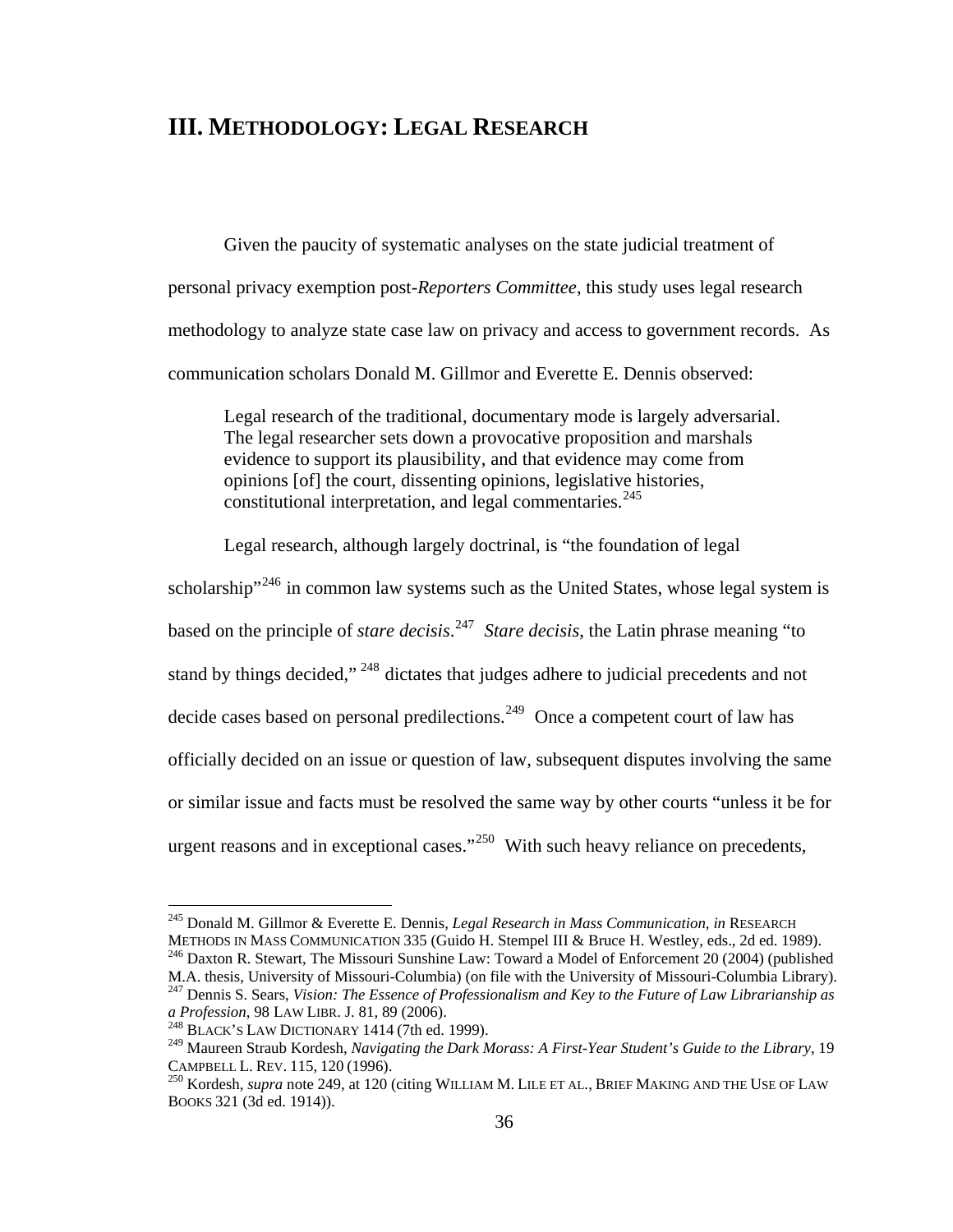effective and efficient legal research requires the "integration of various types of legal materials."<sup>[251](#page-46-0)</sup>

Since case law and precedents are often the most pertinent to individuals interested in researching legal matters,  $252$  they are used and analyzed more frequently than other legal resources. However, legal research methodology is not limited to examining published case opinions. It also includes the studying of enacted statutes, promulgated regulations, legislative history, and other secondary authorities such as law review articles. Together, these resources provide a comprehensive means to understand important issues of law.

 For centuries, many legal theorists and scholars have viewed legal research methods in the United States as a positivist process. Traditional positivist theorists consider the American legal system as "one in which precedent and legal rules influence courts (in at least some respects) but do not compel answers, [and] one in which judges have discretion but not unlimited freedom."<sup>[253](#page-46-2)</sup> The mainstream positivist approach to legal research sees the law as "the normative counterpart of a world amenable to rational and objective description."<sup>[254](#page-46-3)</sup> An interpretation of the law should be objective<sup>[255](#page-46-4)</sup> and aims to find the one set of truths or a solution to a legal problem.<sup>[256](#page-46-5)</sup> However, the methodology of positivist legal research has been criticized by Critical Legal Studies scholars and poststructuralists who claim that traditional legal research reflects only the

 $251$  Sears, *supra* note 247, at 89.

<span id="page-46-2"></span><span id="page-46-1"></span><span id="page-46-0"></span><sup>251</sup> Sears, *supra* note 247, at 89. 252 Stewart, *supra* note 246, at 21. 253 Peter C. Schanck, *Taking Up Barkan's Challenge: Looking at the Judicial Process and Legal Research*,

<span id="page-46-3"></span><sup>82</sup> LAW LIBR. J. 1, 22 (1990).<br><sup>254</sup> Michael Duggan & David Isenbergh, Commentary, *Poststructuralism and the Brave New World of Legal Research*, 86 LAW LIBR. J. 829 (1994).

<span id="page-46-5"></span><span id="page-46-4"></span><sup>&</sup>lt;sup>255</sup> Duggan & Isenbergh, *supra* note 254, at 829.<br><sup>256</sup> Stewart, *supra* note 246, at 22; *see* Duggan & Isenbergh, *supra* note 254, at 829.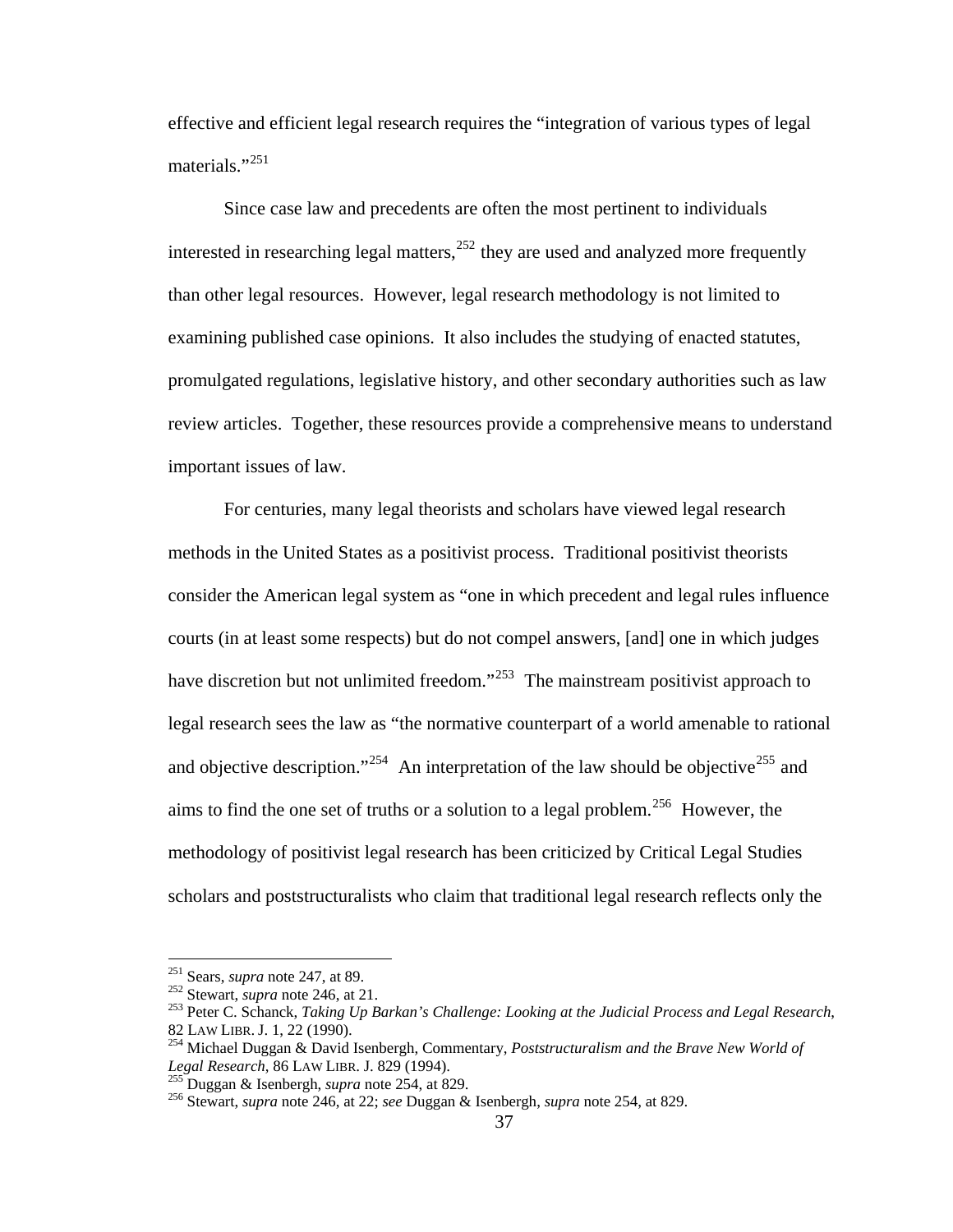denigrated opinions of marginalized groups.<sup>258</sup> interests of those with authority and in control of society, $257$  thus excluding the

Despite its largely adversarial and positivist nature, legal research methodology has been one of the oldest and most commonly used techniques in communication research.<sup>[259](#page-47-1)</sup> Gillmor and Dennis contend that in order to understand communication issues with origins in substantive law, their context must be placed within the larger legal framework.[260](#page-47-2) In mass communication, legal research methodology performs primarily these five functions:

- 1) To clarify the law and offer explanation through analysis of procedure, precedent, and doctrine;<sup>[261](#page-47-3)</sup>
- 2) To reform old laws and suggest changes in the law;  $^{262}$  $^{262}$  $^{262}$
- 3) To provide a better understanding of how law operates on society;  $^{263}$  $^{263}$  $^{263}$
- 4) To analyze the political and social processes that shape communication laws: $264$  and
- 5) To furnish materials for legal, journalistic, and mass communication education.<sup>[265](#page-47-7)</sup>

Understanding the tension between information access and personal privacy requires a combination of traditional and social scientific legal research methods. Traditional legal research methodology works best in the retrieval of pertinent legal

1

<span id="page-47-0"></span><sup>257</sup> *See* Jill Anne Farmer, *A Poststructuralist Analysis of the Legal Research Process*, 85 LAW LIBR. J. 391 (1993).

<sup>258</sup> Farmer, *supra* note 257, at 393.

<span id="page-47-2"></span><span id="page-47-1"></span><sup>&</sup>lt;sup>259</sup> Gillmor & Dennis, *supra* note 245, at 333.<br>
<sup>260</sup> *Id.* at 331.<br>
<sup>261</sup> *Id.* at 341.<br>
<sup>262</sup> *Id.*<br>
<sup>263</sup> *Id.* at 342.<br>
<sup>264</sup> *Id.* at 342.<br>
<sup>265</sup> *Id* 

<span id="page-47-4"></span><span id="page-47-3"></span>

<span id="page-47-7"></span><span id="page-47-6"></span><span id="page-47-5"></span>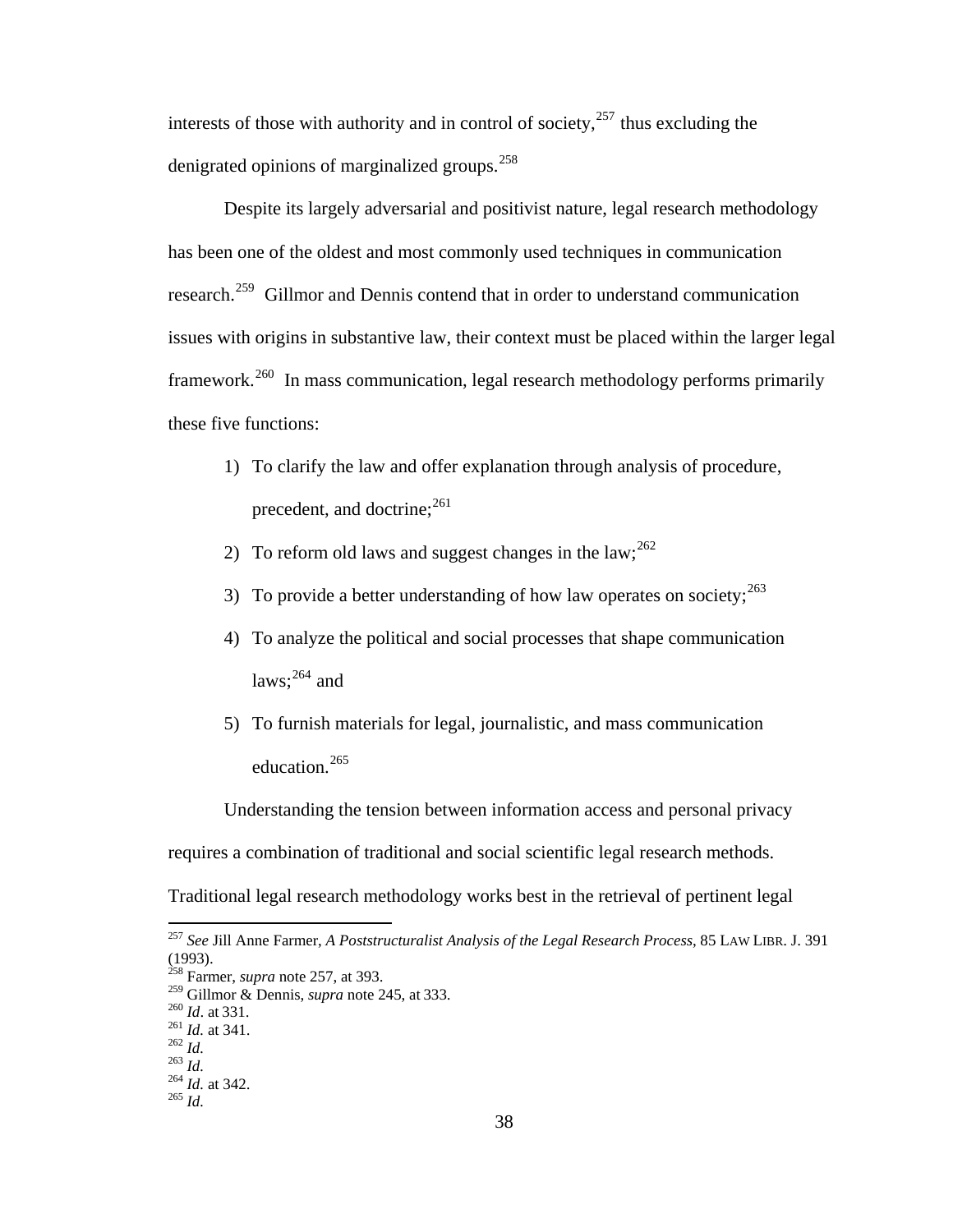authorities—in this study, case opinions of each state—while the social scientific approach allows for the use of empirical data and observations to determine the societal significance of these judicial holdings.<sup>[266](#page-48-0)</sup> In fact, empirical data alone is insufficient for solving normative and legal problems or eliciting available policy responses.<sup>[267](#page-48-1)</sup> Unquestionably, the social scientific legal research approach contributes to the public's awareness of government policies and influences future policy-making. Communication researcher Sandra Braman insists that observations and data must be linked to the fundamental legal discipline in order for communication studies to exert a profound impact on law-making and political decision-making.<sup>[268](#page-48-2)</sup> By combining the two approaches, researchers could then analyze more efficiently the intrinsic and extrinsic factors of law.[269](#page-48-3) The study of legal jurisprudence would only have a maximum bearing on society only when the public understands precisely how the various aspects of life are affected by certain legislative changes. Braman<sup>[270](#page-48-4)</sup> as well as Gillmor and Dennis<sup>[271](#page-48-5)</sup> maintain that legal research should reflect the idea that law, politics, and society are an indivisible trinity.

While legal research methodology may not be a subject commonly scrutinized in literature, many studies in communication research have entailed the combined application of traditional and social scientific legal research methods. Such approach, for example, is commonly used for studying the regulation of indecent content in mass media by the Federal Communications Commission (hereinafter "FCC"). Communication

<sup>&</sup>lt;sup>266</sup> See Gillmor & Dennis, *supra* note 245, at 343.

<span id="page-48-1"></span><span id="page-48-0"></span><sup>&</sup>lt;sup>267</sup> Sarah Braman, *Policy As a Research Context*, *in COMMUNICATION RESEARCHERS AND POLICY-MAKING* 35 (Sarah Braman ed., 2003). 268 *See* Braman, *supra* note 267, at 48.

<span id="page-48-2"></span>

<span id="page-48-3"></span>

<span id="page-48-5"></span><span id="page-48-4"></span><sup>&</sup>lt;sup>270</sup> See Braman, *supra* note 267, at 52-53.<br><sup>271</sup> See Gillmor & Dennis, *supra* note 245, at 353.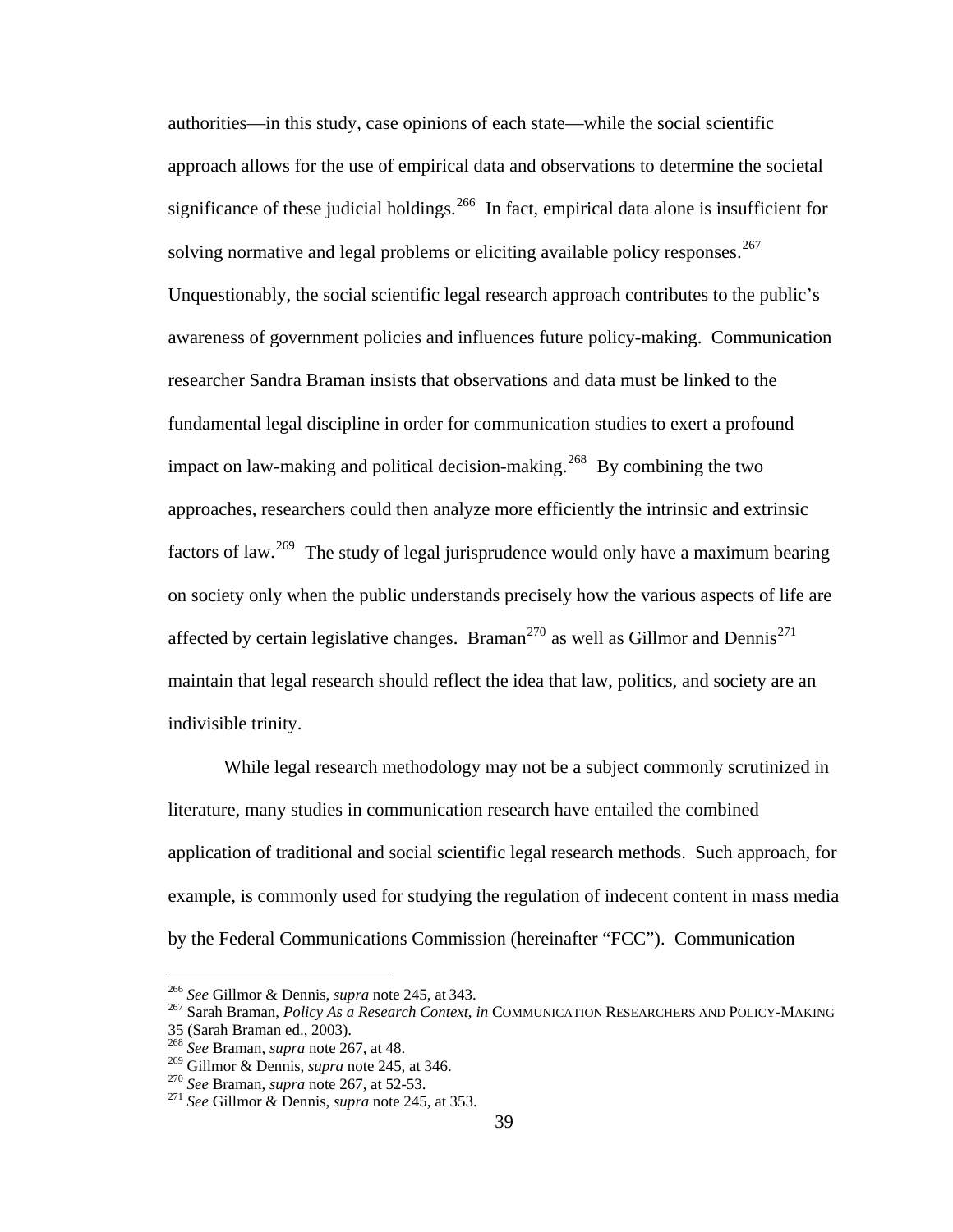professor Jeremy Lipschultz conducted a study by analyzing the content of all broadcasts cited for indecent language and the FCC letters received by offending radio stations in 1989.<sup>[272](#page-49-0)</sup> Acknowledging that a simple qualitative, descriptive analysis of indecency law or policy alone is insufficient for an in-depth understanding, Lipschultz traced the evolution of indecency law through the application of appropriate legal standards within the broader social and political context, along with a careful, categorical examination of sources such as broadcast content, FCC rulings, Supreme Court decisions, and general policies.<sup>[273](#page-49-1)</sup> Studies like this help illustrate how communication research may benefit tremendously from the combined approach to legal research. Traditional legal analysis, coupled with social scientific observations and empirical data, enables researchers to extend their research from merely generating theoretical principles to formulating predictions and generalizations about media behaviors, which can be of practical applicability to society. Legal research methodology has increased our knowledge of the operation and decision-making of courts and government agencies, thus allowing the public and media organizations to make wiser policy judgments in the future.

This study has examined all case opinions issued by the highest courts of all fifty states addressing the conflict between access under public records laws and statutory personal privacy exemptions. Even though the *Reporters Committee* opinion applies to FOIA requests and federal agency actions and is only a nonbinding, persuasive precedent for state courts, it is unquestionably a seminal and far-reaching decision on all cases involving personal privacy protection under public records laws. Therefore, the *Reporters Committee* case has served as a starting point for the time frame from which

<span id="page-49-0"></span><sup>272</sup> Jeremy Harris Lipschultz, *Conceptual Problems of Broadcast Indecency Policy and Application*, 14 COMM. & L. 3 (1992). 273 *See* Lipschultz, *supra* note 272, at 4-6.

<span id="page-49-1"></span>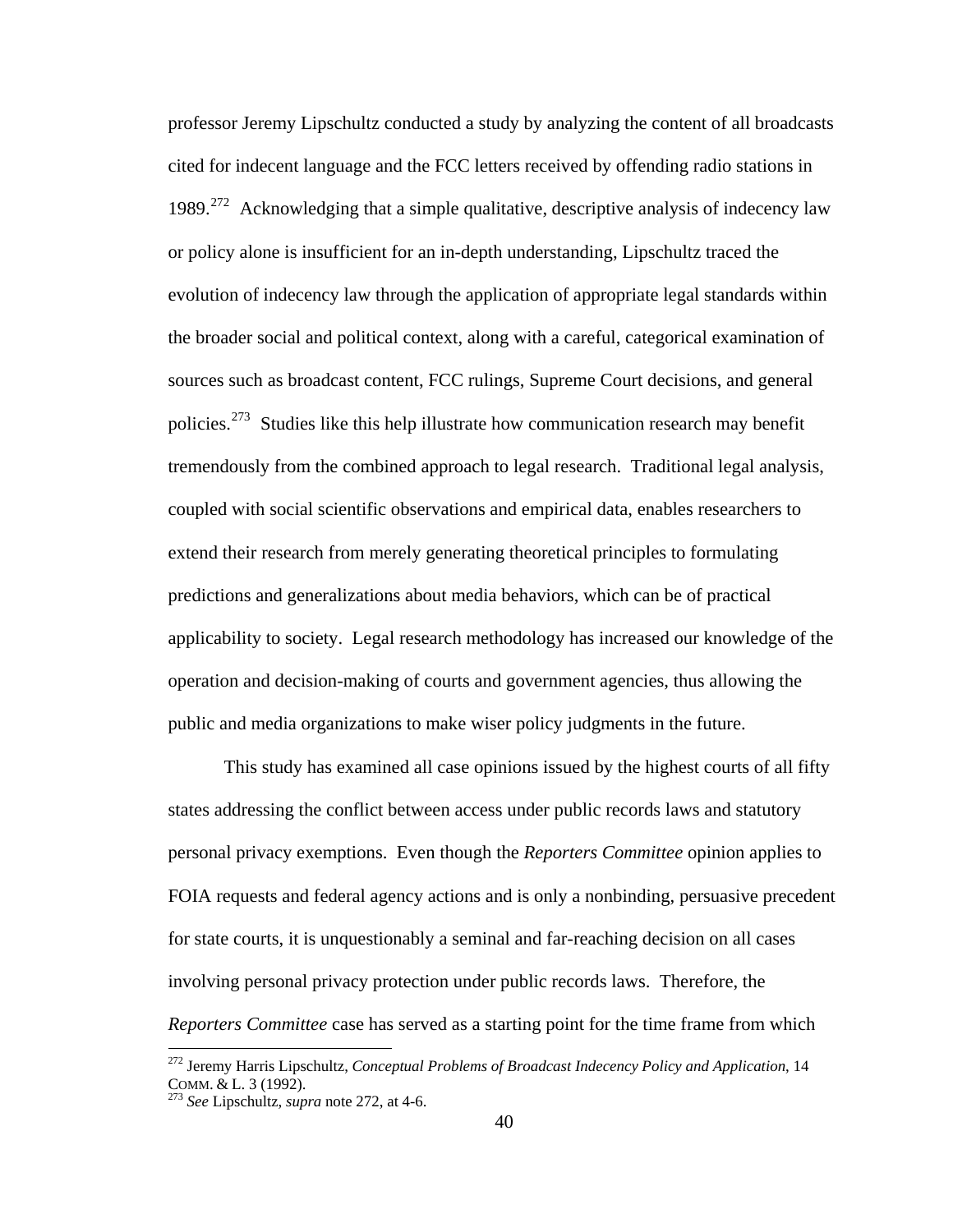the state judicial decisions were selected. The research has analyzed state case law after 1989 that involved state personal privacy exemptions in litigation over access requests for government records. Legal research methods were employed during the study to collect and analyze the materials. First, the traditional legal research approach was used in the compilation of data. The researcher searched for state cases in the LexisNexis online database by keywords such as "privacy exemption," "confidentiality exception," "record," "access," and "invasion of personal privacy." The database search attempted to generate all of the cases addressed by each state's highest court on the issue of statutory privacy exemptions. It was expected that not all state supreme courts have dealt directly with the tension between personal privacy exemptions and access to government records. Therefore, for states without opinions from their highest courts, the search looked at decisions of lower courts that have examined the issue.

Next, the text of the opinions was analyzed. When assessing the content, the researcher took the nontraditional, social scientific legal research approach to determine which factors or elements play a more influential role in the courts' decisions. The analysis also sought to understand if the enactment of privacy laws and FOI statutes has affected the way state judges balance public interests and individual concerns. The analysis tried to determine the extent to which the *Reporters Committee* rationale has influenced how state courts adjudicated cases involving fundamental questions of access and privacy. The combined use of traditional and nontraditional legal research approaches in this study has enabled the researcher to conduct a thorough case law analysis. By doing a "'functional analysis' . . . to understand the meaning or scope of a

41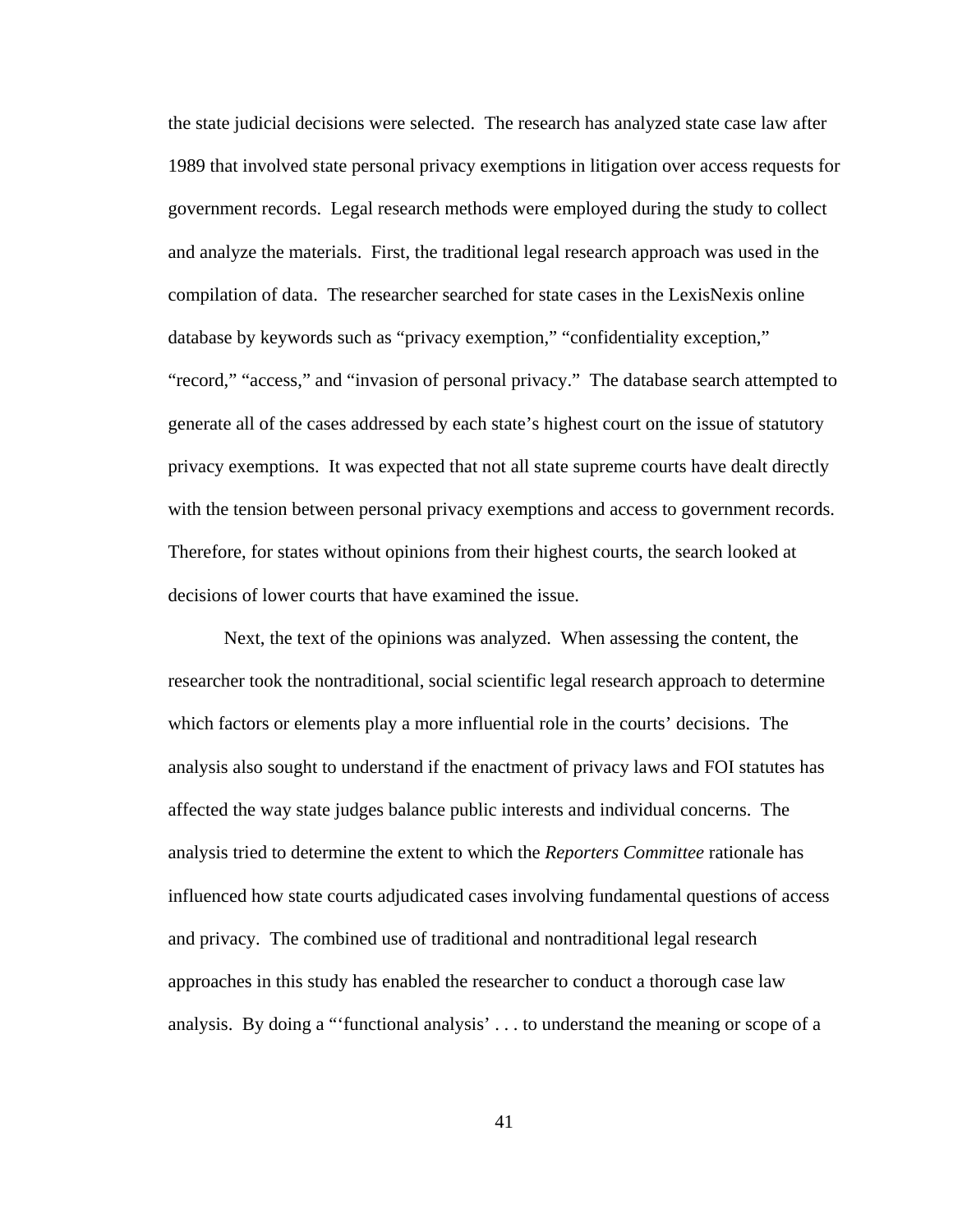rule or category,"[274](#page-51-0) the researcher was able to identify, distinguish, and reconcile the numerous rationales behind the courts' decisions. Thus, insights and inferences have been drawn regarding an overall trend in the judicial balancing of personal privacy and access interests and the states' attitudes toward privacy in public records.

Based on the keyword search conducted, over 145 case opinions were generated. Most of the cases found were inapplicable for this study either because they only mentioned in passing the research topic or the personal privacy exemption was not the main issue of the case. In total, 24 case opinions were chosen and examined because they addressed directly the topic at issue. Not every state supreme court has addressed the question of personal privacy exemptions on point. Therefore, for those jurisdictions without supreme court opinions, the researcher searched the intermediate and lower courts. Of these 24 decisions, eighteen were supreme court cases, five were issued by state intermediate courts, and one was from a state trial court.

<span id="page-51-0"></span><sup>274</sup> *See* Paul T. Wangerin, *Skills Training in "Legal Analysis": A Systematic Approach*, 40 U. MIAMI L. REV. 409, 455 (1986) (quoting David Bryden, *What Do Law Students Learn? A Pilot Study*, 34 J. LEGAL EDUC. 479, 481 (1984)).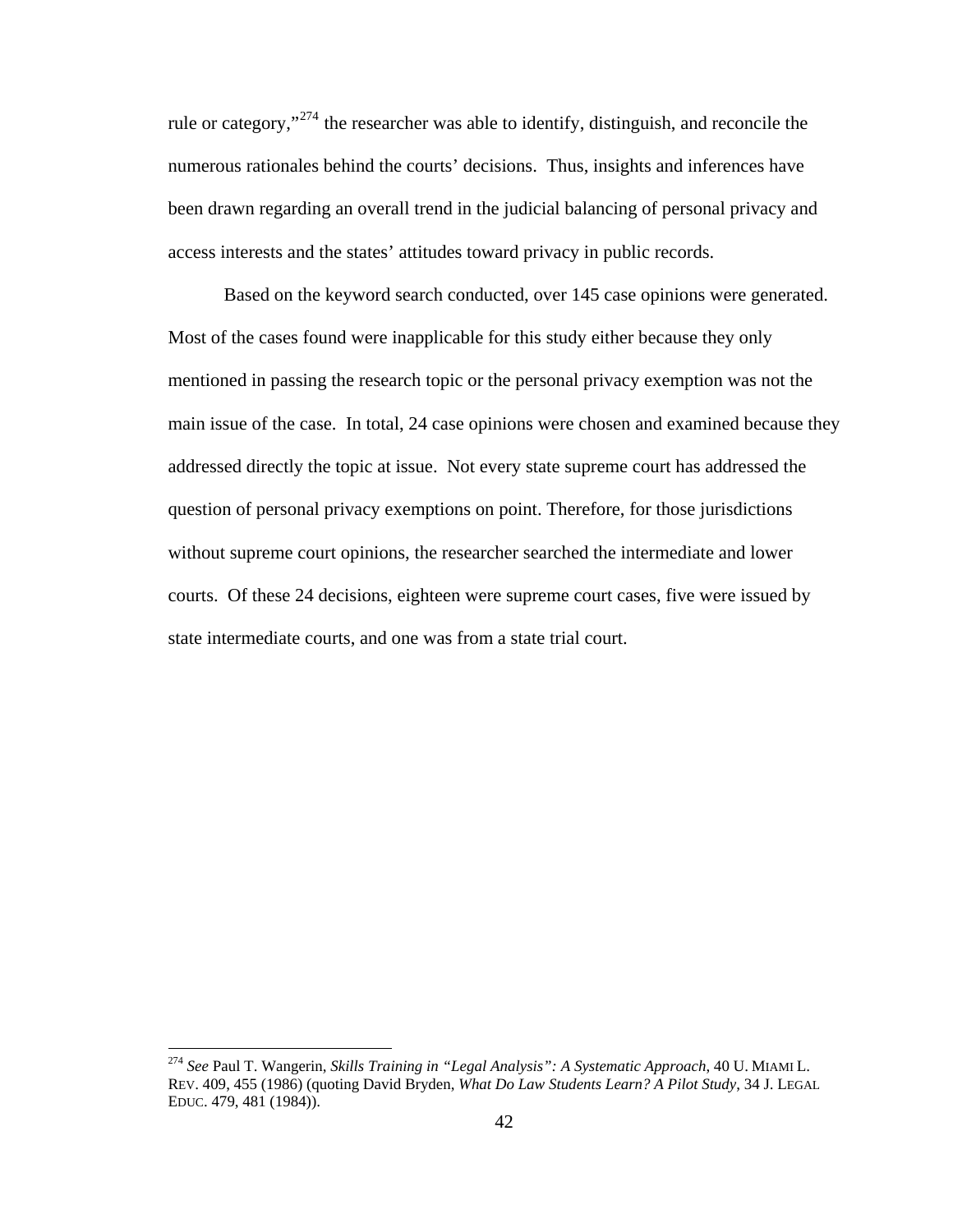# **IV. ANALYSIS**

With the enactment of public records laws across the nation, states share a common policy favoring disclosure and public access to records of government affairs. While society has experienced an "expansion of public access"<sup>[275](#page-52-0)</sup> to government records, the overarching policy of transparency is not unlimited. The public's right to inspect government records is often restricted by a variety of statutory exemptions.

To determine whether or not certain government records can be released to the public under access laws, state courts take into consideration various factors such as legislative policy, private interests, the public interest in knowing, and the types of information sought. These factors, coupled with the pertinent statutory exemptions, pose a complex challenge to judges in their adjudication of public records litigation. Careful analysis of state case law has revealed both similarities and differences in the courts' approaches to dealing with FOI disputes involving personal privacy exemptions.

In terms of protecting an individual's right to privacy, all fifty states<sup>[276](#page-52-1)</sup> and the District of Columbia have provisions in their public records statutes that exempt certain identifying information from disclosure if their release would infringe on a person's privacy right or constitute an unwarranted invasion of personal privacy. These statutory provisions either generally exempt information of a personal nature from disclosure or specifically identify exempt records. In addition to protecting privacy rights through FOI

<span id="page-52-1"></span><span id="page-52-0"></span><sup>&</sup>lt;sup>275</sup> Wemhoff v. District of Columbia, 887 A.2d 1004, 1008 (D.C. 2005).<br><sup>276</sup> See Capital City Press v. E. Baton Rouge Parish Metro. Council, 696 So. 2d 562 (La. 1997).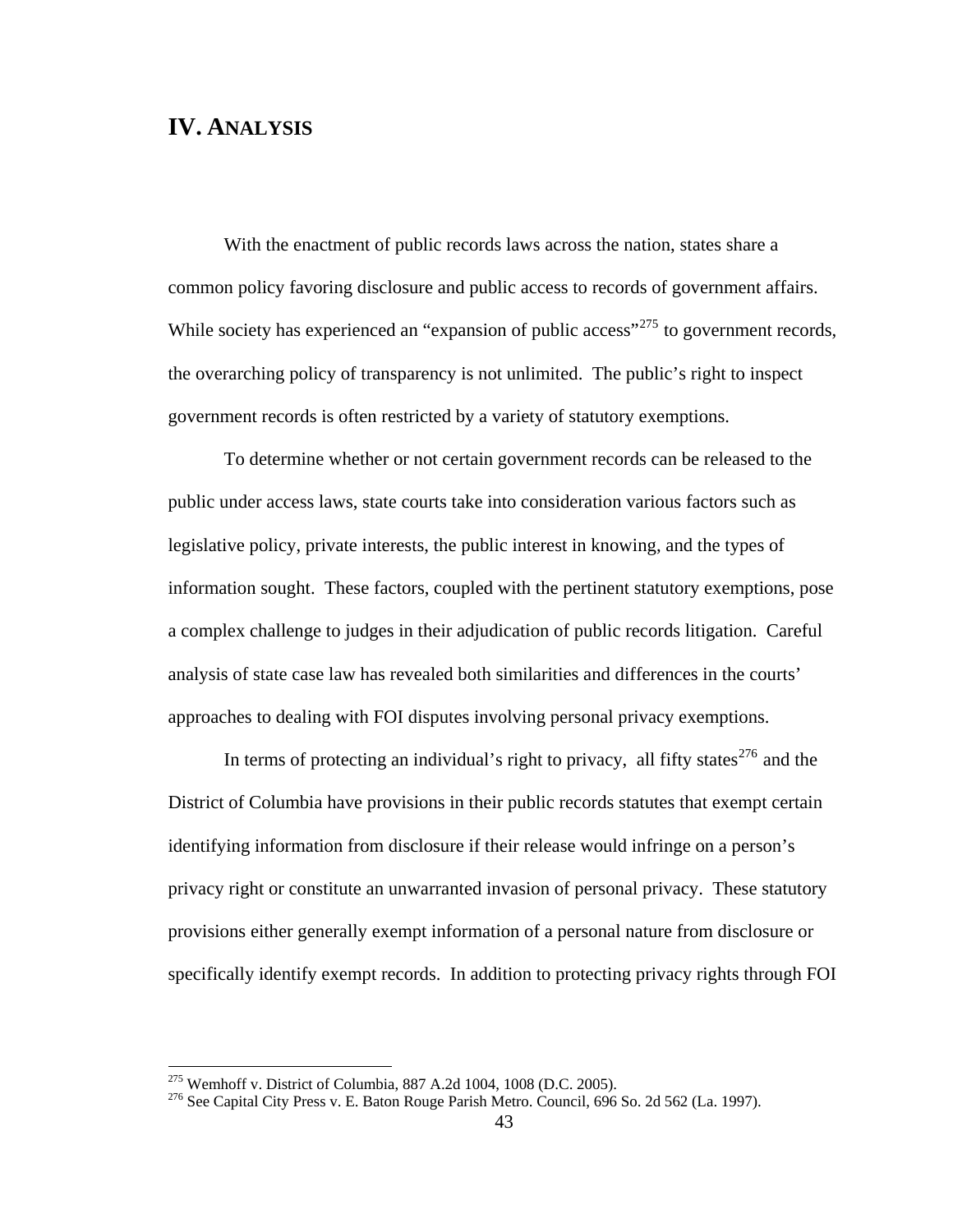laws, some states recognize common law and constitutional  $277$  rights to privacy as well. For the purpose of this study, the researcher searched for supreme court (and if unavailable, lower level court) opinions in all fifty states and selected decisions that addressed on point the issue of statutory personal privacy exemptions. This resulted in 24 cases, which were placed into two categories—(1) jurisdictions undertaking methods other than balancing and (2) jurisdictions practicing a balancing approach—and analyzed in the subsequent sections. For states that fell within the first category, they were further classified according to the specific types of methods used to adjudicate public records lawsuits. For those jurisdictions in the second category, their ways of weighing access against privacy were analyzed according to the types of records or information sought.

#### THE LITTLE-TO-NO BALANCING APPROACH

## *A. Following Prior Case Law*

 $\overline{a}$ 

Presumably, with competing interests at play, courts should weigh the general policy favoring government openness against the benefits of nondisclosure. However, not all states follow this method strictly. To investigate the extent to which the *Reporters Committee* holding has affected the way state courts resolve personal privacy exemption disputes, this section will analyze the approaches undertaken by states that do not balance interests. Connecticut, for example, relies on a test created by prior case law. In *Rocque v. Freedom of Information Commission*, [278](#page-53-1) a reporter from *The Hartford Courant*

<span id="page-53-0"></span><sup>277</sup> See National Conference of State Legislatures, *Privacy Protections in State Constitutions*, Apr. 6, 2008, *at* http://www.ncsl.org/programs/lis/privacy/stateconstpriv03.htm (last visited Apr. 7, 2008). States that have expressly provided a constitutional right to privacy are Alaska, Arizona, California, Florida, Hawaii, Illinois, Louisiana, Montana, South Carolina, and Washington. In other states, constitutional and common law rights to privacy are created judicially by courts.

<span id="page-53-1"></span> $278$  Rocque v. Freedom of Info. Comm'n, 774 A.2d 957 (Conn. 2001).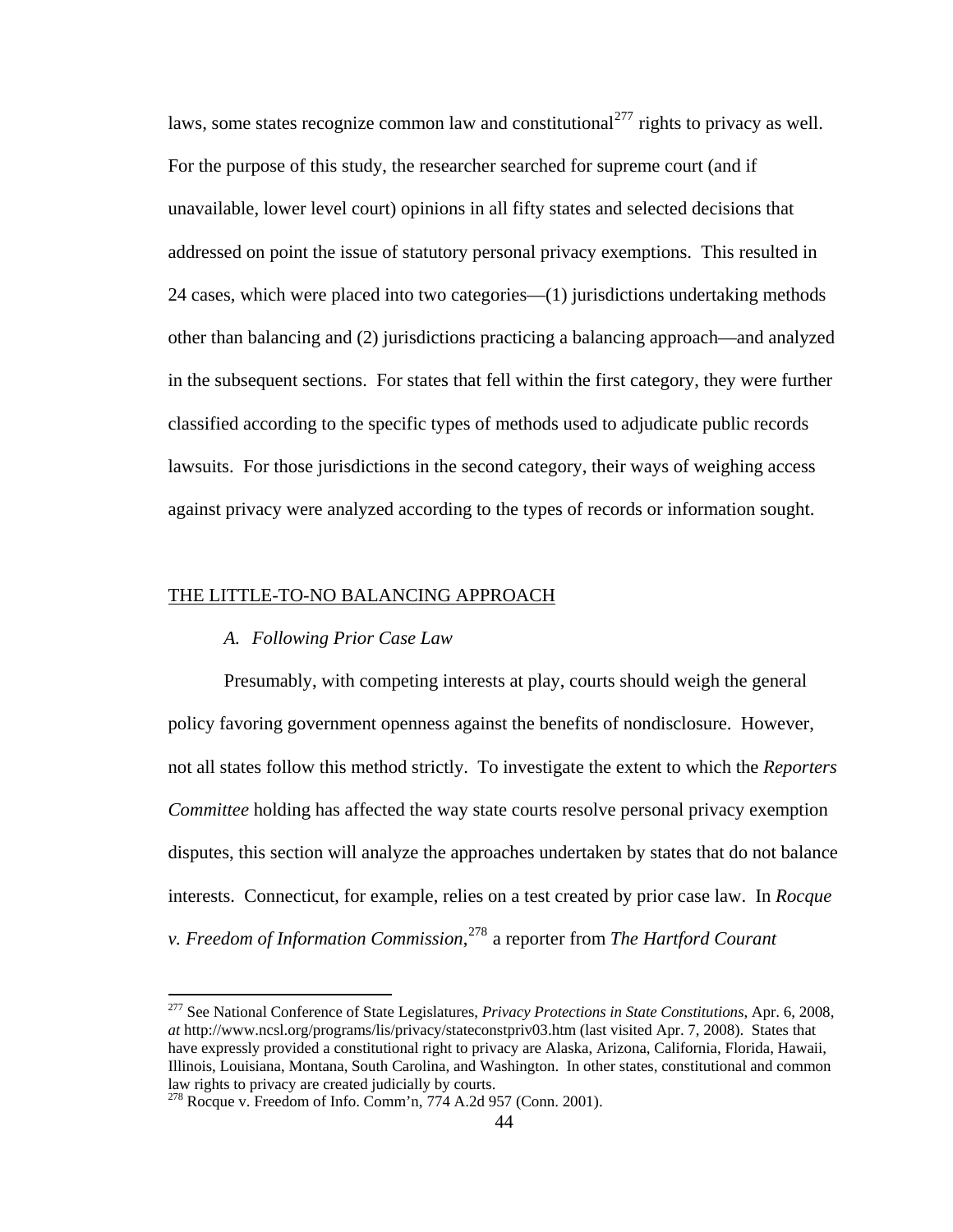compelled release of personnel records pertaining to a sexual harassment investigation of a department manager at the department of environmental protection.<sup>[279](#page-54-0)</sup> The Supreme Court of Connecticut, affirming in part the trial court's ruling, held the identity of the alleged victim in the sexual harassment investigation at issue to be exempt from disclosure under the state FOIA because releasing the information to the public would constitute an invasion of individual privacy.<sup>[280](#page-54-1)</sup> However, the court also ruled that in future cases, similar information is not always exempt from disclosure under the public records statute and would not always constitute an invasion of the complainant's privacy.[281](#page-54-2)

According to General Statutes § 1-210(b)(2) of the Connecticut Code, "[n]othing in the [state's] Freedom of Information Act shall be construed to require disclosure of . . . [p]ersonnel or medical files and similar files the disclosure of which would constitute an invasion of personal privacy."[282](#page-54-3) However, the statutory provisions do not specify the instructions for determining invasions of personal privacy. To decide whether or not there is an invasion of privacy under § 1-210(b)(2), the *Rocque* court used the test enunciated in *Perkins v. Freedom of Information Commission*. [283](#page-54-4) The *Perkins* test states that  $§$  1-210(b)(2) precludes disclosure "only when the information sought by a request does not pertain to legitimate matters of public concern and is highly offensive to a reasonable person."<sup>[284](#page-54-5)</sup> The *Perkins* test<sup>[285](#page-54-6)</sup> defines invasion of personal privacy as a tort

<span id="page-54-2"></span>

<span id="page-54-4"></span><span id="page-54-3"></span>

<span id="page-54-6"></span><span id="page-54-5"></span>

<span id="page-54-1"></span><span id="page-54-0"></span><sup>&</sup>lt;sup>279</sup> Rocque, 774 A.2d at 959.<br><sup>280</sup> *Id.*<br><sup>281</sup> *Id.* at 968.<br><sup>282</sup> CONN. GEN. STAT. § 1-210 (b)(2) (2008).<br><sup>282</sup> Perkins v. Freedom of Info. Comm'n, 635 A.2d 783 (Conn. 1993).<br><sup>284</sup> Perkins, 635 A.2d at 791.<br><sup>285</sup> The states that "[o]ne who gives publicity to a matter concerning the private life of another is subject to liability to the other for invasion of his privacy, if the matter publicized is of a kind that (a) would be highly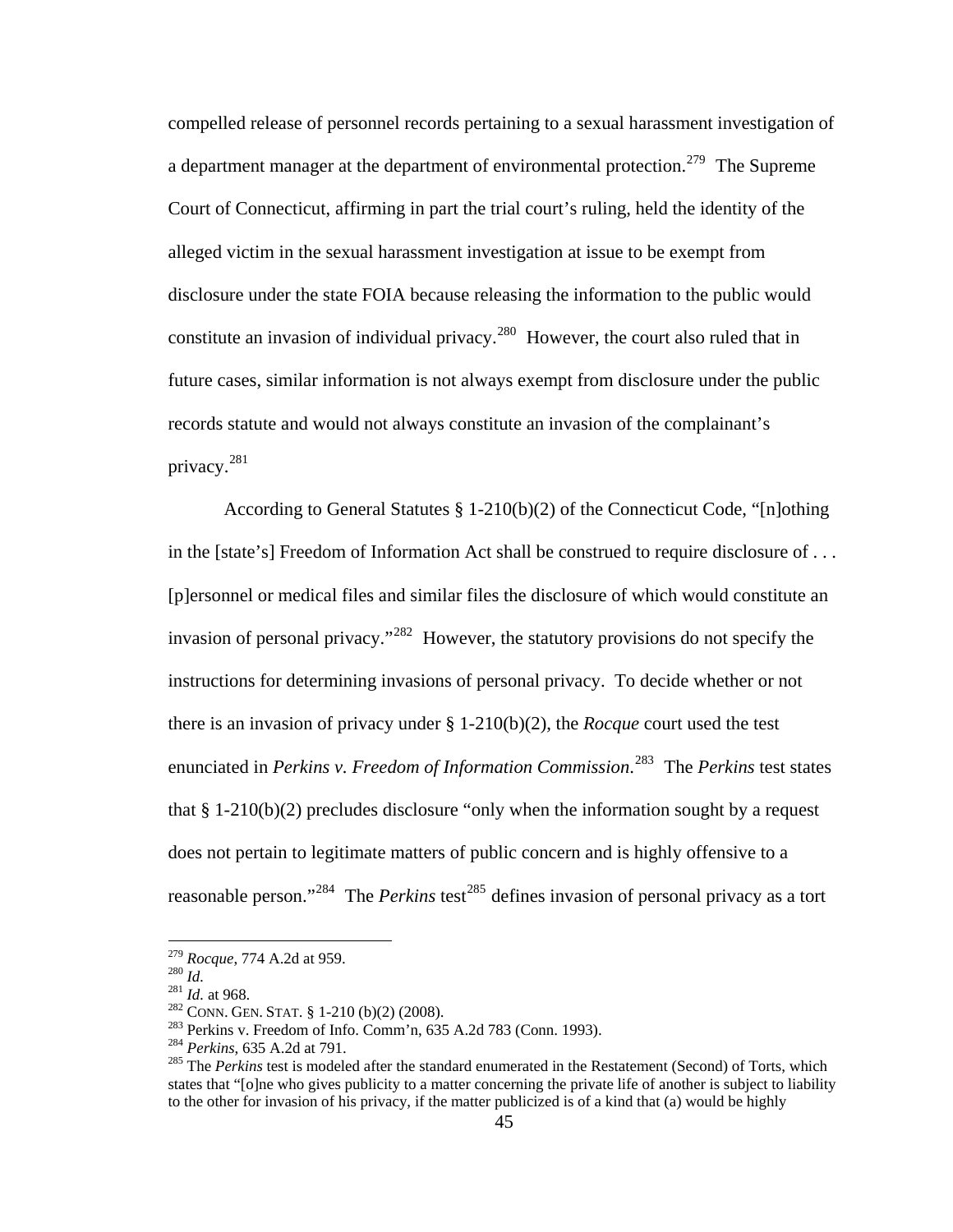$\arctan^{286}$  $\arctan^{286}$  $\arctan^{286}$  and rejects the traditional balancing test by requiring both prongs of the test be satisfied before judges may exempt records from disclosure.<sup>[287](#page-55-1)</sup>

In *Rocque*, the court divided the information into two categories: 1) those concerning the complainant's identity and related identifying information such as home address and 2) the balance of the information claimed to be exempt, including location and date of the alleged sexual harassment, an investigation letter from the department commissioner to the complainant, and statements of the witnesses.<sup>[288](#page-55-2)</sup> The court noted that the first category of information was not "of legitimate public concern,"<sup>[289](#page-55-3)</sup> as the name of the alleged victim would not contribute anything significant to the public's understanding and evaluation of the investigation.<sup>[290](#page-55-4)</sup> In addition, sexually explicit information in the second category, such as investigation documents and details of improprieties, was not a matter of legitimate public concern as well.<sup>[291](#page-55-5)</sup> While the *Rocque* court conceded that sexual relations are generally private matters<sup>[292](#page-55-6)</sup> and that disclosure of identifying, sexually explicit information would be highly offensive to a reasonable person<sup>[293](#page-55-7)</sup> due to the "unique sensitivity of the issues involved,"<sup>[294](#page-55-8)</sup> it took a narrow approach to settling the dispute.<sup>[295](#page-55-9)</sup> The court stated that in cases involving personal privacy exemptions, independent factual findings and analysis are necessary for

offensive to a reasonable person, and (b) is not of legitimate concern to the public." See RESTATEMENT (SECOND) OF TORTS § 652D (1997). 286 *Rocque*, 774 A.2d at 964. 287 *Id.* <sup>288</sup> *Id.* at 965.

<span id="page-55-0"></span>

<span id="page-55-1"></span>

<span id="page-55-3"></span><span id="page-55-2"></span><sup>289</sup> *Id.* 

<span id="page-55-4"></span><sup>290</sup> *Id.* 

<sup>291</sup> *Id.* at 966.

<span id="page-55-7"></span><span id="page-55-6"></span><span id="page-55-5"></span><sup>292</sup> *Id.* (citing *Perkins*, 635 A.2d at 790).

<sup>293</sup> *Rocque*, 774 A.2d at 966 (citing *Perkins*, 635 A.2d at 791).

<sup>294</sup> *Rocque*, 774 A.2d at 966.

<span id="page-55-9"></span><span id="page-55-8"></span><sup>295</sup> *Id.* at 967.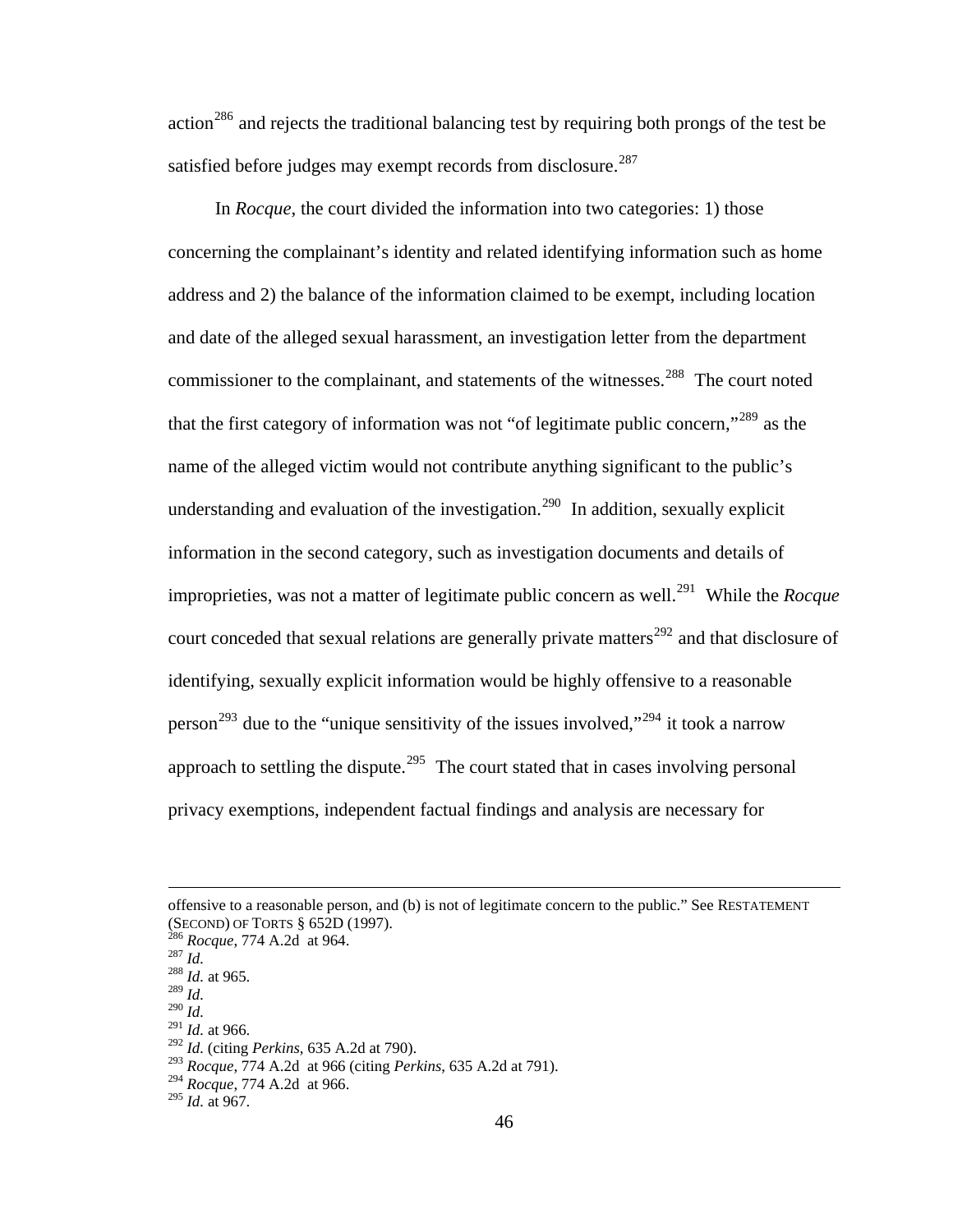determining whether disclosure of information is exempt.<sup>[296](#page-56-0)</sup> It is important that "the claimant of the exemption . . . provide more than conclusory language, generalized allegations or mere arguments of counsel."<sup>[297](#page-56-1)</sup> Instead, the claimant must reflect in "a sufficiently detailed record . . . reasons why an exemption applies to the materials requested."<sup>[298](#page-56-2)</sup> Only when the party claiming the personal privacy exemption proves that the requested information is not a legitimate matter of public concern and that disclosure of information would be highly offensive to a reasonable person would Connecticut courts deny access to public records.<sup>[299](#page-56-3)</sup>

The Connecticut Supreme Court has taken an approach more nuanced than that adopted by federal courts in deciding whether or not access would constitute an invasion of personal privacy.[300](#page-56-4) Instead of a mere categorical approach, different factors including the potential for humiliation or embarrassment and a person's reasonable expectation of privacy must all be considered carefully by the judges. $301$ 

## *B. Abiding By the Statutory Language*

While Connecticut courts perform a judicially-created test to determine if personal information should be withheld from government records, other jurisdictions look to the public records statutes for guidance. Massachusetts courts, for instance, adhere closely to the plain language of the statutory exemptions. In *Wakefield Teachers*  Association v. School Committee,<sup>[302](#page-56-6)</sup> a town resident requested "any information . . .

<sup>296</sup> *Rocque*, 774 A.2d at 968.

<span id="page-56-1"></span><span id="page-56-0"></span><sup>&</sup>lt;sup>297</sup> *Id.* at 963 (quoting New Haven v. Freedom of Info. Comm'n, 535 A.2d 1297, 1301 (Conn. 1988)).<br><sup>298</sup> *Id* 

<span id="page-56-3"></span><span id="page-56-2"></span><sup>&</sup>lt;sup>299</sup> Rocque, 774 A.2d at 968.<br><sup>300</sup> See also Criminal Justice Comm'n v. Freedom of Info. Comm'n, 585 A.2d 96, 99 (Conn. 1991).<br><sup>301</sup> See *Criminal Justice Comm'n*, 585 A.2d at 99; *see also* Galvin v. Freedom of Info. Co

<span id="page-56-5"></span><span id="page-56-4"></span><sup>64 (</sup>Conn. 1986); Judiciary Comm. v. Freedom of Info. Comm'n, 473 A.2d 1248 (Conn. 1983).

<span id="page-56-6"></span><sup>302</sup> Wakefield Teachers Ass'n v. School Comm., 731 N.E.2d 63 (Mass. 2000).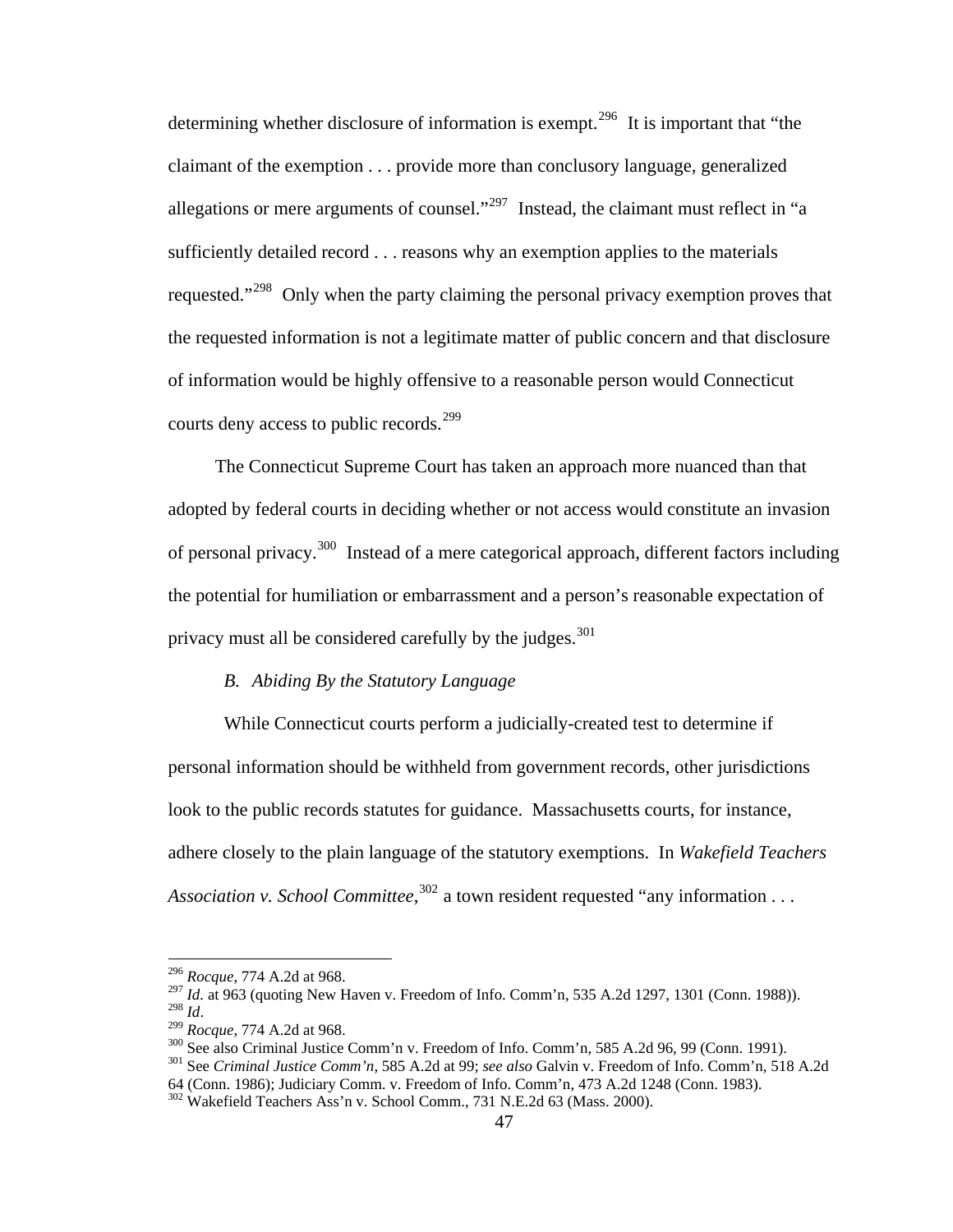regarding the suspension of a [public school] teacher<sup> $303$ </sup> who had written inappropriate notes to his female students.<sup>[304](#page-57-1)</sup> The state supreme court found the investigation report, which was compiled by the superintendent and resulted in the teacher's suspension without pay for four weeks, to be absolutely exempt from disclosure because it belonged to the teacher's personnel file.<sup>[305](#page-57-2)</sup>

According to Massachusetts' public records law, records are exempt from public release if they are part of the "personnel and medical files or information; [or] any other materials or data relating to a specifically named individual, the disclosure of which may constitute an unwarranted invasion of personal privacy." [306](#page-57-3) The *Wakefield Teachers Association* court concluded that such statutory clause has created two categories of exempt records:<sup>[307](#page-57-4)</sup> 1) "personnel and medical files or information"<sup>[308](#page-57-5)</sup> and 2) "other materials or data relating to a specifically named individual, the disclosure of which may constitute an unwarranted invasion of personal privacy."<sup>[309](#page-57-6)</sup> Noting that federal<sup>[310](#page-57-7)</sup> and other state courts<sup>[311](#page-57-8)</sup> have decided similarly on treating disciplinary reports as part of an employee's personnel record, the Massachusetts court iterated the importance of not questioning the statutory language and the legislative intent behind the codified exemption.<sup>[312](#page-57-9)</sup> The Massachusetts legislature, by specifying the different types of exempt

<span id="page-57-1"></span><span id="page-57-0"></span>

<span id="page-57-2"></span>

<span id="page-57-4"></span><span id="page-57-3"></span>

<sup>&</sup>lt;sup>303</sup> Wakefield Teachers Ass'n, 731 N.E.2d at 66.<br><sup>304</sup> Id. at 65.<br><sup>305</sup> Id. at 64.<br><sup>306</sup> MASS. GEN. LAWS ch. 4, § 7(26)(c) (2008).<br><sup>307</sup> Wakefield Teachers Ass'n, 731 N.E.2d at 67 (citing Globe Newspaper Co. v. Boston Re N.E.2d 1051 (Mass. 1983)).

<span id="page-57-5"></span> $\frac{308}{309}$  ch. 4, § 7(26)(c).<br> $\frac{309}{3}$  § 7(26)(c).

<span id="page-57-7"></span><span id="page-57-6"></span><sup>&</sup>lt;sup>310</sup> See Fed. Labor Relations Auth. v. United States Dep't of the Navy, 966 F.2d 747 (3d Cir. 1992); Schonberger v. Nat'l Transp. Safety Bd., 508 F. Supp. 941, 942 (D.D.C. 1981); Associated Dry Goods Corp. v. NLRB, 455 F. Supp. 802 (S.D.N.Y. 1978).

<span id="page-57-9"></span><span id="page-57-8"></span><sup>311</sup> *See* Pivero v. Largy, 722 A.2d 461 (N.H. 1998); Swinton v. Safir, 720 N.E.2d 89 (N.Y. 1999). 312 *Wakefield Teachers Ass'n*, 731 N.E.2d at 70.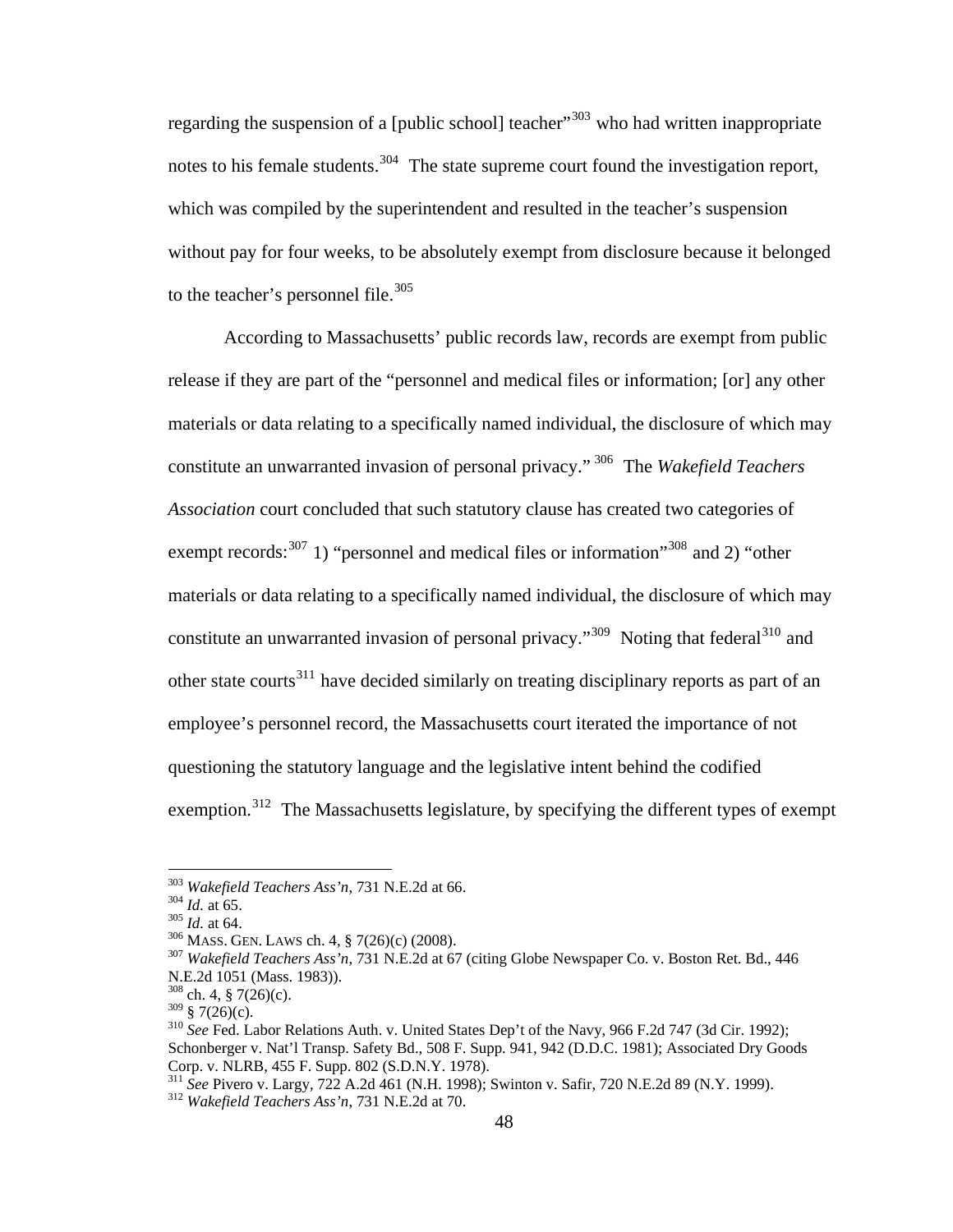records and purposefully not adopting the analogous federal FOIA,<sup>[313](#page-58-0)</sup> has seen "the need to establish a more sensitive and particularized balance between the public interest in disclosure and the individual's interest in personal privacy than is possible under a general exemption."[314](#page-58-1) Massachusetts' judiciary maintains the position of respecting the determination of the legislative body and not modifying the statutory language.

Statutory language also plays a dominant role in the judicial examination of open records disputes in Wyoming. A manager of transportation and parking services for the University of Wyoming was fired based on the content of a secret tape recording of an internal traffic appeals committee meeting.<sup>[315](#page-58-2)</sup> The manager wanted access to the tape recording but was denied by university officials who contended the tape recording was not an official university record,  $316$  and even if it was a public record, it fell within the personal privacy exemption. The relevant statutory provision exempts from disclosure "[r]ecords or information compiled *solely* for purposes of investigating violations of, and enforcing, internal personnel rules or personnel policies the disclosure of which would constitute a clearly unwarranted invasion of personal privacy<sup>"[317](#page-58-4)</sup> (emphasis added). The Wyoming Supreme Court reversed the district court's order, holding that the tape recording was a public record subject to release.<sup>[318](#page-58-5)</sup>

<span id="page-58-0"></span><sup>313</sup> Wakefield Teachers Ass'n, 731 N.E.2d at 71.

<span id="page-58-2"></span><span id="page-58-1"></span><sup>&</sup>lt;sup>314</sup> *Id.* at 69 (quoting *Globe Newspaper Co.*, 446 N.E.2d at 1057).<br><sup>315</sup> Sheaffer v. State, 139 P.3d 468, 469 (Wyo. 2006).<br><sup>316</sup> Sheaffer, 139 P.3d at 470.<br><sup>317</sup> WYO. STAT. ANN. § 16-4-203(d)(xi) (2008).<br><sup>318</sup> Sheaffe

<span id="page-58-4"></span><span id="page-58-3"></span>

<span id="page-58-5"></span>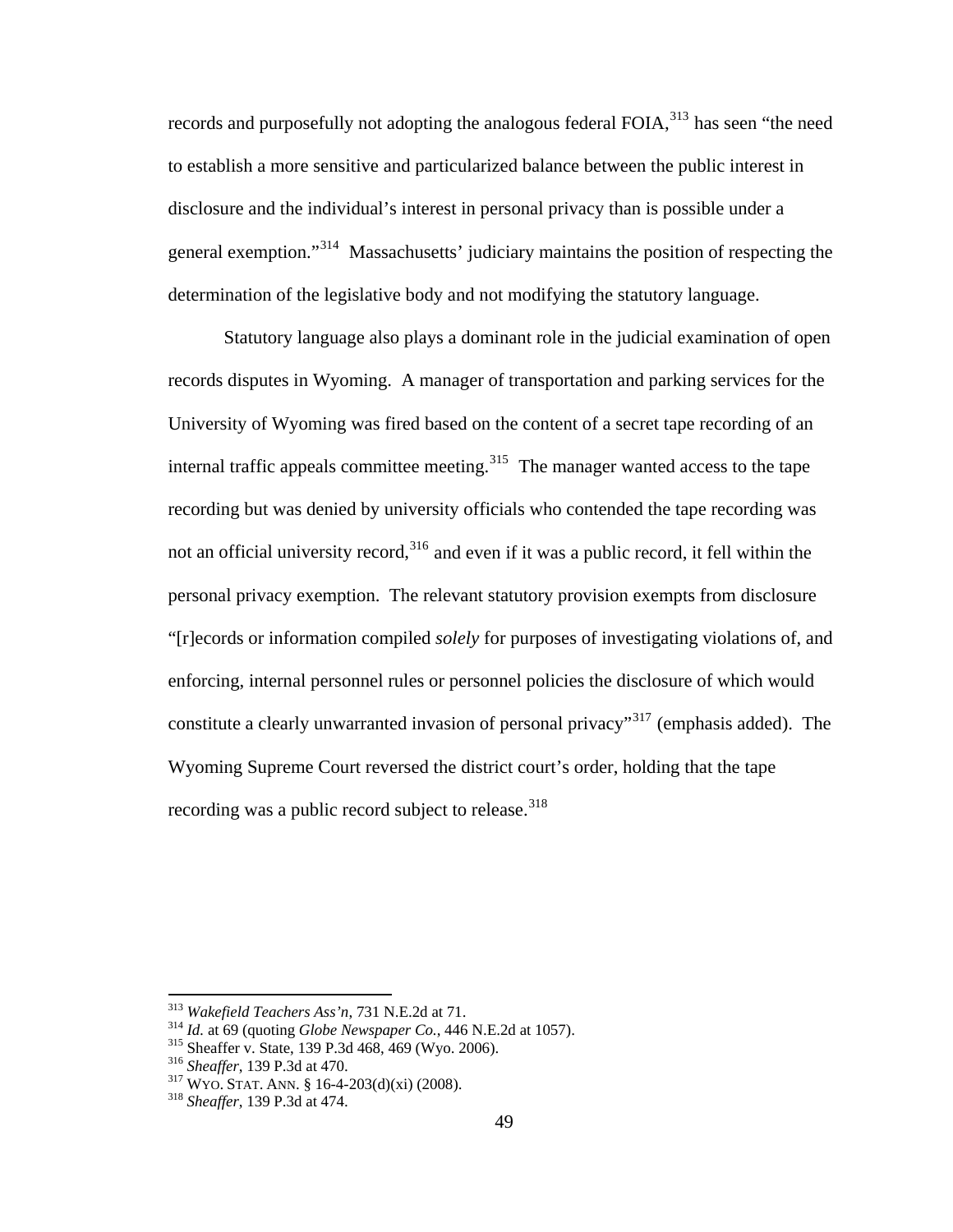method of balancing. The supreme court reasoned that notwithstanding the duty of the individual who made the tape recording, it was "received . . . [by the university] in connection with the transaction of public business."<sup>[319](#page-59-0)</sup> From the public policy perspective, society has an immense interest in knowing about the work-related conduct of state employees, and internal investigations by public entities into employee misconduct or wrongdoings at work would certainly be considered "public business."<sup>[320](#page-59-1)</sup> While Wyoming's public records law has not expressly named investigative reports as public records, an obvious and ordinary reading of the statute would suggest so.<sup>[321](#page-59-2)</sup> The Wyoming court also surmised that the tape recording, as a public record, was not exempt from disclosure because it was not produced "solely"<sup>[322](#page-59-3)</sup> or exclusively for investigative purposes. Rather, under the circumstances, the tape existed long before the investigation began.<sup>[323](#page-59-4)</sup> It was made originally for purposes other than investigation. The Wyoming Supreme Court has complied with the practice of strict statutory construction more than the

Washington is another jurisdiction whose judicial interpretation of personal privacy exemption is limited by state law. In *Brouillet v. Cowles Publishing Co.*, [324](#page-59-5) a publishing company asked the Superintendent of Public Instruction, a state agency responsible for disciplining teachers, for records stating the reasons for teacher certificate revocations.[325](#page-59-6) The publisher hoped to use these records in preparation for its

<span id="page-59-2"></span><span id="page-59-1"></span>

<span id="page-59-4"></span><span id="page-59-3"></span>

<span id="page-59-5"></span>

<span id="page-59-0"></span><sup>&</sup>lt;sup>319</sup> § 16-4-201(a)(v).<br>
<sup>320</sup> Sheaffer, 139 P.3d at 472.<br>
<sup>321</sup> § 16-4-203(d)(xi).<br>
<sup>323</sup> Sheaffer, 139 P.3d at 473.<br>
<sup>324</sup> Brouillet v. Cowles Publ'g Co., 791 P.2d 526 (Wash. 1990).<br>
<sup>325</sup> Brouillet, 791 P.2d at 527.

<span id="page-59-6"></span>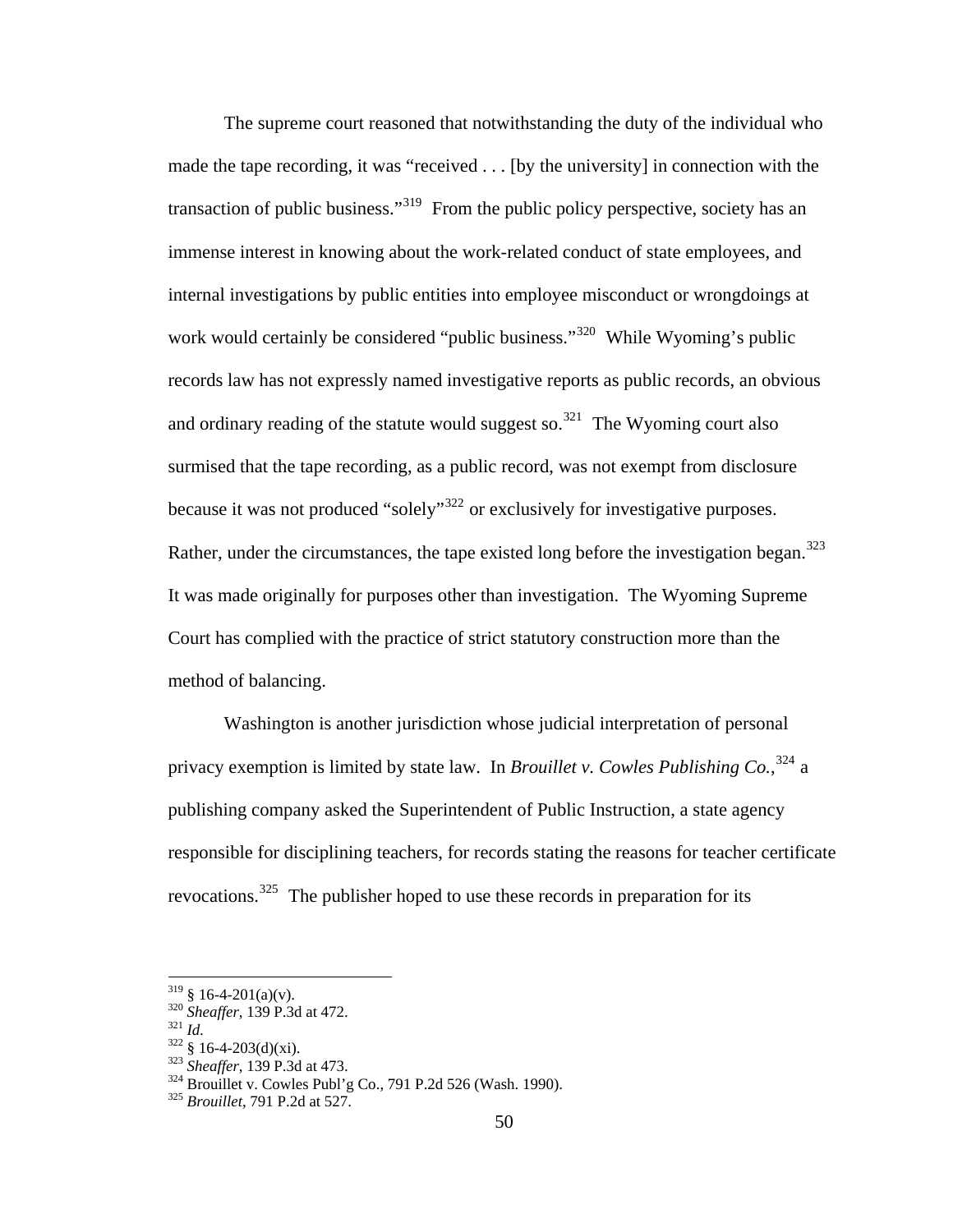investigative articles on sexual misconduct of teachers with students.<sup>[326](#page-60-0)</sup> The Washington Supreme Court, affirming the trial court's ruling, ordered the school system to release to the publishing company the requested records with redactions to protect the identity of molested students.<sup>[327](#page-60-1)</sup>

Even though Washington's FOI statute exempts "specific investigative records compiled by . . . state agencies vested with the responsibility to discipline members of any profession, the nondisclosure of which is essential . . . for the protection of any person's right to privacy,"[328](#page-60-2) the *Brouillet* court concluded that there was no violation of an individual's privacy right.<sup>[329](#page-60-3)</sup> The determination of whether a person's right to privacy has been intruded requires no balancing in Washington.<sup>[330](#page-60-4)</sup> Instead, the party raising the invasion of privacy argument must prove that "disclosure of information about the person: (1) [w]ould be highly offensive to a reasonable person, and (2) is not of legitimate concern to the public."<sup>[331](#page-60-5)</sup> The Washington court found sexual abuse of students to be of legitimate public concern because the public needs information such as the extent and nature of sexual improprieties in schools to better address the problem.<sup>[332](#page-60-6)</sup> The *Brouillet* case suggests that the Washington legislature's statutory requirements for an invasion of privacy claim are flexible but still precise enough for a detailed examination of the privacy interest at stake. It has also broadened the state court's

<span id="page-60-1"></span><span id="page-60-0"></span><sup>&</sup>lt;sup>326</sup> *Brouillet*, 791 P.2d at 528.<br><sup>327</sup> *Id.* at 533.<br><sup>328</sup> WASH. REV. CODE § 42.17.310(1)(d) (2008).<br><sup>329</sup> *Brouillet*, 791 P.2d at 532.

<span id="page-60-2"></span>

<span id="page-60-5"></span><span id="page-60-4"></span><span id="page-60-3"></span><sup>&</sup>lt;sup>330</sup> *Id.* at 531.<br><sup>331</sup> WASH. REV. CODE § 42.17.255 (2008). The Washington court, like the Connecticut judiciary, has also adopted the Restatement (Second) of Torts test for invasion of privacy. See RESTATEMENT (SECOND) OF TORTS § 652D (1997). 332 *Brouillet*, 791 P.2d at 532.

<span id="page-60-6"></span>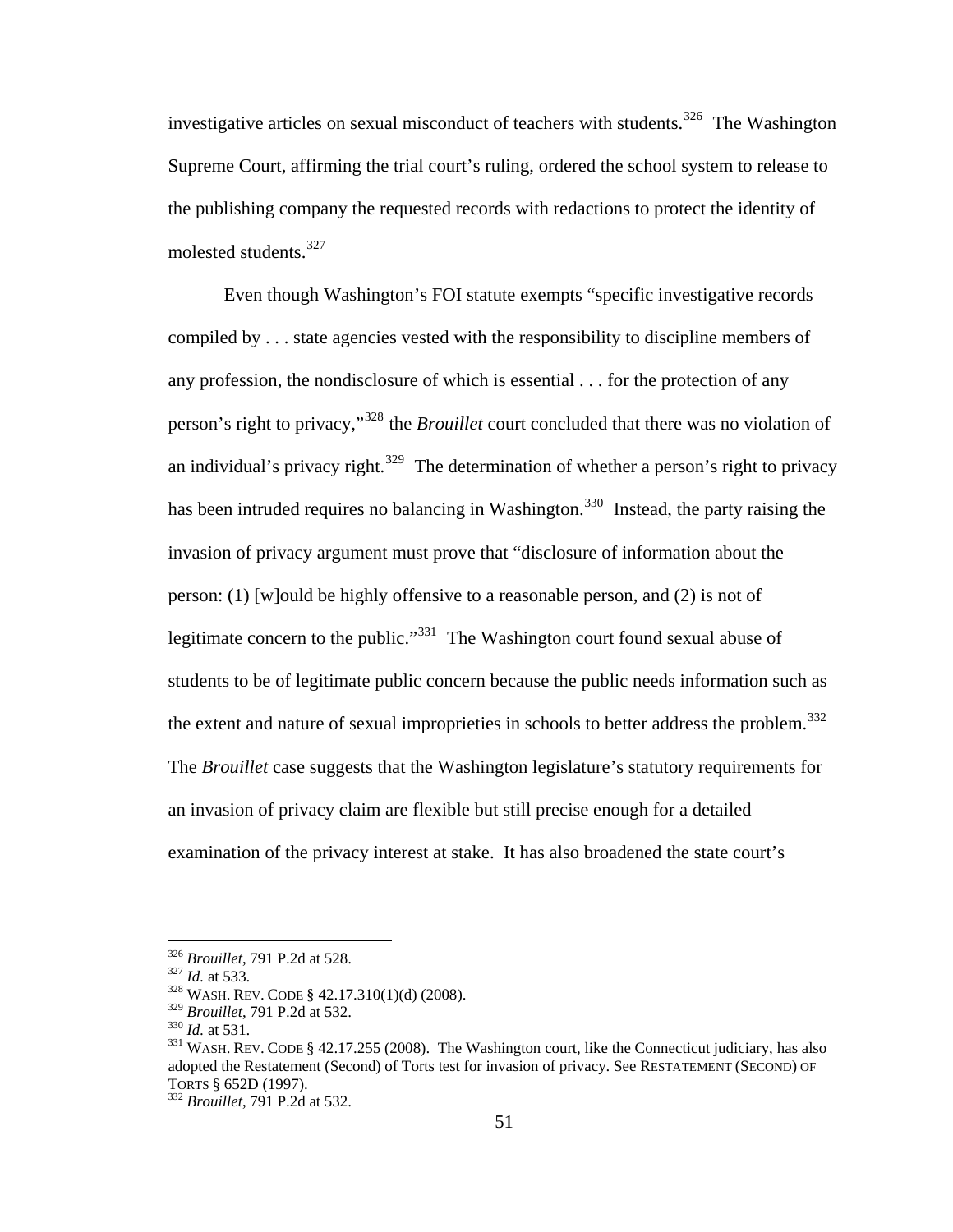attitude in allowing release of government records even when the people involved may be embarrassed by the disclosure.<sup>[333](#page-61-0)</sup>

In determining whether certain public records are exempt from disclosure, Illinois courts first examine whether the exemptions are *per se* before deciding whether the application of a balancing test is necessary. A *Chicago Tribune* reporter investigating scholarships awarded by state legislators demanded access to the names and addresses of all scholarship recipients.<sup>[334](#page-61-1)</sup> His request was denied by the Illinois State Board of Education, who claimed the state FOIA also exempts any "information [from inspection and copying if its disclosure] . . . would constitute a clearly unwarranted invasion of personal privacy, unless the disclosure is consented to in writing by the individual subjects of the information."<sup>[335](#page-61-2)</sup> More specifically, information exempt under this section "*shall* include *but is not limited to* . . . files and personal information maintained with respect to . . . students or other individuals receiving . . . educational [or] financial . . . care or services directly or indirectly from federal agencies or public bodies<sup>"[336](#page-61-3)</sup> (emphasis added). The court agreed with the argument of the state board of education and held that the requested personal data need not be released to the reporter.<sup>[337](#page-61-4)</sup>

The Illinois Appellate Court emphasized the statutory language "but is not limited to" to denote the likelihood of other types of information falling within the exemption even if they have not been specifically identified.<sup>[338](#page-61-5)</sup> Furthermore, the mandatory term "shall" excludes the use of the balancing test, as the legislature has clearly expressed its

<span id="page-61-0"></span><sup>333</sup> Brouillet, 791 P.2d at 532.

<span id="page-61-1"></span><sup>&</sup>lt;sup>334</sup> Gibson v. Ill. State Bd. of Educ., 683 N.E.2d 894, 895 (Ill. App. Ct. 1997).<br><sup>335</sup> 5 ILL. COMP. STAT. 140/7-(1)(b) (2008).<br><sup>336</sup> 5 ILL. COMP. STAT. 140/7-(1)(b) (2008).<br><sup>336</sup> 5 ILL. COMP. STAT. 140/7-(1)(b)(i).<br><sup>337</sup>

<span id="page-61-2"></span>

<span id="page-61-3"></span>

<span id="page-61-4"></span>

<span id="page-61-5"></span>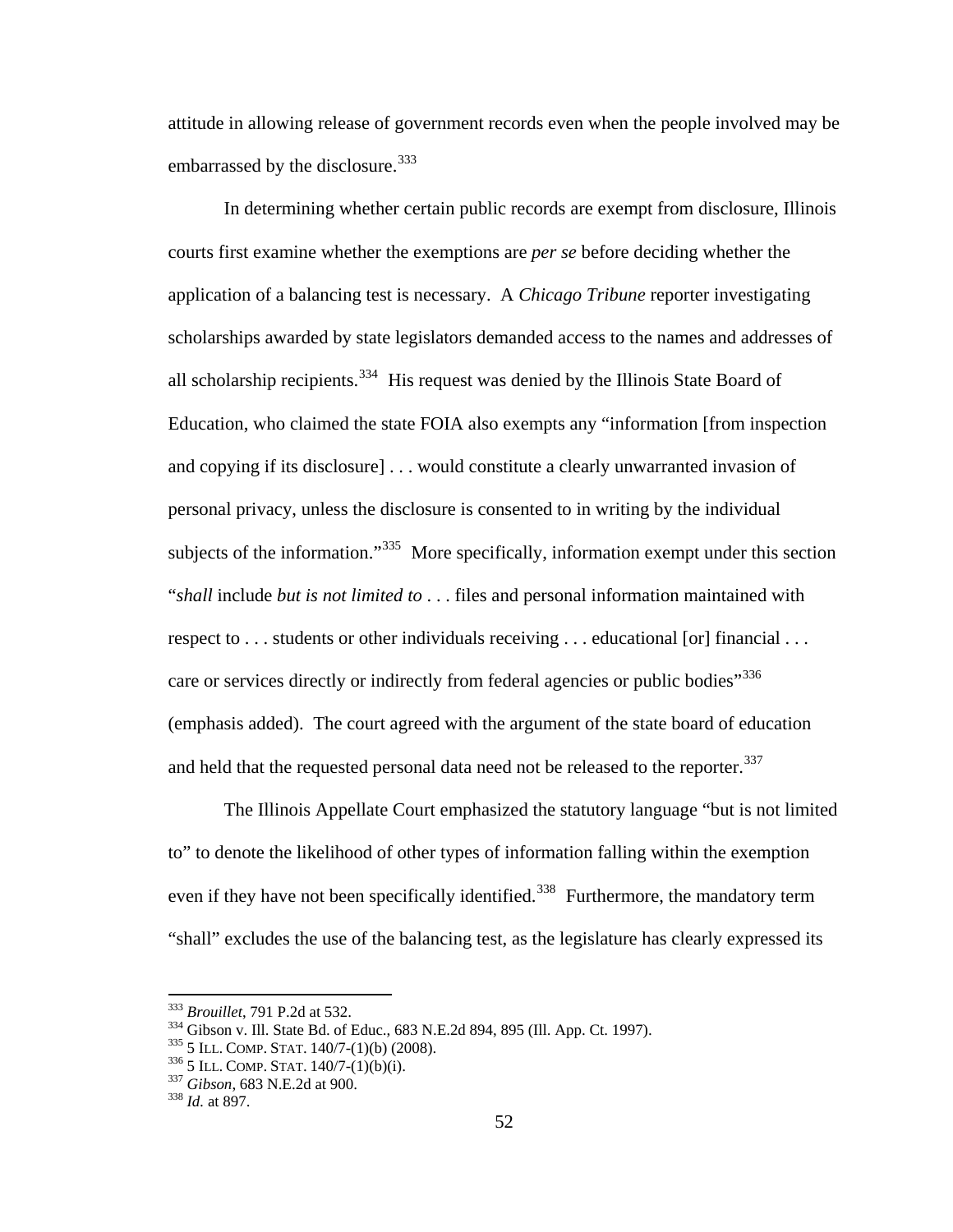intention to exempt *per se* certain types of information because their disclosure would result in a clearly unwarranted invasion of personal privacy.<sup>[339](#page-62-0)</sup> The Illinois court explicitly rejected federal courts' interpretation and balancing approach under the federal FOIA and decided that if the requested information in public records cases falls under a statutory exemption category, it is exempt *per se* from disclosure.<sup>[340](#page-62-1)</sup> If it does not fall within any exemption, courts should then use a balancing test to determine whether disclosure would constitute an unwarranted invasion of personal privacy.<sup>[341](#page-62-2)</sup> The specific statutory exemptions have helped the Illinois judiciary lessen much of its balancing practice.

Likewise, the California Public Records Act, with its detailed exemptions, restricts the judges' authority to balance competing public and private interests. The California Supreme Court's reasoning in *Williams v. Superior Court*<sup>[342](#page-62-3)</sup> illustrated the attempt by the state judiciary to abide by legislative intent. Even though the *Williams* decision centered primarily on the exemption of law enforcement investigatory files from disclosure, the court noted that the state legislature has enacted exemption provisions with "the right of individuals to privacy"<sup>[343](#page-62-4)</sup> in mind. Privacy provisions protecting the identity of confidential informants<sup>[344](#page-62-5)</sup> and against the disclosure of personnel or medical files that would lead to "unwarranted invasion[s] of personal privacy"<sup>[345](#page-62-6)</sup> reflect the legislature's effort to limit public access to certain types of government maintained information. It is not up to the judiciary to reword the public records act or to interpret

<span id="page-62-3"></span><span id="page-62-2"></span>

<span id="page-62-1"></span><span id="page-62-0"></span><sup>&</sup>lt;sup>339</sup> *Gibson*, 683 N.E.2d at 898.<br><sup>340</sup> *Id.* at 899.<br><sup>342</sup> *Id.* at 898.<br><sup>342</sup> Williams v. Super. Ct., 852 P.2d 377 (Cal. 1993).<br><sup>343</sup> CAL. GOV'T CODE § 6520 (2008).<br><sup>344</sup> § 6524(f).<br><sup>345</sup> § 6524(c).

<span id="page-62-5"></span><span id="page-62-4"></span>

<span id="page-62-6"></span>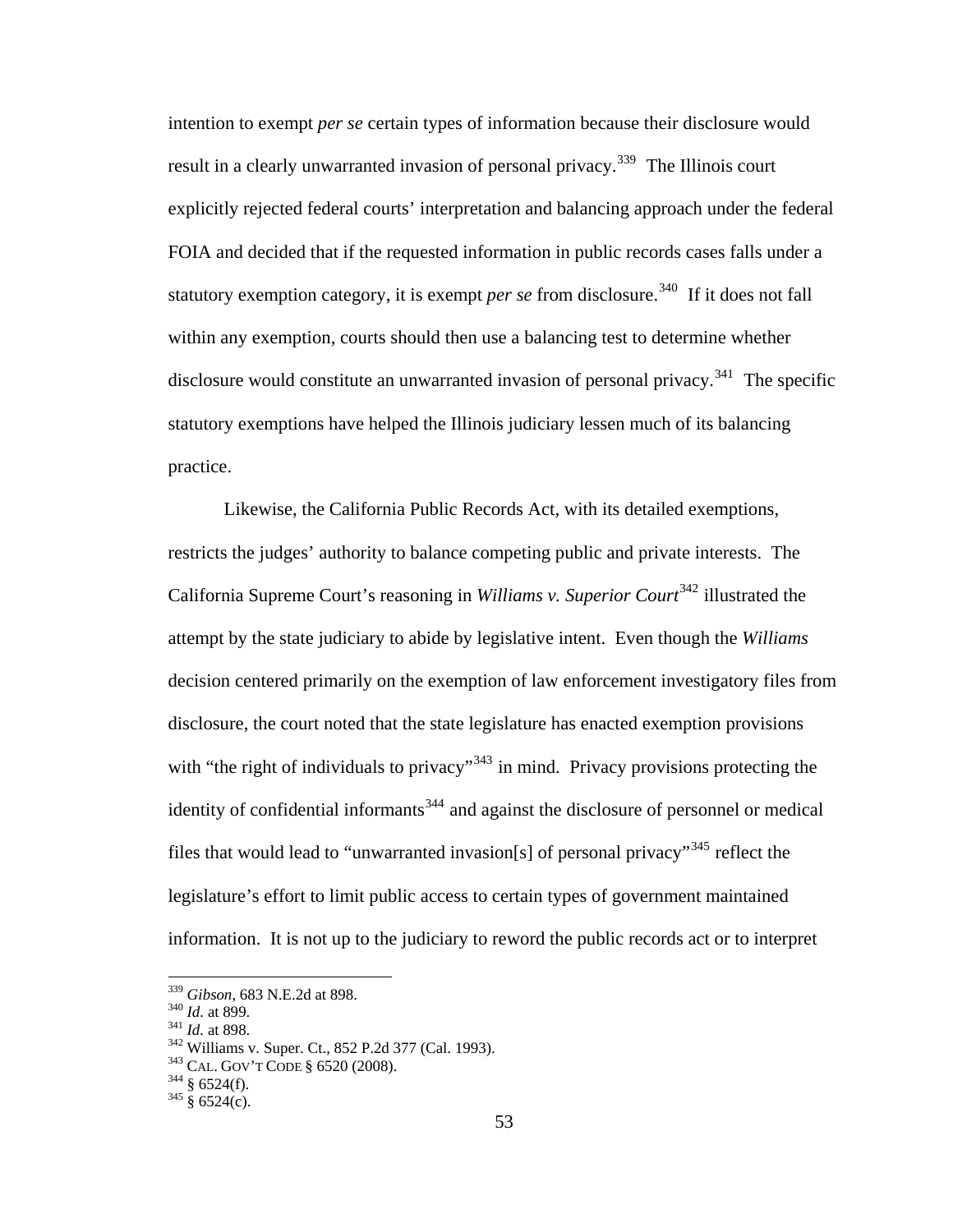the statute in a way that renders the legislative intent useless.<sup>[346](#page-63-0)</sup> While the California Public Records Act may have paralleled the federal FOIA, the California Supreme Court does not follow the federal courts' balancing test.

# *C. Defeating the Presumption of Openness*

court to have applied incorrectly a burden-shifting standard in its analysis.<sup>[351](#page-63-5)</sup> The court state agencies must meet the burden of demonstrating that the requested records "fall[] justification for denying access."<sup>[352](#page-63-6)</sup> The New York court also observed the possibility of New York, unlike many aforementioned states, has a general privacy exemption provision. The New York court addressed the issue of personal privacy exemption in Data Tree, LLC v. Romaine,<sup>[347](#page-63-1)</sup> where an online public land record and data provider sent a FOI request to county clerks for electronic copies of public land records.<sup>[348](#page-63-2)</sup> The request was denied by the county clerks based on the state's privacy personal exemption,<sup>[349](#page-63-3)</sup> which "authorizes each agency to deny access to records or portions of such records that, if disclosed, would constitute an 'unwarranted invasion of personal privacy.'"<sup>[350](#page-63-4)</sup> The New York Court of Appeals, remanding the case, found the lower concluded because there is a common presumption of openness in government affairs, squarely within a FOIL exemption by articulating a particularized and specific state entities redacting private, exempt information from public records to keep up with the policy of access.<sup>[353](#page-63-7)</sup> As the personal privacy exemption comes with a nonexclusive

<span id="page-63-2"></span><span id="page-63-1"></span><span id="page-63-0"></span><sup>346</sup> See *Williams*, 852 P.2d at *3*87-88. 347 *In re* Data Tree, LLC v. Romaine, 880 N.E.2d 10 (N.Y. 2007).

<sup>&</sup>lt;sup>348</sup> In re Data Tree, LLC, 880 N.E.2d at 13.

<span id="page-63-3"></span><sup>&</sup>lt;sup>349</sup> N.Y. PUB. OFF. § 87(2)(b) (2008).<br><sup>350</sup> *In re Data Tree, LLC*, 880 N.E.2d<br><sup>351</sup> *Id.* 352 *Id.* at 16.

<span id="page-63-4"></span>*e Data Tree, LLC*, 880 N.E.2d at 15.

<span id="page-63-5"></span>

<span id="page-63-7"></span><span id="page-63-6"></span>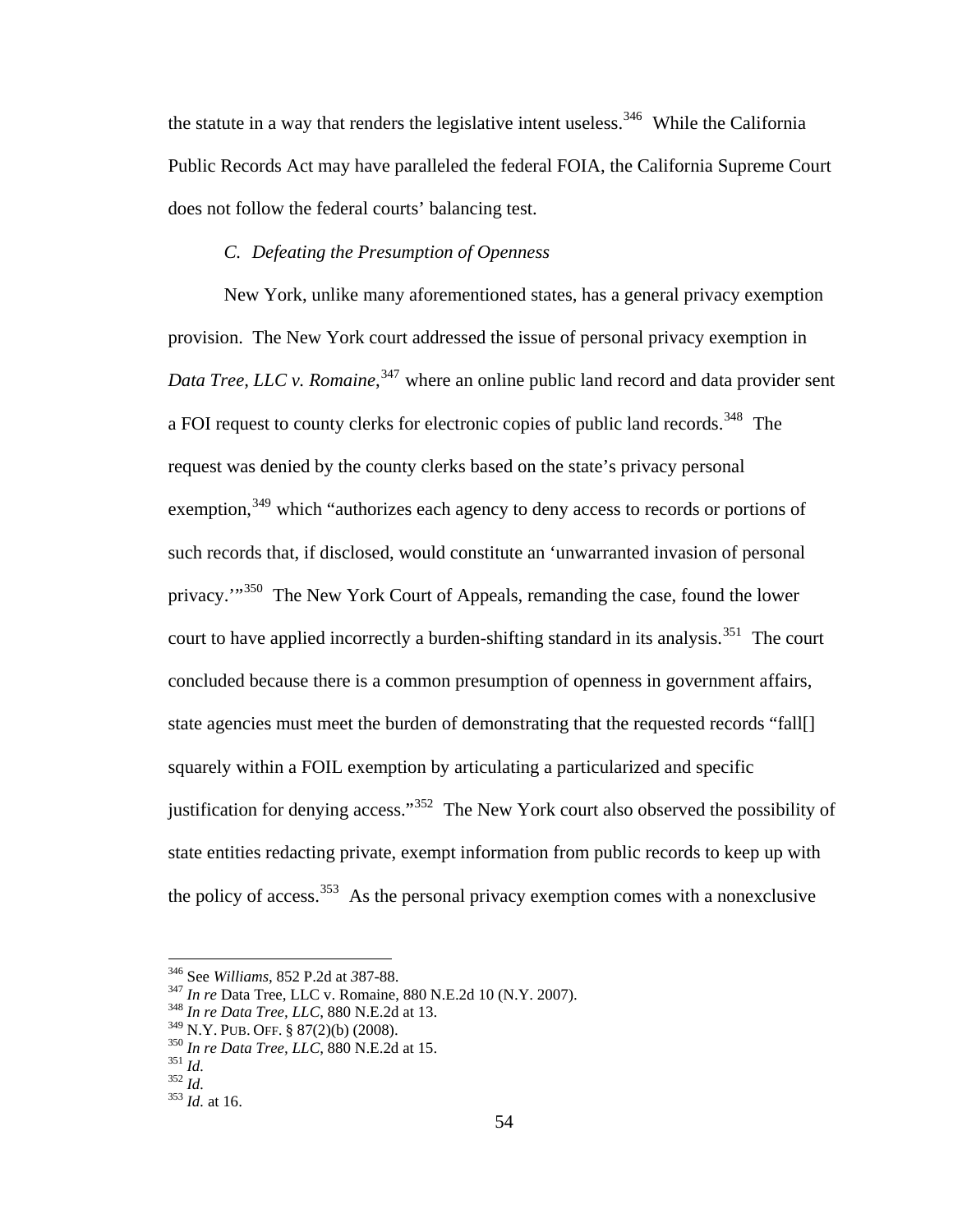list of examples,  $354$  New York's courts seemingly have much flexibility in determining has suggested, unless state agencies can prove a precise statutory exemption applies, New York's judiciary would uphold the underpinning policy of open government and disclos ure. the scope of the term "unwarranted invasion of personal privacy." However, as this case

Black Publishing Co. v. Board of Regents,<sup>[355](#page-64-1)</sup> the student newspaper of the University of proceedings by the student Organization Court against two fraternities for hazing.<sup>[35](#page-64-2)6</sup> The [are "\[m\]edical or veterinary records and similar files, the disclosure of which would](#page-64-2) be an [statutory exemption has been trig](#page-64-3)gered by the federal FERPA,  $358$  as the case involved Like New York, the presumption of openness runs deep in Georgia. In *Red &*  Georgia demanded under the state's Open Records Act for records of disciplinary [Board of Regents claimed that the records were statutorily exempt by the personal](#page-64-2)  [privacy exemption, which has provided that public records need not be released if they](#page-64-2)  [invasion of personal privacy."](#page-64-2)<sup>357</sup> The Board of Regents further contended that the students' educational records.<sup>[359](#page-65-0)</sup>

Publishing Co. [court dismissed the FERPA claim, stating that the federal statute dea](#page-65-0)ls  [The Supreme Court of Georgia affirmed the ruling of the trial court and held that](#page-65-0) [the Organization Court records be released to the student newspaper. The](#page-65-0) *Red & Black* [more with the withholding of federal funds for institutions practicing the release of](#page-65-0) 

<span id="page-64-2"></span>

<span id="page-64-3"></span>

<span id="page-64-1"></span><span id="page-64-0"></span><sup>&</sup>lt;sup>354</sup> *Id.* at 15 (citing § 89(2)(b)(i)-(vi)).<br><sup>355</sup> Red & Black Publ'g Co. v. Bd. of Regents, 427 S.E.2d 257 (Ga. 1993).<br><sup>356</sup> Red & Black Publ'g Co., 427 S.E.2d at 259.<br><sup>357</sup> GA. CODE ANN. § 50-18-72(a)(2) (2008).<br><sup>358</sup> David Schick Honesty and Campus Justice Act. Amending the FERPA, the Schick Act requires postsecondary education institutions to disclose the results of student disciplinary proceedings conducted by such institutions against alleged perpetrators of "any crime of violence or . . . nonforcible sex offense." See 20 U.S.C. § 1232g(b)(6)(A)-(C).

<sup>359</sup> *Red & Black Publ'g Co.*, 427 S.E.2d at 260.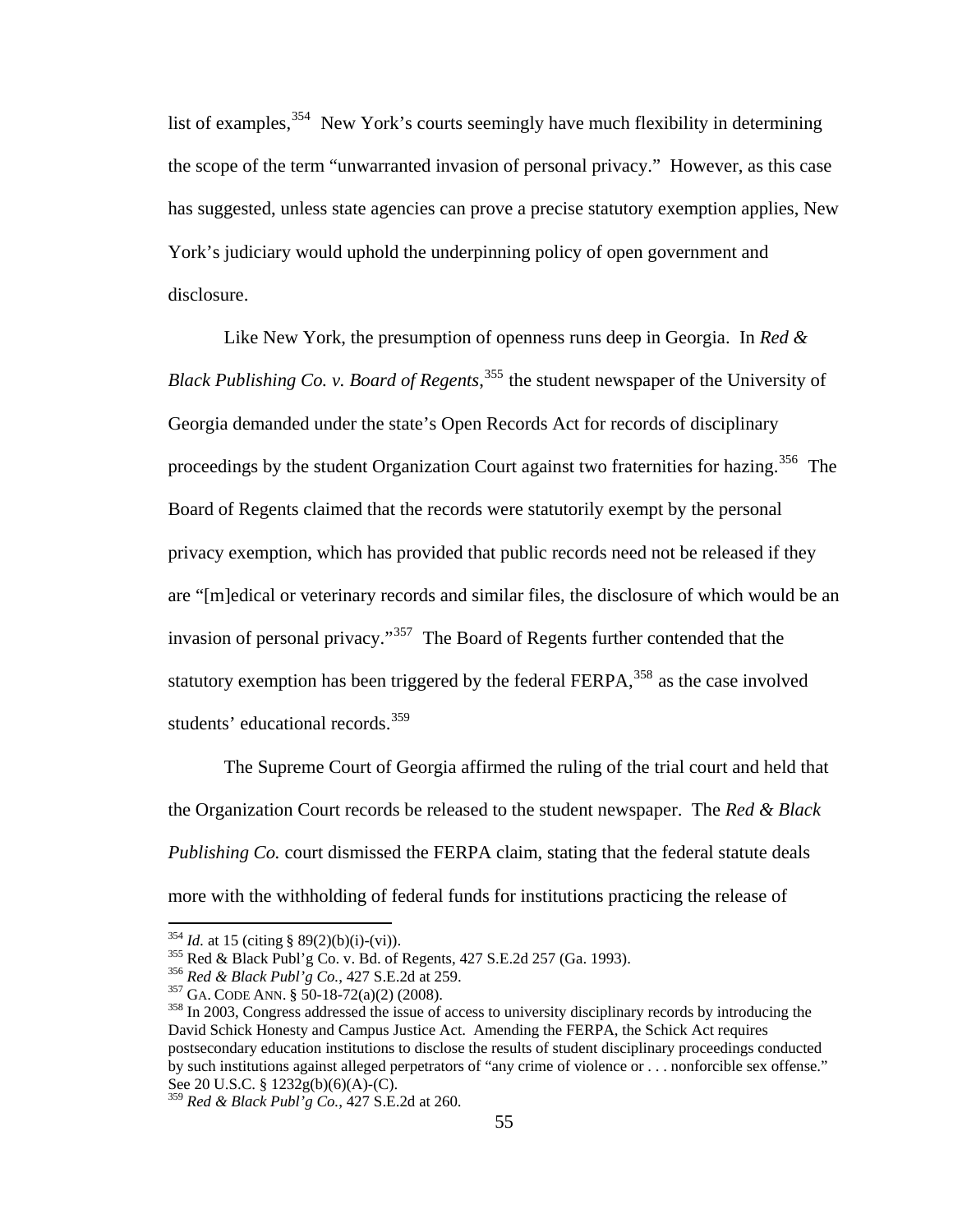[educational records and not directly with the control of privacy right or access to schoo](#page-65-0)l *vehicle* [by which the \[u\]niversity carrie\[d\] out its responsibility."](#page-65-2)<sup>362</sup> Without balancing [agencies cannot use duties of their a](#page-65-2)ffiliated organizations as an excuse for withholding [records by individual students.](#page-65-0)<sup>360</sup> Holding the FERPA to be inapplicable, the Georgia [court determined that the state FOIA must apply, as it is state policy "that the public's](#page-65-1)  [business must be open, not only to protect against potential abuse, but also to maintain](#page-65-1)  [the public's confidence in its officials."](#page-65-1)<sup>361</sup> The records and proceedings of the student [Organization Court must be open to the public because the agency was a "\[disciplinary\]](#page-65-2)  [the conflicting public and private interests, the Georgia Supreme Court reached its](#page-65-2)  [decision based on the presumption of openness. Such an outcome has ensured that state](#page-65-2)  records that are open to the public.

## *D. Looking to the Functions of the Requested Information*

Colorado, unlike many jurisdictions discussed in this chapter, does not have a Nonetheless, gleaning from the history of the state's FOI law and statutory amendments, interests entrenched in the public records scheme. In *Denver Publishing Co. v. Board of* personal privacy exemption specifically carved out in its public records statute.<sup>[363](#page-65-3)</sup> the Colorado judiciary has been able to recognize and protect the unnamed privacy *County Commissioners*, [364](#page-65-4) the Board of County Commissioners produced an extensive report based on its investigation of the county clerk and recorder's office upon allegations of sexual harassment, misuse of county funds and property, and constructive

<sup>360</sup> *Red & Black Publ'g Co.*, 427 S.E.2d at 261.

 $361$  *Id.* at 263.

<span id="page-65-3"></span>

<span id="page-65-2"></span><span id="page-65-1"></span><span id="page-65-0"></span><sup>&</sup>lt;sup>361</sup> *Id.* at 263.<br><sup>362</sup> *Id.*<br><sup>363</sup> In Colorado, the right to privacy is also protected by the penumbra rights in Article II of the state constitution. See COLO. CONST. art. II.<br><sup>364</sup> Denver Publ'g Co. v. Bd. of County Comm'rs, 121 P.3d 190 (Colo. 2005).

<span id="page-65-4"></span>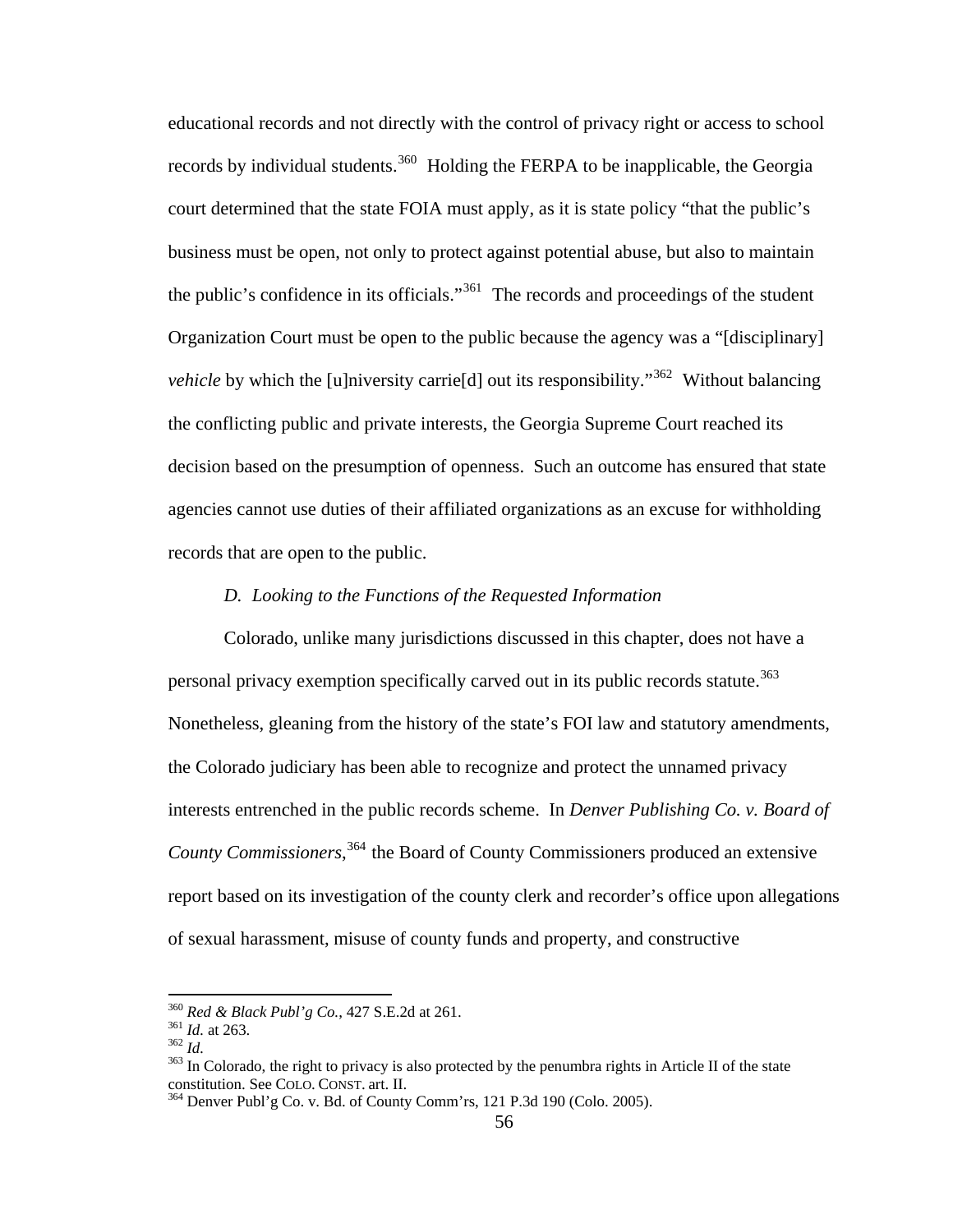discharge.<sup>[365](#page-66-0)</sup> The report included several sexually explicit e-mail messages exchanged investigative report with the e-mail messages. The Colorado Supreme Court found that many o f the e-mail messages at issue were not public records under the state's public records law.<sup>[367](#page-66-2)</sup> between the county clerk and recorder and an assistant deputy clerk.<sup>[366](#page-66-1)</sup> A publishing company, pursuant to the Colorado Open Records Act, sought release of the full

Section 24-72-202 of the Colorado Open Records Act defines "public records" as:

[A]ll writings made, maintained, or kept by the state, any agency, institution, . . . or political subdivision of the state . . . *for use in* the or involving the receipt or expenditure of public funds" (emphasis exercise of functions required or authorized by law or administrative rule added). $368$ 

functions,  $372$  the state legislature has intended to protect the unspecified but inherent individual privacy interests.<sup>373</sup> The restrictive "public records" definition calls for a Public records also "include<sup>[]</sup> the correspondence of elected officials"<sup>[369](#page-66-4)</sup> as long as the correspondence is "demonstrably connected to the exercise of functions required or authorized by law or administrative rule<sup> $370$ </sup> or involves "the receipt or expenditure of public funds."[371](#page-66-6) The *Denver Publishing Co.* court recognized that by narrowing the definition of "public records" to refer to those records directly involved in government

<span id="page-66-0"></span><sup>&</sup>lt;sup>365</sup> Denver Publ'g Co., 121 P.3d at 192. <sup>365</sup> *Denver Publ'g Co.*, 121 P.3d at 192.<br><sup>366</sup> *Denver Publ'g Co.*, 121 P.3d at 192.<br><sup>367</sup> *Id.* COLO. REV. STAT. § 24-72-202 (2008

<span id="page-66-1"></span>*ver Publ'g Co.*, 121 P.3d at 192.

<sup>368</sup> COLO. REV. STAT. § 24-72-202 (2008).

<span id="page-66-6"></span><span id="page-66-5"></span>

<span id="page-66-4"></span><span id="page-66-3"></span><span id="page-66-2"></span>*bl'g Co.*, 121 P.3d at 197. 369 § 24-72-202(6)(a)(II)(B). 370 § 24-72-202 (6)(a)(II)(B). 371 § 24-72-202(6)(a)(II)(B). 372 *Denver Pu* <sup>373</sup> *Id.* at 195

<span id="page-66-7"></span>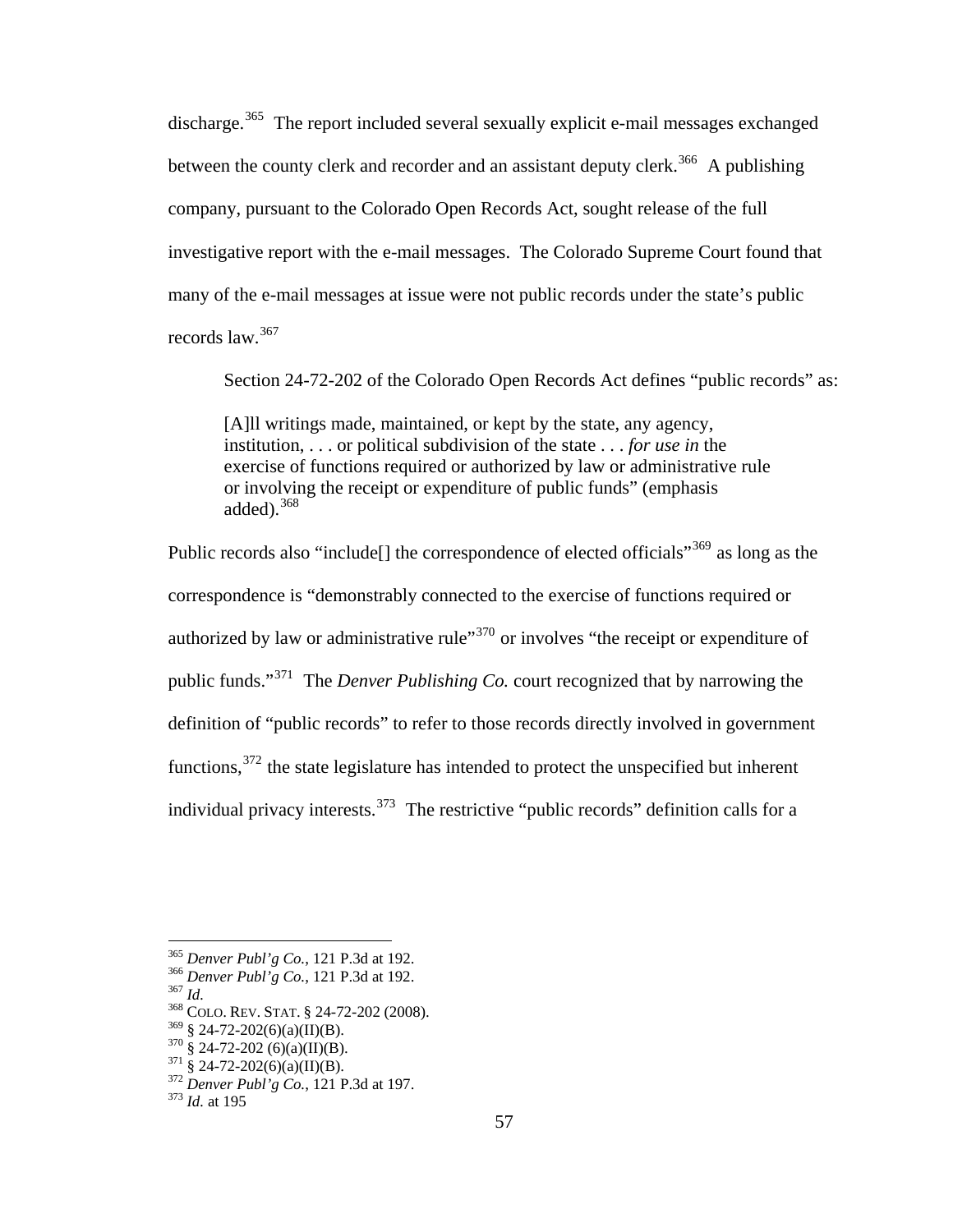content -driven inquiry that would eliminate records unrelated to public funds or functions.<sup>[374](#page-67-0)</sup>

Here, the e-mails were related neither to the exercise of public functions nor to the state employees using public computers or receiving public funds.<sup>[377](#page-67-2)</sup> *Denver Publishing* such a formulation is problematic. Judges may abuse their discretion or authority when they reach beyond the plain language of the statute. Inconsistent judicial interpretations of the law would also lead to courts rewriting the statute and actively legislating. spending of public funds.<sup>[375](#page-67-1)</sup> The messages were sent and received by the county clerk and recorder in furtherance of his personal, *i.e.* extramarital, relationship.<sup>[376](#page-67-2)</sup> E-mail messages do not qualify as public records merely because they are exchanged between *Co.* has provided a notable example of state courts realizing the significance of reaching beyond the statutory language to defend privacy interests. From an access standpoint,

#### THE B ALANCING APPROACH

#### *A. Disciplinary Records and Complaint Files*

While jurisdictions have used a variety of approaches to navigate through the quagmire of public records litigation, many states have stayed with the traditional approach of judicial balancing. This section will examine how state courts weigh the competing interests in situations involving different types of records. The Kentucky Supreme Court, in *Kentucky Board of Examiners v. Courier-Journal & Louisville Times* 

<u>.</u>

<span id="page-67-0"></span>*o.*, 121 P.3d at 196. <sup>374</sup> *Id.* at 197. 375 *Denver Publ'g C* <sup>376</sup> *Id.* at 201. 377 *Id.* at 199.

<span id="page-67-1"></span>

<span id="page-67-2"></span>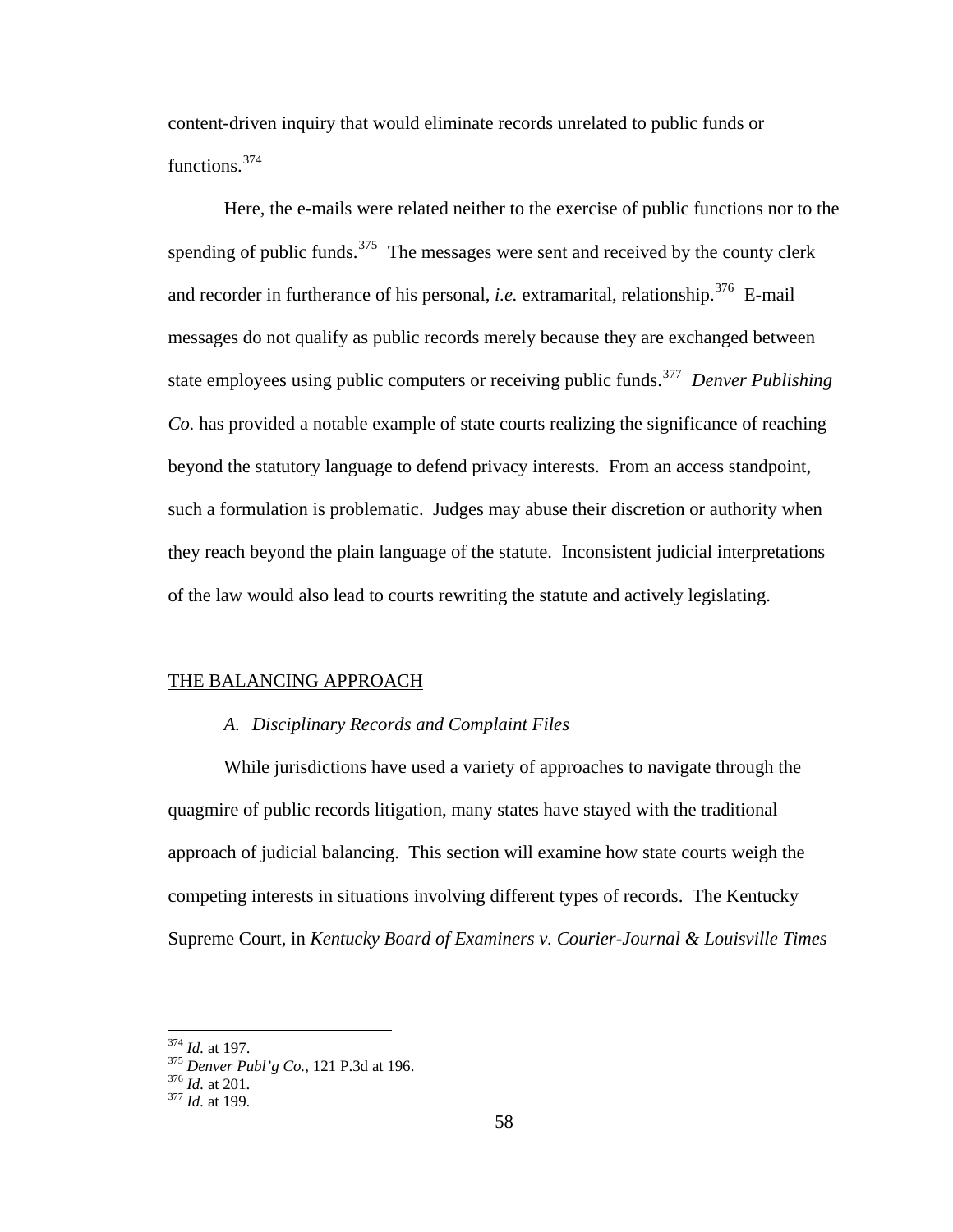clearly unwarranted invasion of personal privacy."<sup>[383](#page-68-5)</sup> Even though allowing the public to inspect records maintained by the Board of Examiners of Psychologists may help ensure state policy of openness is "to subserve the public interest . . . [and] not to satisfy the *Co.*, [378](#page-68-0) followed the traditional approach by weighing the public's right to know and a person's privacy interest. The Kentucky court acknowledged that "there is but one available mode of decision, and that is by comparative weighing of the antagonistic interests."[379](#page-68-1) A newspaper sought release of documents and complaint files relating to a psychologist who was accused by his patients of sexual improprieties.<sup>[380](#page-68-2)</sup> The Kentucky Board of Examiners of Psychologists, citing  $\S 61.878(1)(a)$  of the state code,<sup>[381](#page-68-3)</sup> denied the newspaper's FOI request to inspect the files. The supreme court stated the language of exemption § 61.878(1)(a) has revealed "an unequivocal legislative intention"<sup>[382](#page-68-4)</sup> that certain public records be withheld from society because "disclosure would constitute a that the agency is licensing only ethical and competent psychologists,  $384$  it would also constitute an unwarranted invasion of privacy of patients who have complained against the psychologist.<sup>[385](#page-68-7)</sup> The complaint files in this case comprised mostly of detailed allegations against the psychologist's sexual misconduct. Such information "touche[d] upon the most intimate and personal features<sup>"[386](#page-68-8)</sup> of people's lives. Cautioning that the

1

 $378$  Ky. Bd. of Exam'rs v. Courier-Journal & Louisville Times Co., 826 S.W.2d 324 (Ky. 1992).

<span id="page-68-1"></span><span id="page-68-0"></span><sup>&</sup>lt;sup>379</sup> Ky. *Bd. of Exam'rs*, 826 S.W.2d at 327.

<span id="page-68-3"></span><span id="page-68-2"></span>information of a personal nature where the public disclosure thereof would constitute a clearly unwarranted invasion of personal privacy" are exempt from disclosure. <sup>380</sup> *Id.* at 325.<br><sup>381</sup> Ky. REV. STAT. ANN. GEN. § 61.878(1)(a) (2008). The statute provides that "[p]ublic records containing invasion of personal privacy" are exempt fro<br><sup>382</sup> *Ky. Bd. of Exam'rs*, 826 S.W.2d at 327.<br><sup>383</sup> *Id.* at 328.<br><sup>385</sup> *Id.* <sup>386</sup> *Id.* 

*Bd. of Exam'rs*, 826 S.W.2d at 327.

<span id="page-68-6"></span><span id="page-68-5"></span><span id="page-68-4"></span>

 $384$  *Id.* at 328.

<span id="page-68-8"></span><span id="page-68-7"></span>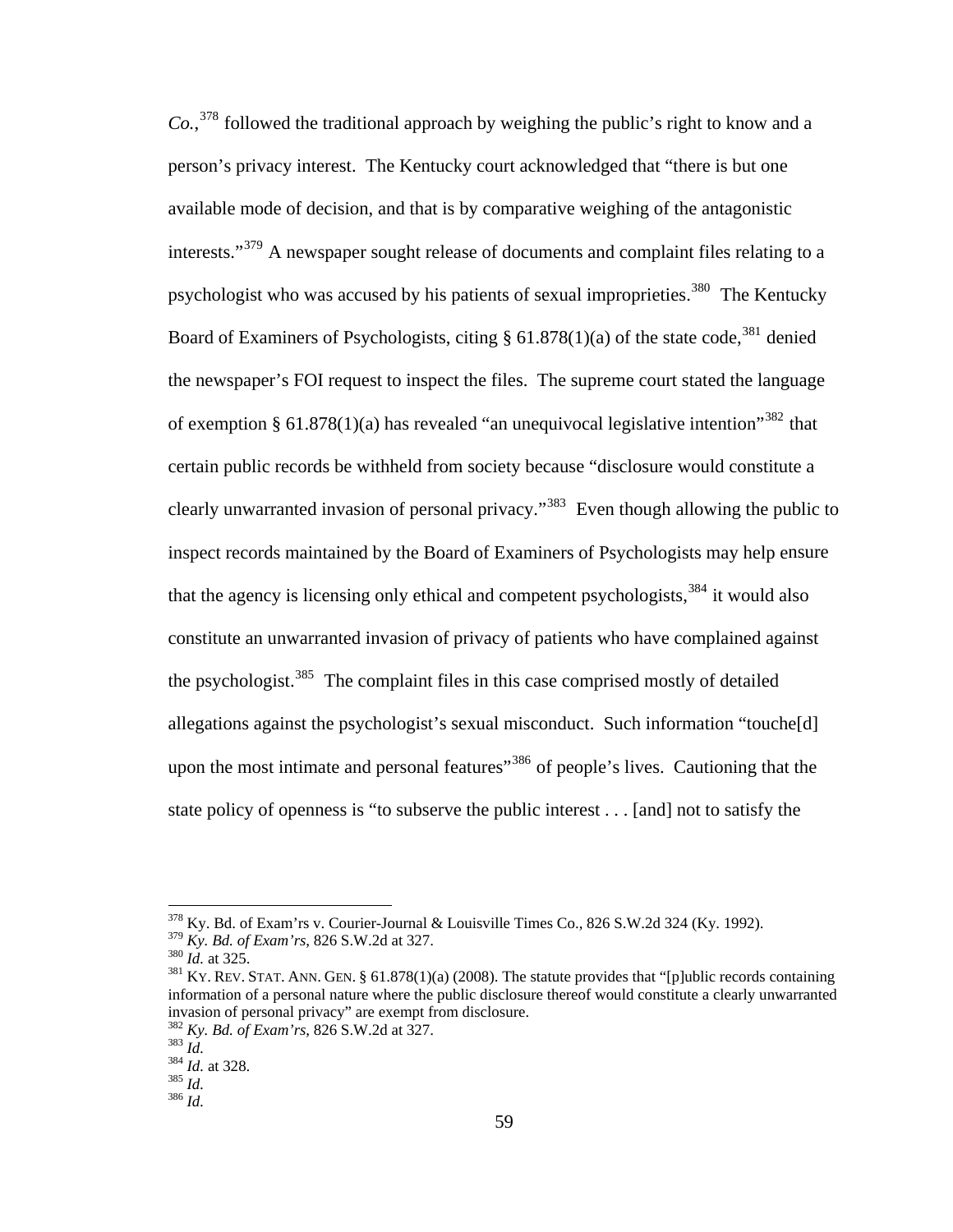public's curiosity,"<sup>[387](#page-69-0)</sup> the Kentucky Supreme Court reversed and remanded the appellate court's decision, holding that the personal privacy interest outweigh[ed] the public good in this instance and that the requested files be withheld from the public.

The Kentucky court recognized that in invasion of privacy disputes, a casespecific approach is necessary because the balance of interests is affected by the context and circumstances of each case.<sup>[388](#page-69-1)</sup> Whether or not disclosure of government files constitutes a clearly unwarranted invasion of personal privacy is "intrinsically situational."<sup>[389](#page-69-2)</sup>

In State Organization of Police Officers v. Society of Professional Journalists-University of Hawaii,<sup>[390](#page-69-3)</sup> the Hawaii Supreme Court addressed the issue of disclosure of police disciplinary records. The police department argued that access to such records has Practices Act (Modified) (hereinafter "UIPA"),<sup>[391](#page-69-4)</sup> which allows for nondisclosure of interest in "public employment personnel file type information . . . and employee misconduct information if employee is suspended or discharged,"<sup>[393](#page-70-0)</sup> the court decided that the release of information relating to police officers' misconduct in the course of been denied by one of the statutory exemptions of Hawaii's Uniform Information government records if their release would constitute "a clearly unwarranted invasion of personal privacy."[392](#page-69-5) While acknowledging that a person has a significant privacy their official duties does not constitute an invasion of personal privacy.[394](#page-70-1)

 $^{387}\,$  Id.

<span id="page-69-0"></span><sup>387</sup> *Id.* <sup>388</sup> *Ky. Bd. of Exam'rs*, 826 S.W.2d at 328.

<sup>389</sup> *Id.*

<span id="page-69-1"></span><sup>&</sup>lt;sup>390</sup> State Org. of Police Officers v. Soc'y of Prof'l Journalists-Univ. of Haw., 927 P.2d 386 (Haw. 1996).

<sup>&</sup>lt;sup>391</sup> HAW. REV. STAT. ch. 92F (2008).

<span id="page-69-3"></span><span id="page-69-2"></span><sup>392 § 92</sup>F-13(1).

<span id="page-69-4"></span> $393 \times 92F-14(4)$ .

<span id="page-69-5"></span><sup>&</sup>lt;sup>394</sup> *State Org. of Police Officers*, 927 P.2d at 405.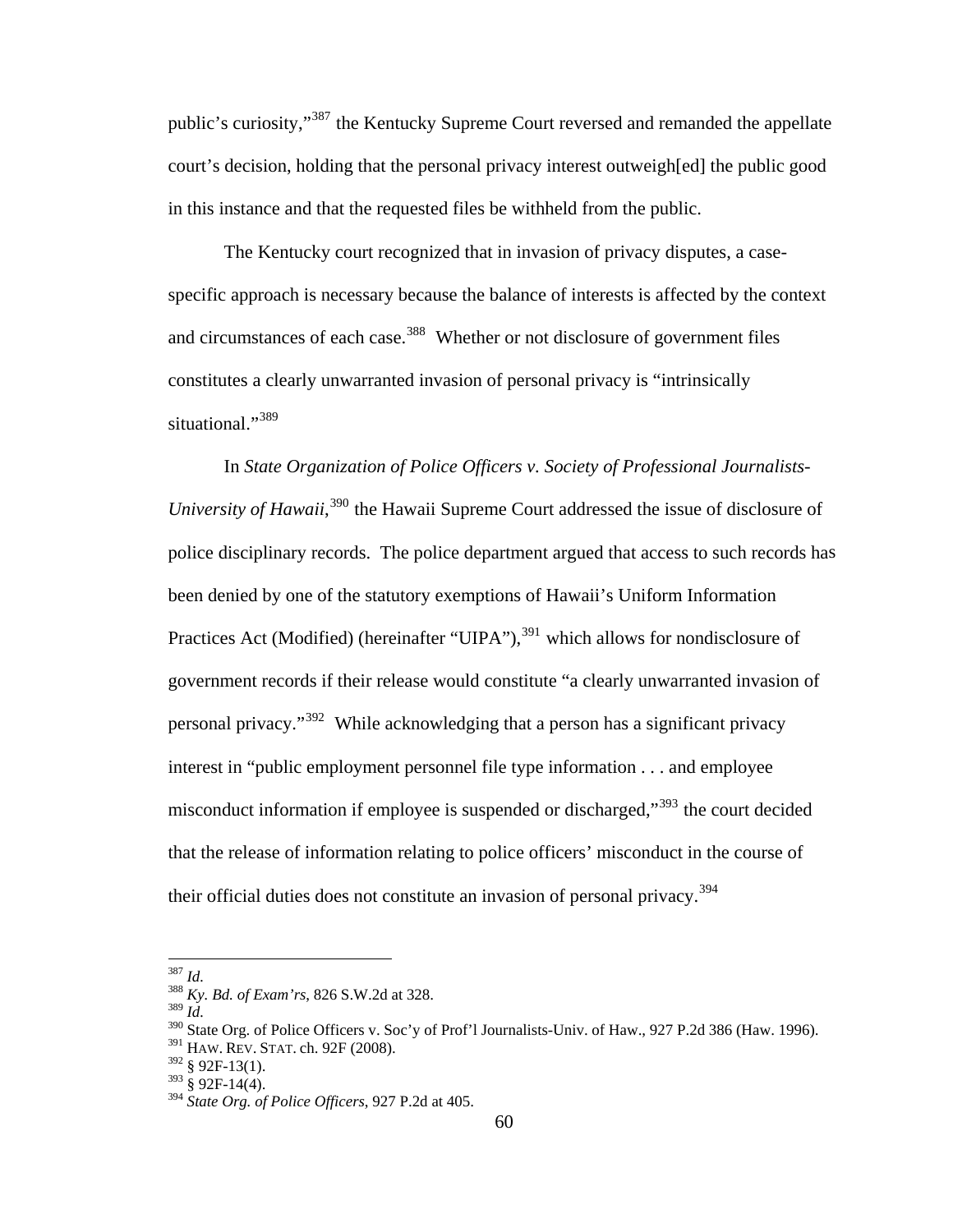intimate."<sup>397</sup> In this instance, the supreme court looked to the legislature's general policy [statement and determined that as a matter of public policy, society's knowledge of w](#page-70-3)ork[police off](#page-70-3)icers.<sup>398</sup> Even though the UIPA contains several specific exemptions, the Hawaii court still balances the public access interest against an individual's right to privacy in order to determine whether there is a clearly unwarranted invasion of personal The supreme court deferred to the Hawaii Constitution<sup>395</sup> and the UIPA, whose [core policy regarding government affairs is to be "as open\[\] as possible . . . \[while\]](#page-70-2)  tempered by a recognition of the right of the people to privacy.<sup>396</sup> As prior state cases [have held, informational privacy protects only information that is "highly personal and](#page-70-3) [related wrongdoings by public employees has outweighed the privacy interests of the](#page-70-3)  privacy.

## *B. Identifying Information*

Similarly, the case-by-case method to analyzing disclosure and privacy interests is *School District No. 4J.*<sup>399</sup> A publisher has been denied access to names and addresses of replacement teachers who served as coaches during a teachers' strike.<sup>[400](#page-71-0)</sup> The pertinent personal privacy exemption raised by the school district to deny FOI requests exempts from di sclosure: practiced by the Oregon judiciary, as shown in *Guard Publishing Co. v. Lane County* 

Information of a personal nature such as but not limited to that kept in a personal, medical or similar file, if the public disclosure thereof would constitute an unreasonable invasion of privacy, unless the public interest by clear and convincing evidence requires disclosure in the particular

1

<span id="page-70-1"></span><span id="page-70-0"></span> $395$  See HAW. CONST. art. I, § 6.

<sup>396</sup> HAW. REV. STAT. § 92F-2.

<span id="page-70-2"></span><sup>&</sup>lt;sup>397</sup> *State Org. of Police Officers*, 927 P.2d at 406 (citing Painting Indus. v. Alm, 746 P.2d 79 (Haw. 1987)).

<span id="page-70-3"></span><sup>398</sup> *State Org. of Police Officers*, 927 P.2d at 406.

 $^{399}$  Guard Publ'g Co. v. Lane County School Dist. No. 4J, 791 P.2d 854 (Or. 1990).

<sup>&</sup>lt;sup>400</sup> Guard Publ'g Co., 791 P.2d at 855.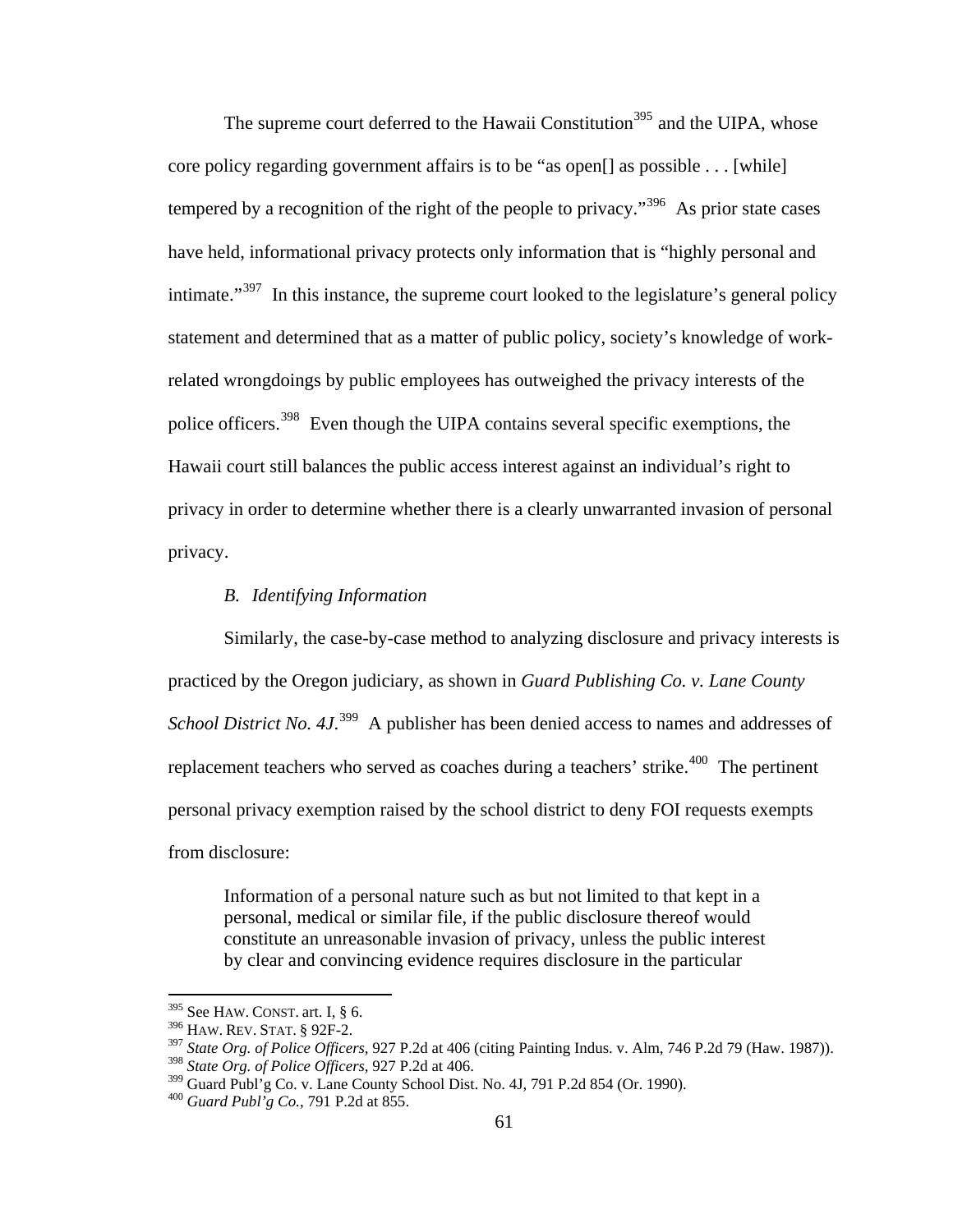that public disclosure would not constitute an unreasonable invasion of instance. The party seeking disclosure shall have the burden of showing privacy.[401](#page-71-1)

[The Oregon Supreme Court, reve](#page-71-1)rsing the court of appeals, held that the school district may no t withhold the information requested without "an individualized showing of justification for exemption."<sup>[402](#page-71-2)</sup>

agency has no separate authority outside the statutory language to exempt public records from disclosure by promising the contributors of information confidentiality.<sup>[404](#page-71-4)</sup> Here, the information would be kept confidential during the strike. Such a blanket nondisclosure policy ran contrary not only to the legislative intent but also to the existing case-by-case Like all other jurisdictions, the Oregon Supreme Court began its statutory analysis by stating the general policy favoring disclosure.<sup> $403$ </sup> The court reasoned that a state school district has erroneously promised the replacement teachers that their personal notion as implied by the state's FOI scheme. $405$ 

"clear and convincing evidence"<sup>406</sup> that disclosure would benefit the public.<sup>407</sup> Unlike the specific personal privacy exemptions in many other jurisdictions, the Oregon public Oregon has adopted a reasonably liberal and rational approach to balancing conflicting disclosure and privacy interests. The state legislature does not intend the privacy exemption to be absolute. According to the statute, even if the release of information of a personal nature would constitute an unreasonable invasion of privacy, the party requesting access may still defeat the privacy exemption by demonstrating with

 $401$  OR. REV. STAT. § 192.502(2) (2008).

<span id="page-71-2"></span><span id="page-71-1"></span><span id="page-71-0"></span><sup>402</sup> *Guard Publ'g Co.*, 791 P.2d at 855.<br>
403 *Id.* at 857.<br>
<sup>404</sup> *Id.* at 858.<br>
<sup>405</sup> § 192.502(2).<br>
<sup>407</sup> *Guard Publ'g Co.*, 791 P.2d at 857.

<span id="page-71-5"></span><span id="page-71-4"></span><span id="page-71-3"></span>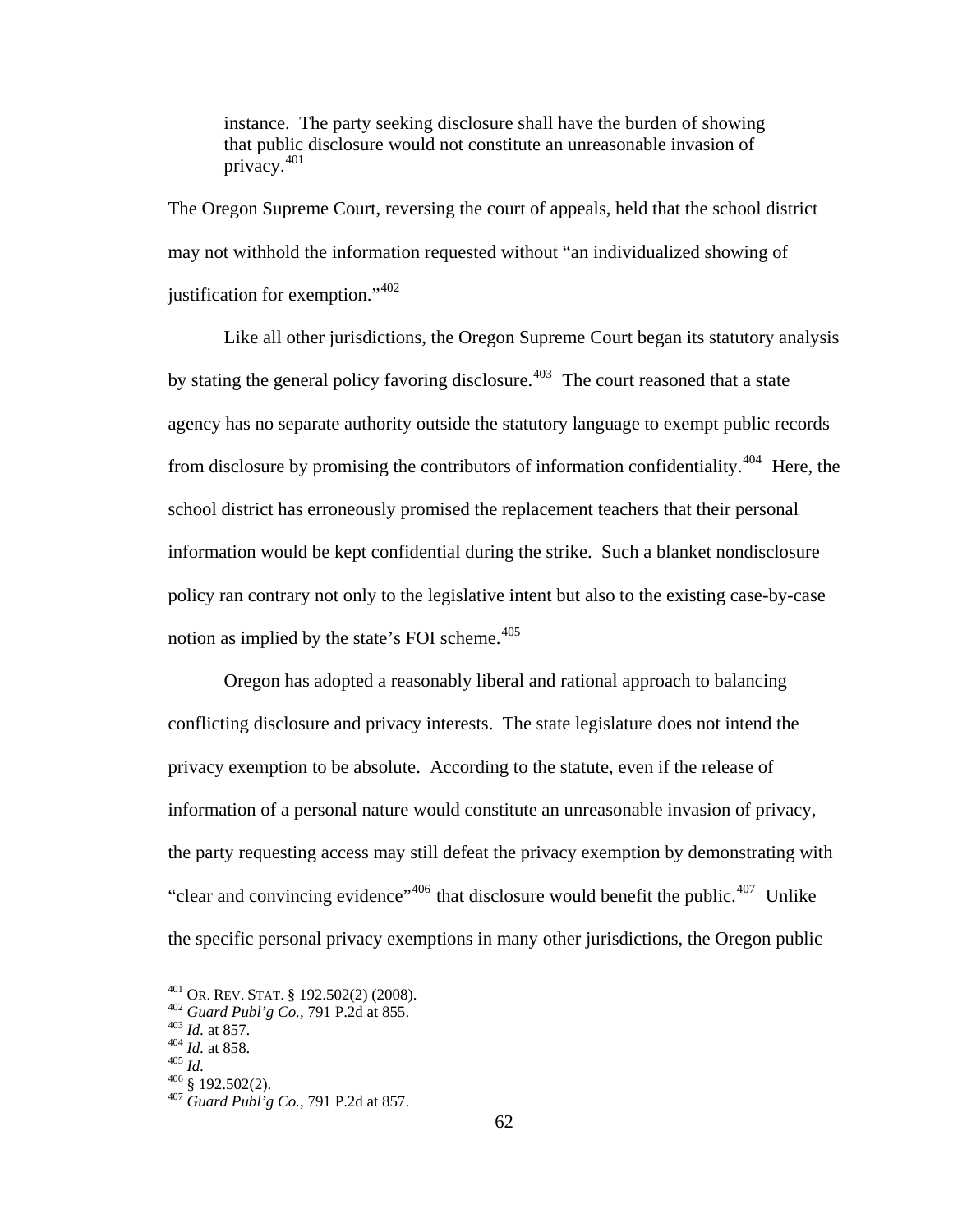records law observes the fundamental principle that each FOI case is to be judged on its own merits.<sup>[408](#page-71-0)</sup>

In *Pennsylvania State University v. State Employees Retirement Board*, [409](#page-72-0) the Pennsylvania Supreme Court addressed the issue of whether names, salaries, and service history of university employees are exempt from disclosure by the personal security exemption of the state's Right to Know Act.<sup>[410](#page-72-1)</sup> At the time of litigation, Pennsylvania State University (hereinafter "PSU") was not considered a public entity subject to the public records law.[411](#page-72-2) However, because PSU employees could choose to participate in the state's retirement benefit plan, their compensation information was public record.<sup>[412](#page-72-3)</sup>

The Pennsylvania court acknowledged the public interest in encouraging government transparency<sup>[413](#page-72-4)</sup> and learning about the "specific basis of guaranteed disbursements to certain individuals from the [state's] retirement fund."<sup>[414](#page-72-5)</sup> Information regarding salaries and service history would not only serve as evidence for PSU employees' vested contractual right to the benefits they have earned from work but also help calculate their warranted annuities and compensation.<sup>[415](#page-72-6)</sup> Thus, such information fit the statutory definition of "public record" as an "account, voucher[,] or contract dealing with the receipt or disbursement of funds by an agency."<sup>[416](#page-72-7)</sup> The court also examined the application of the privacy exemption, which asserts that public records are exempt if their disclosure "would operate to the prejudice or impairment of a person's reputation or

<span id="page-72-0"></span><sup>408</sup> *Guard Publ'g Co.*, 791 P.2d at 858; *see also* Jordan v. Motor Vehicles Div., 781 P.2d 1203 (Or. 1989). <sup>409</sup> Pa. State Univ. v. State Employees' Ret. Bd., 2007 Pa. LEXIS 2406 (Pa. 2007).<br><sup>410</sup> Pa. State Univ., 2007 Pa. LEXIS 2406 at 1.<br><sup>411</sup> Id. at 3.<br><sup>412</sup> Id. at 5.<br><sup>413</sup> Id. at 20.<br><sup>414</sup> Id. at 5.<br><sup>414</sup> Id. at 5.<br><sup>414</sup> I

<span id="page-72-1"></span>

<span id="page-72-2"></span>

<span id="page-72-4"></span><span id="page-72-3"></span>

<span id="page-72-5"></span>

<span id="page-72-6"></span>

<span id="page-72-7"></span>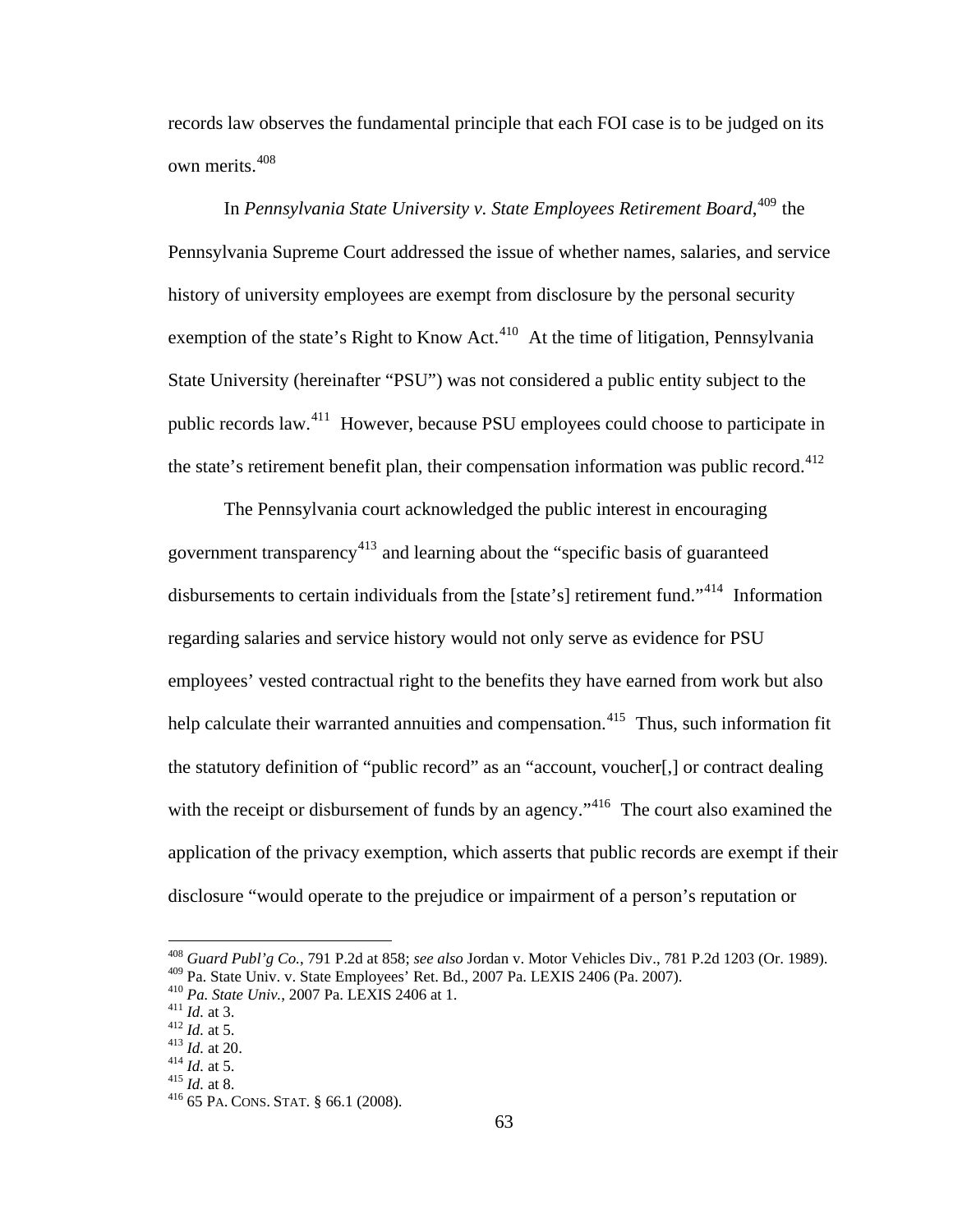personal security."[417](#page-73-0) Even though the statutory provision has not explicitly enumerated the term "invasion of personal privacy," the Pennsylvania judiciary has long considered the reputation and personal security exemption to protect privacy rights.<sup>[418](#page-73-1)</sup> In *Pennsylvania State University*, the supreme court found the public's right to know how the government spends its fund to substantially outweigh the employees' privacy rights regarding their names and salaries, especially when the individuals voluntarily submitted such information to a state agency for purposes of receiving government disbursements.<sup>[419](#page-73-2)</sup> The court concluded that with the employees' voluntary participation in "a government program managed by a public agency for which compensation disclosure is required by law,"<sup>[420](#page-73-3)</sup> any expected privacy rights in their salaries are extinguished.

This case reinforced the balancing approach commonly practiced by Pennsylvania courts to see "whether the records requested would potentially impair the reputation or personal security of another, and [such an analysis] must balance any potential impairment against legitimate public interest."<sup>[421](#page-73-4)</sup> Although the Pennsylvania Supreme Court conceded that the holding of this case would not extend to private information such as social security numbers and phone numbers whose disclosure may potentially jeopardize people's personal security,  $422$  the court stressed the policies of inspecting each

<span id="page-73-0"></span> $417$  § 66.1.

<span id="page-73-1"></span><sup>&</sup>lt;sup>418</sup> Pa. State Univ., 2007 Pa. LEXIS 2406 at 18 (citing Goppelt v. Philadelphia Revenue Dep't, 841 A.2d 599 (Pa. Commw. Ct. 2004) and Cypress Media, Inc. v. Hazleton Area School Dist., 708 A.3d 866 (Pa. Commw. Ct. 1998)).<br><sup>419</sup> Pa. *State Univ.*, 2007 Pa. LEXIS 2406 at 22.

<span id="page-73-3"></span><span id="page-73-2"></span><sup>&</sup>lt;sup>420</sup> *Id.* at 26 (quoting Pa. State Univ. v. State Employees' Ret. Bd., 880 A.2d 757, 768 (Pa. Commw. Ct. 2005)).

<span id="page-73-5"></span><span id="page-73-4"></span><sup>421</sup> *Pa. State Univ.*, 2007 Pa. LEXIS 2406 at 27. 422 *Id.* at 5.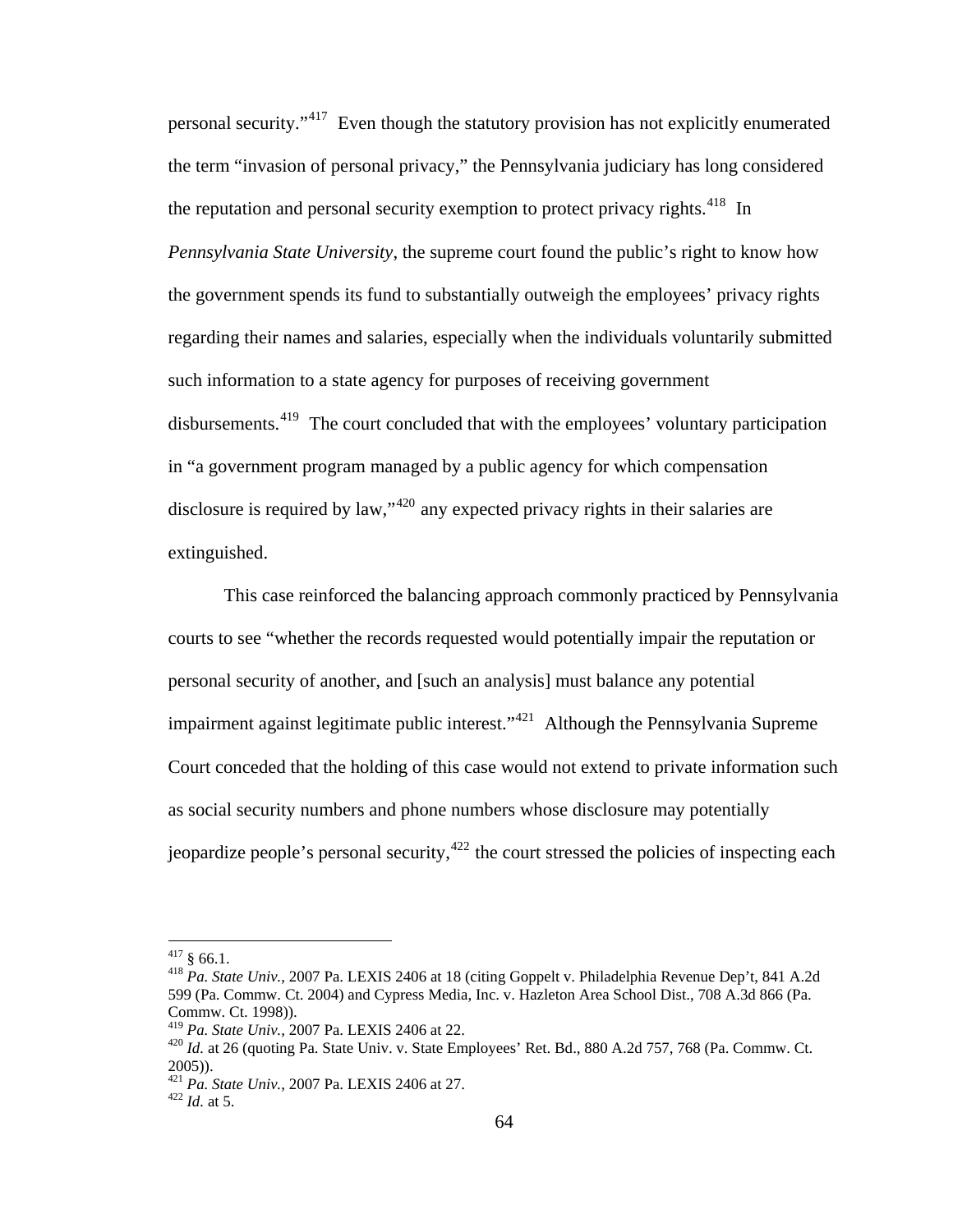case on its own facts and "balancing . . . interests where privacy rights and public interest conflict."

# *C. Personnel Files*

Michigan is another state that balances access and privacy interests in FOI cases. *Bradley v. Saranac Board of Education*<sup>[423](#page-74-0)</sup> involved a parent requesting copies of a teacher's personnel file, which included disciplinary records and performance evaluations, from a school district.<sup>[424](#page-74-1)</sup> The school district informed the teacher that it planned to release all the requested documents because of its state FOIA obligation.<sup>[425](#page-74-2)</sup> The teacher argued that her personnel file was exempt by  $\S 15.243(1)(1)(a)$  of Michigan's Freedom of Information Act, which allows a public body to withhold a public record if it contains "[i]nformation of a personal nature where the public disclosure of the information would constitute a clearly unwarranted invasion of an individual's privacy."[426](#page-74-3) The Michigan Supreme Court opined that both the "personal nature" and "a clearly unwarranted invasion of an individual's privacy" elements must be satisfied for the statutory exemption to apply.<sup>[427](#page-74-4)</sup> Adopting a privacy standard according to the community's "customs, mores, or ordinary views,"[428](#page-74-5) the *Bradley* court stated that "information is of a personal nature if it reveals intimate or embarrassing details of an individual's private life."[429](#page-74-6)

<span id="page-74-1"></span><span id="page-74-0"></span><sup>&</sup>lt;sup>423</sup> Bradley v. Saranac Bd. of Educ., 565 N.W.2d 650 (Mich. 1997).<br><sup>424</sup> Bradley, 565 N.W.2d at 652.<br><sup>425</sup> Id.<br><sup>426</sup> MICH. COMP. LAWS § 15.243(1)(1)(a) (2008).<br><sup>427</sup> Bradley, 565 N.W.2d at 654.<br><sup>428</sup> Id. at 655.

<span id="page-74-2"></span>

<span id="page-74-3"></span>

<span id="page-74-5"></span><span id="page-74-4"></span> $^{428}$  *Id.* at 655.<br><sup>429</sup> *Id.* 

<span id="page-74-6"></span>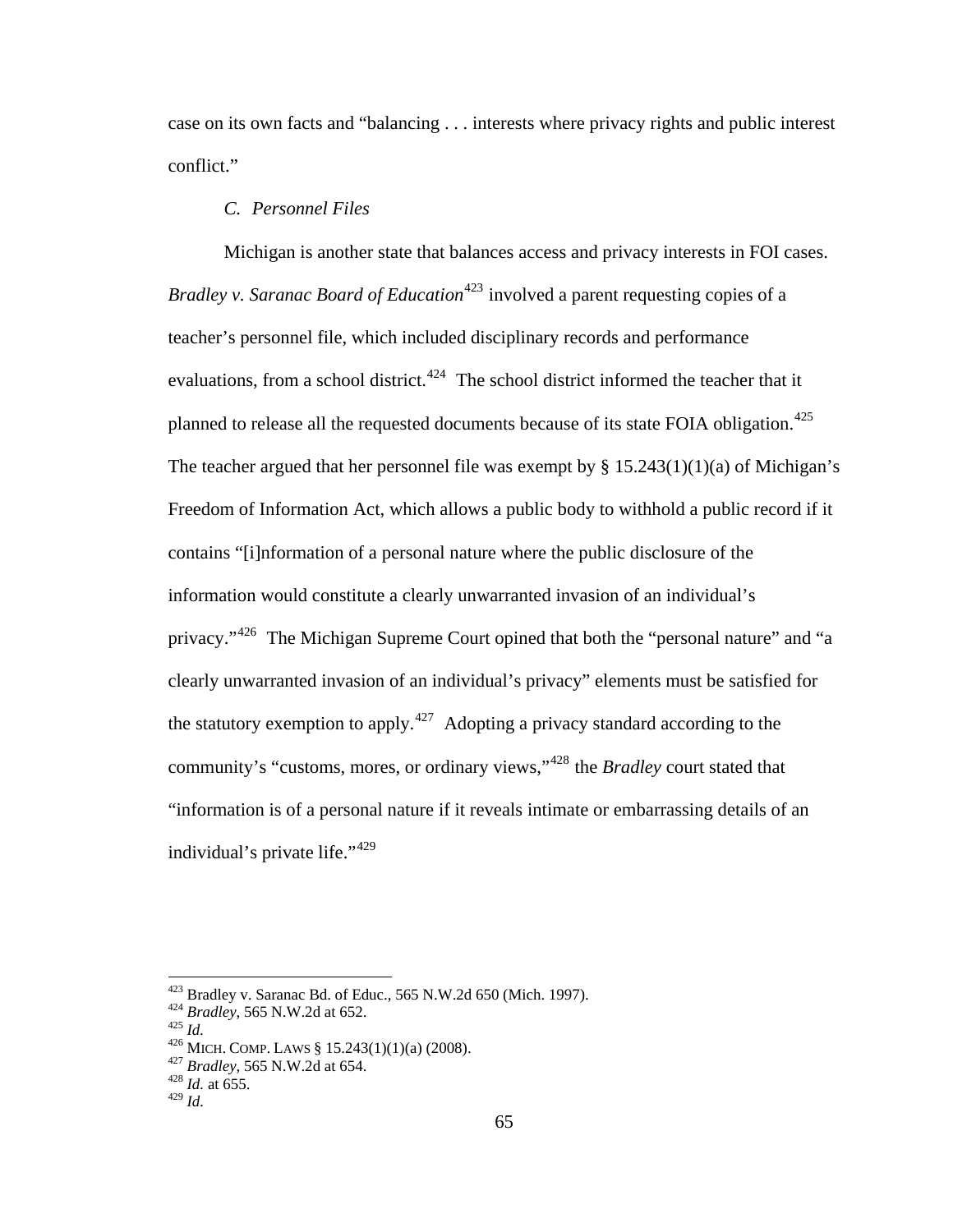Under this test, the Michigan court found that Bradley's personnel file did not contain intimate information or details that would embarrass her if disclosed.<sup>[430](#page-75-0)</sup> The requested documents spoke only to the "performance appraisals, disciplinary actions, and complaints relating to the [teachers'] accomplishments in their public jobs."<sup>[431](#page-75-1)</sup> As the records in question were not of "a personal nature," the *Bradley* court did not continue with the "clearly unwarranted invasion of privacy" prong and ordered the school district to release the information.<sup>[432](#page-75-2)</sup> The court also noticed that the public interest in increasing access to personnel records is high. Public scrutiny and access to personnel information would encourage state employees to evaluate the performance of their peers more candidly.[433](#page-75-3) Although Michigan's public records statute is modeled after the federal FOIA, it does not specifically exempt personnel records from disclosure. The Michigan court acknowledged the state legislature's intentional enactment of a general exemption.<sup>[434](#page-75-4)</sup> The difference between having a general privacy exemption and a specific one has led Michigan and Massachusetts courts to dissimilar outcomes in terms of public access to personnel files.

Like *Bradley*, the Wisconsin case of *Pangman & Assoc. v. Basting*<sup>[435](#page-75-5)</sup> involved public records demands for the personnel files of state employees. The state agency maintaining the personnel files of police officers refused to release the information to a law firm, claiming that doing so would lead to an unwarranted invasion of the police

 $^{430}$  Bradley, 565 N.W.2d at 655.

<span id="page-75-2"></span>

<span id="page-75-3"></span>

<span id="page-75-5"></span><span id="page-75-4"></span>

<span id="page-75-1"></span><span id="page-75-0"></span><sup>431</sup> *Id.*<br>
432 *Id.* at 656.<br>
433 *Id.* at 656.<br>
434 *Id.* at 656-57.<br>
435 Pangman & Assoc. v. Basting, 473 N.W.2d 538 (Wis. Ct. App. 1991).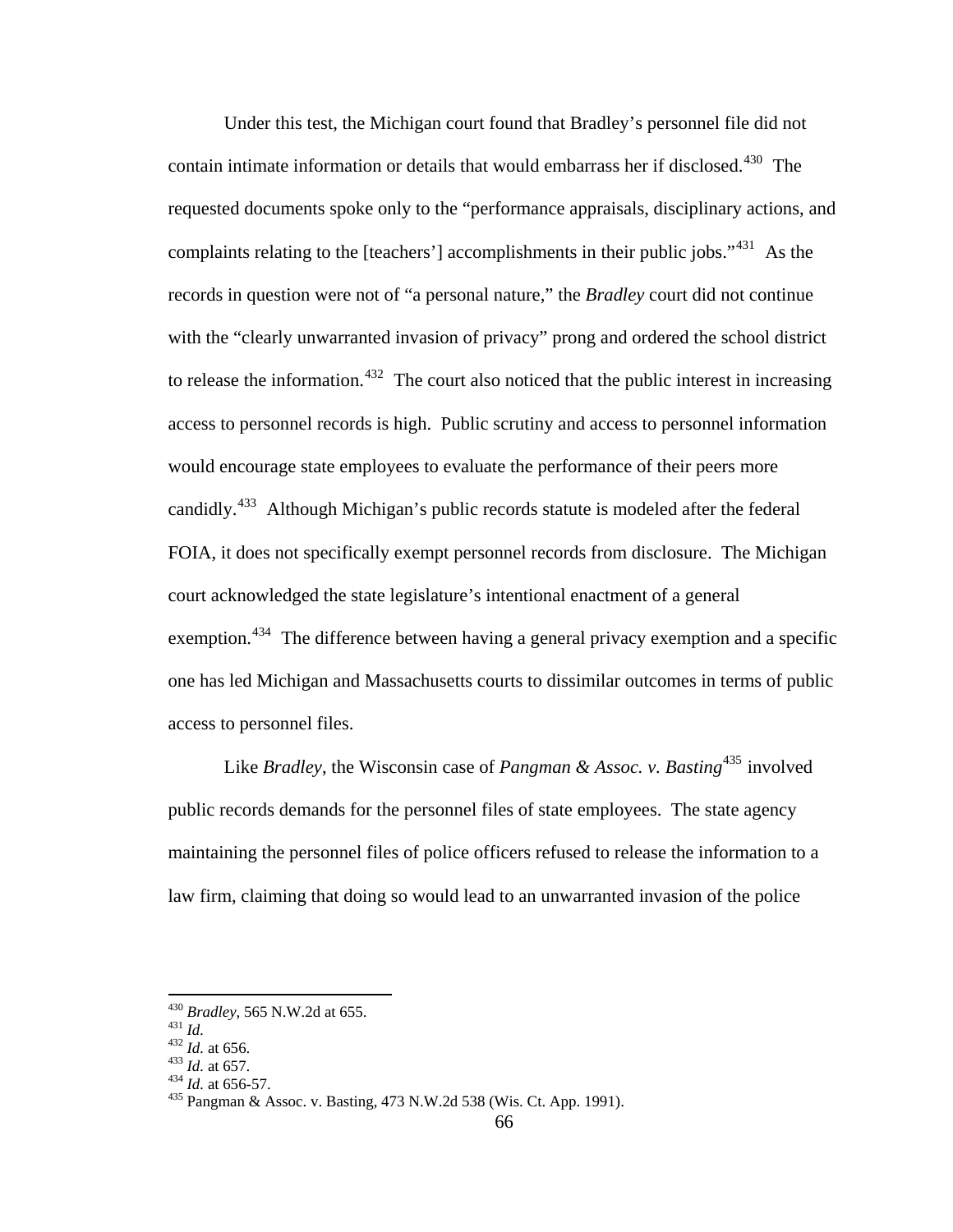example of judicial weighing of public policy and individual interest. officers' personal privacy.[436](#page-76-0) Despite the lack of specific statutory language protecting against clearly unwarranted invasions of personal privacy, the overall scheme of the Wisconsin Public Records  $Law^{437}$  $Law^{437}$  $Law^{437}$  dictates that exemptions apply only when the public interest in openness is outweighed by the interest in privacy.<sup>[438](#page-76-2)</sup> The Wisconsin Court of Appeals found that the records custodian has a legitimate interest in protecting the police officers' privacy because the requests might be "an unwarranted use of . . . [their] disciplinary [records] . . . [and] performance/promotion evaluations<sup>1[439](#page-76-3)</sup> for purposes other than upholding government transparency. The *Basting* analysis was a typical

The Alabama judiciary, with its adoption of the rule-of-reason test, also enforces the balancing approach in public records litigation. The rule-of-reason test states that:

It would be helpful for the legislative department to provide the limitations by statute as some states have done. Absent legislative action, however, the judiciary must apply the rule of reason. . . . Recorded information received by a public officer in confidence, sensitive personnel records, pending criminal investigations, and records the disclosure of which would be detrimental to the best interests of the public are some of the areas which may not be subject to public disclosure. Courts must balance the interest of the citizens in knowing what their public officers are doing in the discharge of public duties against the interest of the general public in having the business of government carried on efficiently and without undue interference. [440](#page-76-4)

The Alabama Court of Appeals applied this test in *Graham v. Alabama State Employees Association*[441](#page-76-5) and ordered the director of the state personnel department to release personnel records of administrative law judges to the Alabama State Employees

<sup>436</sup> Basting, 473 N.W.2d at 545.

<span id="page-76-2"></span><span id="page-76-1"></span><span id="page-76-0"></span><sup>&</sup>lt;sup>437</sup> See WIS. STAT. §§ 19.31-19.39 (2007).<br><sup>438</sup> *See Basting*, 473 N.W.2d at 542.<br><sup>439</sup> *Id.* at 545.

<span id="page-76-5"></span><span id="page-76-4"></span><span id="page-76-3"></span><sup>&</sup>lt;sup>440</sup> Stone v. Consol. Publ'g Co., 404 So. 678, 681 (Ala. 1981).<br><sup>441</sup> Graham v. Ala. State Employees Ass'n, 2007 Ala. Civ. App. LEXIS 724 (Ala. Civ. App. 2007).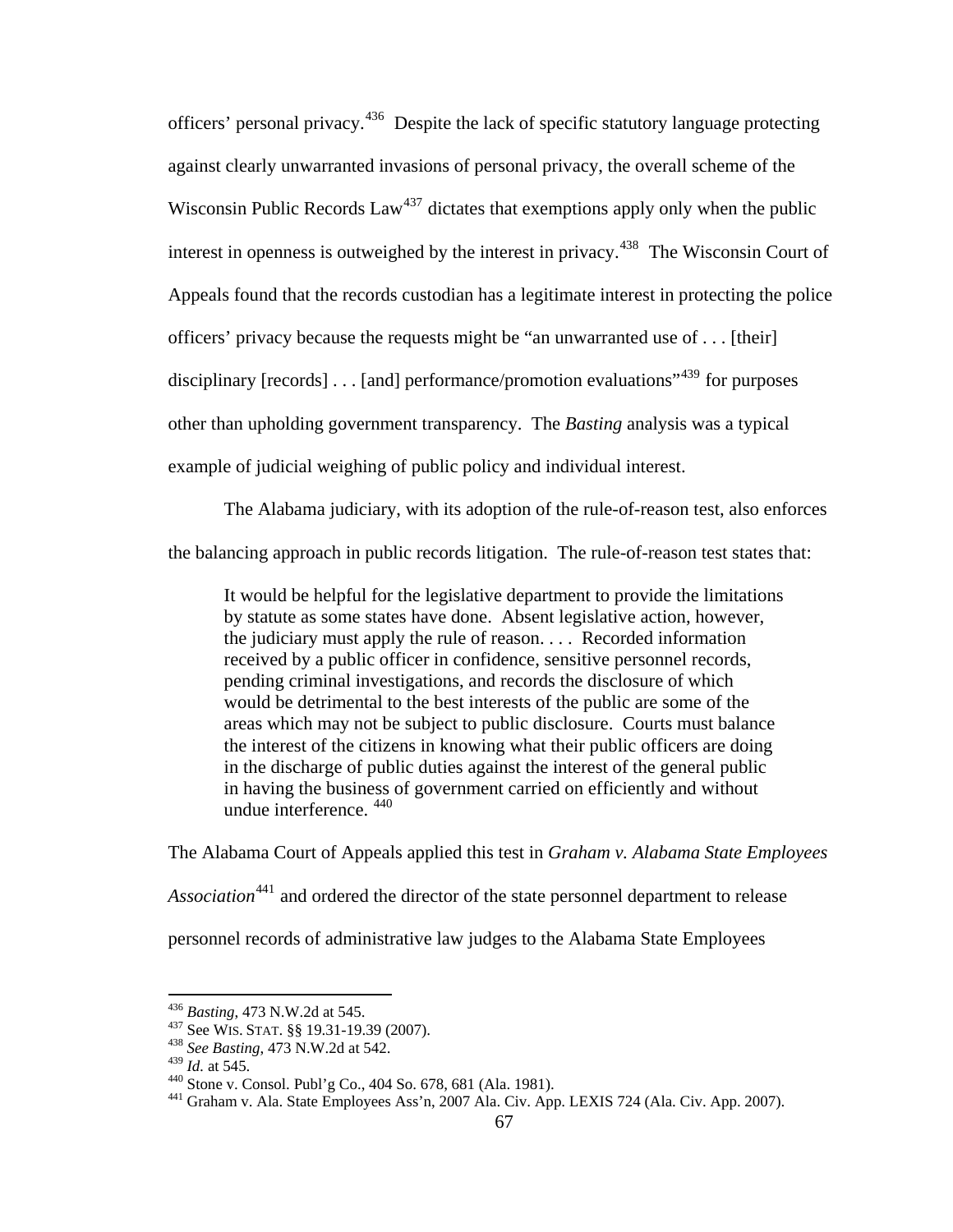Association. The appellate court concluded the "clearly unwarranted invasion of personal privacy" standard used by the United States Supreme Court in *National Archives & Records Administration v. Favish*[442](#page-77-0) was inapplicable here because the language of Alabama's open records law differed from that of the federal FOIA.<sup>[443](#page-77-1)</sup> Even if the Alabama Administrative Code explicitly exempts certain personnel records from disclosure,<sup>[444](#page-77-2)</sup> the Alabama court pronounced that these exemptions must be construed strictly. According to the court, privacy exemptions should be "applied only in . . . cases where it is readily apparent that disclosure will result in undue harm or embarrassment to an individual, or where the public interest will be adversely affected, when weighed against the public policy considerations suggesting disclosure."<sup>[445](#page-77-3)</sup>

In *Graham*, the lower court had already ordered redaction of personal information from the files, thus protecting the privacy of those individuals mentioned in the personnel records.[446](#page-77-4) Using the rule-of-reason test to balance an individual's privacy interest against the public need for government transparency under state law, the Alabama court refused to adopt the more stringent *Favish* standard. Instead, its objective focused more on preserving the public policy of open government whenever possible, without infringing on a person's privacy.

<span id="page-77-2"></span>

<span id="page-77-1"></span><span id="page-77-0"></span><sup>442</sup> *Favish*, 541 U.S. at 157. 443 *Graham*, 2007 Ala. Civ. App. LEXIS 724 at 20. 444 ALA. ADMIN. CODE r. 670-x-17-.03 (2008). According to Rule 670-x-17-.03 of the Alabama Administrative Code, records of the state personnel department are confidential if they are "applications for examination of persons who have not been employed," "lists of eligibles who have competed successfully on examinations," and "test materials . . . which if known to an applicant might give him an advantage in competing for appointment or promotion."

<span id="page-77-3"></span><sup>445</sup> *Graham*, 2007 Ala. Civ. App. LEXIS 724 at 22. 446 *Id.* at 18.

<span id="page-77-4"></span>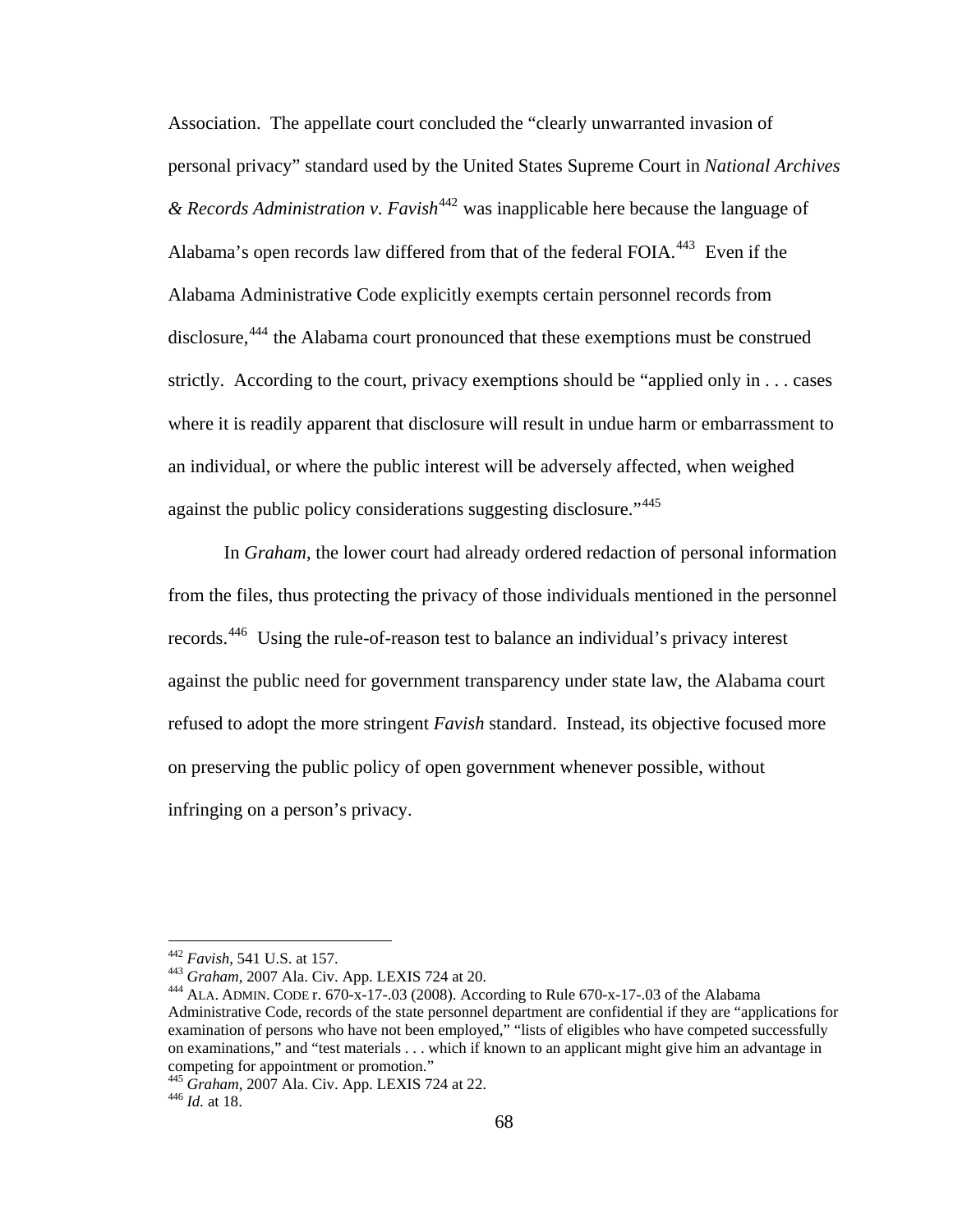Arkansas, on the other hand, models its balancing approach after the federal standard. In *Stilley v. McBride*,<sup>[447](#page-78-0)</sup> an attorney submitted a request under the Arkansas Freedom of Information Act to obtain home addresses from the personnel files of two police offers.[448](#page-78-1) The attorney wanted the addresses because it would be cheaper for him to serve the officers by mail than in person.<sup>[449](#page-78-2)</sup> The city attorney claimed that the addresses were exempt from disclosure under the personal privacy exemption of the state FOIA,<sup>[450](#page-78-3)</sup> which allows for the withholding of personnel records if their release would be a "clearly unwarranted invasion of personal privacy."[451](#page-78-4) The Arkansas Supreme Court held that the denial of the FOI request here was proper  $452$  despite opining:

The fact that [S]ection 25-19-105(b)(10) exempts disclosure of personnel records only when a clearly unwarranted personal privacy invasion would result, indicates that certain "warranted" privacy invasions will be tolerated. Thus, [S]ection 25-19-105(b)(10) requires that the public's right to knowledge of the records be weighed against an individual's right to privacy. The public's interest, the right to know that its safety is protected by competent and the best-qualified police lieutenants, is substantial. Because [S]ection 25-19-105(b)(10) allows warranted invasions of privacy, it follows that when the public's interest is substantial, it will usually outweigh any individual privacy interests and disclosure will be favored<sup>[453](#page-78-6)</sup>

In determining whether personnel files fall within the personal privacy exemption,

Arkansas has adopted the federal judicial standard of balancing the public's interest in

access and an individual's right to privacy.<sup>[454](#page-78-7)</sup> The Arkansas Supreme Court, after

carefully examining federal cases such as *Brown v. FBI*[455](#page-78-8) and *United States Department* 

<span id="page-78-1"></span><span id="page-78-0"></span><sup>447</sup> Stilley v. McBride, 965 S.W.2d 125 (Ark. 1998). 448 *Stilley*, 965 S.W.2d at 126.

<span id="page-78-6"></span><span id="page-78-5"></span>

<span id="page-78-4"></span><span id="page-78-3"></span><span id="page-78-2"></span><sup>&</sup>lt;sup>450</sup> ARK. CODE ANN. § 25-19-105(b)(10) (2008).<br><sup>451</sup> Stilley, 965 S.W.2d at 126.<br><sup>452</sup> Id. at 129.<br><sup>453</sup> Id. at 126-27 (citing Young v. Rice, 826 S.W.2d 252 (Ark. 1992)).<br><sup>454</sup> Stilley, 965 S.W.2d at 127.<br><sup>455</sup> Brown v.

<span id="page-78-7"></span>

<span id="page-78-8"></span>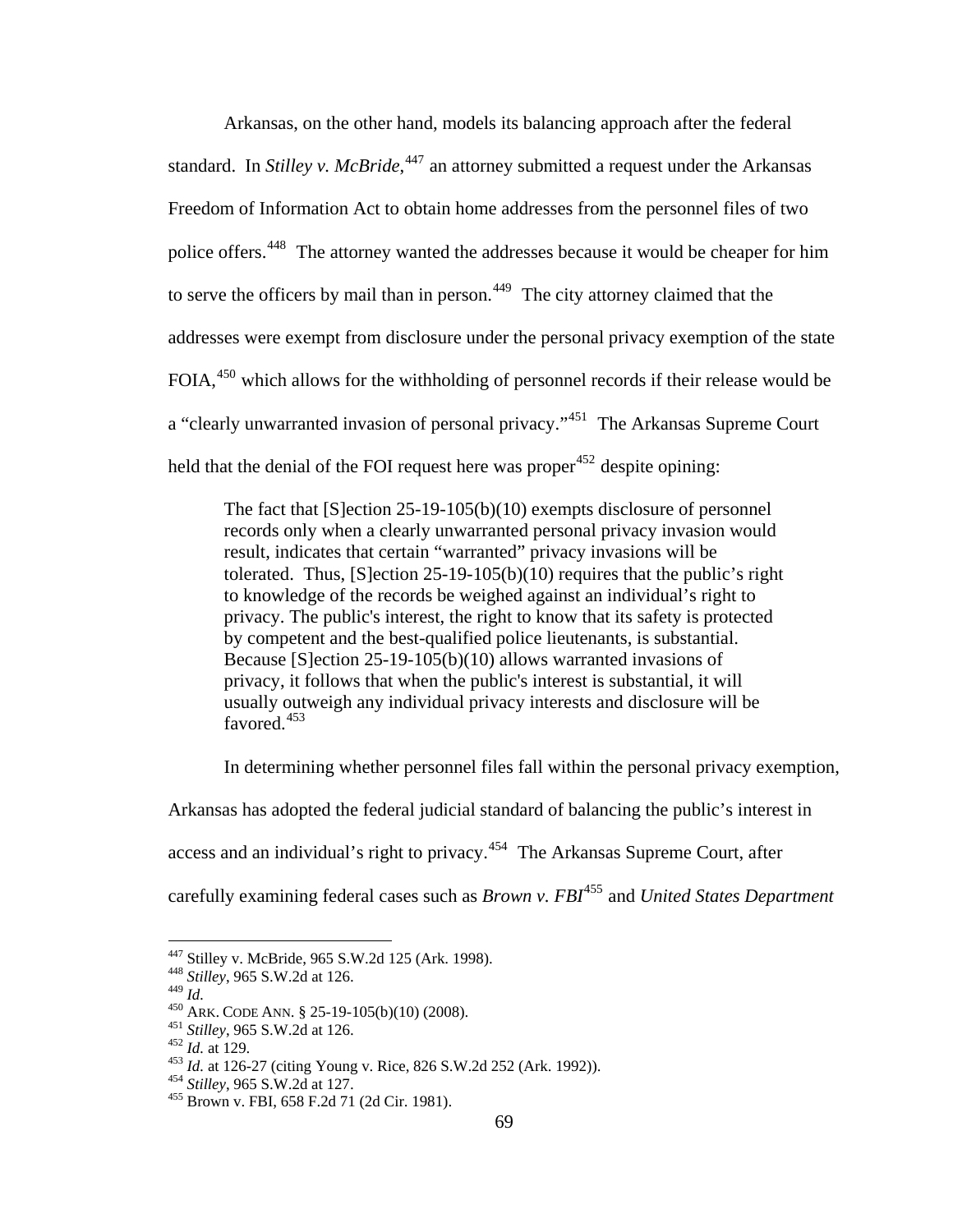*of Defense v. Federal Labor Relations Authority*, [456](#page-79-0) concluded that "a substantial privacy interest exists in records revealing the intimate details of a person's life, including any information that might subject the person to embarrassment, harassment, disgrace, or loss of employment or friends."[457](#page-79-1) The *Stilley* court noted that releasing home addresses to the public might increase potential safety concerns and nuisance of people contacting or harassing officers at home.<sup>[458](#page-79-2)</sup> The *Stilley* court saw no significant public interest, as the sole reason for requesting the home addresses was for the attorney's personal benefit. Consequently, the interest in protecting the privacy of public employees' home addresses substantially outweighs the public interest.

## *D. Investigative Reports*

Aside from personnel files, staff investigation reports were also problematic areas for judges. The Supreme Court of Rhode Island addressed the issue of whether or not reports investigating school operations are barred from disclosure under state FOI personal privacy exemption. In *Pawtucket Teachers' Alliance Local No. 920 v. Brady*, [459](#page-79-3) a school committee hired an outside consultant to investigate faculty interactions and poor school operations under the leadership of a new principal. A local teachers' alliance asked the committee to release the report written by the consultant on the results of his investigation. $460$ 

 The Rhode Island Access to Public Records Act exempts from disclosure "all records which are identifiable to an individual applicant for benefits, clients, patient, student, or employees; including, but not limited to, personnel, medical treatment,

<span id="page-79-1"></span><span id="page-79-0"></span><sup>456</sup> United States Dep't of Defense v. Fed. Labor Relations Auth., 510 U.S. 487 (1994). 457 *Stilley*, 965 S.W.2d at 127. 458 *Id.* at 128.

<span id="page-79-4"></span><span id="page-79-3"></span><span id="page-79-2"></span><sup>459</sup> Pawtucket Teachers' Alliance Local No. 920 v. Brady, 556 A.2d 556 (R.I. 1989). 460 *Brady*, 556 A.2d at 557.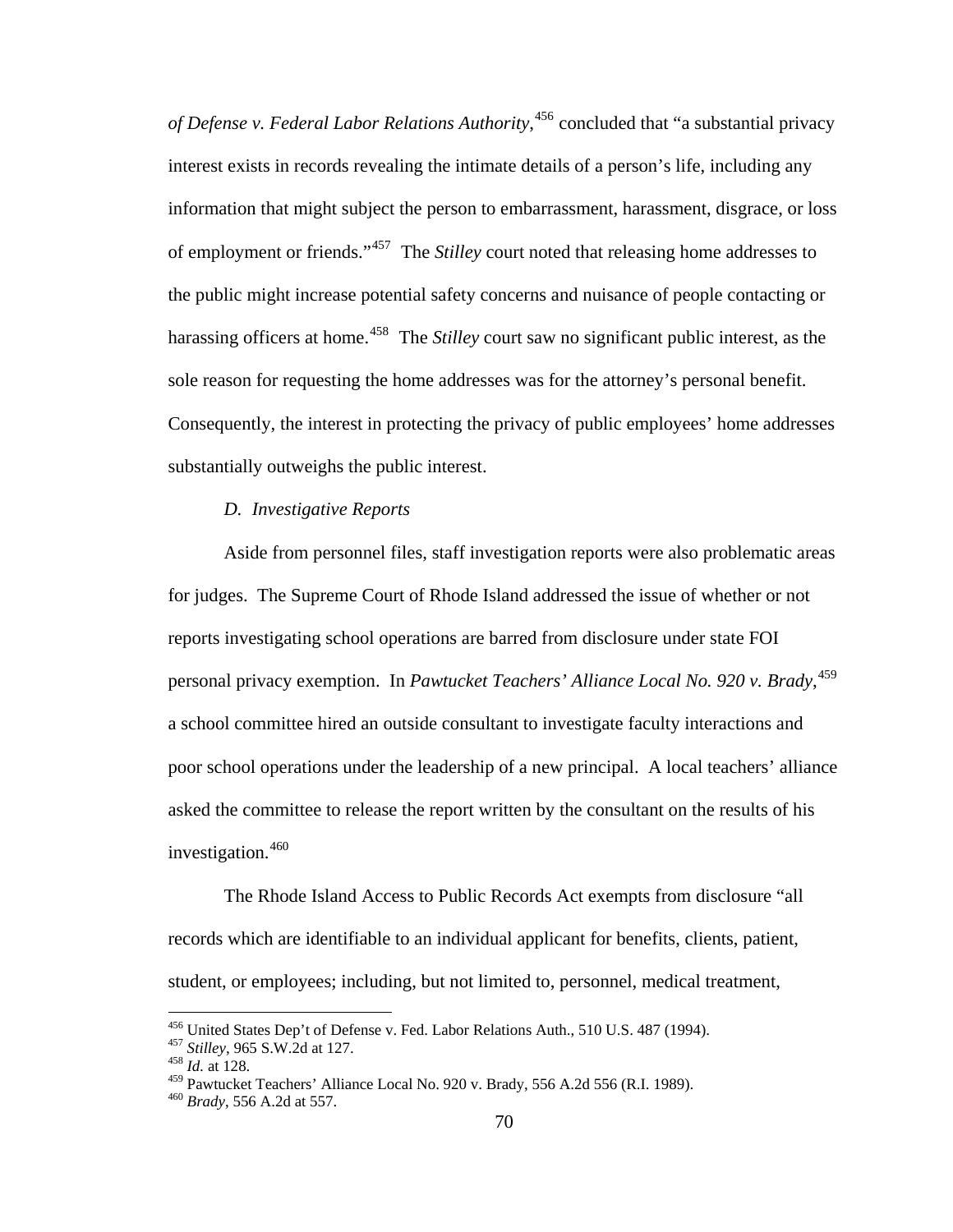desire to strike a balance between disclosure and privacy. welfare, employment security and pupil records  $\dots$   $\cdot$   $^{461}$  $^{461}$  $^{461}$  The main purpose of the public records act is "to facilitate public access to governmental records which pertain to the policy-making functions of public bodies,"[462](#page-80-1) but the intent of its exemptions is "to protect from disclosure information about particular individuals maintained in the files of public bodies when disclosure would constitute an unwarranted invasion of personal privacy."[463](#page-80-2) The Rhode Island Supreme Court acknowledged the state legislature's

Here, the school principal's right to privacy outweighed the public's right to know.<sup>[464](#page-80-3)</sup> The investigative report contained highly personal information such as employment history, past criminal convictions, and disciplinary matters, <sup>[465](#page-80-4)</sup> which were "ordinarily found in personnel files."[466](#page-80-5) The circumstances and context of the report would ultimately reveal the principal's identity.[467](#page-80-6) The *Brady* court cautioned that it would be a clear "derogation of public policy and . . . contraven[tion] of the express [statutory] language<sup>",[468](#page-80-7)</sup> if a personnel file such as staff investigation report was released. As many other jurisdictions have done, Rhode Island follows the statutory language closely. However, the *Brady* court has also paid much attention to the potential social harm that might result from disclosure of the report. The release of the investigative report would not only "effectively license the public to review the performance of any

<span id="page-80-0"></span><sup>4&</sup>lt;sup>61</sup> R.I. GEN. LAWS § 38-2-2(d)(1) (2008).<br><sup>462</sup> § 38-2-1.<br><sup>463</sup> § 38-2-1.<br><sup>464</sup> *Brady*, 556 A.2d at 559.<br><sup>465</sup> *Id.*<br><sup>466</sup> *Id.*<br><sup>466</sup> *Id.* <sup>467</sup> *Id.* at 560.

<span id="page-80-1"></span>

<span id="page-80-2"></span>

<span id="page-80-5"></span><span id="page-80-4"></span><span id="page-80-3"></span>

<span id="page-80-6"></span>

<span id="page-80-7"></span>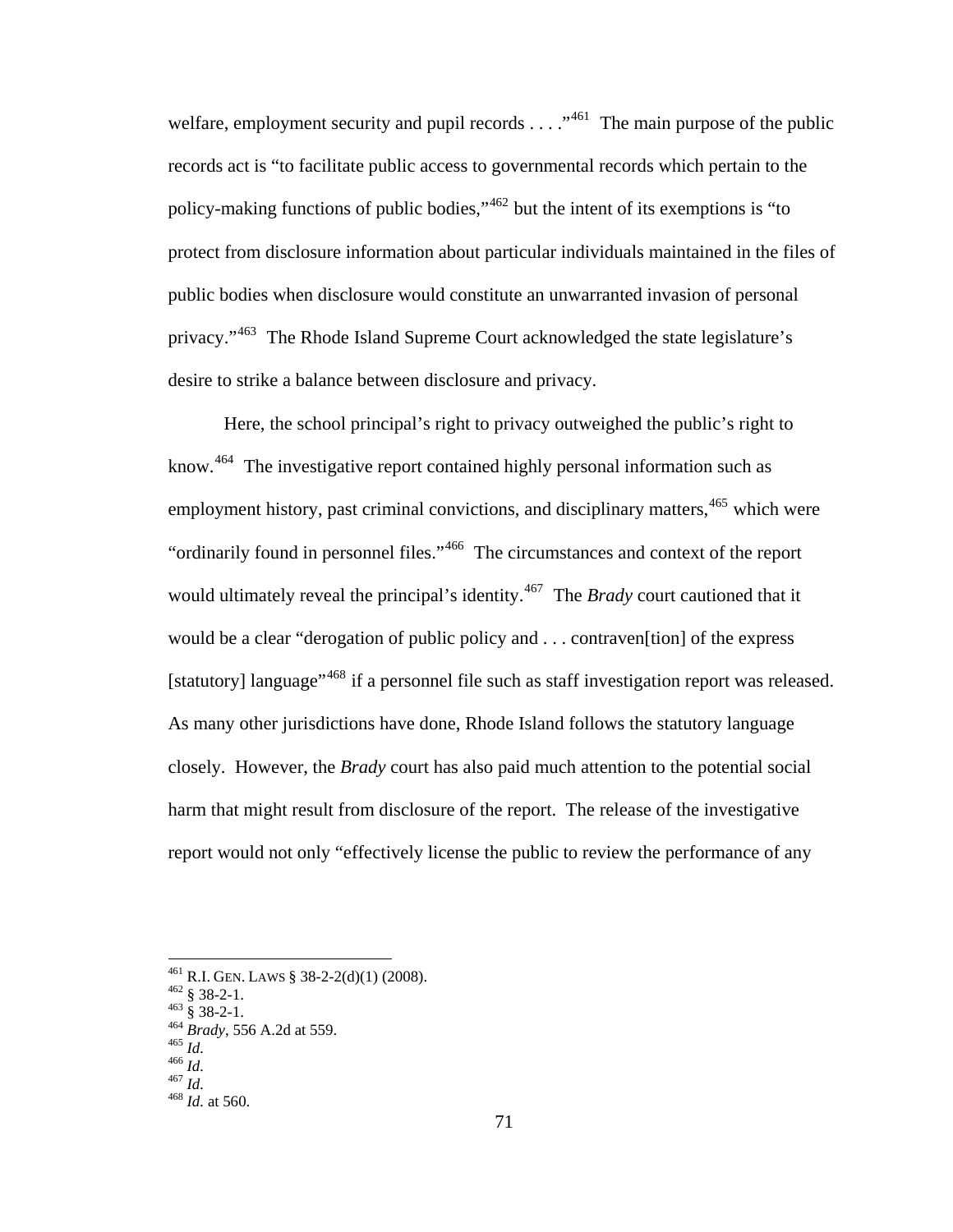principal or teacher under the guise of an investigation into school operation and administration<sup> $1469$  $1469$ </sup> but also disrupt the ongoing investigation.<sup>[470](#page-81-1)</sup>

Another type of government records whose release has been heavily litigated involves police investigative reports, as *Cox Arizona Publications v. Collins*[471](#page-81-2) has demonstrated. Reporters from several Arizona newspapers sought to compel the Phoenix police department to produce copies of its investigative reports on illegal drugs and gambling by the Phoenix Sun basketball team. $472$  Immediately after the requests were submitted, the police department delivered all existing copies of the investigative reports to the county attorney's office. It then denied the reporters access, claiming that the documents were no longer in its possession.<sup>[473](#page-81-4)</sup> The state court of appeals first held that:

Neither reporters nor the public . . . are entitled to examine and photocopy police reports in an active ongoing criminal prosecutions, because the countervailing interests of . . . confidentiality, privacy[,] and the best interests of the state make disclosure inappropriate.<sup>[474](#page-81-5)</sup>

However, the Arizona Supreme Court rejected the appellate court's reasoning, stating such a "blanket rule . . . contravenes the strong policy favoring open disclosure and access, as articulated in Arizona statutes and case law."[475](#page-81-6)

The *Collins* court surmised that the police department has failed to overcome the presumption of access because it argued "in global generalities of the possible harm that might result<sup>"[476](#page-81-7)</sup> from disclosure. As reports of ongoing police investigations did not sit

 $469$  Brady, 556 A.2d at 559.

<span id="page-81-2"></span>

<span id="page-81-3"></span>

<span id="page-81-5"></span><span id="page-81-4"></span>

<span id="page-81-1"></span><span id="page-81-0"></span><sup>470</sup> *Id.*<br>
471 Cox Ariz. Publ'ns v. Collins, 852 P.2d 1194 (Ariz. 1993).<br>
472 Collins, 852 P.2d at 1196.<br>
473 *Id.*<br>
474 *Id.* at 1198 (quoting Cox Ariz. Publ'ns, Inc. v. Collins, 818 P.2d 174, 186 (Ariz. Ct. App. 1991)).

<span id="page-81-7"></span><span id="page-81-6"></span>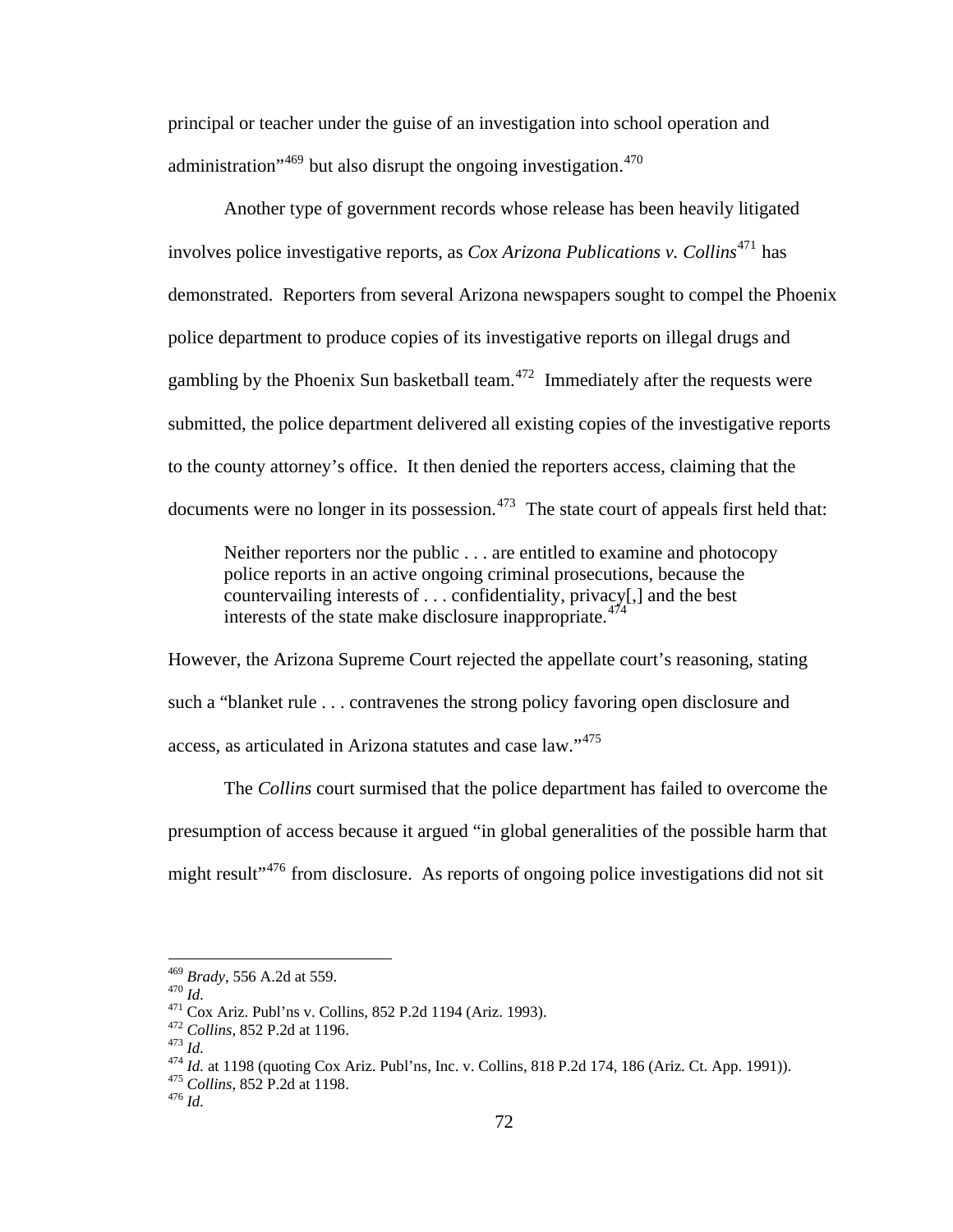squarely within the general exemptions of Arizona's public records  $act<sub>1</sub><sup>477</sup>$  $act<sub>1</sub><sup>477</sup>$  $act<sub>1</sub><sup>477</sup>$  the police department must show without ambiguity how disclosure of the Phoenix Sun reports would infringe on the players' rights of "privacy, confidentiality[,] and safety",  $478$  or would "not [be] in the best interest of the state."<sup>[479](#page-82-2)</sup> Even though Arizona has not created a specific personal privacy exemption in its FOI statute, the supreme court cautioned that there should always be a balance between access and privacy interests. The court neither intended to create a sweepingly broad exemption from the state's public records statute<sup>[480](#page-82-3)</sup> nor allowed state agencies to release "public records [liberally] with impunity."<sup>[481](#page-82-4)</sup> Instead, FOI decisions concerning invasions of personal would entail a careful weighing of public and private interests.

The question of whether or not police investigative reports is subject to disclosure has also been addressed by the Nevada Supreme Court and the Texas Court of Appeals. In Nevada, several newspapers demanded and were denied access to a written investigative report by the police department regarding the dismissal of a case.<sup>[482](#page-82-5)</sup> The newspapers claimed that police investigative reports were the same as records of criminal history,  $483$  which, according to the state FOI law,  $484$  must be disclosed to the media upon request. The newspapers also claimed that a judicial balancing of competing interests was unnecessary because, as evidenced by the statutory language, the legislature has already carried out the requisite balancing and intended investigative reports to be

<span id="page-82-0"></span><sup>&</sup>lt;sup>477</sup> Collins, 852 P.2d at 1198.

<span id="page-82-1"></span><sup>&</sup>lt;sup>478</sup> ARIZ. REV. STAT § 39-123-(C)(2)(b) (2008).<br><sup>479</sup> § 39-123-(C)(2)(b).

<span id="page-82-2"></span>

<span id="page-82-3"></span>

<span id="page-82-5"></span><span id="page-82-4"></span>

<sup>&</sup>lt;sup>480</sup> Collins, 852 P.2d at 1198.<br><sup>481</sup> *Id.* at 1199.<br><sup>482</sup> Donrey of Nev., Inc. v. Bradshaw, 798 P.2d 144, 145 (Nev. 1990).<br><sup>483</sup> *See Donrey of Nev., Inc.*, 798 P.2d at 145.<br><sup>484</sup> See NEV. REV. STAT. 179A.100(5) (2008).

<span id="page-82-7"></span><span id="page-82-6"></span>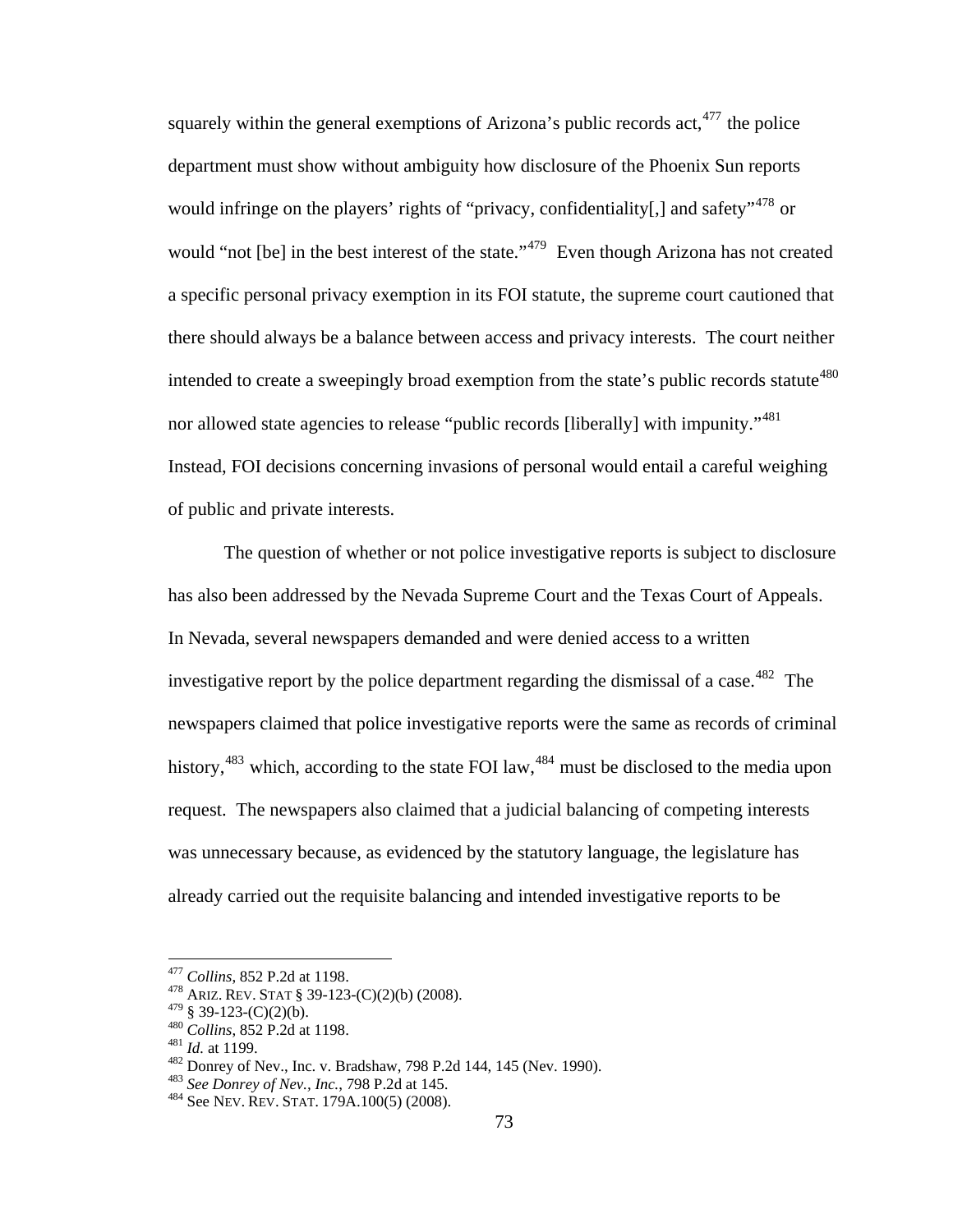accessible by the public. The Nevada Supreme Court disagreed with the newspapers' argument and held that despite what prior case law in other jurisdictions says, "a balancing of the interests involved is necessary."<sup>[485](#page-83-0)</sup> Here, the trial court erred in not performing the balancing test. The police department provided no reasons for its withholding of the investigative report. Additionally, since criminal proceedings had already ended, it was unnecessary to keep the report confidential for the purpose of protecting investigative techniques or confidential sources.<sup>[486](#page-83-1)</sup> There was also no fore seeable danger to those police officers involved in the investigation.<sup>[487](#page-83-2)</sup> Balancing the absence of invasion of individual privacy against Nevada's general open government policy,[488](#page-83-3) the state supreme court ordered release of the report.

The Texas case resulted from the media seeking to compel disclosure of investigative reports concerning sexual harassment charges against police officers.<sup>[489](#page-83-4)</sup> The court of appeals began its analysis by stating that in cases like this one, judges should balance the privacy rights of harassment victims against the public's right to "full and complete information regarding . . . government [affairs] and the official acts of . . . public officials and employees." $490$  The court ruled that the personnel file exemption $491$ of the Texas Open Records Act was inapplicable because the report was not the police officer's personnel file.[492](#page-83-7) Instead, it was part of an investigation file kept by another

<span id="page-83-1"></span><span id="page-83-0"></span><sup>485</sup> *Donrey of Nev., Inc.*, 798 P.2d at 147. 486 *Id.* at 148. 487 *Id.* <sup>488</sup> *Id.* 

<span id="page-83-2"></span>

<span id="page-83-4"></span><span id="page-83-3"></span>

<sup>489</sup> Morales v. Ellen, 840 S.W.2d 519 (Tex. App. 1992).

<span id="page-83-5"></span><sup>490</sup> *Morales*, 840 S.W.2d at 522.

<span id="page-83-6"></span><sup>&</sup>lt;sup>491</sup> TEX. REV. CIV. STAT. ANN. art. 6252, § 3(a)(2) (1992) (currently known as the "Texas Public Information Act," TEX. GOV'T CODE § 552.102(a), whose provision exempts from disclosure "information in a personnel file, [which, if disclosed] . . . would constitute a clearly unwarranted invasion of personal privacy").

<span id="page-83-7"></span><sup>492</sup> *Morales*, 840 S.W.2d at 524.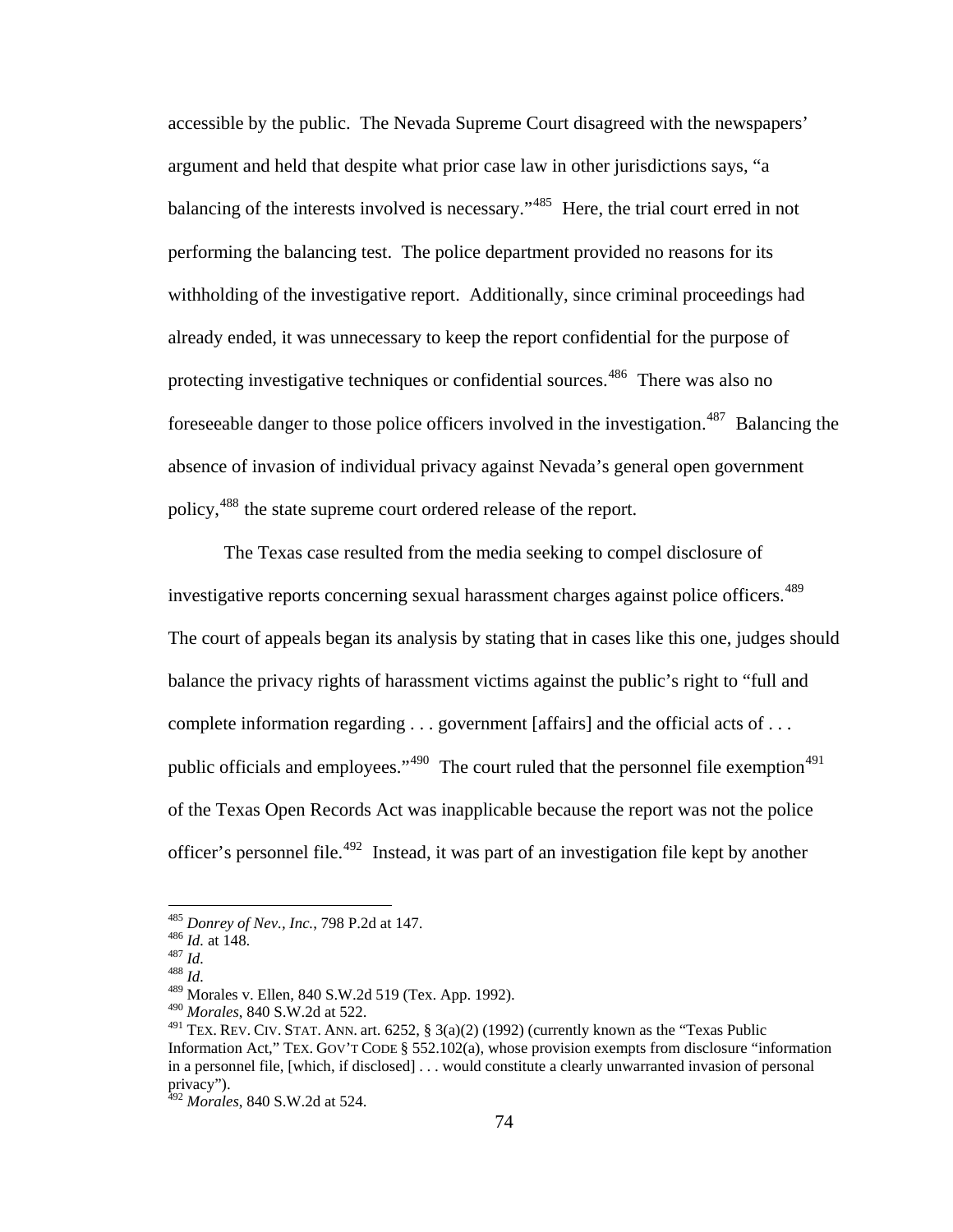department.<sup>[493](#page-84-0)</sup> However, the requested investigative report was exempt by another statutory provision, which allows for nondisclosure if the "[i]nformation [is] deemed confidential by law, either Constitutional, statutory, or by judicial decision."<sup>[494](#page-84-1)</sup> The information sought here concerned sexual harassment charges, which "involve[d] the most embarrassing and intimate of details."<sup>[495](#page-84-2)</sup> The investigative report contained extremely private information such as names of victims, witness statements given under disciplinary threat, <sup>[496](#page-84-3)</sup> and details of misconduct. As public policy encourages "the full disclosure of improper conduct [by victims] and prompt resolution of valid complaints,"[497](#page-84-4) sensitive information regarding sexual harassment charges must be withheld from the public. The Texas court, examining the weight of personal privacy interest, concluded that the public has no legitimate interest in knowing the intimate details of the charges and identities of the witnesses.<sup>[498](#page-84-5)</sup> While Texas and Nevada have both dealt with investigative reports, the outcomes were different. The nature of the requested information and the amount of personally-identifiable data in the document have tremendous influence on the courts' decisions.

## *E. Criminal History*

The Delaware Superior Court examined the issue of reporters seeking access to files in the state's criminal justice system database.<sup> $499$ </sup> The requested information was intended for a newspaper study on the effectiveness of the state criminal justice

<sup>493</sup> *Morales*, 840 S.W.2d at 524.

<span id="page-84-1"></span><span id="page-84-0"></span> $^{494}$  § 3(a)(1).

<sup>495</sup> *Morales*, 840 S.W.2d at 523.

<span id="page-84-3"></span><span id="page-84-2"></span><sup>496</sup> *Id.* at 525. <sup>497</sup> *Id.* 

<span id="page-84-5"></span><span id="page-84-4"></span>

<sup>498</sup> *Id.* 

<span id="page-84-6"></span><sup>499</sup> Bd. of Managers v. Gannett Co., 808 A.2d 453 (Del. Super. Ct. 2002).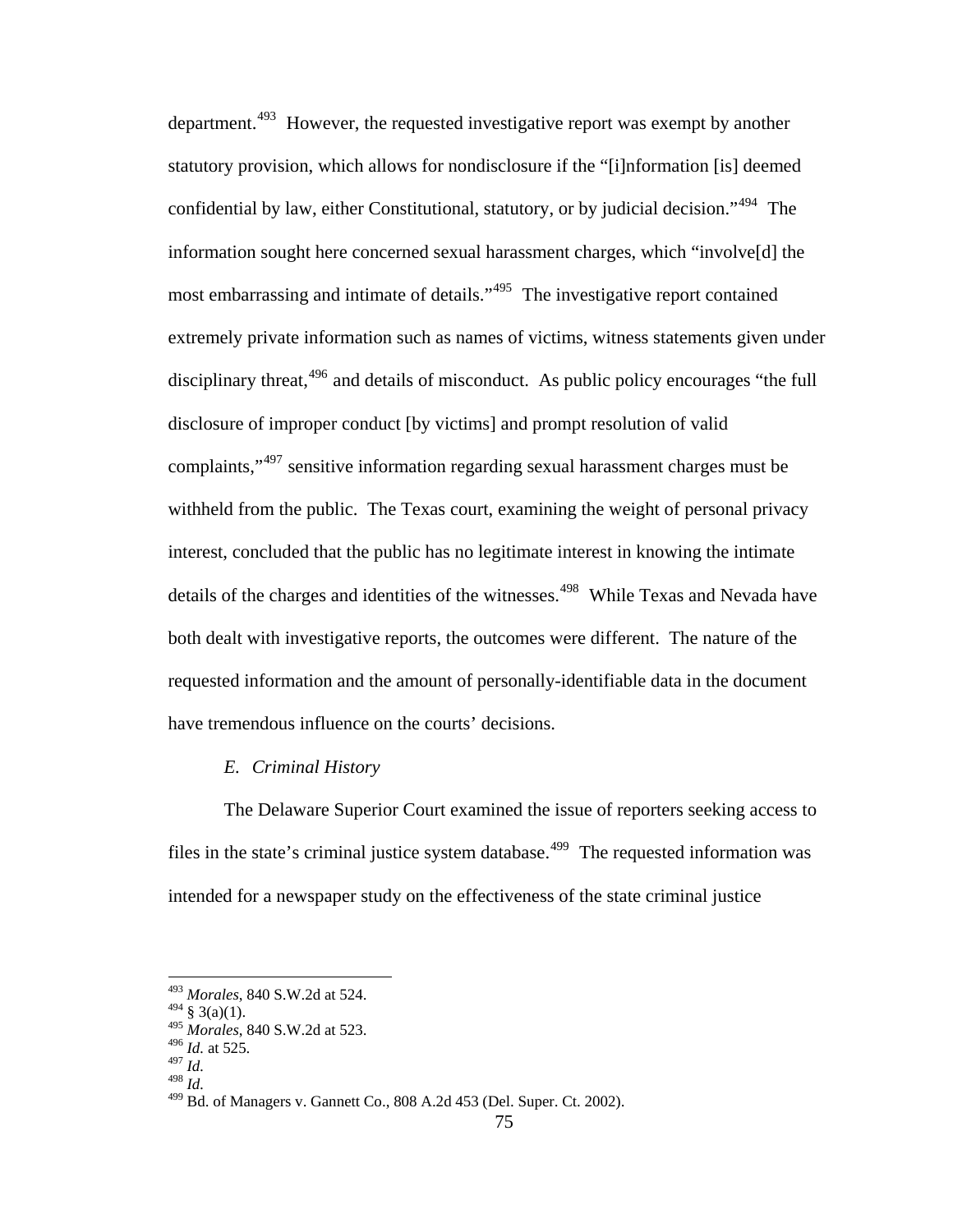system.<sup>[500](#page-85-0)</sup> Pursuant to the relevant statutory exemption, the state agency keeping the database withheld the documents because the definition of "public records" excludes "[c]riminal files and criminal records, the disclosure of which would constitute an invasion of personal privacy."[501](#page-85-1)

The court determined that such statutory language is not a blanket exemption for all criminal records and files;<sup>[502](#page-85-2)</sup> rather, there must be a weighing of various factors, including the Delaware FOIA's open government policy and an individual's right to privacy.[503](#page-85-3) The Delaware court likened the information sought in this case to that requested in *Reporters Committee*. [504](#page-85-4) While the criminal justice system database contained many files with personal data that threatened individual privacy by nature,  $505$ the reporters did not request any information that would allow them to identify directly or indirectly individuals in the files.<sup>[506](#page-85-6)</sup> The court decided to honor the media's right to publish newsworthy events<sup>[507](#page-85-7)</sup> and the public's right to government information because there would be no invasion of personal privacy.

 By and large, state courts do not follow the decisions of federal courts, especially when state laws are involved. In this study, every case opinion invoked state FOI statutes and exemptions, and most jurisdictions undertook their own balancing test. However, there are some states, such as Maine, that look to the federal approach to balancing openness and privacy interests for guidance. The Maine Superior Court adjudicated a

<span id="page-85-2"></span><span id="page-85-1"></span>

<span id="page-85-3"></span>

<span id="page-85-7"></span><span id="page-85-6"></span><span id="page-85-5"></span><span id="page-85-4"></span>

<span id="page-85-0"></span><sup>&</sup>lt;sup>500</sup> Gannett Co., 808 A.2d at 454.<br>
<sup>501</sup> DEL. CODE ANN. tit. 29, § 10002(d)(4) (2008).<br>
<sup>502</sup> Gannett Co., 808 A.2d at 458.<br>
<sup>503</sup> Id. at 460.<br>
<sup>505</sup> Id. at 460-61.<br>
<sup>506</sup> Id. at 458 (citing Wallace v. Capital Cities, 1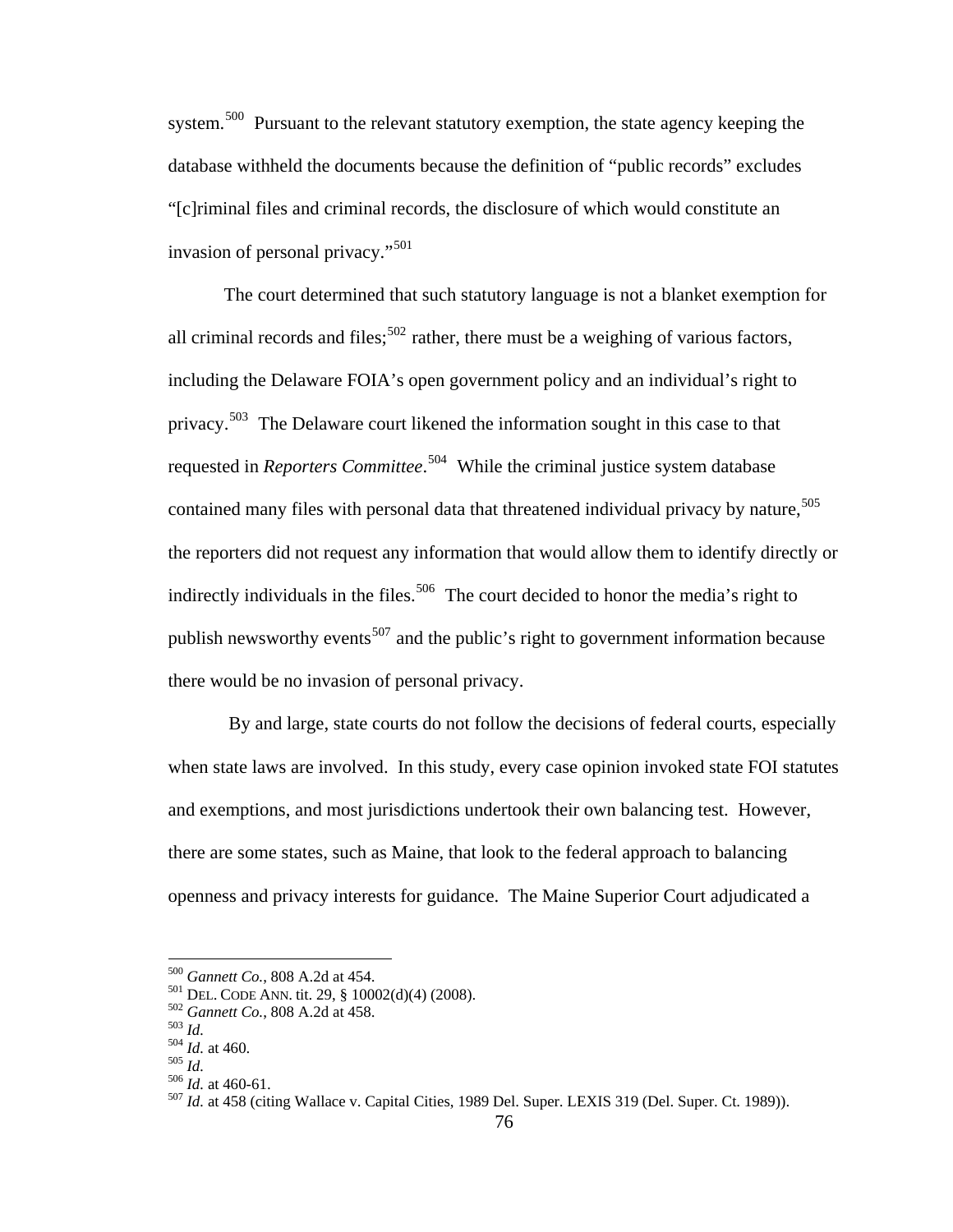case<sup>[508](#page-86-0)</sup> involving a newspaper asking the state attorney general to release reports of sexual abuse by priests against children.<sup>[509](#page-86-1)</sup> The reports mentioned the names of local priests who had already passed away and were no longer subject to criminal prosecution.[510](#page-86-2) The attorney general argued that these documents were public records exempt from disclosure under Maine's Criminal History Record Information Act.<sup>[511](#page-86-3)</sup> According to Section 614(2) of the Criminal History Record Information Act, intelligence or investigation information maintained by law enforcement agencies is confidential and disclosure is prohibited if it would "[c]onstitute an unwarranted invasion of personal privacy."[512](#page-86-4)

 Even though the superior court decided the reports at issue were not subject to disclosure because law enforcement proceedings were still ongoing, the court still outlined the test to be applied in future invasion of privacy litigation. Looking to cases such as *Reporters Committee* to see how federal courts have interpreted the federal FOIA, the Maine Superior Court noted that the statutory meaning of "unwarranted invasion of privacy" differs from that in a tort or constitutional action.<sup>[513](#page-86-5)</sup> In this context, the statutory term "unwarranted" entails a judicial balancing of the different elements at stake to determine whether "a disclosure . . . would cause embarrassment or harassment because of sensitive, derogatory or intimate personal information."[514](#page-86-6) In cases involving deceased individuals, the rights and privacy interests of the decedent's family must be

<sup>508</sup> Blethen Me. Newspapers, Inc. v. State, 2002 Me. Super. LEXIS 156 (Me. 2002).

<span id="page-86-1"></span>

<span id="page-86-3"></span><span id="page-86-2"></span>

<span id="page-86-5"></span><span id="page-86-4"></span>

<span id="page-86-6"></span>

<span id="page-86-0"></span><sup>&</sup>lt;sup>509</sup> Blethen Me. Newspapers, Inc., 2002 Me. Super LEXIS 156 at 1.<br><sup>510</sup> Id.<br><sup>511</sup> ME. REV. STAT. ANN. tit. 16, §§ 661-623 (2008).<br><sup>512</sup> tit. 16, § 614(2).<br><sup>513</sup> Blethen Me. Newspapers, Inc., 2002 Me. Super LEXIS 156 at 3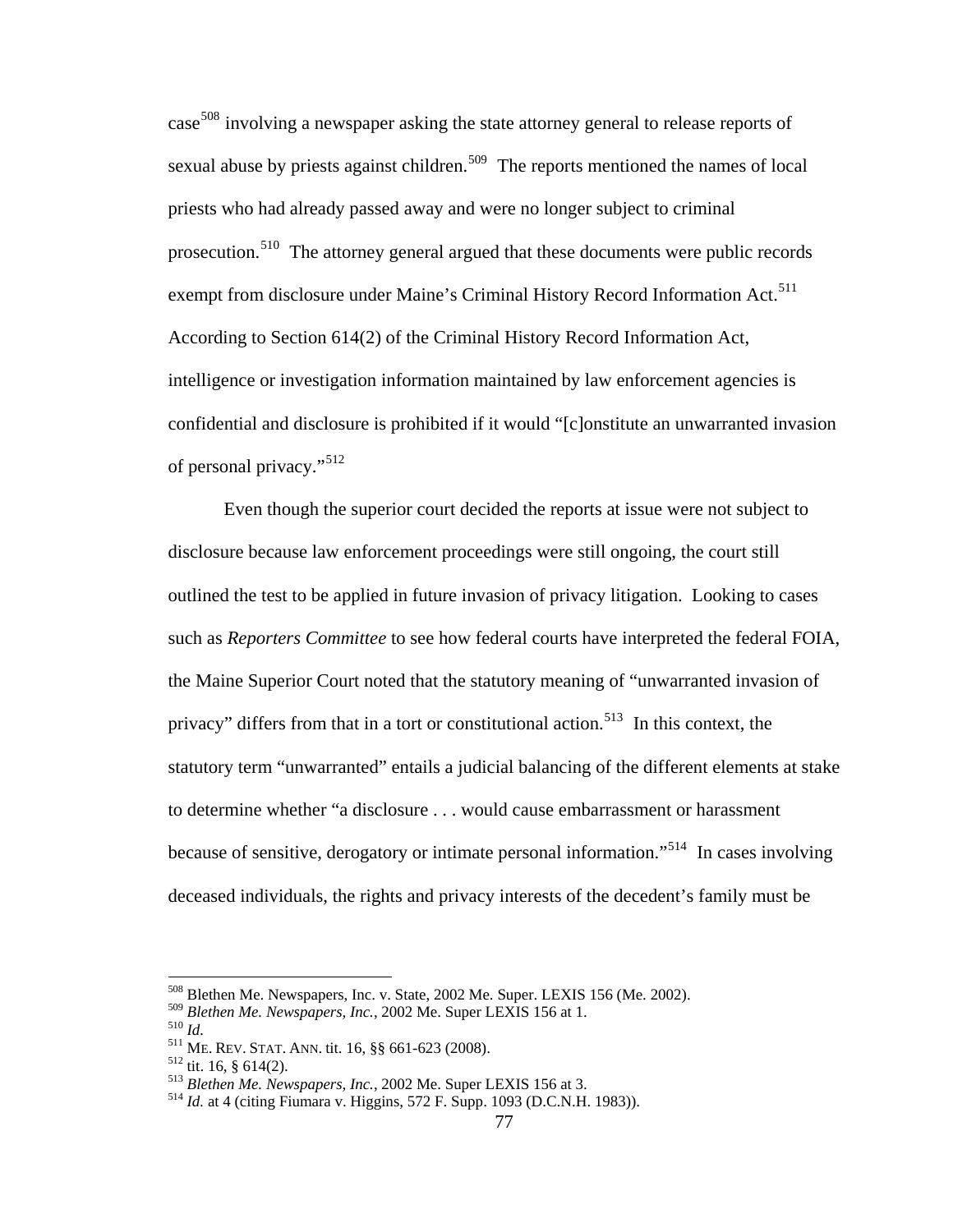considered carefully as well.<sup>[515](#page-87-0)</sup> The balancing test summarized by the superior court suggests that the Maine judiciary would take a similar path as federal courts do in evaluating open access and personal privacy interests.

# *F. Emergency Tapes*

Other than personnel records and investigative reports, 911 tapes and transcripts have also been closely scrutinized by judges in public records disputes. The New Jersey Superior Court, in *Asbury Park Press v. Ocean County Prosecutor's Office*, <sup>[516](#page-87-1)</sup> ordered a county prosecutor to withhold a 911 tape and transcript relating to a double homicide incident.<sup>[517](#page-87-2)</sup> As New Jersey's Open Public Records Act states:

[A] public agency has a responsibility and an obligation to safeguard from public access a citizen's personal information with which it has been entrusted when disclosure thereof would violate the citizen's reasonable expectation of privacy  $\dots$ ."<sup>[518](#page-87-3)</sup>

The superior court noted that despite the privacy provision was found in the "Legislative findings" section of the state's FOI law, the overall statutory scheme and language still reflected the legislature's intent to protect a person's privacy interest.<sup>[519](#page-87-4)</sup> In numerous occasions including the senate judiciary committee hearing, New Jersey legislators have clearly expressed their awareness for privacy concerns.<sup>[520](#page-87-5)</sup> The court found that not only did the dying words of the victim not contribute to "even a scintilla of insight into the functioning of government,"<sup>[521](#page-87-6)</sup> the content would greatly distress and "offend . . . any

<span id="page-87-0"></span><sup>&</sup>lt;sup>515</sup> Blethen Me. Newspapers, Inc., 2002 Me. Super LEXIS 156 at 4.

<span id="page-87-2"></span><span id="page-87-1"></span><sup>&</sup>lt;sup>516</sup> Asbury Park Press v. Ocean County Prosecutor's Office, 864 A.2d 446 (N.J. Super. Ct. Law Div. 2004).<br><sup>517</sup> Asbury Park Press, 864 A.2d at 459.<br><sup>518</sup> N.J. STAT. ANN. § 47:1A-1 (2008).

<span id="page-87-3"></span>

<span id="page-87-4"></span><sup>519</sup> *Asbury Park Press*, 864 A.2d at 455. 520 *See id.* at 455-57. 521 *Id.* at 458.

<span id="page-87-5"></span>

<span id="page-87-6"></span>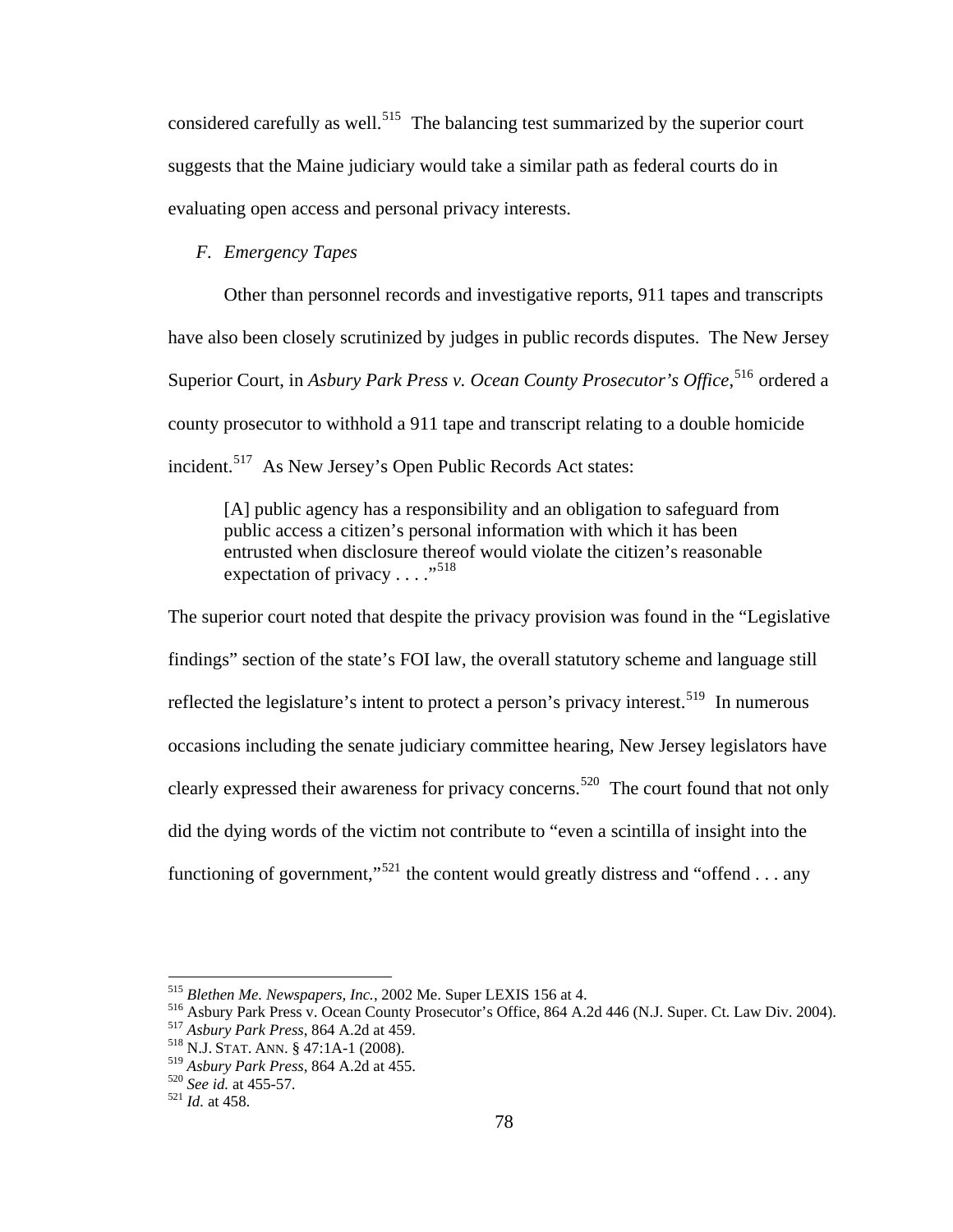<span id="page-88-1"></span><span id="page-88-0"></span>person of normal sensibilities."[522](#page-88-0) It would be unthinkable to force the victim's family members to relive those gut-wrenching, dying moments of their loved one simply for the purpose of satisfying public curiosity.<sup>[523](#page-88-1)</sup> Consequently, there was an expectation of privacy in 911 calls and transcripts. By inspecting the privacy exemptions of other jurisdictions and analyzing carefully the statutory language, the New Jersey Superior Court took a comprehensive balancing approach to analyze the interests in promoting access and protecting privacy rights.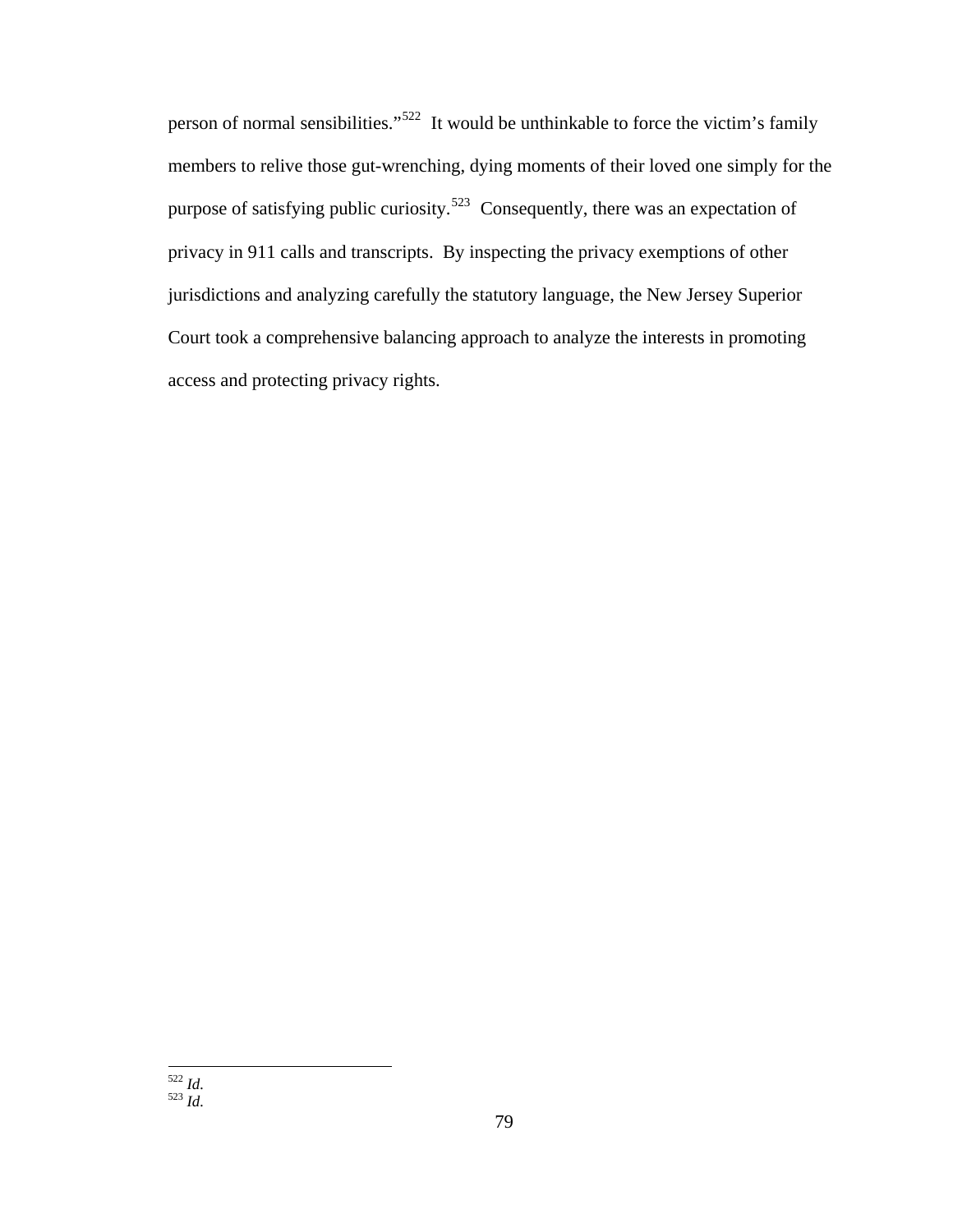# **V. CONCLUSION**

# **RESULTS**

1

The objective of this study was to find out how state supreme courts across the nation have addressed personal privacy exemptions in FOI disputes. The keyword search generated over 145 case opinions. Of these cases, only 24 were chosen and analyzed because they addressed directly the topic at issue. Many states have examined the applicability of personal privacy exemptions when government records are requested under public records acts, but due to the limited scope of the research question, only one case was selected from each jurisdiction. Additionally, not all highest courts of the states have adjudicated the issue on point. For those states without issued opinions by the highest courts, the researcher searched the intermediate and lower courts. Even so, not all lower level courts have delivered case opinions on personal privacy exemptions. It should also be noted that some states, such as Florida,<sup>[524](#page-89-0)</sup> Louisiana,<sup>[525](#page-89-1)</sup> and Montana,<sup>[526](#page-89-2)</sup> have constitutions clearly providing for the individual right to privacy. Consequently, while these jurisdictions have attempted to weigh personal privacy against public access to records, their opinions were inapplicable to this study because they concerned the constitutional right to privacy in other contexts.

The researcher noticed that of the 24 selected cases, all jurisdictions acknowledge the importance of the presumption of openness, which has been explicitly indicated by state legislatures in their enactment of sunshine laws. Each state's statement of public

<span id="page-89-1"></span>

<span id="page-89-2"></span>

<span id="page-89-0"></span><sup>&</sup>lt;sup>524</sup> E.g., Post-Newsweek Stations v. Doe, 612 So. 2d 549 (Fla. 1993).<br><sup>525</sup> See, e.g., Angelo Iafrate Constr., LLC v. State, 879 So. 2d 250 (La. 2004).<br><sup>526</sup> See, e.g., Yellowstone County v. Billings Gazette, 143 P.3d 13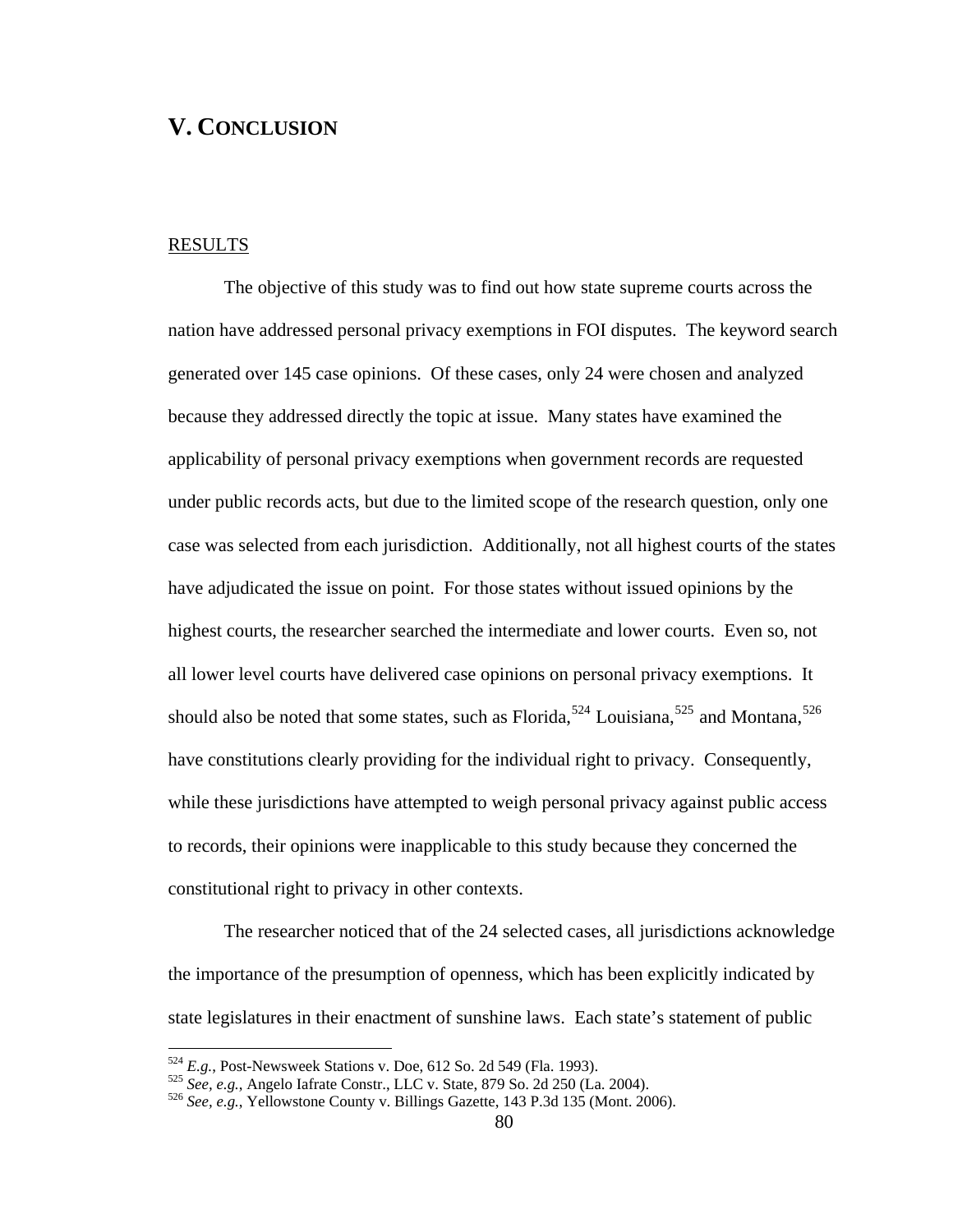policy under the public records statute favors disclosure by entitling all individuals "to full and complete information regarding the affairs of government and the official acts of those who represent them as public officials and employees."<sup>[527](#page-90-0)</sup> Nevertheless, as far as disclosure goes, allowing the public to access government records that contain an individual's private information raises important concerns. Knowing how to promote government accountability without sacrificing personal privacy poses a difficult challenge for judges.

Table 1 and Table 2 provide summaries of the key results of this study. Case analysis has suggested that there is a lack of consistency in judicial decisions regarding the disclosure of government records with personally-identifiable information.

| <b>LITTLE-TO-NO BALANCING</b> |                   |                         |                              |  |
|-------------------------------|-------------------|-------------------------|------------------------------|--|
| <b>States</b>                 | <b>Disclosure</b> | <b>Requesting Party</b> | Category                     |  |
| California                    | <b>No</b>         | Media                   | <b>Investigative Reports</b> |  |
| Colorado                      | <b>No</b>         | Publisher               | <b>Investigative Reports</b> |  |
| Connecticut                   | <b>No</b>         | Media                   | <b>Personnel Files</b>       |  |
| Georgia                       | Yes               | Media                   | <b>Disciplinary Records</b>  |  |
| <b>Illinois</b>               | <b>No</b>         | Media                   | Identifying Information      |  |
| <b>Massachusetts</b>          | <b>No</b>         | <b>Town Resident</b>    | <b>Investigative Reports</b> |  |
| New York                      | Yes               | Publisher               | <b>Public Land Records</b>   |  |
| Washington                    | Yes               | Publisher               | <b>Investigative Reports</b> |  |
| Wyoming                       | Yes               | <b>School Employee</b>  | <b>Meeting Recording</b>     |  |

Table 1. Judicial Holdings by "Little-to-No Balancing" States on Personal Privacy Exemptions

<span id="page-90-0"></span><sup>527</sup> *Wemhoff*, 887 A.2d at 1008 (quoting D.C. CODE § 2-531 (2001)).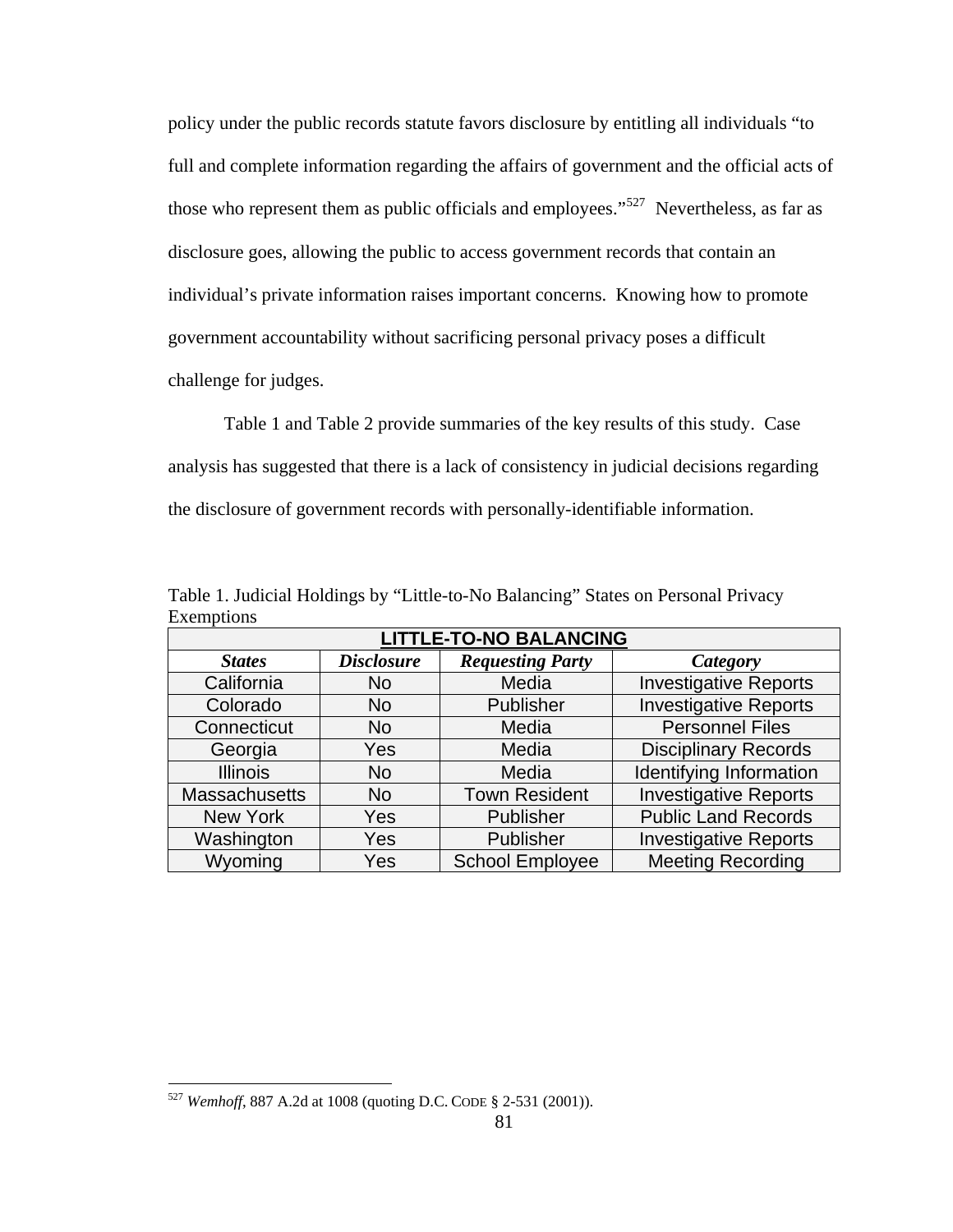| <b>BALANCING</b> |                   |                         |                              |  |
|------------------|-------------------|-------------------------|------------------------------|--|
| <b>States</b>    | <b>Disclosure</b> | <b>Requesting Party</b> | Category                     |  |
| Hawaii           | <b>Yes</b>        | Media                   | <b>Disciplinary Records</b>  |  |
|                  |                   |                         | Χ.                           |  |
|                  |                   |                         | <b>Complaint Files</b>       |  |
| Kentucky         | <b>No</b>         | Media                   | <b>Disciplinary Records</b>  |  |
|                  |                   |                         | 8                            |  |
|                  |                   |                         | <b>Complaint Files</b>       |  |
| Oregon           | Yes               | Publisher               | Identifying Information      |  |
| Pennsylvania     | Yes               | Media                   | Identifying Information      |  |
| Alabama          | <b>Yes</b>        | <b>State Employees</b>  | <b>Personnel Files</b>       |  |
|                  |                   | Association             |                              |  |
| Arkansas         | No                | Attorney                | <b>Personnel Files</b>       |  |
| Michigan         | Yes               | Parent                  | <b>Personnel Files</b>       |  |
| Wisconsin        | No                | Law Firm                | <b>Personnel Files</b>       |  |
| Arizona          | Yes               | Media                   | <b>Investigative Reports</b> |  |
| Nevada           | Yes               | Media                   | <b>Investigative Reports</b> |  |
| Rhode Island     | <b>No</b>         | Teachers'               | <b>Investigative Reports</b> |  |
|                  |                   | Alliance                |                              |  |
| <b>Texas</b>     | No                | Media                   | <b>Investigative Reports</b> |  |
| Delaware         | Yes               | Media                   | <b>Criminal History</b>      |  |
| Maine            | <b>No</b>         | Media                   | <b>Criminal History</b>      |  |
| New Jersey       | No                | Media                   | <b>Emergency Tapes</b>       |  |

Table 2. Judicial Holdings by "Balancing" States on Personal Privacy Exemptions

For Table 1 jurisdictions undertaking approaches other than the balancing of competing interests, courts have shown slightly more inclination toward denying requests for the release of government records. Judges seemed more unwilling to release files that fall under the investigative reports category than others. For states in Table 2, it was the opposite. Judicial orders for the disclosure of government records exceeded those for withholding.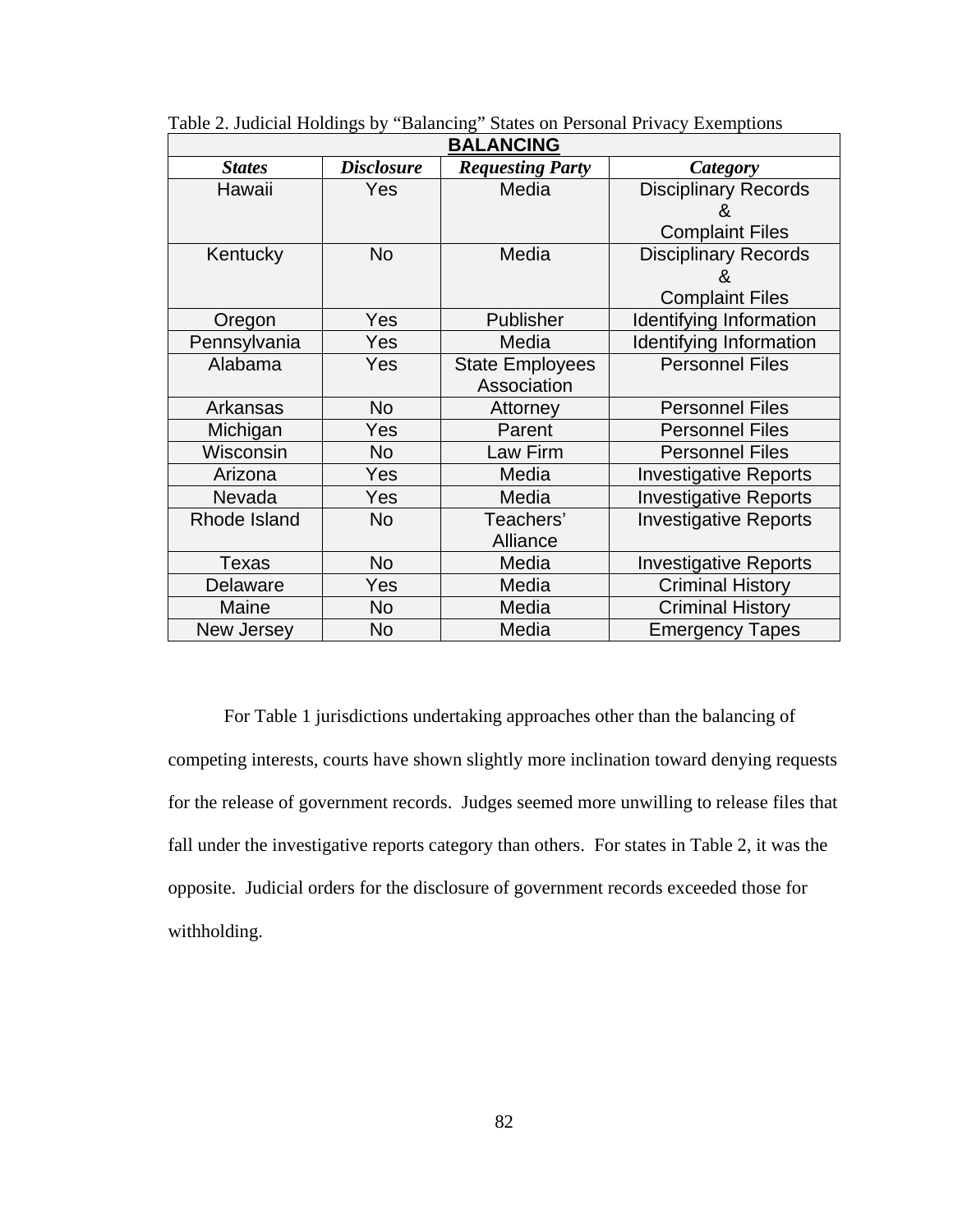#### OVERALL TREND

As the data have shown, there is no fixed formula for judges to apply when adjudicating FOI lawsuits involving personal privacy exemptions. Courts generally evaluate each public records dispute on a case-by-case basis because the facts of every lawsuit and the types of information sought differ. Some judges may proceed conservatively by strictly following the plain language of the statutory exemptions or looking to the legislative history to determine whether legislators have intended to withhold the records at issue. These jurisdictions tend to err on the side of caution with nondisclosure than to second-guess legislative intent.

Other courts weigh individual privacy rights against the public interest in access. These courts show more inclination toward disclosure, as the balancing approach gives judges more flexibility to go beyond the plain statutory provisions. On the whole, state courts veer away from the bright-line, central purpose test enumerated in the federal case of *Reporters Committee.* Only three jurisdictions—Maine, Delaware, and Nevada mentioned the case in their opinions. The discussion of *Reporters Committee* by the Maine $528$  and Delaware<sup>[529](#page-92-1)</sup> courts was merely to illustrate how federal courts have distinguished privacy in the FOIA context of "unwarranted invasion of privacy" from privacy traditionally protected by the constitution or tort law. While *Reporters Committee* was mentioned in the Nevada case for the purpose of contending how the federal categorical approach to the public records exemptions would provide more workable rules, it appeared in the sole dissenting judge's argument and not in the

<sup>528</sup> See *Blethen Me. Newspapers, Inc*., 2002 Me. Super LEXIS 156 at 3-4.

<span id="page-92-1"></span><span id="page-92-0"></span><sup>529</sup> See *Gannett Co.*, 808 A.2d at 458-59.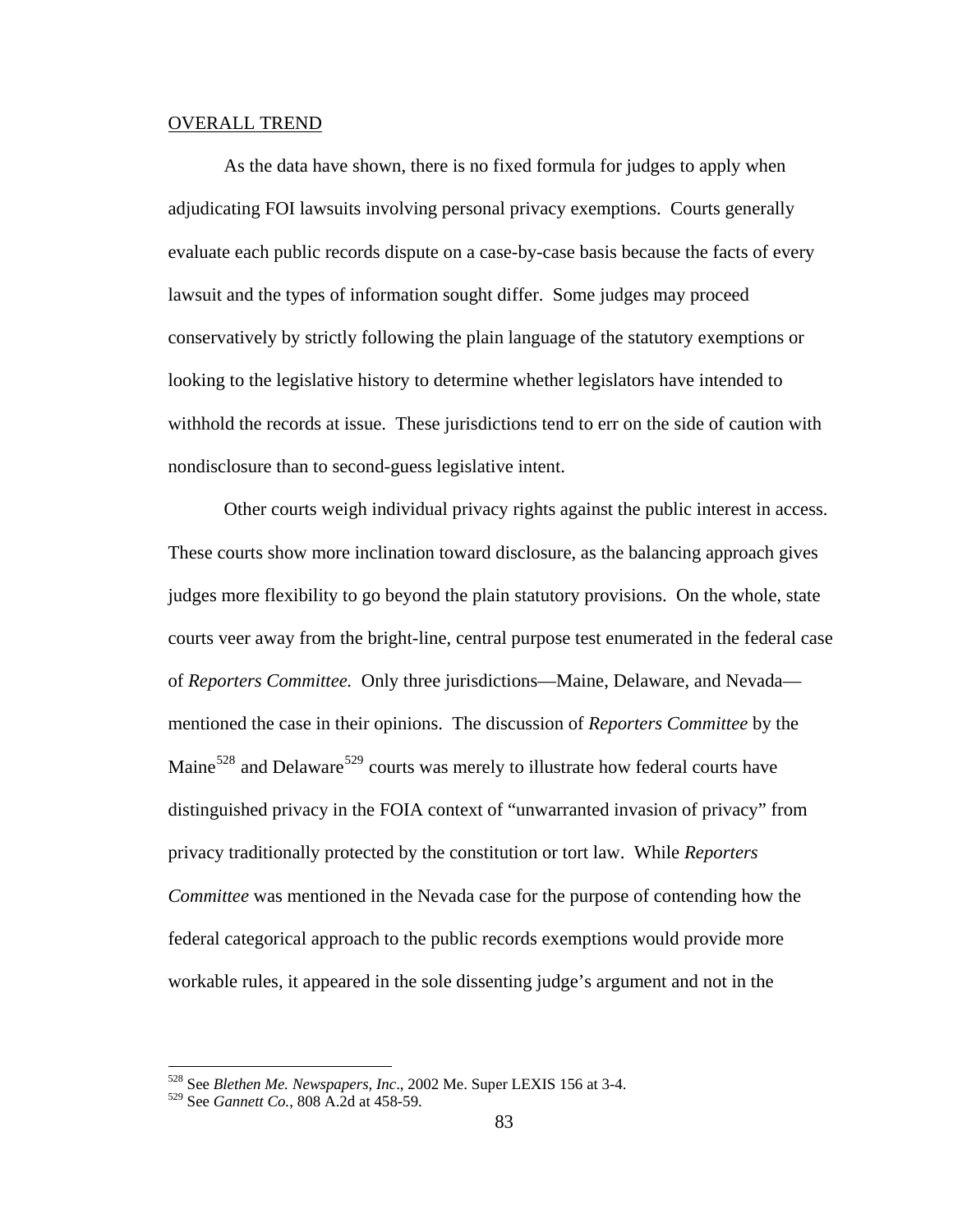majority opinion.<sup>[530](#page-93-0)</sup> Therefore, none of the jurisdictions has given much attention to the Supreme Court's decision.

The fact that the *Reporters Committee* holding was seldom mentioned in state decisions indicates that state courts neither favor nor practice the strict categorical approach to FOI exemptions. This shows that the federal categorical approach is not finding its way to state courts, as the *Reporters Committee* case has hardly caused a ripple among states. Such a trend is evidence of vibrant state judiciaries operating independently from federal control. This is an encouraging phenomenon for the general populace because the restrictive federal approach, bound by numerous categories of exempt records, automatically shuts out many of the important public interests.

Instead of following the footsteps of federal courts, state judges look into factors other than the plain language of the public records statutes, such as undue humiliation or nuisance to an individual and the fundamental public policy scheme favoring openness, before ruling on a case. While jurisdictions vary somewhat on how they undertake the weighing of interests, *e.g.* Alabama with its rule-of-reason test and New Jersey with its comprehensive balancing approach, they exercise more latitude in interpreting the scope of personal privacy exemptions than those who do not engage in balancing. In many cases, the nature of the information sought plays a significant role in the judges' decisions. The more intimate and detailed the information is, the less likely the courts would be in supporting disclosure. However, judges performing the balancing test often uphold disclosure as long as the personally-identifiable information is redacted from the records.

<span id="page-93-0"></span><sup>530</sup> See *Donrey of Nev., Inc.*, 798 P.2d at 152.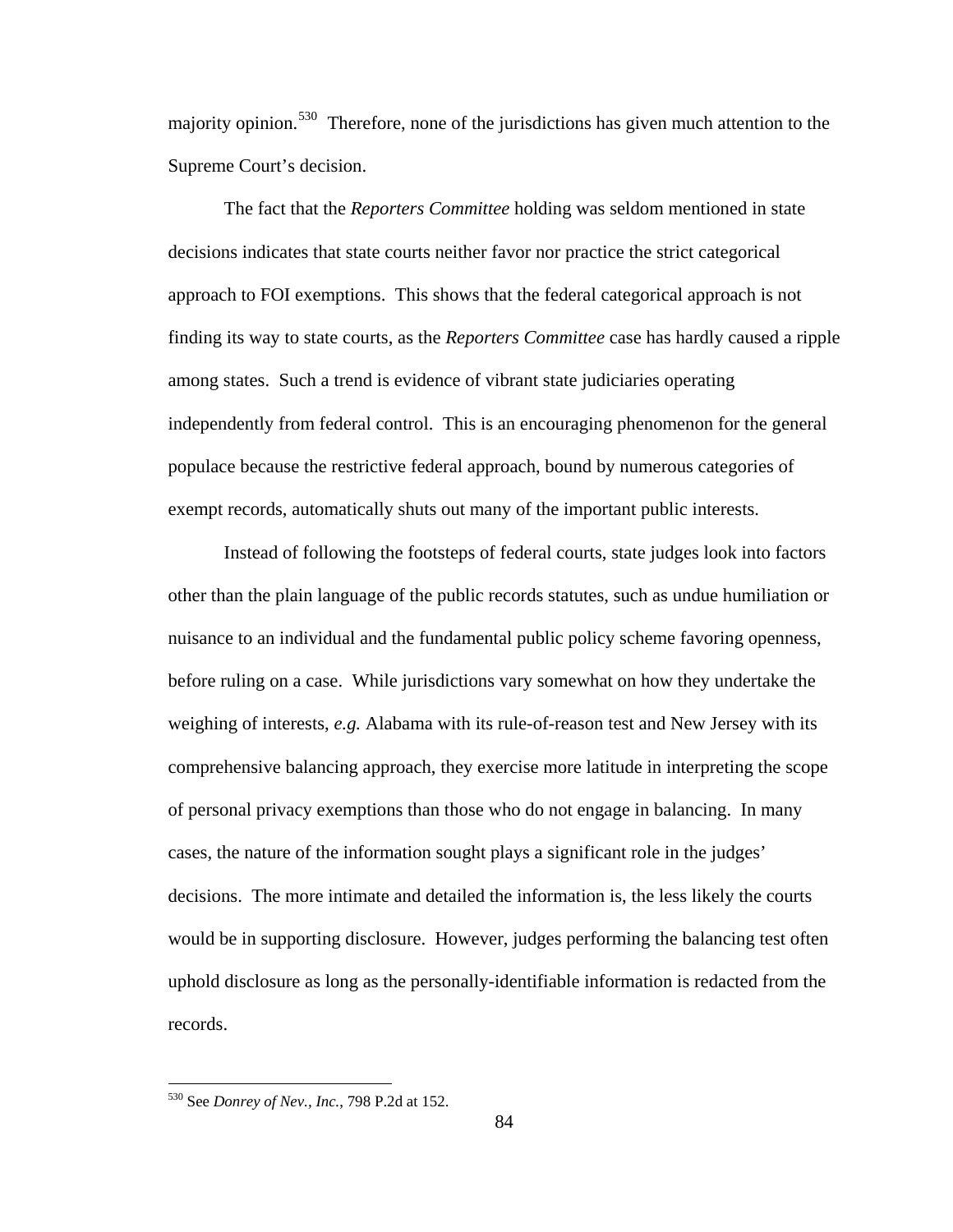Among state courts, the judicial balancing of privacy and access interests is still the prevalent norm in terms of personal privacy exemptions. Even with the Supreme Court's endorsement of the categorical approach, state judges remain uninfluenced and continue to practice what they have always been doing since the enactment of public records laws and privacy statutes, which is to weigh the public interest in access against individual privacy.

In the overall scheme of state FOI litigation involving statutory exemptions, the balancing method performs a more impartial and comprehensive job than the categorical approach does. Even though the rules and outcomes of the categorical approach are more straightforward and predictable, the analyses largely dismiss the long-held presumption of openness. By denying the release of government records based on the discrete groups of exempt information, courts inadvertently shift the presumption to personal privacy. Such a shift would simply defeat the purpose of legislatures enacting public records laws. The balancing approach, on the other hand, attempts to protect an individual's right without sacrificing too much of the public interest. The weighing of competing interests ensures that no relevant factor is instinctively rejected. Because the facts, *e.g.* the party compelling disclosure and the nature of the requested personal information, vary substantially from one FOI dispute to another, the balancing approach better equips judges with the flexibility to deal with unanticipated circumstances and subtleties in each case.

Often, the inconsistencies among judicial attempts to resolve the conflict between openness and an individual's right to privacy make it difficult for the public to know

85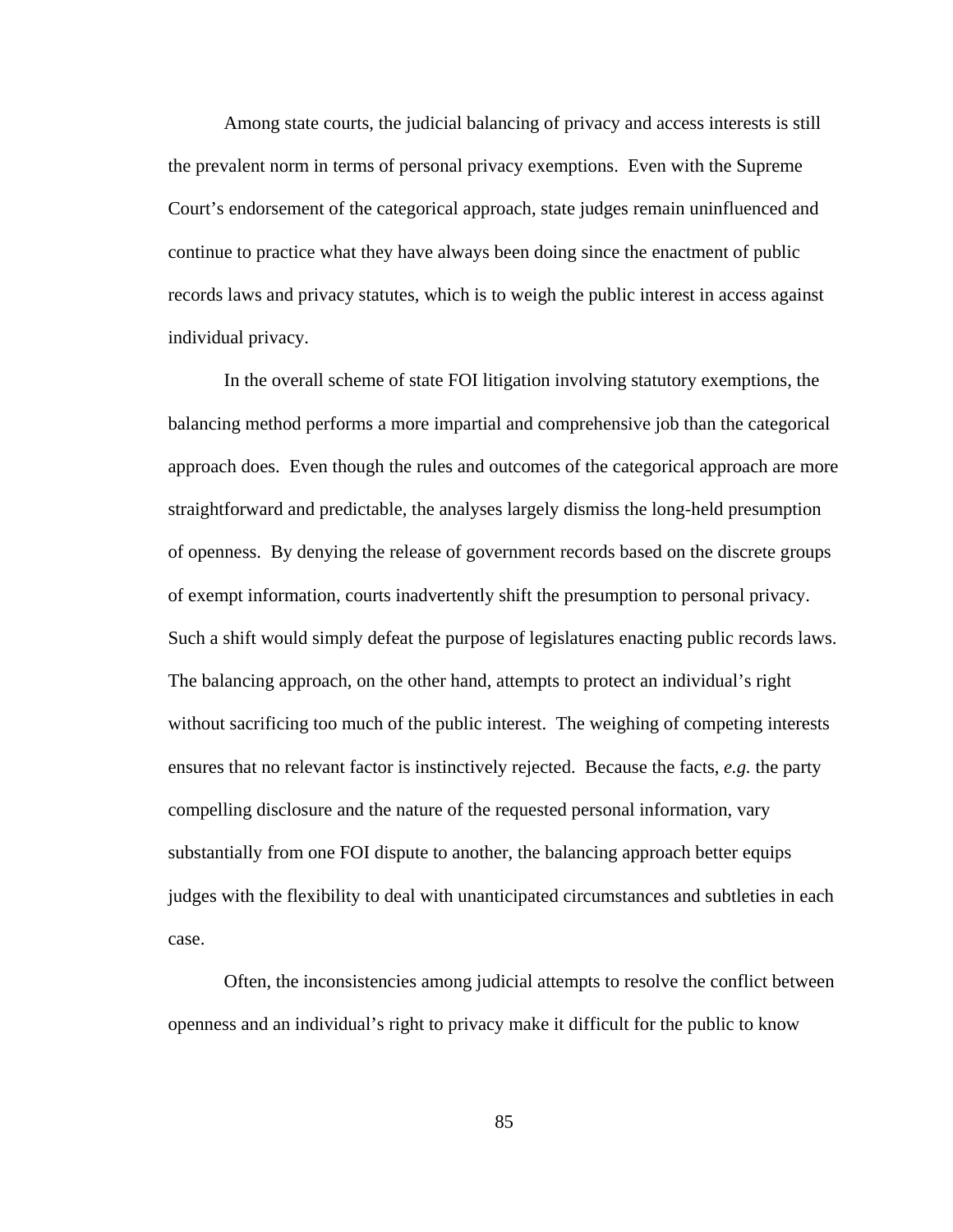is even more so for members of the media, who commonly use public records laws to precisely the accessibility of government records containing personal information.<sup>[531](#page-95-0)</sup> It further their investigations. In this study, the media, which included newspapers and publishers, was a litigating party to seventeen of the 24 FOI lawsuits examined. The judges, in nine out of the seventeen cases, ultimately allowed the media to access the records at issue. Such favorable outcomes seem encouraging to members of the media. Many states, such as Wisconsin and Arkansas, have shown more suspicion toward private entities, such as attorneys and law firms, who exploit public records statutes for personal or business gains.<sup>[532](#page-95-1)</sup> Courts recognize that while media coverage and access to an individual's personal information may sometimes "embarrass and annoy, [and] some may mean loss of status, friends, and even economic well-being[,] . . . the freedom of the press demands a high degree of latitude so that the 'free state' can continue."<sup>[533](#page-95-2)</sup> As long as there is a showing of legitimate reasons for media access to government records containing personal information, *e.g.* exposing government waste or work-related misconduct by public employees, judges usually factor in freedom of the press as an important interest to be upheld in many public records disputes.

It should be noted that this study is not without limitations. Since only 24 case opinions are available for analysis, the study assumes that these data are representative enough to reveal an overall trend across the nation. However, for the 26 states that have yet to address the issue of personal privacy exemptions, there is always the possibility, however slight, of judges inventing approaches or standards other than the ones discussed

<sup>&</sup>lt;sup>531</sup> RAYMOND WACKS, PERSONAL INFORMATION: PRIVACY AND THE LAW 155 (1989).

<span id="page-95-1"></span><span id="page-95-0"></span><sup>&</sup>lt;sup>532</sup> See, e.g., Theragenics Corp. v. Dep't of Natural Res., 536 S.E.2d 613 (Ga. Ct. App. 2000); Zink v. Commonwealth, 902 S.W.2d 825 (Ky. Ct. App. 1994).

<span id="page-95-2"></span><sup>533</sup> BRECKENRIDGE, *supra* note 14, at 74.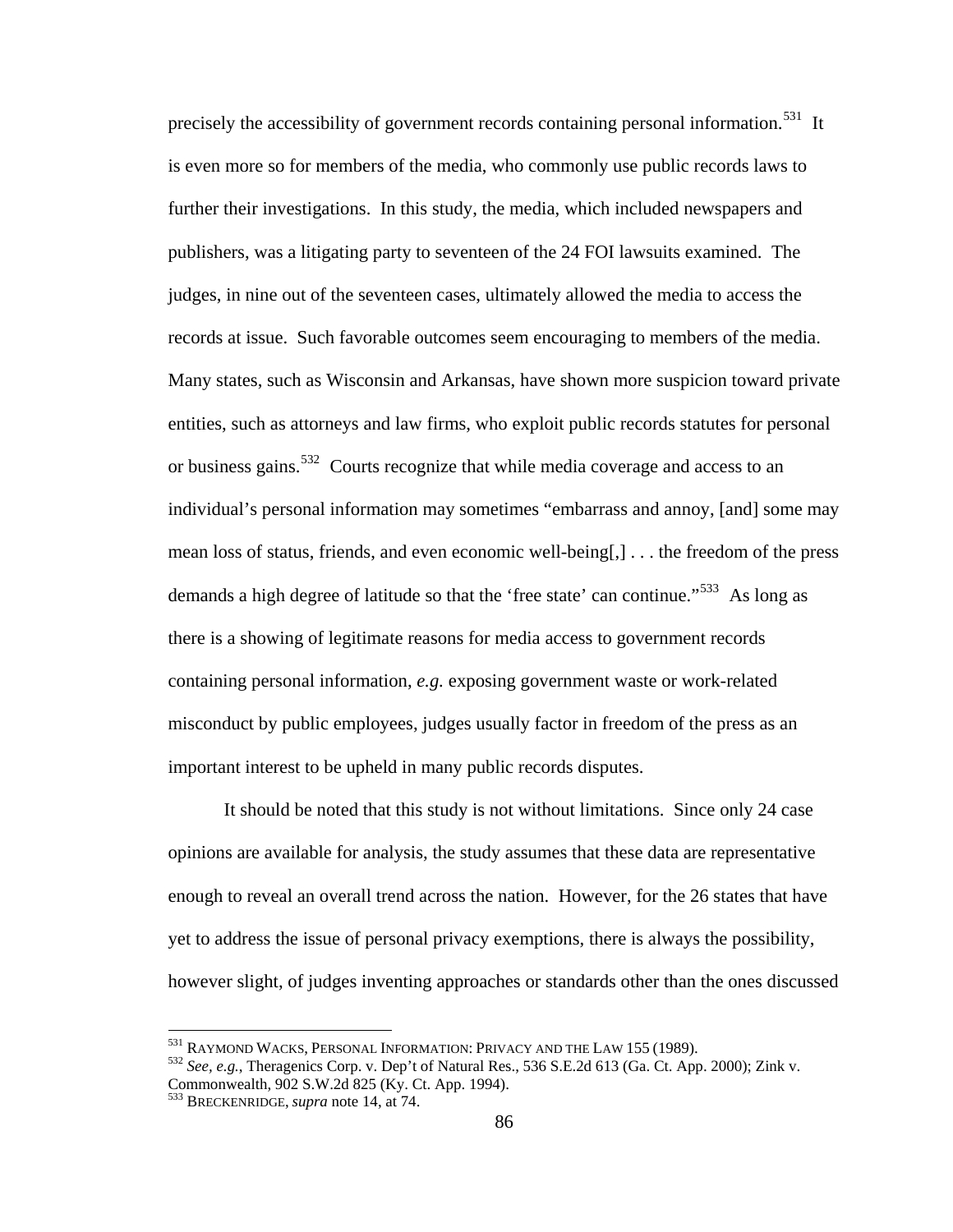in this study. Furthermore, this thesis focuses on the post-*Reporters Committee* time period. Because this is not a case opinions study across time, the researcher could not compare and conclude how state courts have changed before and after the Supreme Court case. Examining the judicial approaches, this research is merely one of the attempts to understand the intricate balance between state government secrecy and information disclosure in the realm of access laws. Future research may take a longitudinal approach by examining state FOI statutes over time to determine which types of government files have been most frequently litigated in terms of their disclosure. Other research may also focus on assessing the level of disclosure compliance by state agencies and finding out which statutory exemptions or privileges are frequently invoked to deny access to government records. In order to devise better policies, it is also important for the public to know the statutory remedies for agency violations of public records laws and the judicial constraints for discouraging future violations.

Privacy rights, due to their elusiveness, have always been an intricate subject matter for judges. Legal scholar Serge Gutwirth explains the intangible traits of privacy:

Because privacy is intimately interwoven with individual freedom, it is undefined, contextual, relational, and nonabsolute. It is undefined because freedom implies a multitude of choices and possibilities. It is contextual because the lack of clear privacy criteria means that each case has to be judged by itself, based on all relevant aspects. It is relational because the issue of privacy always implies at least two actors. It is nonabsolute because the freedom of one individual inevitably comes face-to-face with the freedoms of all others, including the public interest. Hence, protecting privacy means that an interest with fluctuating and "soft" characteristics has to be made "hard." Understandably, this is a complex and delicate affair, and the outcome always depends on different actors, facts, and decisions.[534](#page-96-0)

<span id="page-96-0"></span><sup>534</sup> SERGE GUTWIRTH, PRIVACY AND THE INFORMATION AGE 83-84 (2002).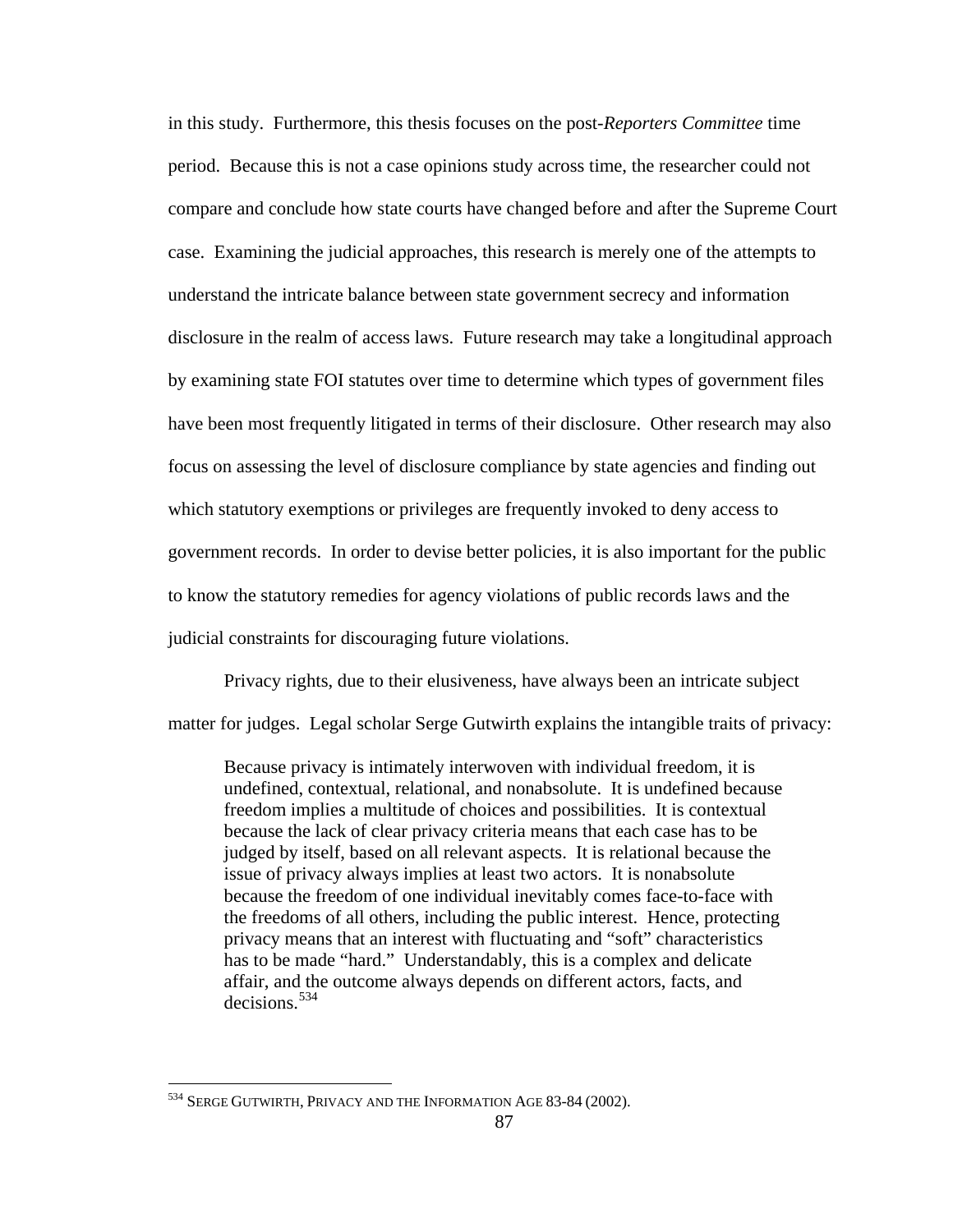In most of the literature, the mentioning of privacy rights ultimately leads to a discussion on the clash between the populace and individuals in a way "a legislative or judicial response is required to protect the citizen[s] against . . . [societal] depredations upon [their] security and freedom."<sup>[535](#page-97-0)</sup> Personal privacy exemptions, as we have seen, are examples of legislative response for the protection of an individual's right. Instead of lessening the judicial burden, the legislative creation of FOI exemptions has further complicated the problem of maintaining balance among the public's right to open government, freedom of the press, and an individual's right to privacy. Although openness in government affairs is currently the prevalent trend among states, courts may likely see an increase in litigation regarding access to government records containing personally-identifiable information, as society's concerns for identity theft and loss of personal privacy continue to rise.<sup>[536](#page-97-1)</sup>

<span id="page-97-1"></span>

<span id="page-97-0"></span><sup>535</sup> WACKS, *supra* note 531, at 135. <sup>536</sup> *See* MOORE, *supra* note 21, at 437.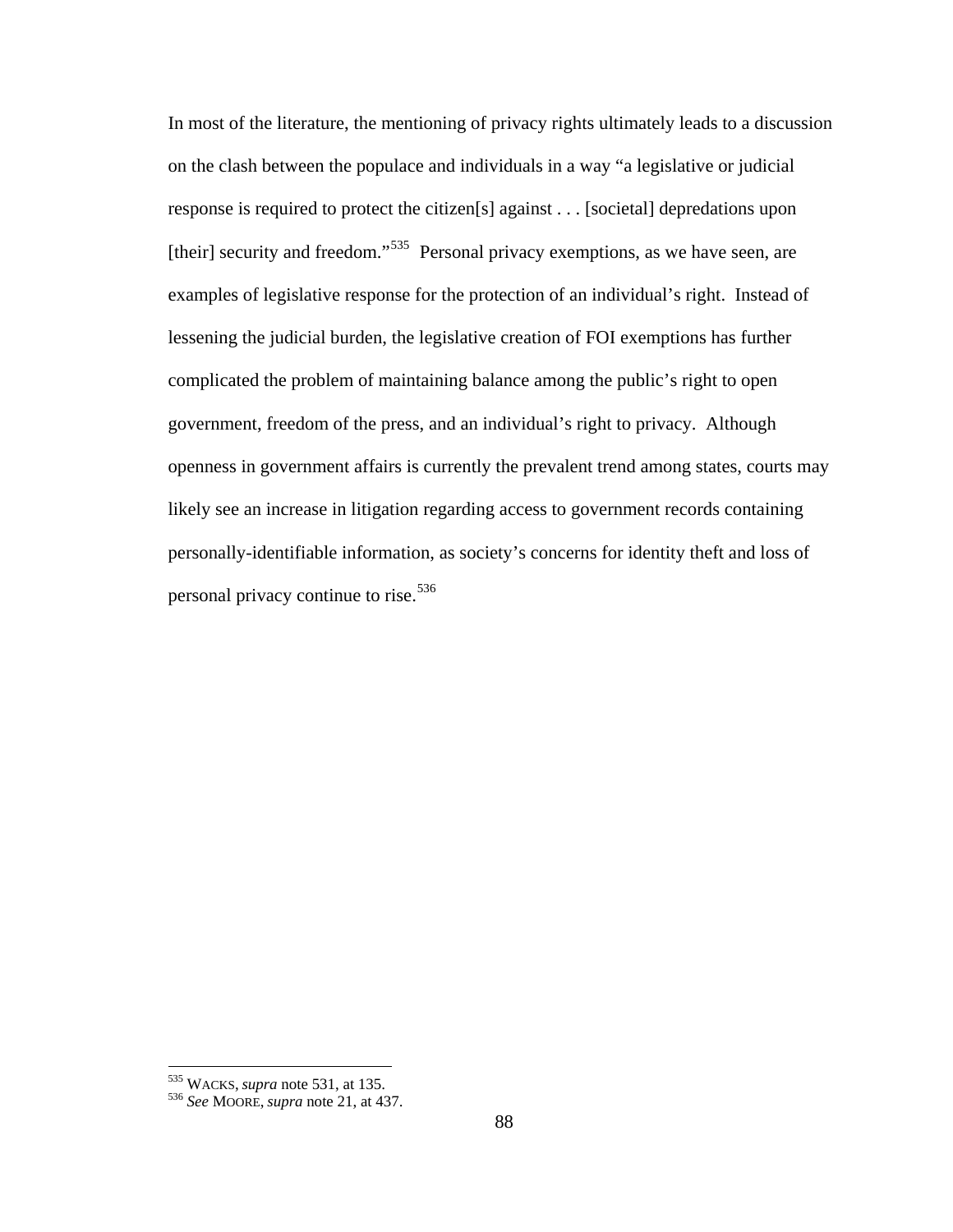# **BIBLIOGRAPHY**

### ARTICLES

- Anthony L. Osterlund, *The Unequal Balancing Act Between HIV-Positive Patients and Physicians*, 25 OHIO N.U. L. REV. 149 (1999).
- Arthur R. Miller, *Confidentiality, Protective Orders, and Public Access to the Courts*, 105 HARV. L. REV. 427 (1991).
- Bradley Pack, *FOIA Frustration: Access to Government Records Under the Bush Administration*, 46 ARIZ. L. REV. 815 (2004).
- California Office of Privacy Protection, *Privacy Laws*, *at*  http://www.privacy.ca.gov/lawenforcement/laws.htm (last visited Oct. 27, 2007).
- Carol Might, *DNA Analysis and the Freedom of Information Act: Information or Invasion?*, 26 OKLA. CITY U. L. REV. 773 (2001).
- Catherine Louisa Glenn, *Protecting Health Information Privacy: The Case for Self-Regulation of Electronically Held Medical Records*, 53 VAND. L. REV. 1605 (2000).
- Charity Scott, *Is Too Much Privacy Bad for Your Health? An Introduction to the Law, Ethics, and HIPAA Rule on Medical Privacy*, 17 GA. ST. U. L. REV. 481 (2000).
- Christopher P. Beall, *The Exaltation of Privacy Doctrines Over Public Information Law*, 45 DUKE L.J. 1249 (1996).
- Corinna Zarek, *Katrina Clampdown*, 29 NEWS MEDIA & L. 4 (2005), *available at*  http://www.rcfp.org/news/mag/29-4/cov-katrinac.html (last visited Oct. 29, 2007).
- Danel Michelle Nickels, Note, *Casting the Discovery Net Too Wide: Defense Attempts to Disclose Nonparty Medical Records in a Civil Action*, 34 IND. L. REV. 479 (2001).
- David Bryden, *What Do Law Students Learn? A Pilot Study*, 34 J. LEGAL EDUC. 479 (1984).
- David Cuillier, *Public Support for Press Access Declines as Personal Privacy Concerns Increase*, 25 NEWSPAPER RES. J. 95 (2004).
- David S. Jackson, *Privacy and Ohio's Public Records Act*, 26 CAP. U. L. REV. 107 (1997).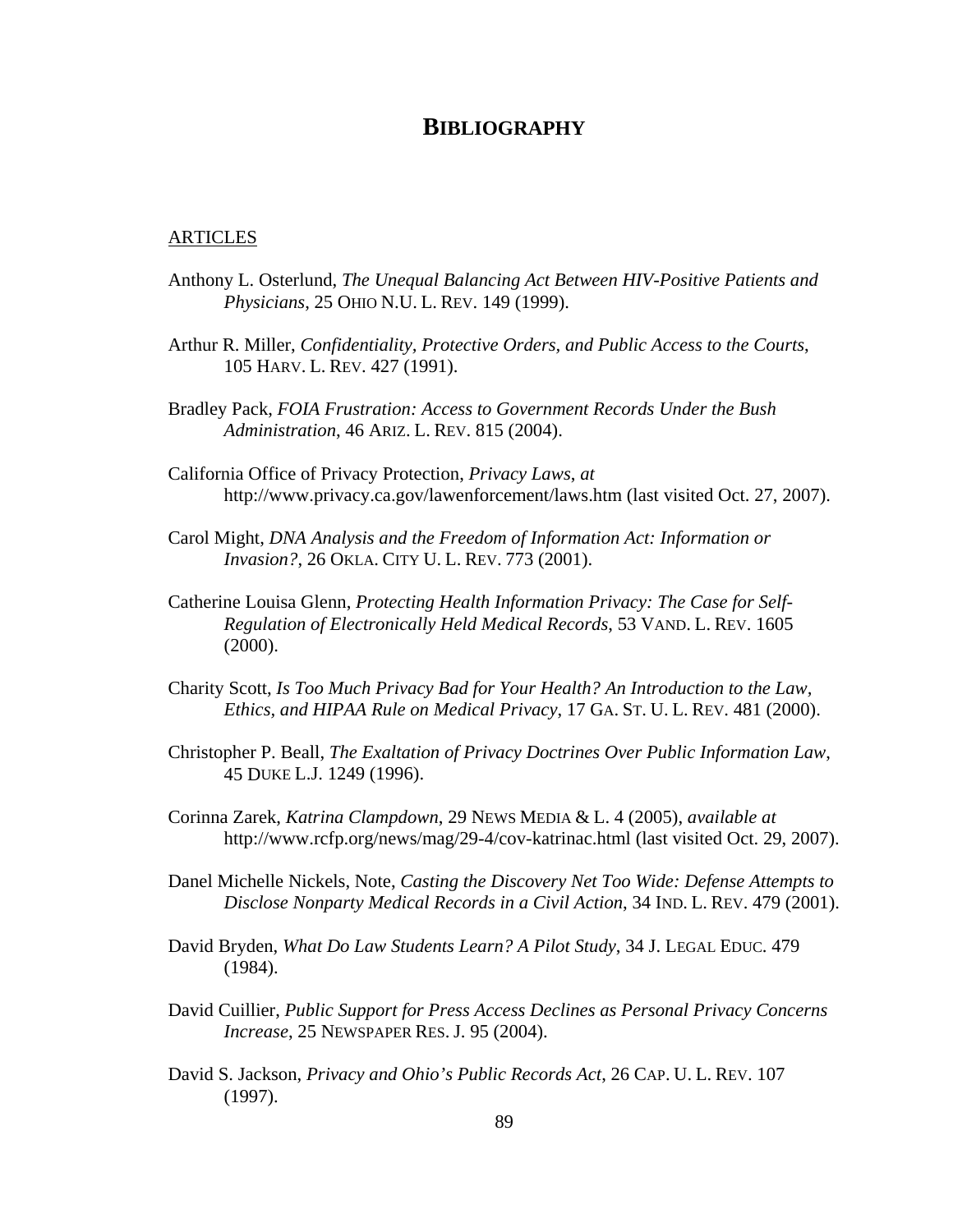- Daxton R. Stewart, The Missouri Sunshine Law: Toward a Model of Enforcement (2004) (published M.A. thesis, University of Missouri-Columbia) (on file with the University of Missouri-Columbia Library).
- Dennis S. Sears, *Vision: The Essence of Professionalism and Key to the Future of Law Librarianship as a Profession*, 98 LAW LIBR. J. 81 (2006).
- Donald M. Gillmor & Everette E. Dennis, *Legal Research in Mass Communication*, *in*  RESEARCH METHODS IN MASS COMMUNICATION 331 (Guido H. Stempel III & Bruce H. Westley, eds., 2d ed. 1989).
- Douglas J. Sylvester & Sharon Lohr, *The Security of Our Secrets: A History of Privacy and Confidentiality in Law and Statistical Practice*, 83 DENV. U. L. REV. 147 (2005).
- Electronic Privacy Information Center, *The Drivers Privacy Protection Act (DPPA) and the Privacy of Your State Motor Vehicle Record*, *at*  http://www.epic.org/privacy/drivers/ (last visited Oct. 26, 2007).
- Gina Marie Stevens, *Privacy: Total Information Awareness Programs and Related Information Access, Collection, and Protection Laws*, Mar. 21, 2003, *at*  http://www.fas.org/irp/crs/RL31730.pdf (last visited Sept. 25, 2007).
- James C. Hearn, Michael K. McLendon & Leigh Z. Gilchrist, *Governing in the Sunshine: The Impact of State Open-Meetings and Record Laws on Decision-Making in Higher Education*, EDUC. RESOURCES INFO. CENTER 5, *available at* http://eric.ed.gov/ERICDocs/data/ericdocs2sql/content\_storage\_01/0000019b/80/ 1b/85/86.pdf (last visited Oct. 27, 2007).
- Jeremy Harris Lipschultz, *Conceptual Problems of Broadcast Indecency Policy and Application*, 14 COMM. & L. 3 (1992).
- Jill Anne Farmer, *A Poststructuralist Analysis of the Legal Research Process*, 85 LAW LIBR. J. 391 (1993).
- John Moon, *The Freedom of Information Act: A Fundamental Contradiction*, 34 AM. U. L. REV. 1157 (1985).
- Keith Anderson, *Is There Still a "Sound Legal Basis?": The Freedom of Information Act in the Post-9/11 World*, 64 OHIO ST. L.J. 1605 (2003).
- Kristen Elizabeth Uhl, *The Freedom of Information Act Post-9/11: Balancing the Public's Right to Know, Critical Infrastructure Protection, and Homeland Security*, 53 AM. U. L. REV. 261 (2003).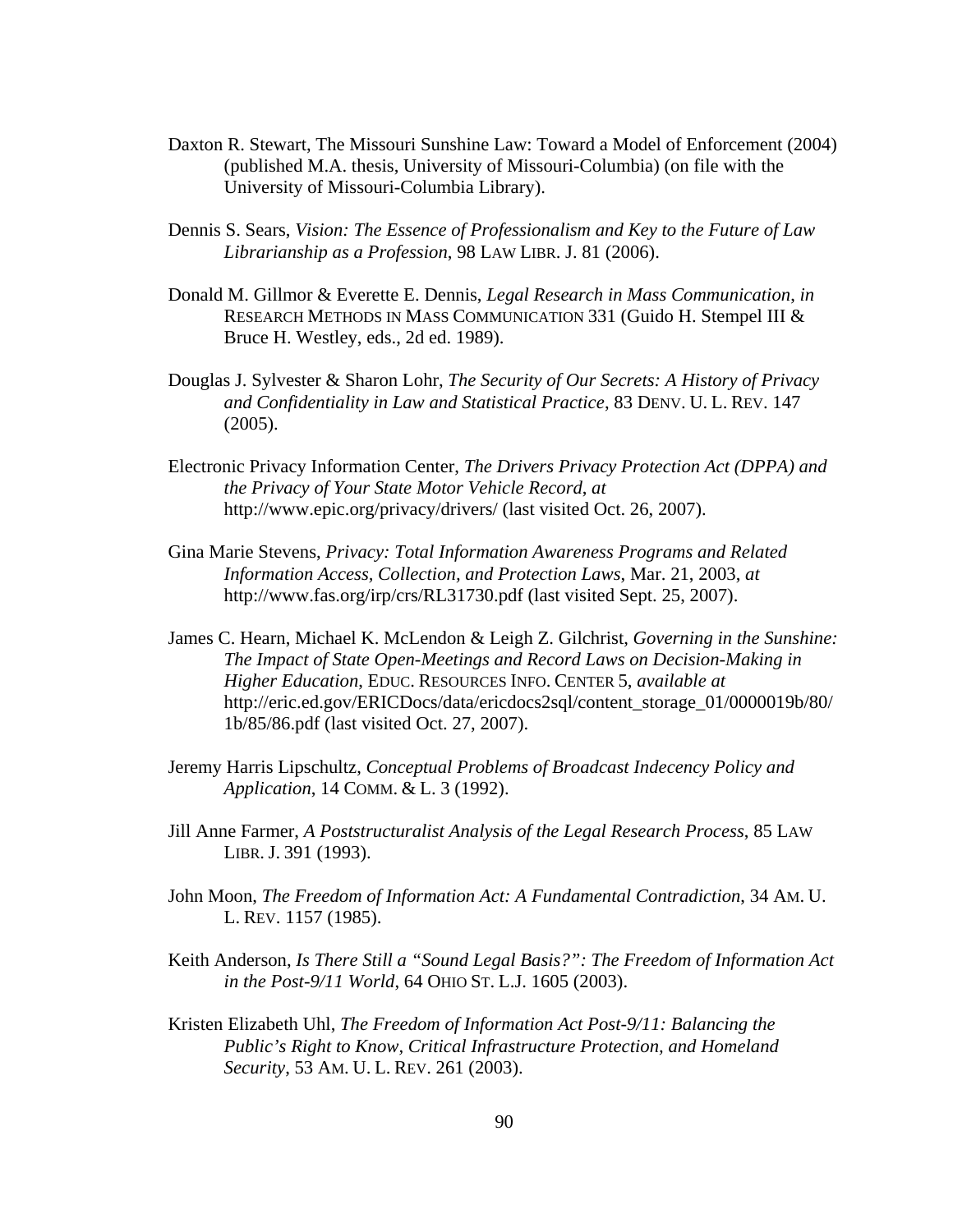- Larry Moore, *Regulating Publicity: Does Elvis Want Privacy?*, 5 DEPAUL-LCA J. ART & ENT. L. & POL'Y 1 (1994).
- Letter from James Madison to W. T. Barry (Aug. 4, 1822), *reprinted in* THE COMPLETE MADISON 337 (S. Padover ed., 1953).
- Lillian R. BeVier, *Information About Individuals in the Hands of Government: Some Reflections on Mechanisms for Privacy Protection*, 4 WM. & MARY BILL RTS. J. 455 (1995).
- Louis Harris & Associates, *Equifax-Harris Poll* (released Nov. 1993), available at Westlaw, POLL Database, QUESTION ID: USHARRIS.110593 R3C, nos. 008, 010, 015).
- Martin E. Halstuk, *Blurred Vision: How Supreme Court FOIA Opinions on Invasion of Privacy Have Missed the Target of Legislative Intent*, 4 COMM. L. & POL'Y 111 (1999).
- Martin E. Halstuk, *Shielding Private Lives from Prying Eyes: The Escalating Conflict Between Constitutional Privacy and the Accountability Principle of Democracy*, 1 COMMLAW CONSPECTUS 71 (2003).
- Martin E. Halstuk, *When Is an Invasion of Privacy Unwarranted Under the FOIA? An Analysis of the Supreme Court's "Sufficient Reason" and "Presumption of Legitimacy" Standards*, 16 J.L. & PUB. POL'Y 361 (2005).
- Martin E. Halstuk & Bill F. Chamberlin, *The Freedom of Information Act 1966-2006: A Retrospective on the Rise of Privacy Protection over the Public Interest in Knowing What the Government Is Up To*, 11 COMM. L. & POL'Y 511 (2006).
- Martin E. Halstuk & Charles N. Davis, *The Public Interest Be Damned: Lower Court Treatment of the* Reporters Committee *"Central Purpose" Reformulation*, 54 ADMIN. L. REV. 983 (2002).
- Maureen Straub Kordesh, *Navigating the Dark Morass: A First-Year Student's Guide to the Library*, 19 CAMPBELL L. REV. 115 (1996).
- Michael Duggan & David Isenbergh, Commentary, *Poststructuralism and the Brave New World of Legal Research*, 86 LAW LIBR. J. 829 (1994).
- Michael Hoefges, Martin E. Halstuk & Bill F. Chamberlin, *Privacy Rights Versus FOIA Disclosure Policy: The "Uses and Effects" Double Standard in Access to Personally-Identifiable Information in Government Records*, 12 WM. & MARY BILL RTS. J. 1 (2003).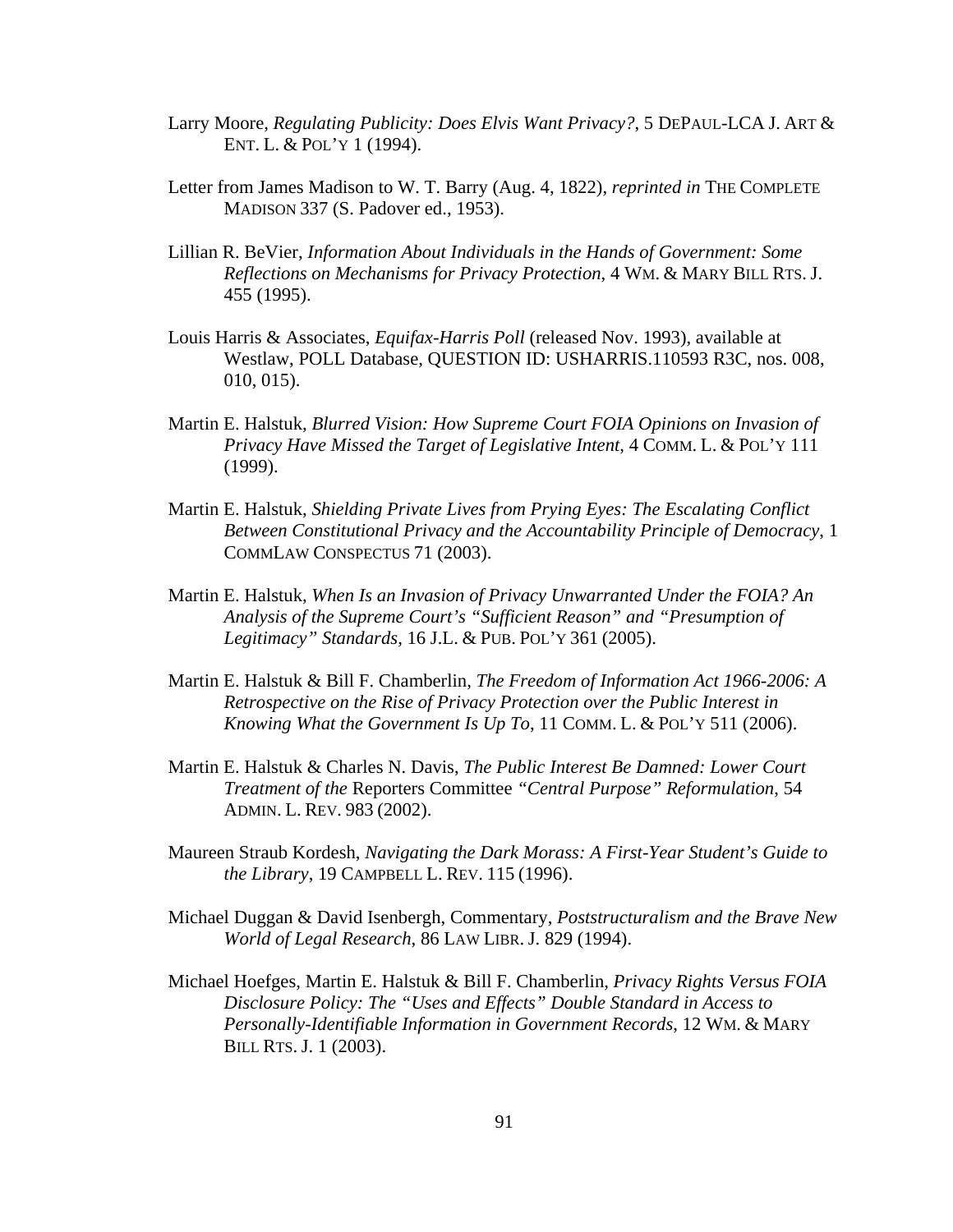- Myra Moran, Sissy Holloman, William Kassler & Beverly Dozier, *Living with the HIPAA Privacy Rule*, 32 J.L. MED. & ETHICS 73 (2004).
- National Conference of State Legislatures, *Privacy Protections in State Constitutions*, Apr. 6, 2008, *at* http://www.ncsl.org/programs/lis/privacy/stateconstpriv03.htm (last visited Apr. 7, 2008).
- Nicholas Coates, *The Privacy Crackdown*, 31 NEWS MEDIA & L. 4 (2007), *available at*  http://rcfp.org/news/mag/31-3/cov-thepriva.html (last visited Oct. 29, 2007).
- OpenTheGovernment.org, *Public Trust and Accountability*, *at*  http://openthegovernment.org/article/articleview/32/1/15 (last visited Oct. 29, 2007).
- Patrice McDermott & Emily Feldman, *Secrecy Report Card 2006*, OPENTHEGOVERNMENT.ORG, *at*  http://www.openthegovernment.org/otg/SRC2006.pdf (last visited Oct. 27, 2007).
- Patricia M. Wald, *The Freedom of Information Act: A Short Case Study in the Perils and Paybacks of Legislating Democratic Values*, 33 EMORY L.J. 649 (1984).
- Paul T. Wangerin, *Skills Training in "Legal Analysis": A Systematic Approach*, 40 U. MIAMI L. REV. 409 (1986).
- Peter C. Schanck, *Taking Up Barkan's Challenge: Looking at the Judicial Process and Legal Research*, 82 LAW LIBR. J. 1 (1990).
- The Reporters Committee for Freedom of the Press, *Health Care Journalists' Access to Hospitals Curtailed Under HIPAA*, A REPORTER'S GUIDE TO MEDICAL PRIVACY LAW, *available at* http://www.rcfp.org/hipaa/hospitals.html (last visited Oct. 29, 2007).
- The Reporters Committee for Freedom of the Press, *NASA FOIA Denial Prompts Congressional Questions*, *at* http://rcfp.org/news/2007/1026-foi-nasare.html (last visited Oct. 29, 2007).
- Richard Sobel, *The HIPAA Paradox: The Privacy Rule That's Not*, 4 HASTINGS CTR. REP. 40 (2007).
- Robert Tanner, *States Steadily Restricting Government Information Available to Public*, ASSOCIATED PRESS, Mar. 12, 2006, *at* http://www.ap.org/FOI/foi\_031306a.html (last visited Oct. 28, 2007).
- Roger S. Magnusson, *The Changing Legal and Conceptual Shape of Health Care Privacy*, 32 J.L. MED. & ETHICS 680 (2004).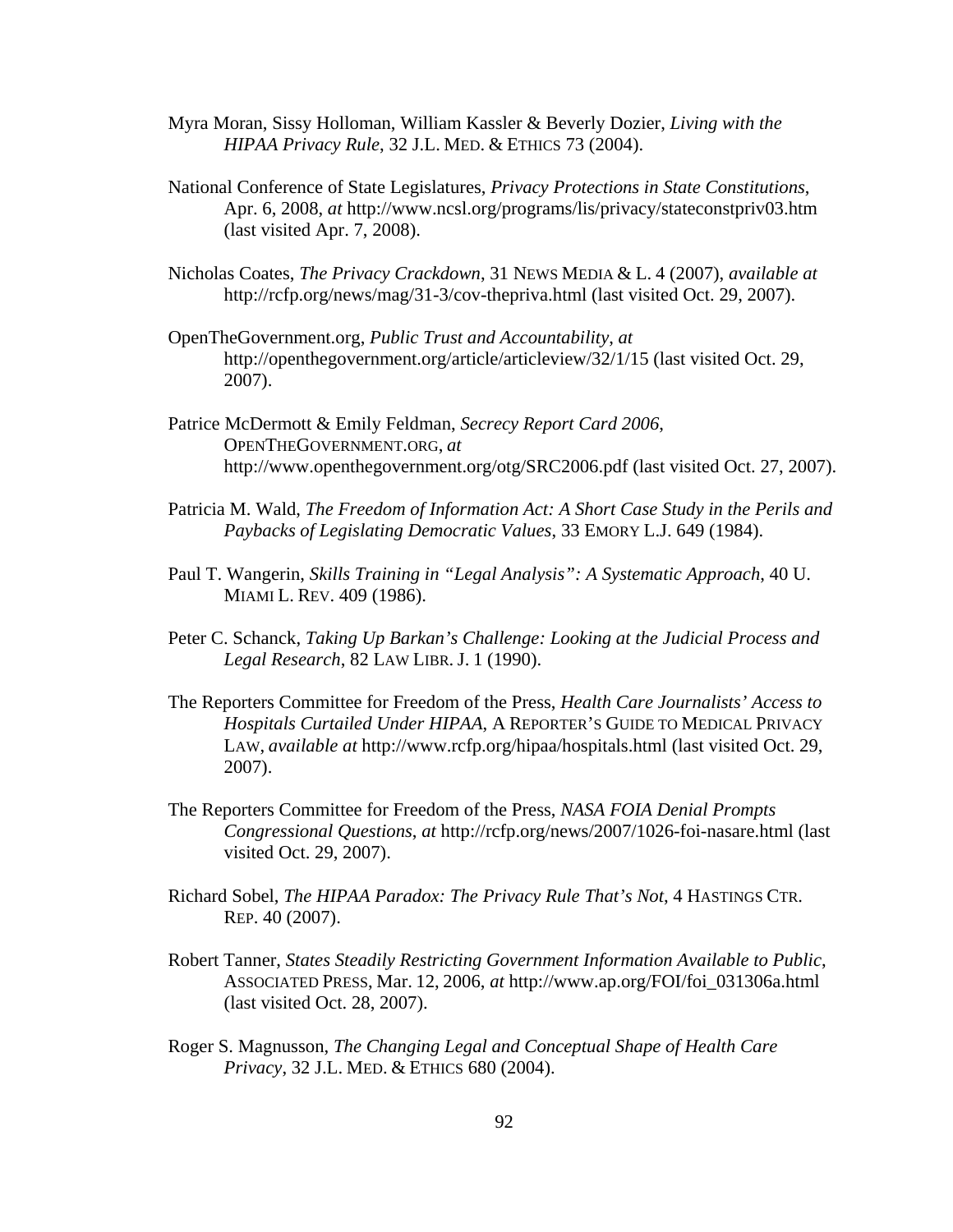- Ryan Lozar, *Federal Secrecy and the States: The Impact of Information Closures on Local Government Operations*, 2 INFO. SOC'Y J.L. & POL'Y 103 (2005).
- Samuel A. Terilli & Sigman L. Splichal, *Public Access to Autopsy and Death-Scene Photographs: Relational Privacy, Public Records and Avoidable Collisions*, 10 COMM. L. & POL'Y 313 (2005).
- Samuel Warren & Louis Brandeis, *The Right to Privacy*, 4 HARV. L. REV. 193 (1891).
- Sarah Braman, *Policy As a Research Context*, *in* COMMUNICATION RESEARCHERS AND POLICY MAKING 35 (Sarah Braman ed., 2003).
- United States Department of Education, *General: Family Educational Rights and Privacy Act (FERPA)*, *at* http://www.ed.gov/policy/gen/guid/fpco/ferpa/index.html (last visited Oct. 27, 2007).
- United States Department of Health & Human Services, *General Overview of Standards for Privacy of Individually Identifiable Health Information*, *at*  http://www.hhs.gov/ocr/hipaa/guidelines/overview.pdf (last visited Sept. 26, 2007).
- United States Department of Health & Human Services, *Medical Privacy: National Standards to Protect the Privacy of Personal Health Information*, *at*  http://www.hhs.gov/ocr/hipaa/finalreg.html (last visited Sept. 26, 2007).
- United States Department of Justice, *Overview of the Privacy Act of 1974, 2004 Edition: Introduction*, *at* http://www.usdoj.gov/oip/1974intro.htm (last visited on Sept. 26, 2007).
- United States Department of Justice, *Overview of the Privacy Act of 1974, 2004 Edition: Policy Objectives*, *at* http://www.usdoj.gov/oip/1974polobj.htm (last visited on Sept. 26, 2007).
- Victoria S. Salzmann, *Are Public Records Really Public?: The Collision Between the Right to Privacy and the Release of Public Court Records Over the Internet*, 52 BAYLOR L. REV. 355 (2000).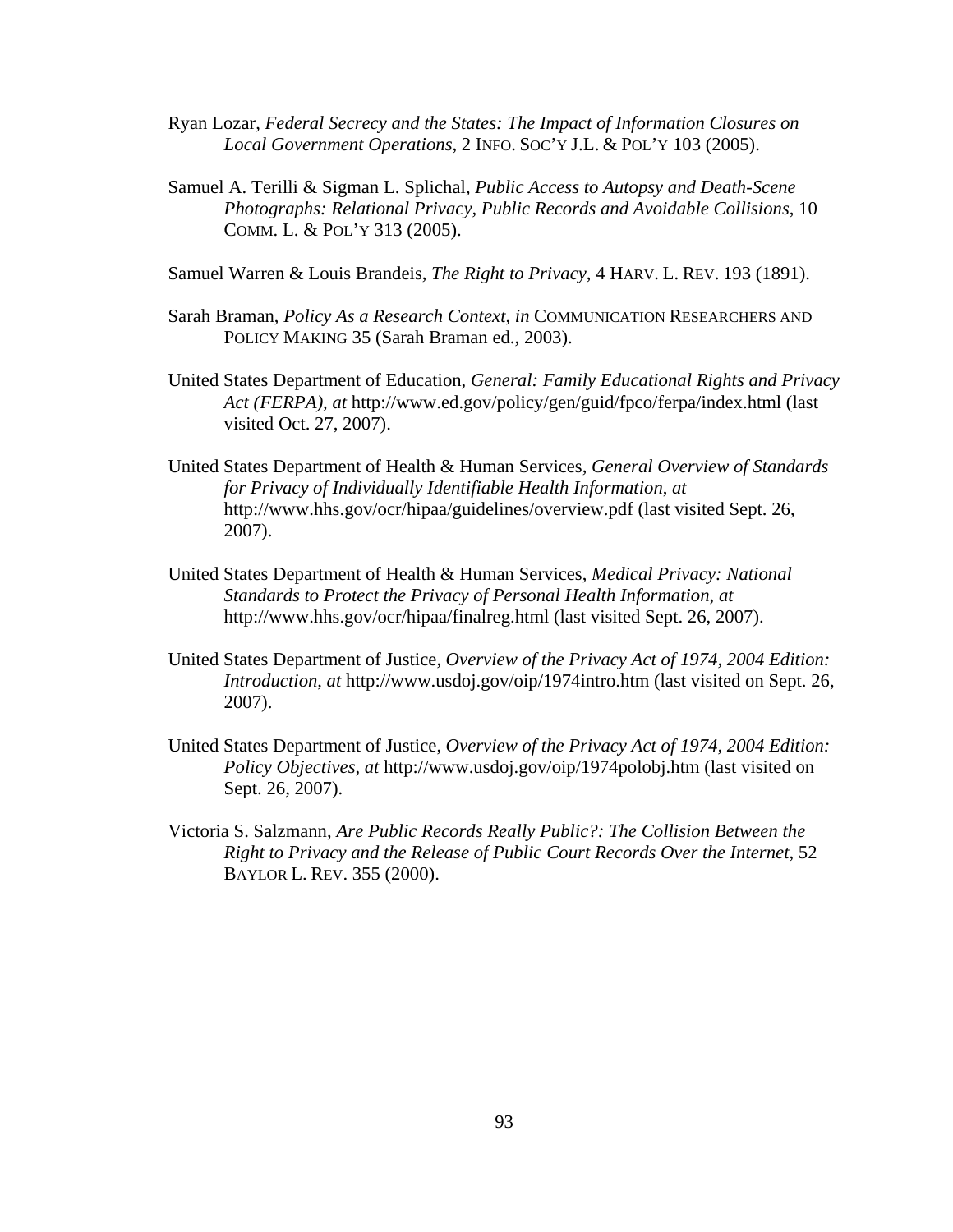#### BOOKS

ADAM CARLYLE BRECKENRIDGE, THE RIGHT TO PRIVACY (2d ed. 1970).

BLACK'S LAW DICTIONARY (7th ed. 1999).

RAYMOND WACKS, PERSONAL INFORMATION: PRIVACY AND THE LAW (1989).

RICHARD F. HIXSON, PRIVACY IN A PUBLIC SOCIETY (1987).

ROY L. MOORE, MASS COMMUNICATION LAW AND ETHICS (2d ed. 1999).

SERGE GUTWIRTH, PRIVACY AND THE INFORMATION AGE (2002).

THOMAS I. EMERSON, THE SYSTEM OF FREEDOM OF EXPRESSION (1970).

WILLIAM M. LILE ET AL., BRIEF MAKING AND THE USE OF LAW BOOKS (3d ed. 1914).

### CASE DECISIONS

*A. United States Supreme Court* 

Dep't of State v. Washington Post Co., 456 U.S. 595 (1982).

Dep't of the Air Force v. Rose, 425 U.S. 352 (1976).

Eisenstadt v. Baird, 405 U.S. 438 (1972).

FBI v. Abramson, 456 U.S. 615 (1982).

Griswold v. Connecticut, 381 U.S. 479 (1965).

Lawrence v. Texas, 539 U.S. 558 (2003).

Meyer v. Nebraska, 262 U.S. 390 (1923).

Nat'l Archives & Records Admin. v. Favish, 541 U.S. 157 (2004).

Osborne v. United States, 385 U.S. 323 (1966).

Pierce v. Soc'y of Sisters, 268 U.S. 510 (1925).

Poe v. Ullman, 367 U.S. 497 (1961).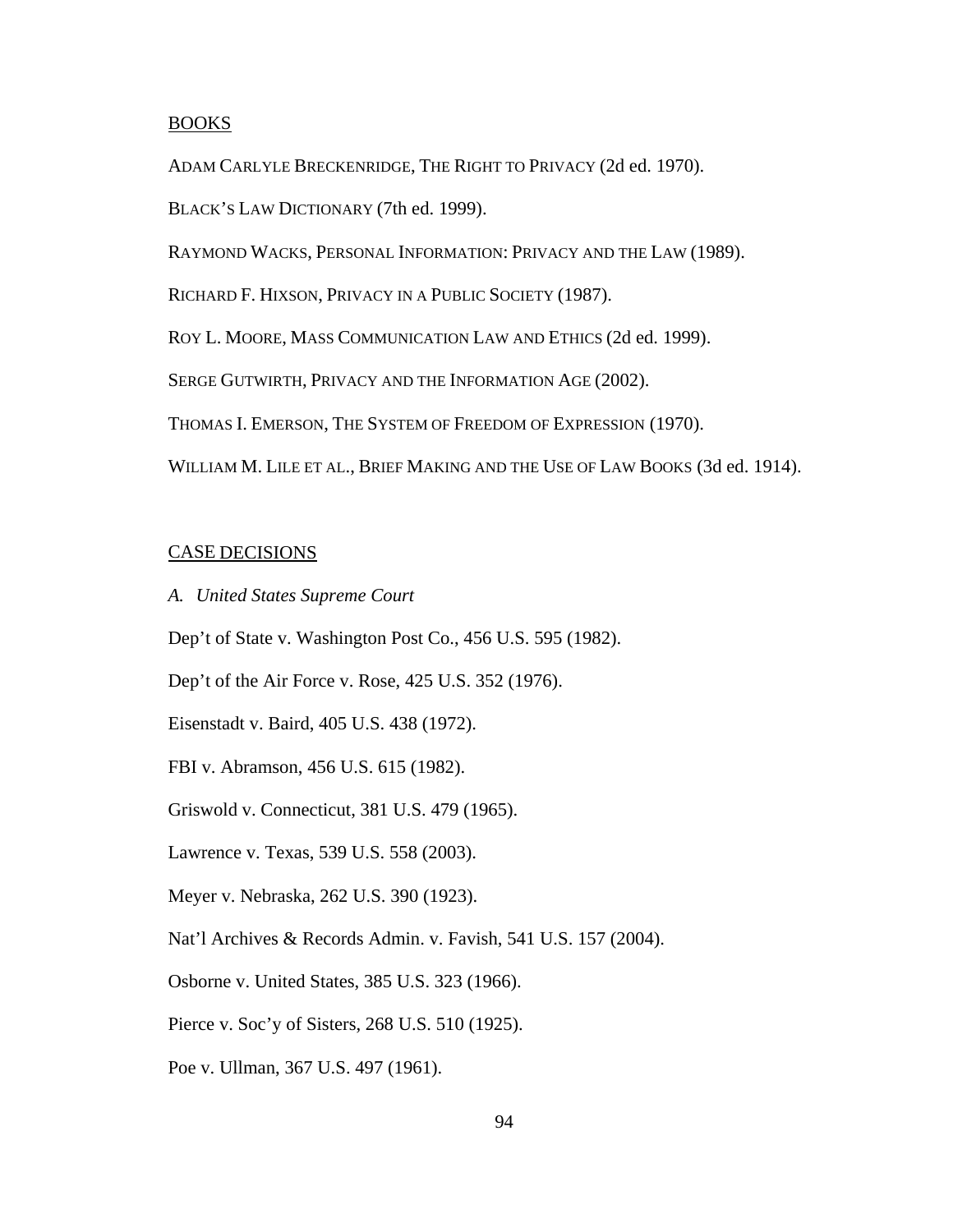- Reno v. Condon, 528 U.S. 141 (2000).
- Roe v. Wade, 410 U.S. 113 (1973).
- Snyder v. Massachusetts, 291 U.S. 97 (1934).
- Stanley v. Georgia, 394 U.S 557 (1969).
- United States Dep't of Defense v. Fed. Labor Relations Auth., 510 U.S. 487 (1994).
- United States Dep't of Justice v. Reporters Comm. for Freedom of the Press, 489 U.S. 749 (1989).
- United States Dep't of State v. Ray, 502 U.S. 164 (1991).
- Whalen v. Roe, 429 U.S 589 (1977).
- *B. United States Courts of Appeals*
- Brown v. FBI, 658 F.2d 71 (2d Cir. 1981).
- Fed. Labor Relations Auth. v. United States Dep't of the Navy, 966 F.2d 747 (3d Cir. 1992).

Lepelletier v. FDIC, 164 F.3d 37 (D.C. Cir. 1999).

- Reporters Comm. for Freedom of the Press v. United States Dep't of Justice, 816 F.2d 730 (D.C. Cir. 1987).
- *C. United States District Courts*

Associated Dry Goods Corp. v. NLRB, 455 F. Supp. 802 (S.D.N.Y. 1978).

Bennett v. DEA, 55 F. Supp. 2d 36 (D.D.C. 1999).

Fiumara v. Higgins, 572 F. Supp. 1093 (D.C.N.H. 1983).

Schonberger v. Nat'l Transp. Safety Bd., 508 F. Supp. 941 (D.D.C. 1981).

*D. State Supreme Courts* 

Angelo Iafrate Constr., LLC v. State, 879 So. 2d 250 (La. 2004).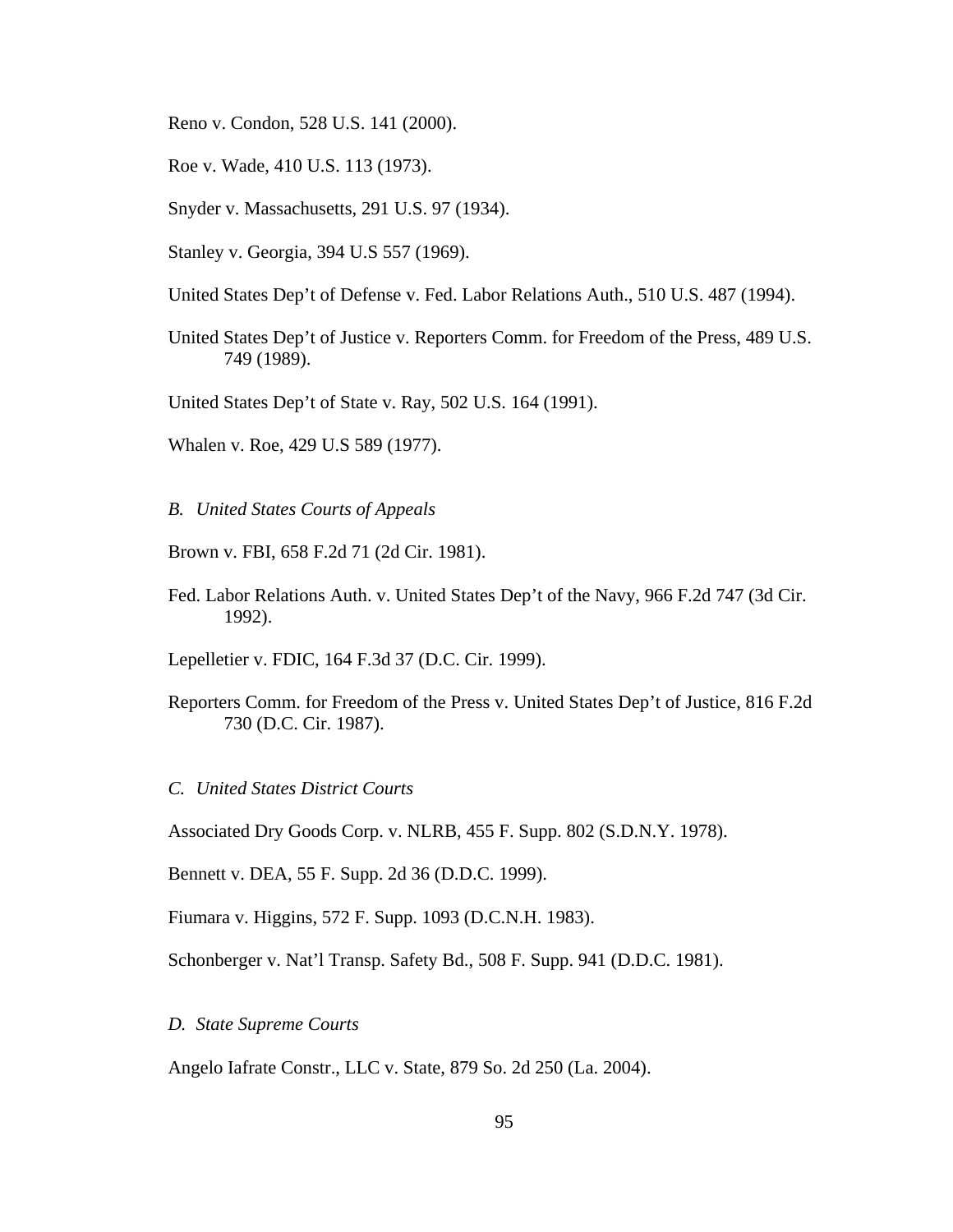Blethen Me. Newspapers, Inc. v. State, 2002 Me. Super. LEXIS 156 (Me. 2002).

- Bradley v. Saranac Bd. of Educ., 565 N.W.2d 650 (Mich. 1997).
- Brouillet v. Cowles Publ'g Co., 791 P.2d 526 (Wash. 1990).
- Capital City Press v. E. Baton Rouge Parish Metro. Council, 696 So. 2d 562 (La. 1997).
- Cox Ariz. Publ'ns v. Collins, 852 P.2d 1194 (Ariz. 1993).
- Criminal Justice Comm'n v. Freedom of Info. Comm'n, 585 A.2d 96 (Conn. 1991).
- *In re* Data Tree, LLC v. Romaine, 880 N.E.2d 10 (N.Y. 2007).
- Denver Publ'g Co. v. Bd. of County Comm'rs, 121 P.3d 190 (Colo. 2005).
- Donrey of Nev., Inc. v. Bradshaw, 798 P.2d 144 (Nev. 1990).
- Galvin v. Freedom of Info. Comm'n, 518 A.2d 64 (Conn. 1986).
- Globe Newspaper Co. v. Boston Ret. Bd., 446 N.E.2d 1051 (Mass. 1983).
- Guard Publ'g Co. v. Lane County School Dist. No. 4J, 791 P.2d 854 (Or. 1990).
- Judiciary Comm. v. Freedom of Info. Comm'n, 473 A.2d 1248 (Conn. 1983).
- Jordan v. Motor Vehicles Div., 781 P.2d 1203 (Or. 1989).
- Ky. Bd. of Exam'rs v. Courier-Journal & Louisville Times Co., 826 S.W.2d 324 (Ky. 1992).
- New Haven v. Freedom of Info. Comm'n, 535 A.2d 1297 (Conn. 1988).
- Painting Indus. v. Alm, 746 P.2d 79 (Haw. 1987).
- Pa. State Univ. v. State Employees' Ret. Bd., 2007 Pa. LEXIS 2406 (Pa. 2007).
- Pawtucket Teachers' Alliance Local No. 920 v. Brady, 556 A.2d 556 (R.I. 1989).
- Perkins v. Freedom of Info. Comm'n, 635 A.2d 783 (Conn. 1993).
- Pivero v. Largy, 722 A.2d 461 (N.H. 1998).
- Post-Newsweek Stations v. Doe, 612 So. 2d 549 (Fla. 1993).
- Red & Black Publ'g Co. v. Bd. of Regents, 427 S.E.2d 257 (Ga. 1993).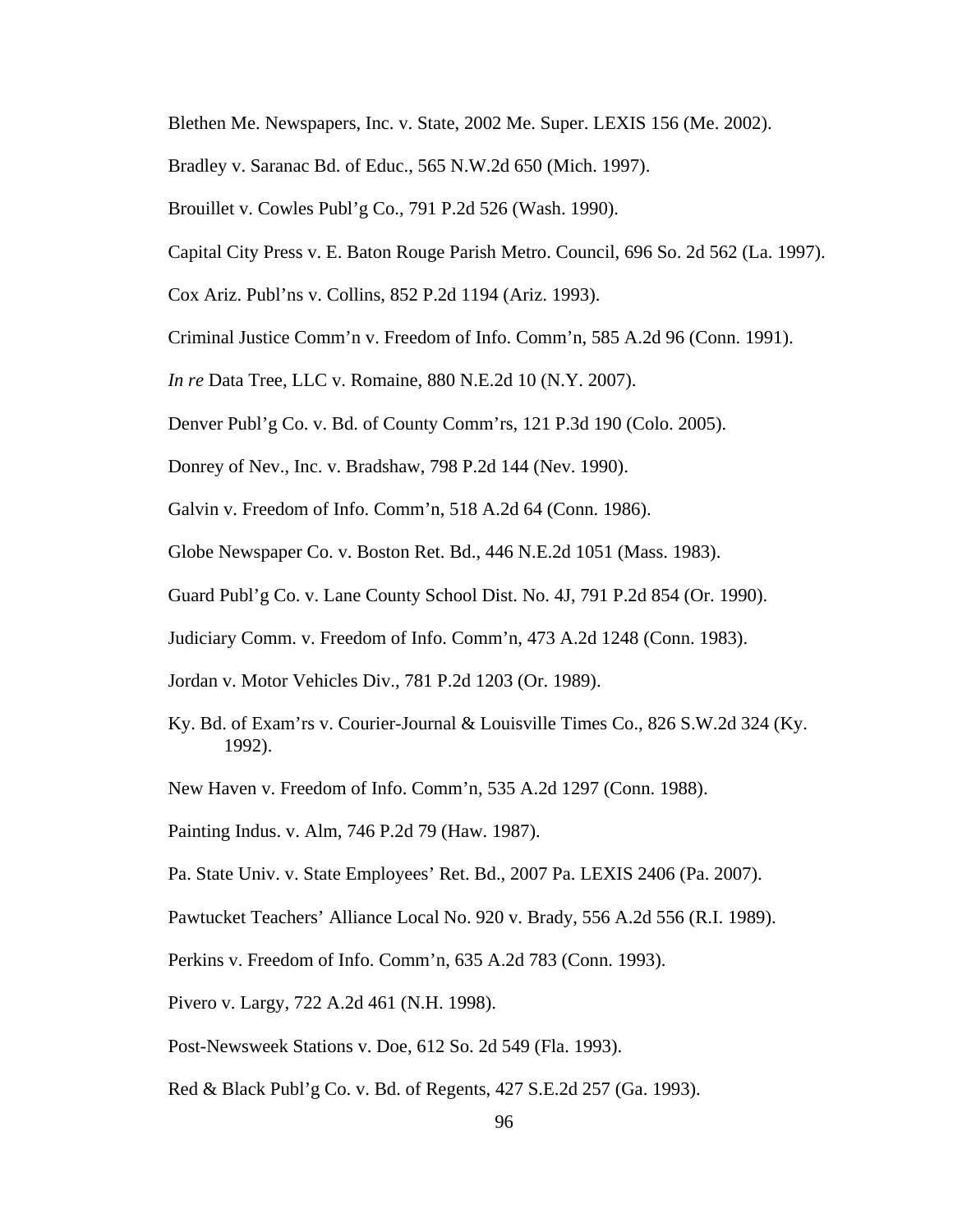Rocque v. Freedom of Info. Comm'n, 774 A.2d 957 (Conn. 2001).

- Sheaffer v. State, 139 P.3d 468 (Wyo. 2006).
- State Org. of Police Officers v. Soc'y of Prof'l Journalists-Univ. of Haw., 927 P.2d 386 (Haw. 1996).
- Stilley v. McBride, 965 S.W.2d 125 (Ark. 1998).
- Stone v. Consol. Publ'g Co., 404 So. 678 (Ala. 1981).
- Swinton v. Safir, 720 N.E.2d 89 (N.Y. 1999).
- Wakefield Teachers Ass'n v. School Comm., 731 N.E.2d 63 (Mass. 2000).
- Wemhoff v. District of Columbia, 887 A.2d 1004 (D.C. 2005).
- Williams v. Super. Ct., 852 P.2d 377 (Cal. 1993).
- Yellowstone County v. Billings Gazette, 143 P.3d 135 (Mont. 2006).
- Young v. Rice, 826 S.W.2d 252 (Ark. 1992).
- *E. State Intermediate Courts*
- Asbury Park Press v. Ocean County Prosecutor's Office, 864 A.2d 446 (N.J. Super. Ct. Law Div. 2004).
- Cox Ariz. Publ'ns, Inc. v. Collins, 818 P.2d 174 (Ariz. Ct. App. 1991).
- Cypress Media, Inc. v. Hazleton Area School Dist., 708 A.3d 866 (Pa. Commw. Ct. 1998).
- Fla. Dep't of Educ. v. NYT Mgmt. Servs., 895 So. 2d 1151 (Fla. Dist. Ct. App. 2005).
- Gibson v. Ill. State Bd. of Educ., 683 N.E.2d 894 (Ill. App. Ct. 1997).
- Goppelt v. Philadelphia Revenue Dep't, 841 A.2d 599 (Pa. Commw. Ct. 2004).
- Graham v. Ala. State Employees Ass'n, 2007 Ala. Civ. App. LEXIS 724 (Ala. Civ. App. 2007).

Morales v. Ellen, 840 S.W.2d 519 (Tex. App. 1992).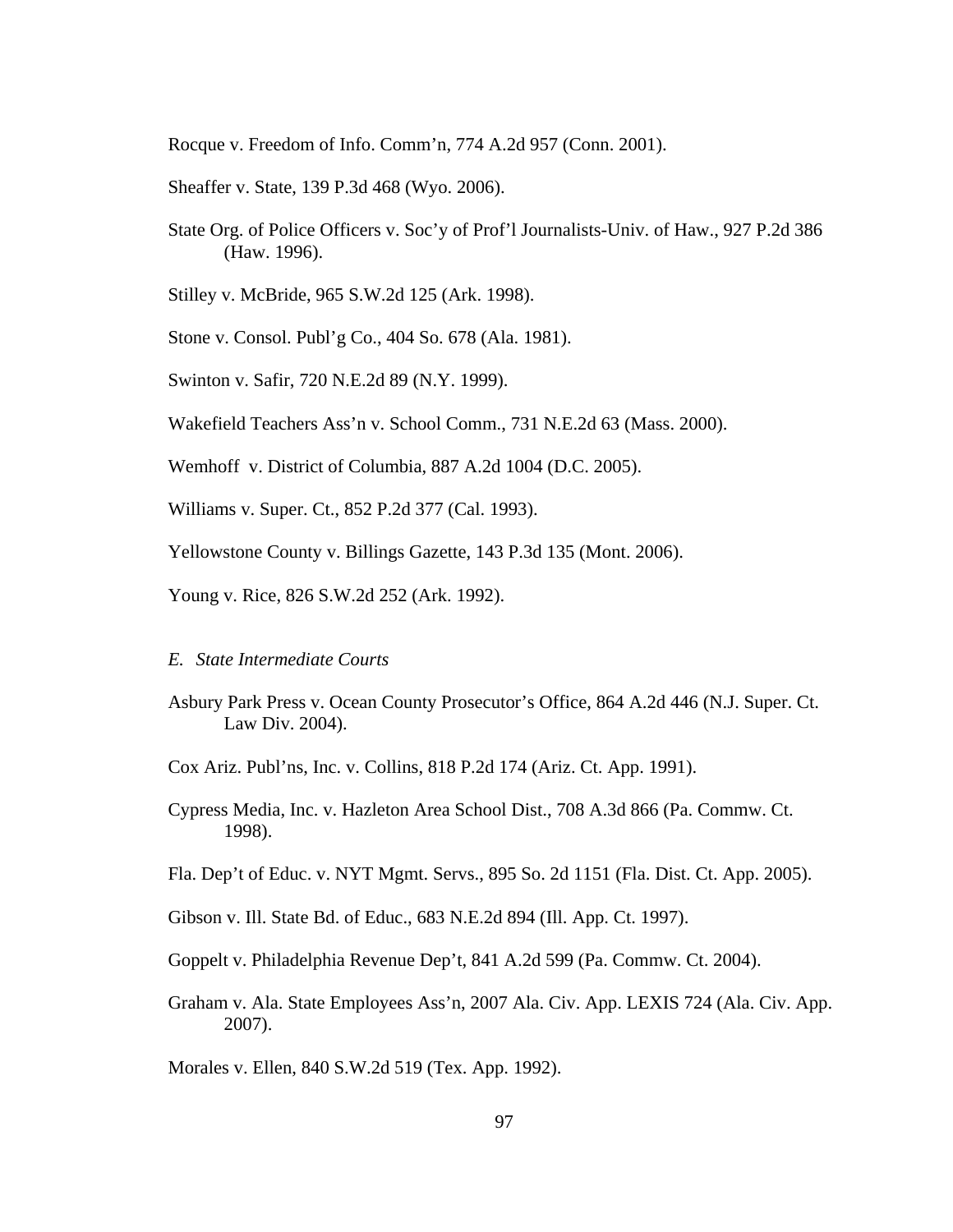Pangman & Assoc. v. Basting, 473 N.W.2d 538 (Wis. Ct. App. 1991).

Pa. State Univ. v. State Employees' Ret. Bd., 880 A.2d 757 (Pa. Commw. Ct. 2005).

Theragenics Corp. v. Dep't of Natural Res., 536 S.E.2d 613 (Ga. Ct. App. 2000).

Zink v. Commonwealth, 902 S.W.2d 825 (Ky. Ct. App. 1994).

## *F. State Trial Courts*

Bd. of Managers v. Gannett Co., 808 A.2d 453 (Del. Super. Ct. 2002).

Wallace v. Capital Cities, 1989 Del. Super. LEXIS 319 (Del. Super. Ct. 1989).

## GOVERNMENT MATERIALS

- Attorney General Janet Reno's Memorandum for Heads of Departments and Agencies (Oct. 4, 1993), *available at* http://www.fas.org/sgp/clinton/reno.html (last visited Oct. 27, 2007).
- Attorney General John Ashcroft's Memorandum for Heads of All Federal Departments and Agencies (Oct. 12, 2001), *available at* http://www.usdoj.gov/oip/011012.htm (last visited Oct. 27, 2007).
- President William J. Clinton's Memorandum for Heads of Departments and Agencies (Oct. 4, 1993), *available at* http://www.fas.org/sgp/clinton/reno.html (last visited Oct. 27, 2007).
- S. REP. NO. 813 (1965), *as reprinted in* S. COMM. ON THE JUDICIARY, FREEDOM OF INFORMATION ACT SOURCE BOOK: LEGISLATIVE MATERIALS, CASES, ARTICLES, S. DOC. NO. 93-82, 93D CONG., 2d Sess., at 45 (Comm. Print 1974).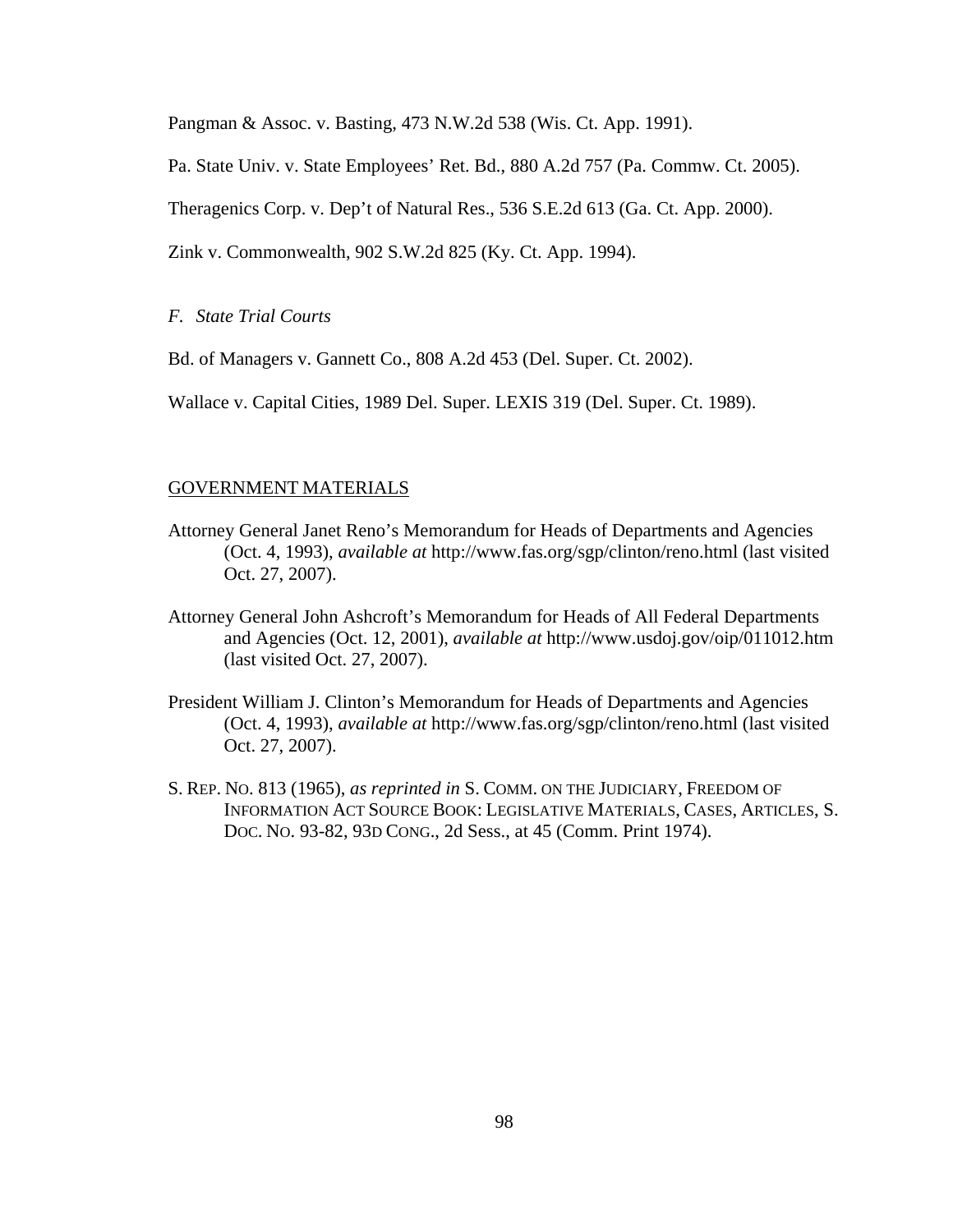## LEGISLATION

*A. Constitutions* 

COLO. CONST. art. II.

HAW. CONST. art. I, § 6.

## *B. Federal Statutes*

Children's Online Privacy Protection Act of 1998, 15 U.S.C. §§ 6501-6506 (2006).

The Driver's Privacy Protection Act of 1994, 18 U.S.C. §§ 2721-2725 (2006).

The Electronic Communications Privacy Act, 18 U.S.C. § 2701 *et seq.* (2006).

The Electronic Freedom of Information Act Amendments of 1996, 5 U.S.C. § 552 (1996) (codified as amended in scattered subsections of 5 U.S.C. § 552), *available at* http://epic.org/open\_gov/efoia.html (last visited Apr. 18, 2008).

The Fair Credit Reporting Act, 15 U.S.C. § 1681 *et seq*. (2006).

The Family Educational Rights and Privacy Act, 20 U.S.C. § 1232g (2006).

The Freedom of Information Act, 5 U.S.C. § 552 (1996).

- Health Insurance Portability and Accountability Act of 1996, Pub. L. No. 104-191, 110 Stat. 1936 (codified as amended in scattered sections of 29 U.S.C. and 42 U.S.C.), *available at* http://aspe.hhs.gov/admnsimp/pl104191.htm (last visited Sept. 23, 2007).
- The Privacy Act of 1974, Pub. L. No. 93-579, 88 Stat. 1897 (2004) (codified in part at 5 U.S.C. § 552(a)).

*C. State Statutes* 

- ALA. ADMIN. CODE r. 670-x-17-.03 (2008).
- ARIZ. REV. STAT § 39-123-(C)(2)(b) (2008).

ARK. CODE ANN. § 25-19-105(b)(10) (2008).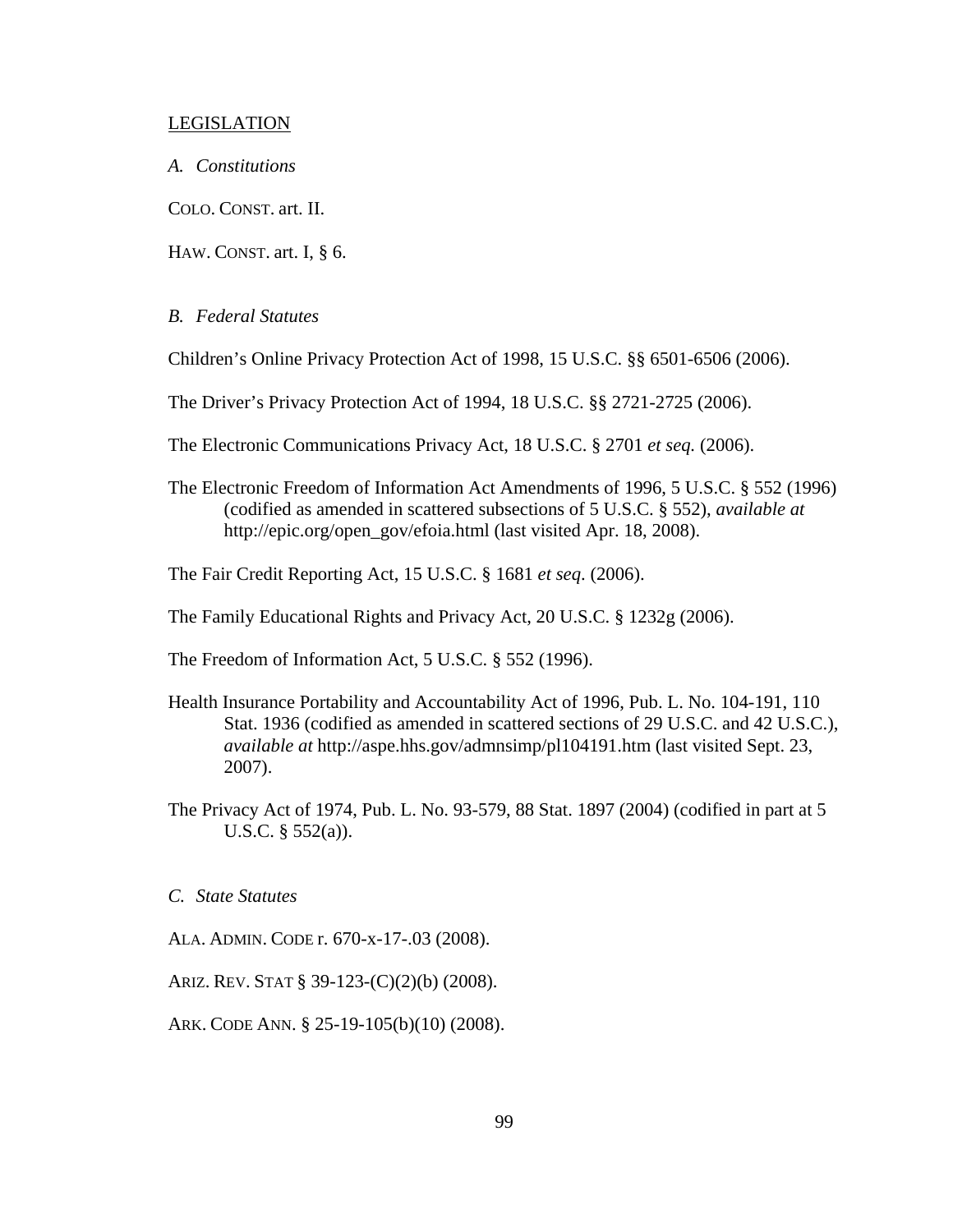CAL. GOV'T CODE § 6520 (2008).  $§ 6524(c).$  $§ 6524(f).$ 

COLO. REV. STAT. § 24-72-202 (2008).  $$ 24-72-202(6)(a)(II)(B).$ 

CONN. GEN. STAT. § 1-210 (b)(2) (2008).

D.C. CODE § 2-531 (2001).

DEL. CODE ANN. tit. 29, § 10002(d)(4) (2008).

GA. CODE ANN. § 50-18-72(a)(2) (2008).

HAW. REV. STAT. ch. 92F (2008). § 92F-2.  $§$  92F-13(1).  $§$  92F-14(4).

5 ILL. COMP. STAT. 140/7-(1)(b) (2008).  $140/7-(1)(b)(i)$ .

KY. REV. STAT. ANN. GEN. § 61.878(1)(a) (2008).

MASS. GEN. LAWS ch. 4, § 7(26)(c) (2008).

ME. REV. STAT. ANN. tit. 16, §§ 661-623 (2008). tit. 16, § 614(2).

MICH. COMP. LAWS § 15.243(1)(1)(a) (2008).

NEV. REV. STAT. 179A.100(5) (2008).

N.J. STAT. ANN. § 47:1A-1 (2008).

N.Y. PUB. OFF. § 87(2)(b) (2008).  $§ 89(2)(b)(i)-(vi).$ 

OR. REV. STAT. § 192.502(2) (2008).

65 PA. CONS. STAT. § 66.1 (2008).

R.I. GEN. LAWS § 38-2-2(d)(1) (2008). § 38-2-1.